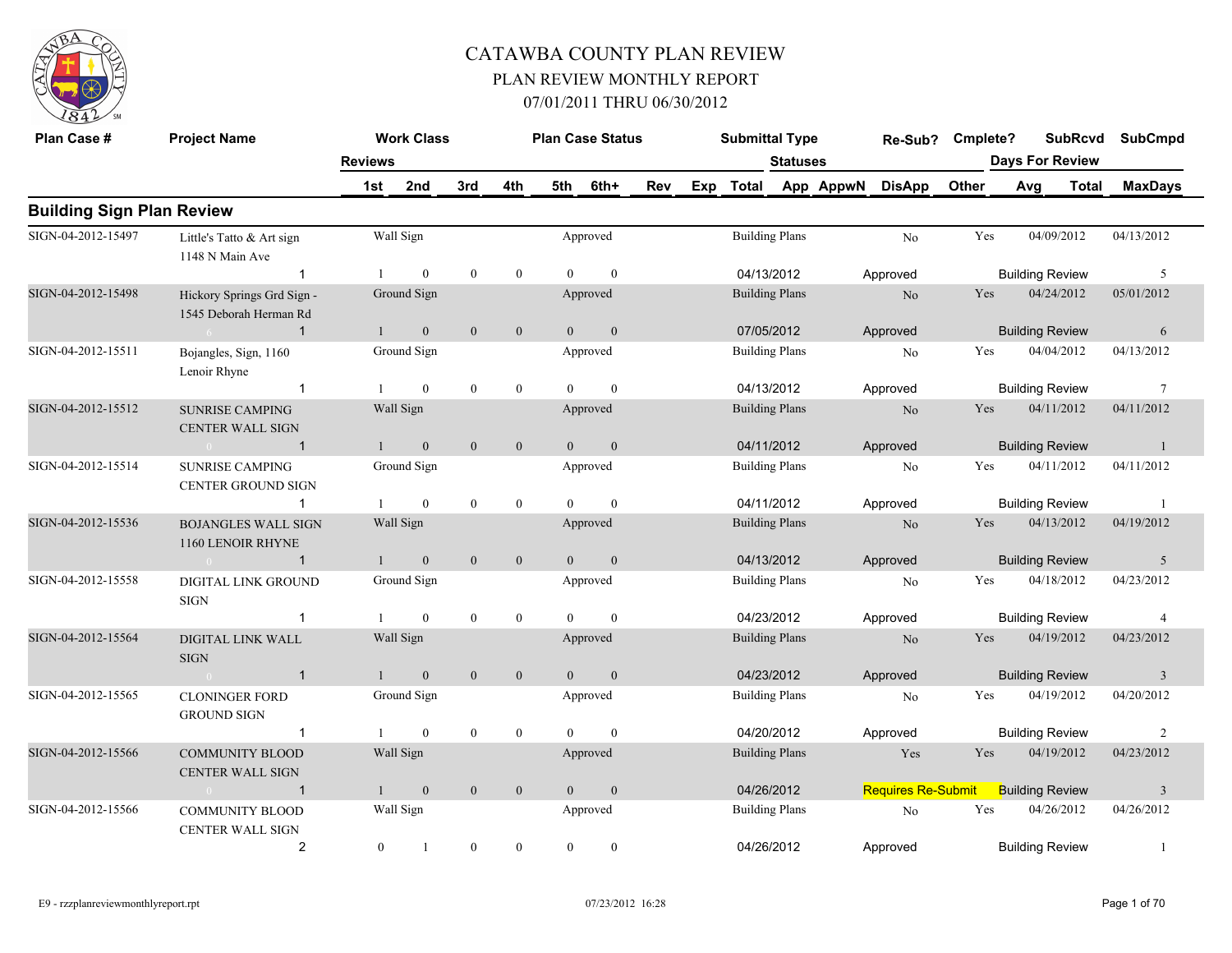

| Plan Case #                      | <b>Project Name</b>                                 |                | <b>Work Class</b> |                  |                  |                | <b>Plan Case Status</b> |     |     | <b>Submittal Type</b> |                 |           | Re-Sub?                   | Cmplete? |                        | <b>SubRcvd</b> | <b>SubCmpd</b> |
|----------------------------------|-----------------------------------------------------|----------------|-------------------|------------------|------------------|----------------|-------------------------|-----|-----|-----------------------|-----------------|-----------|---------------------------|----------|------------------------|----------------|----------------|
|                                  |                                                     | <b>Reviews</b> |                   |                  |                  |                |                         |     |     |                       | <b>Statuses</b> |           |                           |          | <b>Days For Review</b> |                |                |
|                                  |                                                     | 1st            | 2nd               | 3rd              | 4th              | 5th            | 6th+                    | Rev | Exp | Total                 |                 | App AppwN | <b>DisApp</b>             | Other    | Avg                    | <b>Total</b>   | <b>MaxDays</b> |
| <b>Building Sign Plan Review</b> |                                                     |                |                   |                  |                  |                |                         |     |     |                       |                 |           |                           |          |                        |                |                |
| SIGN-04-2012-15567               | <b>CUSTOM THERAPY</b><br>MASSAGE WALL SIGN          |                | Wall Sign         |                  |                  |                | Approved with notes     |     |     | <b>Building Plans</b> |                 |           | No                        | Yes      | 04/19/2012             |                | 04/23/2012     |
|                                  | $\mathbf 1$                                         |                | $\overline{0}$    | $\mathbf{0}$     | $\mathbf{0}$     | $\Omega$       | $\mathbf{0}$            |     |     | 04/23/2012            |                 |           | Approved with Notes       |          | <b>Building Review</b> |                | 3              |
| SIGN-04-2012-15572               | <b>TRANSPORTATION</b><br><b>INSIGHT GROUND SIGN</b> |                | Ground Sign       |                  |                  |                | Approved                |     |     | <b>Building Plans</b> |                 |           | N <sub>o</sub>            | Yes      | 04/26/2012             |                | 04/26/2012     |
|                                  | 2                                                   | $\Omega$       | $\mathbf{1}$      | $\mathbf{0}$     | $\mathbf{0}$     | $\overline{0}$ | $\mathbf{0}$            |     |     | 04/26/2012            |                 |           | Approved                  |          | <b>Building Review</b> |                | $\overline{1}$ |
| SIGN-04-2012-15589               | Old Post Ofc<br>Playhouse-Grd Sign                  |                | Ground Sign       |                  |                  |                | Approved                |     |     | <b>Building Plans</b> |                 |           | No                        | Yes      | 04/24/2012             |                | 04/25/2012     |
|                                  | -1                                                  |                | $\theta$          | $\mathbf{0}$     | $\mathbf{0}$     | $\Omega$       | $\theta$                |     |     | 04/25/2012            |                 |           | Approved                  |          | <b>Building Review</b> |                | $\overline{c}$ |
| SIGN-04-2012-15590               | Buffalo Wild Wings Pole<br>Sign-2410 Hwy 70 Se      |                | Ground Sign       |                  |                  |                | Approved                |     |     | <b>Building Plans</b> |                 |           | No                        | Yes      | 05/08/2012             |                | 05/09/2012     |
|                                  | $\overline{1}$                                      |                | $\mathbf{0}$      | $\mathbf{0}$     | $\boldsymbol{0}$ | $\overline{0}$ | $\mathbf{0}$            |     |     | 05/09/2012            |                 |           | Approved                  |          | <b>Building Review</b> |                | $\overline{2}$ |
| SIGN-04-2012-15591               | <b>TWISTED SHEARS</b><br><b>SALON</b>               |                | Wall Sign         |                  |                  |                | Approved                |     |     | <b>Building Plans</b> |                 |           | Yes                       | Yes      | 04/24/2012             |                | 04/26/2012     |
|                                  | $\mathbf{1}$                                        | -1             | $\overline{0}$    | $\boldsymbol{0}$ | $\mathbf{0}$     | $\theta$       | $\mathbf{0}$            |     |     | 04/26/2012            |                 |           | <b>Requires Re-Submit</b> |          | <b>Building Review</b> |                | 3              |
| SIGN-04-2012-15591               | <b>TWISTED SHEARS</b><br><b>SALON</b>               |                | Wall Sign         |                  |                  |                | Approved                |     |     | <b>Building Plans</b> |                 |           | $\rm No$                  | Yes      | 05/04/2012             |                | 05/04/2012     |
|                                  | 2<br>$\bigcap$                                      | $\mathbf{0}$   | $\overline{1}$    | $\mathbf{0}$     | $\mathbf{0}$     | $\theta$       | $\mathbf{0}$            |     |     | 04/26/2012            |                 |           | Approved                  |          | <b>Building Review</b> |                | $\overline{1}$ |
| SIGN-04-2012-15592               | <b>WAKE FOREST BAPTIST</b><br>HEALTH WALL SIGN      |                | Wall Sign         |                  |                  |                | Approved                |     |     | <b>Building Plans</b> |                 |           | N <sub>0</sub>            | Yes      | 04/24/2012             |                | 04/26/2012     |
|                                  | $\mathbf 1$                                         | -1             | $\overline{0}$    | $\bf{0}$         | $\mathbf{0}$     | $\Omega$       | $\mathbf{0}$            |     |     | 04/26/2012            |                 |           | Approved                  |          | <b>Building Review</b> |                | 3              |
| SIGN-04-2012-15593               | Buffalo Wild Wings-3 Wall<br>Signs-2410 Hwy 70      |                | Wall Sign         |                  |                  |                | Approved                |     |     | <b>Building Plans</b> |                 |           | No                        | Yes      | 05/08/2012             |                | 05/09/2012     |
|                                  | $\overline{1}$                                      |                | $\overline{0}$    | $\mathbf{0}$     | $\mathbf{0}$     | $\overline{0}$ | $\mathbf{0}$            |     |     | 05/09/2012            |                 |           | Approved                  |          | <b>Building Review</b> |                | $\overline{2}$ |
| SIGN-04-2012-15595               | Iglesia Bautista Betel Pole<br>Sign-3031 Highland   |                | Ground Sign       |                  |                  |                | Approved                |     |     | <b>Building Plans</b> |                 |           | No                        | Yes      | 04/25/2012             |                | 04/26/2012     |
|                                  | $\overline{1}$                                      |                | $\overline{0}$    | $\mathbf{0}$     | $\mathbf{0}$     | $\Omega$       | $\mathbf{0}$            |     |     | 04/26/2012            |                 |           | Approved                  |          | <b>Building Review</b> |                | $\overline{c}$ |
| SIGN-04-2012-15596               | Beverlee Couseling-Sign                             |                | Ground Sign       |                  |                  |                | Approved                |     |     | <b>Building Plans</b> |                 |           | N <sub>o</sub>            | Yes      | 04/25/2012             |                | 04/27/2012     |
|                                  | $\overline{1}$<br>$\overline{0}$                    | $\oplus$       | $\mathbf{0}$      | $\mathbf{0}$     | $\mathbf{0}$     | $\overline{0}$ | $\boldsymbol{0}$        |     |     | 04/27/2012            |                 |           | Approved                  |          | <b>Building Review</b> |                | $\mathfrak{Z}$ |
| SIGN-04-2012-15602               | <none archived=""></none>                           |                | Ground Sign       |                  |                  |                | Approved                |     |     | <b>Building Plans</b> |                 |           | N <sub>0</sub>            | Yes      | 04/25/2012             |                | 04/27/2012     |
|                                  | $\overline{1}$                                      | $\mathbf{1}$   | $\overline{0}$    | $\mathbf{0}$     | $\mathbf{0}$     | $\theta$       | $\mathbf{0}$            |     |     | 04/27/2012            |                 |           | Approved                  |          | <b>Building Review</b> |                | 3              |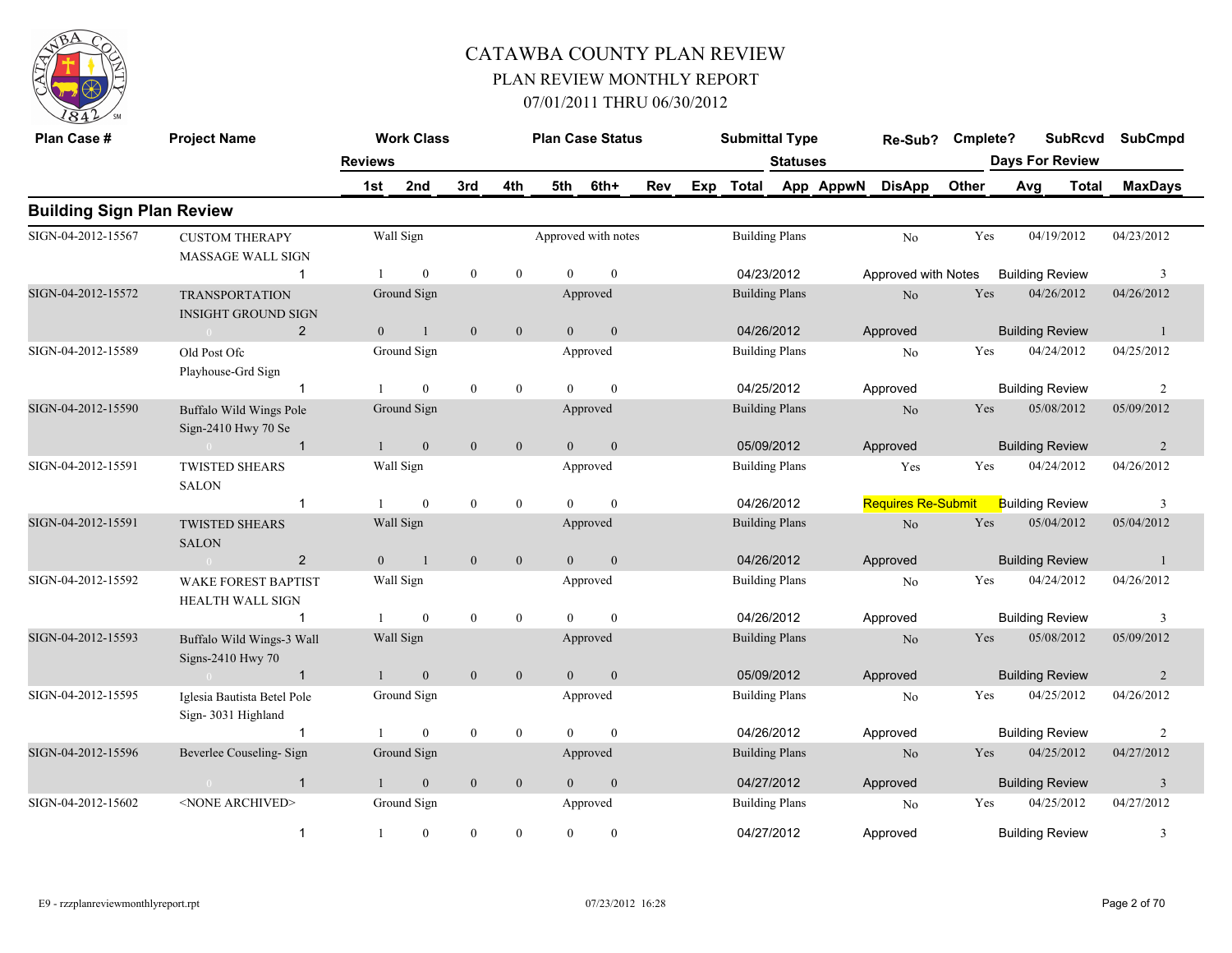

| Plan Case #                      | <b>Project Name</b>                                               |                | <b>Work Class</b> |                  |                  |                | <b>Plan Case Status</b> |     |     | <b>Submittal Type</b> |                       |           | Re-Sub?                   | Cmplete?       |     | <b>SubRcvd</b>         | <b>SubCmpd</b> |
|----------------------------------|-------------------------------------------------------------------|----------------|-------------------|------------------|------------------|----------------|-------------------------|-----|-----|-----------------------|-----------------------|-----------|---------------------------|----------------|-----|------------------------|----------------|
|                                  |                                                                   | <b>Reviews</b> |                   |                  |                  |                |                         |     |     |                       | <b>Statuses</b>       |           |                           |                |     | <b>Days For Review</b> |                |
|                                  |                                                                   | 1st            | 2nd               | 3rd              | 4th              | 5th            | 6th+                    | Rev | Exp | <b>Total</b>          |                       | App AppwN | <b>DisApp</b>             | Other          | Avg | <b>Total</b>           | <b>MaxDays</b> |
| <b>Building Sign Plan Review</b> |                                                                   |                |                   |                  |                  |                |                         |     |     |                       |                       |           |                           |                |     |                        |                |
| SIGN-04-2012-15613               | Salvation Army-3Wall<br>Signs-202 1st St                          |                | Wall Sign         |                  |                  |                | Approved                |     |     |                       | <b>Building Plans</b> |           | N <sub>o</sub>            | Yes            |     | 04/25/2012             | 04/27/2012     |
|                                  | $\mathbf 1$                                                       |                | $\boldsymbol{0}$  | $\boldsymbol{0}$ | $\boldsymbol{0}$ | $\Omega$       | $\mathbf{0}$            |     |     | 04/27/2012            |                       |           | Approved                  |                |     | <b>Building Review</b> | 3              |
| SIGN-04-2012-15616               | <b>GRANNY'S COUNTRY</b><br><b>KITCHEN SIGN</b>                    |                | Wall Sign         |                  |                  |                | Approved                |     |     |                       | <b>Building Plans</b> |           | N <sub>o</sub>            | Yes            |     | 04/27/2012             | 04/30/2012     |
|                                  | $\bigcirc$<br>$\overline{1}$                                      |                | $\overline{0}$    | $\mathbf{0}$     | $\mathbf{0}$     | $\theta$       | $\mathbf{0}$            |     |     | 04/30/2012            |                       |           | Approved with Notes       |                |     | <b>Building Review</b> | 2              |
| SIGN-05-2012-15629               | La Quinta Inn & Harbour<br>Inn Oyster Bar                         |                | Ground Sign       |                  |                  |                | Approved                |     |     |                       | <b>Building Plans</b> |           | N <sub>0</sub>            | Yes            |     | 05/01/2012             | 05/04/2012     |
|                                  | $\overline{1}$                                                    |                | $\overline{0}$    | $\mathbf{0}$     | $\overline{0}$   | $\theta$       | $\mathbf{0}$            |     |     | 05/04/2012            |                       |           | Approved                  |                |     | <b>Building Review</b> | $\overline{4}$ |
| SIGN-05-2012-15642               | <b>VERIZON WIRELESS</b><br>WALL SIGNS 1217 HWY<br>16 <sub>N</sub> |                | Wall Sign         |                  |                  |                | Approved                |     |     |                       | <b>Building Plans</b> |           | N <sub>o</sub>            | Yes            |     | 05/02/2012             | 05/03/2012     |
|                                  | $\overline{1}$                                                    |                | $\boldsymbol{0}$  | $\boldsymbol{0}$ | $\mathbf{0}$     | $\overline{0}$ | $\mathbf{0}$            |     |     |                       | 05/03/2012            |           | Approved                  |                |     | <b>Building Review</b> | 2              |
| SIGN-05-2012-15645               | <b>BUBBA'S DINER Sign</b>                                         |                | Ground Sign       |                  |                  |                | Approved                |     |     |                       | <b>Building Plans</b> |           | N <sub>o</sub>            | Yes            |     | 05/02/2012             | 05/07/2012     |
|                                  | -1                                                                |                | $\theta$          | $\mathbf{0}$     | $\mathbf{0}$     | $\Omega$       | $\theta$                |     |     |                       | 05/07/2012            |           | Approved                  |                |     | <b>Building Review</b> | $\overline{4}$ |
| SIGN-05-2012-15651               | <b>MT VIEW FAMILY</b><br><b>DENTISTRY GROUND</b><br><b>SIGN</b>   |                | Ground Sign       |                  |                  |                | Approved                |     |     |                       | <b>Building Plans</b> |           | N <sub>o</sub>            | Yes            |     | 05/03/2012             | 05/09/2012     |
|                                  | $\mathbf{1}$                                                      |                | $\mathbf{0}$      | $\mathbf{0}$     | $\mathbf{0}$     | $\Omega$       | $\mathbf{0}$            |     |     | 05/09/2012            |                       |           | Approved                  |                |     | <b>Building Review</b> | 5              |
| SIGN-05-2012-15652               | <b>BOWMAN ROOFING</b>                                             |                | Wall Sign         |                  |                  |                | Disapproved             |     |     |                       | <b>Building Plans</b> |           | Yes                       | Yes            |     | 05/03/2012             | 05/09/2012     |
|                                  | -1                                                                |                | $\mathbf{0}$      | $\boldsymbol{0}$ | $\bf{0}$         | $\theta$       | $\mathbf{0}$            |     |     |                       |                       |           | <b>Requires Re-Submit</b> |                |     | <b>Building Review</b> | 5              |
| SIGN-05-2012-15677               | ALLTEL 4424 N CENTER<br><b>ST</b>                                 |                | Wall Sign         |                  |                  |                | Approved                |     |     |                       | <b>Building Plans</b> |           | No                        | Yes            |     | 05/04/2012             | 05/09/2012     |
|                                  | $\overline{1}$<br>$\bigcap$                                       |                | $\mathbf{0}$      | $\mathbf{0}$     | $\mathbf{0}$     | $\Omega$       | $\mathbf{0}$            |     |     |                       | 05/09/2012            |           | Approved                  |                |     | <b>Building Review</b> | $\overline{4}$ |
| SIGN-05-2012-15678               | <b>GERBER COLLISION &amp;</b><br><b>GLASS</b>                     |                | Wall Sign         |                  |                  |                | Approved                |     |     |                       | <b>Building Plans</b> |           | No                        | Yes            |     | 05/04/2012             | 05/09/2012     |
|                                  | -1                                                                |                | $\mathbf{0}$      | $\boldsymbol{0}$ | $\bf{0}$         | $\Omega$       | $\theta$                |     |     | 05/09/2012            |                       |           | Approved                  |                |     | <b>Building Review</b> | $\overline{4}$ |
| SIGN-05-2012-15679               | Cloninger Wall Signs (4)<br>1241 Hwy 70 SE                        |                | Wall Sign         |                  |                  |                | Approved                |     |     |                       | <b>Building Plans</b> |           | Yes                       | N <sub>o</sub> |     | 05/02/2012             | 05/09/2012     |
|                                  | $\overline{1}$<br>$\sim$ 0                                        |                | $\boldsymbol{0}$  | $\boldsymbol{0}$ | $\boldsymbol{0}$ | $\mathbf{0}$   | $\boldsymbol{0}$        |     |     |                       | 06/04/2012            |           | <b>Requires Re-Submit</b> |                |     | <b>Building Review</b> | 6              |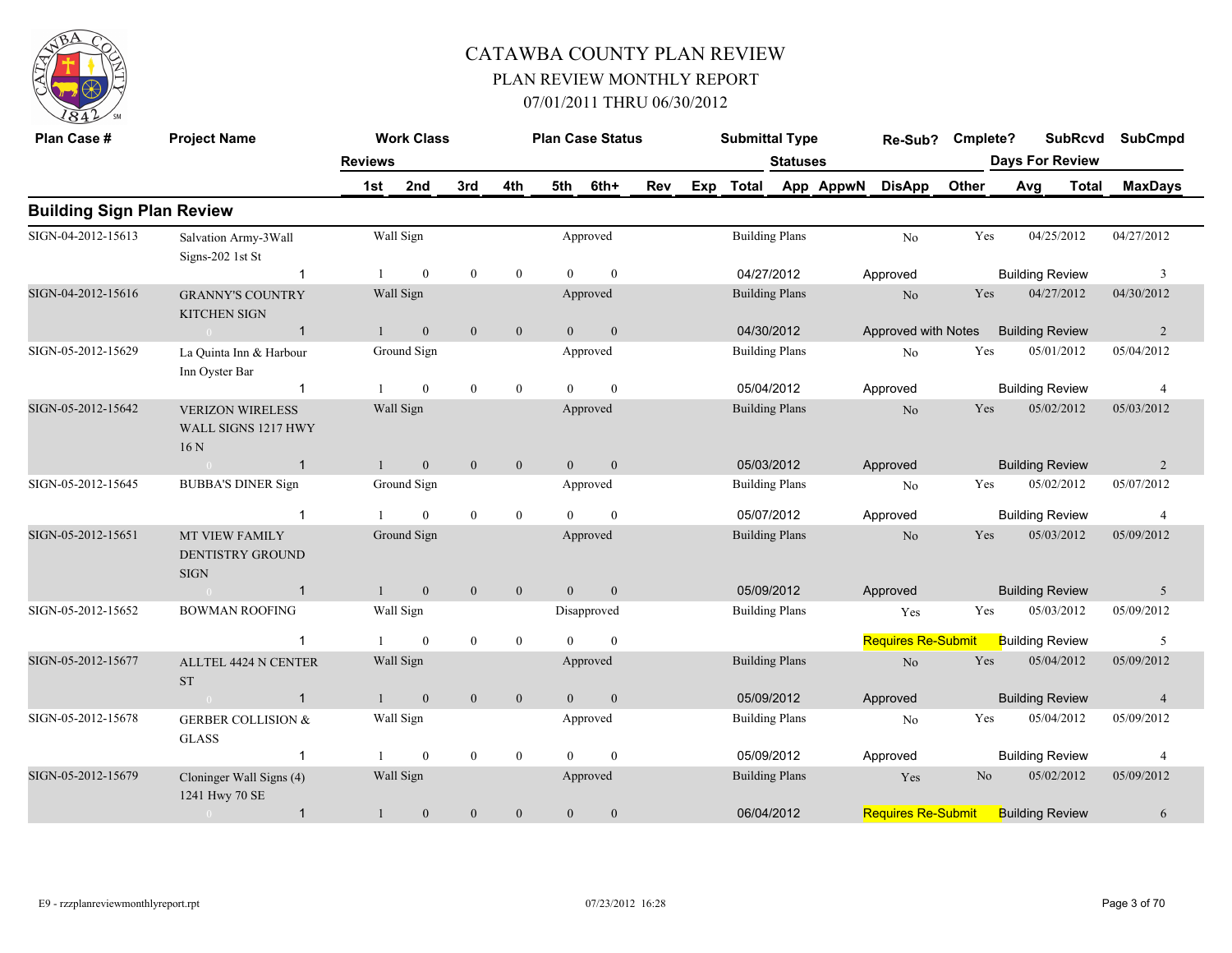

| Plan Case #                      | <b>Project Name</b>                           | <b>Reviews</b> | <b>Work Class</b> |                  |                |                | <b>Plan Case Status</b> |     |     | <b>Submittal Type</b> | Statuses |           | Re-Sub?                   | Cmplete? |     | <b>SubRcvd</b><br><b>Days For Review</b> | <b>SubCmpd</b> |
|----------------------------------|-----------------------------------------------|----------------|-------------------|------------------|----------------|----------------|-------------------------|-----|-----|-----------------------|----------|-----------|---------------------------|----------|-----|------------------------------------------|----------------|
|                                  |                                               | 1st            | 2nd               | 3rd              | 4th            | 5th            | 6th+                    | Rev | Exp | Total                 |          | App AppwN | <b>DisApp</b>             | Other    | Avg | <b>Total</b>                             | <b>MaxDays</b> |
| <b>Building Sign Plan Review</b> |                                               |                |                   |                  |                |                |                         |     |     |                       |          |           |                           |          |     |                                          |                |
| SIGN-05-2012-15679               | Cloninger Wall Signs (4)<br>1241 Hwy 70 SE    |                | Wall Sign         |                  |                |                | Approved                |     |     | <b>Building Plans</b> |          |           | No                        | Yes      |     | 06/01/2012                               | 06/04/2012     |
|                                  | 2                                             | $\mathbf{0}$   | $\overline{1}$    | $\overline{0}$   | $\overline{0}$ | $\overline{0}$ | $\overline{0}$          |     |     | 06/04/2012            |          |           | Approved                  |          |     | <b>Building Review</b>                   | $\overline{2}$ |
| SIGN-05-2012-15680               | Sweet Frog Yogurt-Sign                        |                | Wall Sign         |                  |                |                | Approved                |     |     | <b>Building Plans</b> |          |           | No                        | Yes      |     | 05/04/2012                               | 05/09/2012     |
|                                  | -1                                            |                | $\theta$          | $\mathbf{0}$     | $\mathbf{0}$   | $\Omega$       | $\Omega$                |     |     | 05/09/2012            |          |           | Approved                  |          |     | <b>Building Review</b>                   | $\overline{4}$ |
| SIGN-05-2012-15681               | Oakwood Co Grd Sign-308<br>4th St NW          |                | Ground Sign       |                  |                |                | Approved                |     |     | <b>Building Plans</b> |          |           | No                        | Yes      |     | 05/04/2012                               | 05/09/2012     |
|                                  | $\sim 0$<br>$\overline{1}$                    | 1              | $\mathbf{0}$      | $\mathbf{0}$     | $\mathbf{0}$   | $\overline{0}$ | $\mathbf{0}$            |     |     | 05/09/2012            |          |           | Approved                  |          |     | <b>Building Review</b>                   | $\overline{4}$ |
| SIGN-05-2012-15695               | Oz's Jewelers-3 Wall<br>Signs-1839 12th Av NE |                | Wall Sign         |                  |                |                | Approved                |     |     | <b>Building Plans</b> |          |           | N <sub>0</sub>            | Yes      |     | 05/07/2012                               | 05/09/2012     |
|                                  | -1                                            |                | $\mathbf{0}$      | $\mathbf{0}$     | $\mathbf{0}$   | $\Omega$       | $\theta$                |     |     | 05/08/2012            |          |           | Approved                  |          |     | <b>Building Review</b>                   | $\mathfrak{Z}$ |
| SIGN-05-2012-15707               | <b>GOLDTOE Glidan Outlet</b><br>Store         |                | Ground Sign       |                  |                |                | Approved                |     |     | <b>Building Plans</b> |          |           | No                        | Yes      |     | 05/09/2012                               | 05/10/2012     |
|                                  | $\overline{1}$<br>$\sim 0$                    | $\mathbf{1}$   | $\mathbf{0}$      | $\mathbf{0}$     | $\mathbf{0}$   | $\overline{0}$ | $\mathbf{0}$            |     |     | 05/10/2012            |          |           | Approved                  |          |     | <b>Building Review</b>                   | 2              |
| SIGN-05-2012-15733               | Warehouse 2120-Grd Sign-<br>113 23rd Av Ne    |                | Ground Sign       |                  |                |                | Approved                |     |     | <b>Building Plans</b> |          |           | No                        | Yes      |     | 05/15/2012                               | 05/22/2012     |
|                                  | -1                                            |                | $\theta$          | $\mathbf{0}$     | $\mathbf{0}$   | $\Omega$       | $\theta$                |     |     | 05/22/2012            |          |           | Approved                  |          |     | <b>Building Review</b>                   | 5              |
| SIGN-05-2012-15767               | TechMet Wall Sign-730<br>21st St Dr SE        |                | Wall Sign         |                  |                |                | Disapproved             |     |     | <b>Building Plans</b> |          |           | Yes                       | Yes      |     | 05/23/2012                               | 05/24/2012     |
|                                  | $\sim 0$<br>$\overline{1}$                    | $\mathbf{1}$   | $\mathbf{0}$      | $\mathbf{0}$     | $\mathbf{0}$   | $\overline{0}$ | $\mathbf{0}$            |     |     |                       |          |           | <b>Requires Re-Submit</b> |          |     | <b>Building Review</b>                   | $\overline{2}$ |
| SIGN-05-2012-15787               | Maiden LED Sign                               |                | Ground Sign       |                  |                |                | Approved                |     |     | <b>Building Plans</b> |          |           | N <sub>0</sub>            | Yes      |     | 05/29/2012                               | 06/06/2012     |
|                                  |                                               |                | $\mathbf{0}$      | $\boldsymbol{0}$ | $\mathbf{0}$   |                | $\mathbf{0}$            |     |     | 06/06/2012            |          |           | Approved                  |          |     | <b>Building Review</b>                   | $\tau$         |
| SIGN-05-2012-15789               | <b>FROGURT 3004 N CENTER</b><br><b>ST</b>     |                | Wall Sign         |                  |                |                | Approved                |     |     | <b>Building Plans</b> |          |           | N <sub>o</sub>            | Yes      |     | 05/30/2012                               | 05/31/2012     |
|                                  | $\mathbf{1}$                                  | $\mathbf{1}$   | $\mathbf{0}$      | $\mathbf{0}$     | $\mathbf{0}$   | $\theta$       | $\mathbf{0}$            |     |     | 05/31/2012            |          |           | Approved                  |          |     | <b>Building Review</b>                   | 2              |
| SIGN-06-2012-15812               | Resurrection Catherial For<br>Christ-sign     |                | Wall Sign         |                  |                |                | Approved                |     |     | <b>Building Plans</b> |          |           | No                        | Yes      |     | 06/05/2012                               | 06/06/2012     |
|                                  | $\overline{1}$                                | 1              | $\mathbf{0}$      | $\mathbf{0}$     | $\mathbf{0}$   | $\Omega$       | $\theta$                |     |     | 06/06/2012            |          |           | Approved                  |          |     | <b>Building Review</b>                   | 2              |
| SIGN-06-2012-15817               | Taco Bell - Wall Signs-2505<br>Hwy 70 SE      |                | Wall Sign         |                  |                |                | Approved                |     |     | <b>Building Plans</b> |          |           | N <sub>o</sub>            | Yes      |     | 06/06/2012                               | 06/07/2012     |
|                                  | $\mathbf{1}$<br>$\bigcirc$                    |                | $\mathbf{0}$      | $\mathbf{0}$     | $\mathbf{0}$   | $\Omega$       | $\theta$                |     |     | 06/07/2012            |          |           | Approved                  |          |     | <b>Building Review</b>                   | $\overline{2}$ |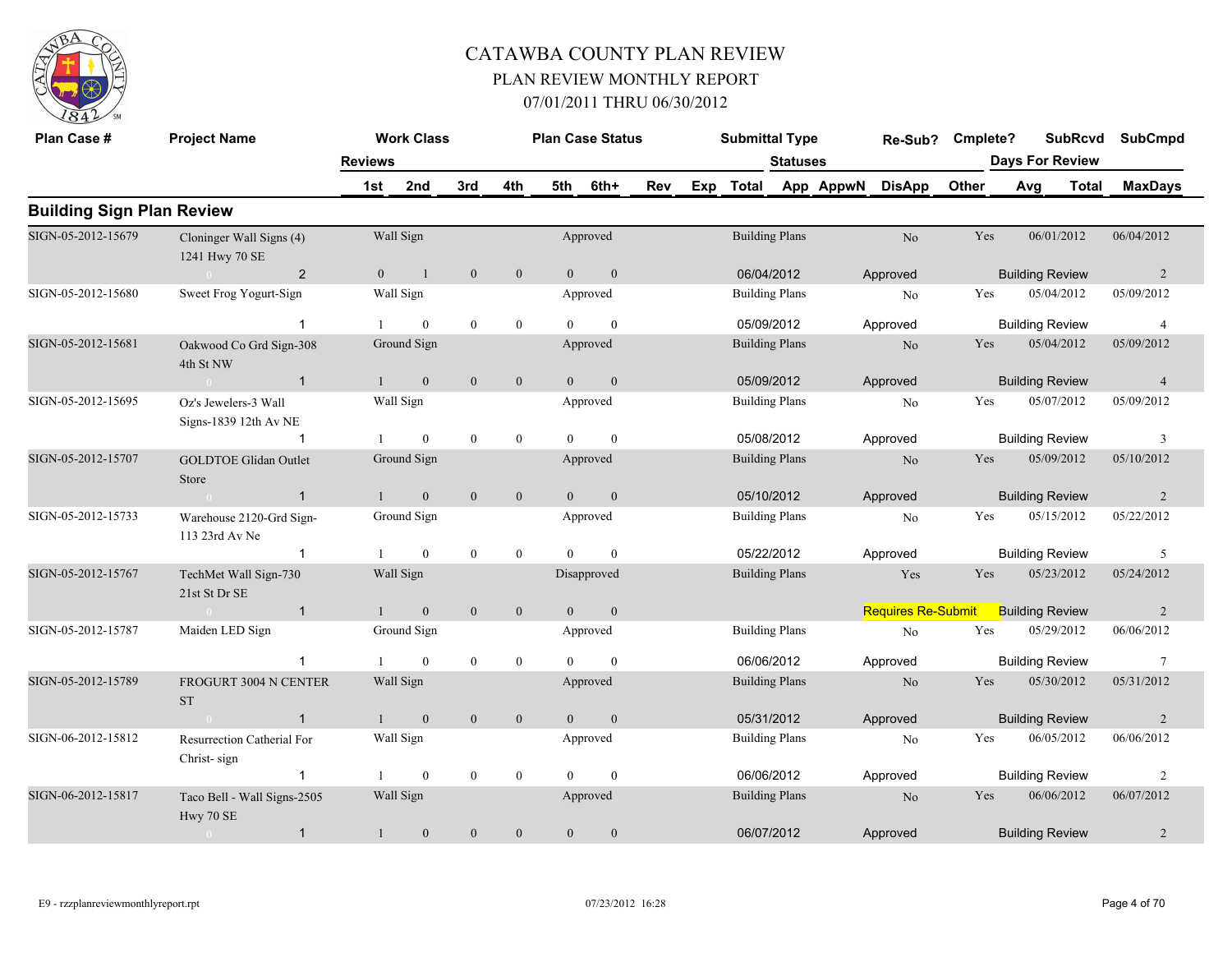

| Plan Case #                      | <b>Project Name</b>                                       |                | <b>Work Class</b> |                |              |                | <b>Plan Case Status</b> |            |     | <b>Submittal Type</b> |                       |           | Re-Sub?                   | Cmplete? |                        | <b>SubRcvd</b> | <b>SubCmpd</b> |
|----------------------------------|-----------------------------------------------------------|----------------|-------------------|----------------|--------------|----------------|-------------------------|------------|-----|-----------------------|-----------------------|-----------|---------------------------|----------|------------------------|----------------|----------------|
|                                  |                                                           | <b>Reviews</b> |                   |                |              |                |                         |            |     |                       | <b>Statuses</b>       |           |                           |          | <b>Days For Review</b> |                |                |
|                                  |                                                           | 1st            | 2nd               | 3rd            | 4th          | 5th            | 6th+                    | <b>Rev</b> | Exp | <b>Total</b>          |                       | App AppwN | <b>DisApp</b>             | Other    | Avg                    | <b>Total</b>   | <b>MaxDays</b> |
| <b>Building Sign Plan Review</b> |                                                           |                |                   |                |              |                |                         |            |     |                       |                       |           |                           |          |                        |                |                |
| SIGN-06-2012-15823               | Catawba Valley Family<br>Medicine-Grd Sign                |                | Ground Sign       |                |              |                | Approved                |            |     |                       | <b>Building Plans</b> |           | No                        | Yes      |                        | 06/06/2012     | 06/07/2012     |
|                                  | $\overline{1}$                                            |                | $\boldsymbol{0}$  | $\mathbf{0}$   | $\mathbf{0}$ | $\overline{0}$ | $\mathbf{0}$            |            |     | 06/07/2012            |                       |           | Approved                  |          | <b>Building Review</b> |                | $\overline{2}$ |
| SIGN-06-2012-15840               | Lowes Foods-Wall Sign-<br>3010 N Center                   |                | Wall Sign         |                |              |                | Approved                |            |     | <b>Building Plans</b> |                       |           | N <sub>0</sub>            | Yes      |                        | 06/11/2012     | 06/12/2012     |
|                                  | $\mathbf 1$                                               |                | $\mathbf{0}$      | $\overline{0}$ | $\mathbf{0}$ | $\theta$       | $\theta$                |            |     | 06/12/2012            |                       |           | Approved                  |          | <b>Building Review</b> |                | $\overline{2}$ |
| SIGN-06-2012-15846               | <b>NEW LIFE FELLOWSHIP</b><br><b>CHURCH - GROUND SIGN</b> |                | Ground Sign       |                |              |                | Approved                |            |     |                       | <b>Building Plans</b> |           | No                        | Yes      |                        | 06/11/2012     | 06/15/2012     |
|                                  | $\mathbf{1}$<br>$\sim 0$                                  |                | $\overline{0}$    | $\overline{0}$ | $\mathbf{0}$ | $\overline{0}$ | $\mathbf{0}$            |            |     |                       | 06/15/2012            |           | Approved                  |          | <b>Building Review</b> |                | 5              |
| SIGN-06-2012-15847               | GRAY CREEK II LLC,<br>Ground Sign                         |                | Ground Sign       |                |              |                | Approved                |            |     | <b>Building Plans</b> |                       |           | No                        | Yes      |                        | 06/11/2012     | 06/12/2012     |
|                                  | $\mathbf 1$                                               |                | $\theta$          | $\theta$       | $\mathbf{0}$ | $\Omega$       | $\theta$                |            |     | 06/12/2012            |                       |           | Approved                  |          | <b>Building Review</b> |                | 2              |
| SIGN-06-2012-15849               | Elysium Salon-Ground<br>Sign-511 4th St SW                |                | Ground Sign       |                |              |                | Approved                |            |     | <b>Building Plans</b> |                       |           | $\rm No$                  | Yes      |                        | 06/11/2012     | 06/14/2012     |
|                                  | $\overline{1}$<br>$\overline{0}$                          |                | $\mathbf{0}$      | $\mathbf{0}$   | $\mathbf{0}$ | $\overline{0}$ | $\mathbf{0}$            |            |     | 06/14/2012            |                       |           | Approved                  |          | <b>Building Review</b> |                | $\overline{4}$ |
| SIGN-06-2012-15851               | Medicap Pharmacy - 317<br>1st St E                        |                | Ground Sign       |                |              |                | Approved                |            |     | <b>Building Plans</b> |                       |           | Yes                       | Yes      |                        | 06/12/2012     | 06/15/2012     |
|                                  | 1                                                         |                | $\mathbf{0}$      | $\overline{0}$ | $\mathbf{0}$ | $\theta$       | $\mathbf{0}$            |            |     | 07/06/2012            |                       |           | <b>Requires Re-Submit</b> |          | <b>Building Review</b> |                | $\overline{4}$ |
| SIGN-06-2012-15852               | $<$ NONE $>$                                              |                | Ground Sign       |                |              |                | Approved                |            |     |                       | <b>Building Plans</b> |           | N <sub>o</sub>            | Yes      |                        | 06/12/2012     | 06/15/2012     |
|                                  | $\overline{1}$<br>$\sim 0$                                | $\mathbf{1}$   | $\boldsymbol{0}$  | $\mathbf{0}$   | $\mathbf{0}$ | $\overline{0}$ | $\mathbf{0}$            |            |     | 06/15/2012            |                       |           | Approved                  |          | <b>Building Review</b> |                | $\overline{4}$ |
| SIGN-06-2012-15858               | Liberty Baptist Church<br>SIGN, 2054, W Maiden            |                | Ground Sign       |                |              |                | Approved                |            |     |                       | <b>Building Plans</b> |           | Yes                       | Yes      |                        | 06/13/2012     | 06/15/2012     |
|                                  | $\mathbf{1}$                                              |                | $\mathbf{0}$      | $\mathbf{0}$   | $\mathbf{0}$ | $\Omega$       | $\mathbf{0}$            |            |     |                       | 06/25/2012            |           | <b>Requires Re-Submit</b> |          | <b>Building Review</b> |                | 3              |
| SIGN-06-2012-15858               | Liberty Baptist Church<br>SIGN, 2054, W Maiden            |                | Ground Sign       |                |              |                | Approved                |            |     |                       | <b>Building Plans</b> |           | N <sub>o</sub>            | Yes      |                        | 06/25/2012     | 06/25/2012     |
|                                  | $\overline{2}$<br>$\sim 0$                                | $\overline{0}$ | $\mathbf{1}$      | $\mathbf{0}$   | $\mathbf{0}$ | $\overline{0}$ | $\mathbf{0}$            |            |     | 06/25/2012            |                       |           | Approved                  |          | <b>Building Review</b> |                | -1             |
| SIGN-06-2012-15880               | Ivey, Charles-2 Wall<br>Signs-1445 16th St NE             |                | Wall Sign         |                |              |                | Approved                |            |     |                       | <b>Building Plans</b> |           | N <sub>o</sub>            | Yes      |                        | 06/19/2012     | 06/25/2012     |
|                                  | $\mathbf 1$                                               |                | $\mathbf{0}$      | $\mathbf{0}$   | $\mathbf{0}$ | $\theta$       | $\mathbf{0}$            |            |     | 06/25/2012            |                       |           | Approved                  |          | <b>Building Review</b> |                | 5              |
| SIGN-06-2012-15898               | King Suzuki-Wall Sign-701<br>Hwy 70 SE                    |                | Ground Sign       |                |              |                | Approved                |            |     |                       | <b>Building Plans</b> |           | N <sub>o</sub>            | Yes      |                        | 06/22/2012     | 06/26/2012     |
|                                  | $\mathbf{1}$                                              |                | $\mathbf{0}$      | $\mathbf{0}$   | $\theta$     | $\overline{0}$ | $\mathbf{0}$            |            |     | 06/26/2012            |                       |           | Approved                  |          | <b>Building Review</b> |                | 3              |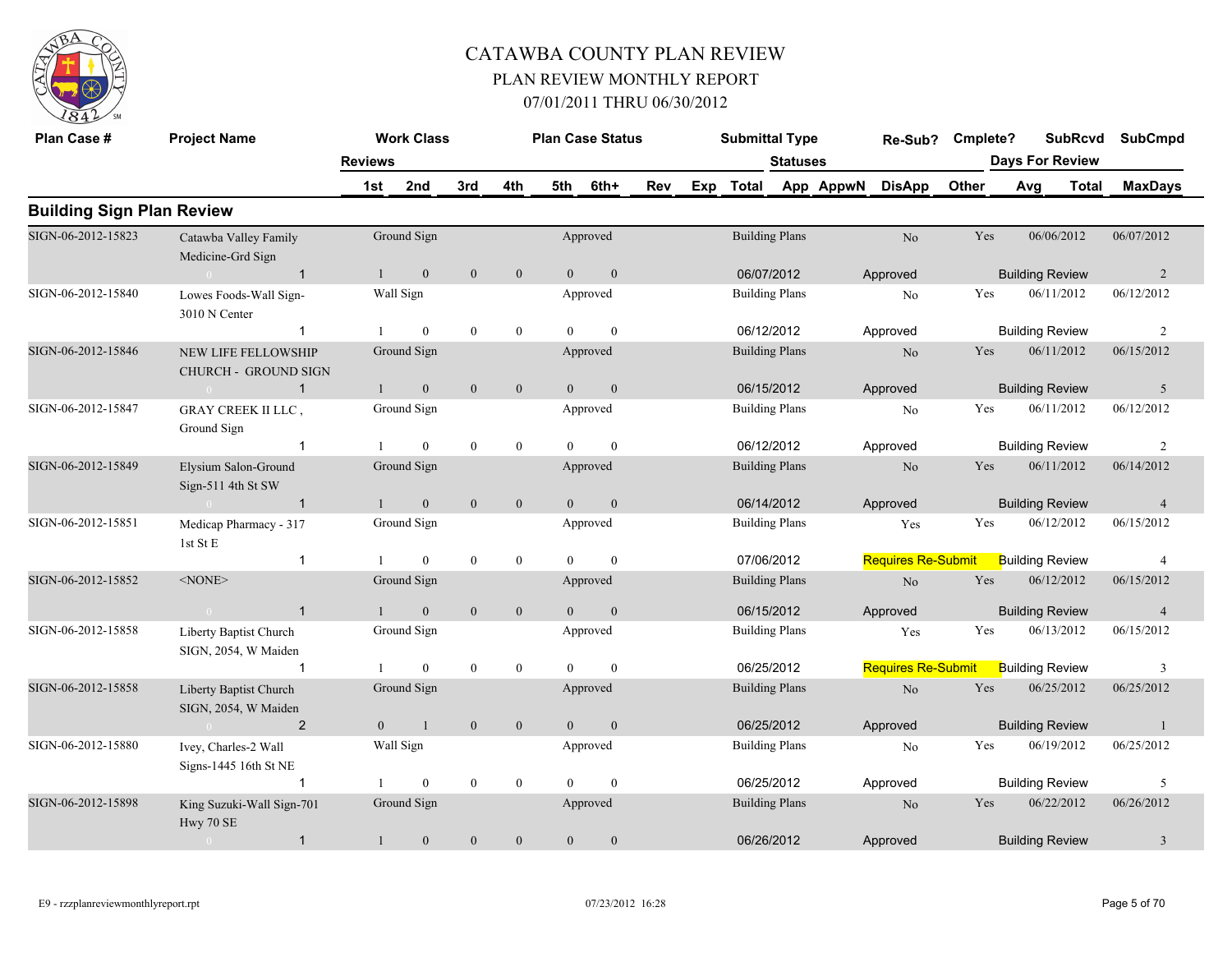

| Plan Case #                      | <b>Project Name</b>                               |                | <b>Work Class</b> |                |              |                | <b>Plan Case Status</b> |     |     | <b>Submittal Type</b>     |                 |           | Re-Sub?                   | Cmplete?       |     | <b>SubRcvd</b>         | <b>SubCmpd</b> |
|----------------------------------|---------------------------------------------------|----------------|-------------------|----------------|--------------|----------------|-------------------------|-----|-----|---------------------------|-----------------|-----------|---------------------------|----------------|-----|------------------------|----------------|
|                                  |                                                   | <b>Reviews</b> |                   |                |              |                |                         |     |     |                           | <b>Statuses</b> |           |                           |                |     | <b>Days For Review</b> |                |
|                                  |                                                   | 1st            | 2nd               | 3rd            | 4th          |                | 5th 6th+                | Rev | Exp | Total                     |                 | App AppwN | <b>DisApp</b>             | Other          | Avg | Total                  | <b>MaxDays</b> |
| <b>Building Sign Plan Review</b> |                                                   |                |                   |                |              |                |                         |     |     |                           |                 |           |                           |                |     |                        |                |
| SIGN-06-2012-15909               | Blackburn Elementary-<br>Ground Sign              |                | Ground Sign       |                |              |                | Approved                |     |     | <b>Building Plans</b>     |                 |           | N <sub>o</sub>            | Yes            |     | 06/26/2012             | 06/26/2012     |
|                                  | $\sim 0$<br>$\overline{1}$                        | $\mathbf{1}$   | $\overline{0}$    | $\overline{0}$ | $\mathbf{0}$ | $\overline{0}$ | $\mathbf{0}$            |     |     | 06/26/2012                |                 |           | Approved                  |                |     | <b>Building Review</b> | -1             |
| SIGN-06-2012-15910               | State Farm Grd Sign-15<br><b>Hwy 321 SW</b>       |                | Ground Sign       |                |              |                | Approved                |     |     | <b>Building Plans</b>     |                 |           | No                        | Yes            |     | 06/26/2012             | 06/27/2012     |
|                                  | $\mathbf{1}$                                      |                | $\mathbf{0}$      | $\theta$       | $\mathbf{0}$ | $\theta$       | $\mathbf{0}$            |     |     | 06/27/2012                |                 |           | Approved                  |                |     | <b>Building Review</b> | $\overline{2}$ |
| SIGN-06-2012-15915               | Oak Knolls-Grd Sign-29th<br>Av Dr & 15th St NE    |                | Ground Sign       |                |              |                | Approved                |     |     | <b>Building Plans</b>     |                 |           | N <sub>o</sub>            | Yes            |     | 06/27/2012             | 06/28/2012     |
|                                  | $\sim 0$ and $\sim 0$<br>$\overline{1}$           |                | $\mathbf{0}$      | $\mathbf{0}$   | $\mathbf{0}$ | $\theta$       | $\mathbf{0}$            |     |     | 06/28/2012                |                 |           | Approved                  |                |     | <b>Building Review</b> | 2              |
| SIGN-06-2012-15916               | Oak Knolls-Grd Sign-16th<br>St NE & 25th Av Ln NE |                | Ground Sign       |                |              |                | Approved                |     |     | <b>Building Plans</b>     |                 |           | N <sub>0</sub>            | Yes            |     | 06/27/2012             | 06/28/2012     |
|                                  | $\mathbf{1}$                                      |                | $\mathbf{0}$      | $\mathbf{0}$   | $\mathbf{0}$ | $\Omega$       | $\theta$                |     |     | 06/28/2012                |                 |           | Approved                  |                |     | <b>Building Review</b> | 2              |
| SIGN-10-11-12756                 | <b>Unifour Family Practice</b><br>2874 Hwy 127 S  |                | Ground Sign       |                |              |                | Approved                |     |     | <b>Structure Drawings</b> |                 |           | N <sub>o</sub>            | Yes            |     | 10/04/2011             | 10/11/2011     |
|                                  | $\overline{1}$<br>$\sim 0$                        | $\mathbf{1}$   | $\mathbf{0}$      | $\overline{0}$ | $\mathbf{0}$ | $\overline{0}$ | $\mathbf{0}$            |     |     | 10/11/2011                |                 |           | Approved                  |                |     | Structural design loa  | 5              |
| SIGN-10-11-12764                 | CONCRETE ARTS CO 1312<br>11TH                     |                | Ground Sign       |                |              |                | Approved                |     |     | <b>Structure Drawings</b> |                 |           | Yes                       | No             |     | 10/05/2011             | 10/05/2011     |
|                                  | $\mathbf{1}$                                      |                | $\mathbf{0}$      | $\mathbf{0}$   | $\mathbf{0}$ | $\Omega$       | $\mathbf{0}$            |     |     | 12/28/2011                |                 |           | <b>Requires Re-Submit</b> |                |     | Structural design loa  | -1             |
| SIGN-10-11-12764                 | CONCRETE ARTS CO 1312<br>11TH                     |                | Ground Sign       |                |              |                | Approved                |     |     | <b>Structure Drawings</b> |                 |           | N <sub>o</sub>            | Yes            |     | 12/28/2011             | 12/28/2011     |
|                                  | $\overline{2}$<br>$\sim 0$                        | $\overline{0}$ | $\overline{1}$    | $\mathbf{0}$   | $\mathbf{0}$ | $\overline{0}$ | $\mathbf{0}$            |     |     | 12/28/2011                |                 |           | Approved                  |                |     | Structural design loa  | -1             |
| SIGN-10-11-12779                 | Westlake Auto & Tire 2<br>wall signs              |                | Wall Sign         |                |              |                | Approved                |     |     | <b>Structure Drawings</b> |                 |           | No                        | Yes            |     | 10/11/2011             | 10/11/2011     |
|                                  | $\mathbf{1}$                                      |                | $\mathbf{0}$      | $\mathbf{0}$   | $\mathbf{0}$ | $\theta$       | $\mathbf{0}$            |     |     | 10/11/2011                |                 |           | Approved                  |                |     | Structural design loa  | -1             |
| SIGN-10-11-12828                 | CVS Pharmacy-Signs, 1504<br>2nd St NE             |                | Wall Sign         |                |              |                | Approved                |     |     | <b>Structure Drawings</b> |                 |           | N <sub>o</sub>            | Yes            |     | 10/11/2011             | 10/11/2011     |
|                                  | $\mathbf{1}$<br>$\sim 0$                          |                | $\mathbf{0}$      | $\mathbf{0}$   | $\mathbf{0}$ | $\overline{0}$ | $\mathbf{0}$            |     |     | 10/11/2011                |                 |           | Approved                  |                |     | Structural design loa  | -1             |
| SIGN-10-11-12887                 | Vocational<br>Rehabilitation-Wall Sign            |                | Wall Sign         |                |              |                | Approved                |     |     | <b>Structure Drawings</b> |                 |           | No                        | Yes            |     | 10/17/2011             | 10/17/2011     |
|                                  | $\overline{1}$                                    |                | $\mathbf{0}$      | $\overline{0}$ | $\mathbf{0}$ | $\Omega$       | $\mathbf{0}$            |     |     | 10/17/2011                |                 |           | Approved                  |                |     | Structural design loa  |                |
| SIGN-10-11-12896                 | Montessori at Sandy Ford<br>Ground Sign           |                | Ground Sign       |                |              |                | Approved                |     |     | <b>Structure Drawings</b> |                 |           | Yes                       | N <sub>o</sub> |     | 10/17/2011             | 10/17/2011     |
|                                  | $\mathbf{1}$<br>$\sim 0$                          |                | $\mathbf{0}$      | $\mathbf{0}$   | $\theta$     | $\theta$       | $\boldsymbol{0}$        |     |     | 10/24/2011                |                 |           | <b>Requires Re-Submit</b> |                |     | Structural design lot  |                |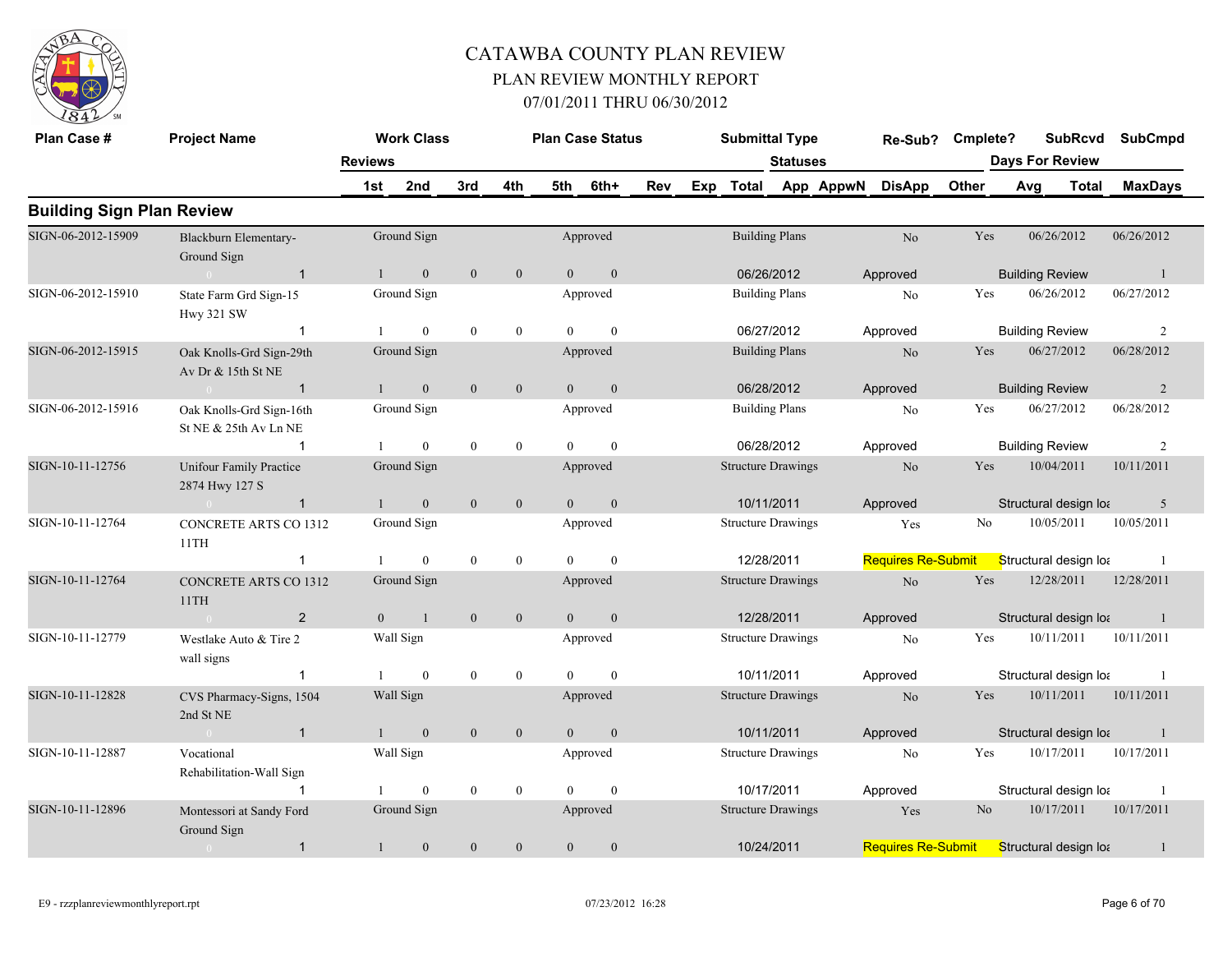

| Plan Case #                      | <b>Project Name</b>                                             | <b>Reviews</b> | <b>Work Class</b> |                |              |                | <b>Plan Case Status</b> |     | <b>Submittal Type</b>     | <b>Statuses</b> |           | Re-Sub?                   | Cmplete? | Days For Review       | <b>SubRcvd</b> | <b>SubCmpd</b> |
|----------------------------------|-----------------------------------------------------------------|----------------|-------------------|----------------|--------------|----------------|-------------------------|-----|---------------------------|-----------------|-----------|---------------------------|----------|-----------------------|----------------|----------------|
|                                  |                                                                 | 1st            | 2nd               | 3rd            | 4th          | 5th            | 6th+                    | Rev | Exp Total                 |                 | App AppwN | <b>DisApp</b>             | Other    | Avg                   | <b>Total</b>   | <b>MaxDays</b> |
| <b>Building Sign Plan Review</b> |                                                                 |                |                   |                |              |                |                         |     |                           |                 |           |                           |          |                       |                |                |
| SIGN-10-11-12896                 | Montessori at Sandy Ford<br>Ground Sign                         |                | Ground Sign       |                |              |                | Approved                |     | <b>Structure Drawings</b> |                 |           | No                        | Yes      |                       | 10/21/2011     | 10/24/2011     |
|                                  | $\overline{2}$<br>$\sim 0$                                      | $\overline{0}$ | -1                | $\overline{0}$ | $\mathbf{0}$ | $\overline{0}$ | $\overline{0}$          |     | 10/24/2011                |                 |           | Approved                  |          | Structural design loa |                | $\overline{2}$ |
| SIGN-10-11-12967                 | <b>JOHN WOOTEN</b><br><b>AUTOMOTIVE SIGN</b>                    |                | Ground Sign       |                |              |                | Approved                |     | <b>Structure Drawings</b> |                 |           | N <sub>0</sub>            | Yes      |                       | 10/19/2011     | 10/19/2011     |
|                                  | $\mathbf 1$                                                     |                | $\boldsymbol{0}$  | $\mathbf{0}$   | $\bf{0}$     | $\overline{0}$ | $\mathbf{0}$            |     | 10/19/2011                |                 |           | Approved                  |          | Structural design loa |                | $\overline{1}$ |
| SIGN-10-11-13036                 | <b>HERITAGE MANOR</b>                                           |                | Ground Sign       |                |              |                | Approved                |     | <b>Structure Drawings</b> |                 |           | N <sub>o</sub>            | Yes      |                       | 10/24/2011     | 10/24/2011     |
|                                  | $\sim 0$<br>$\mathbf{1}$                                        | $\mathbf{1}$   | $\mathbf{0}$      | $\mathbf{0}$   | $\mathbf{0}$ | $\overline{0}$ | $\mathbf{0}$            |     | 10/24/2011                |                 |           | Approved                  |          | Structural design loa |                | $\overline{1}$ |
| SIGN-10-11-13040                 | <b>CUBBARD EXPRESS 191</b><br><b>HWY 321 NW</b>                 |                | Ground Sign       |                |              |                | Approved                |     | <b>Structure Drawings</b> |                 |           | N <sub>0</sub>            | Yes      |                       | 10/24/2011     | 10/24/2011     |
|                                  | $\mathbf{1}$                                                    |                | $\boldsymbol{0}$  | $\mathbf{0}$   | $\mathbf{0}$ | $\theta$       | $\mathbf{0}$            |     | 10/24/2011                |                 |           | Approved                  |          | Structural design loa |                | - 1            |
| SIGN-10-11-13041                 | WEE CIRCLE 4990 HICK                                            |                | Wall Sign         |                |              |                | Approved                |     | <b>Structure Drawings</b> |                 |           | No                        | Yes      |                       | 10/24/2011     | 10/24/2011     |
|                                  | $\overline{1}$<br>$\sim$ 0.000 $\sim$ 0.000 $\sim$ 0.000 $\sim$ |                | $\mathbf{0}$      | $\overline{0}$ | $\mathbf{0}$ | $\theta$       | $\mathbf{0}$            |     | 10/24/2011                |                 |           | Approved                  |          | Structural design loa |                | $\overline{1}$ |
| SIGN-10-11-13079                 | John's Fish Fowl & Cow,<br>1350 Hwy 321                         |                | Wall Sign         |                |              |                | Approved                |     | <b>Structure Drawings</b> |                 |           | No                        | Yes      |                       | 10/24/2011     | 11/02/2011     |
|                                  | $\mathbf{1}$                                                    |                | $\mathbf{0}$      | $\mathbf{0}$   | $\mathbf{0}$ | $\theta$       | $\boldsymbol{0}$        |     | 11/02/2011                |                 |           | Approved                  |          | Structural design loa |                | 8              |
| SIGN-10-11-13129                 | Team Pro Auto-Wall Sign-<br>321 1st Av SW                       |                | Wall Sign         |                |              |                | Void                    |     | <b>Structure Drawings</b> |                 |           | Yes                       | No       |                       | 10/26/2011     | 11/03/2011     |
|                                  | $\sim 0$ and $\sim 0.000$<br>$\overline{1}$                     |                | $\overline{0}$    | $\mathbf{0}$   | $\mathbf{0}$ | $\theta$       | $\mathbf{0}$            |     |                           |                 |           | <b>Requires Re-Submit</b> |          | Structural design lot |                | $\overline{7}$ |
| SIGN-10-11-13150                 | UNITED CAROLINA<br><b>GROUP</b>                                 |                | Wall Sign         |                |              |                | Approved                |     | <b>Structure Drawings</b> |                 |           | N <sub>0</sub>            | Yes      |                       | 11/02/2011     | 11/02/2011     |
|                                  | $\mathbf{1}$                                                    |                | $\mathbf{0}$      | $\mathbf{0}$   | $\bf{0}$     | $\theta$       | $\bf{0}$                |     | 11/02/2011                |                 |           | Approved                  |          | Structural design loa |                | $\overline{1}$ |
| SIGN-10-11-13153                 | Covington & Covington<br>DDS-Int Alts                           |                | Ground Sign       |                |              |                | Approved                |     | <b>Structure Drawings</b> |                 |           | N <sub>o</sub>            | Yes      |                       | 11/02/2011     | 11/02/2011     |
|                                  | $\sim 0$ and $\sim 0.000$<br>$\overline{1}$                     |                | $\mathbf{0}$      | $\mathbf{0}$   | $\mathbf{0}$ | $\overline{0}$ | $\mathbf{0}$            |     | 11/02/2011                |                 |           | Approved                  |          | Structural design loa |                | $\overline{1}$ |
| SIGN-10-11-13156                 | <b>BaDCOCK &amp; MOORE</b><br>WALL SIGN 2445                    |                | Wall Sign         |                |              |                | Approved                |     | <b>Structure Drawings</b> |                 |           | N <sub>0</sub>            | Yes      |                       | 11/03/2011     | 11/03/2011     |
|                                  | $\mathbf{1}$                                                    |                | $\mathbf{0}$      | $\mathbf{0}$   | $\mathbf{0}$ | $\theta$       | $\mathbf{0}$            |     | 11/03/2011                |                 |           | Approved                  |          | Structural design loa |                | -1             |
| SIGN-11-11-13188                 | Everett Chev Add/Alts, 161<br>Hwy 70 SE                         |                | Wall Sign         |                |              |                | Approved                |     | <b>Structure Drawings</b> |                 |           | N <sub>o</sub>            | Yes      |                       | 11/01/2011     | 11/03/2011     |
|                                  | $\mathbf{1}$<br>$\sim 0$                                        |                | $\mathbf{0}$      | $\overline{0}$ | $\mathbf{0}$ | $\overline{0}$ | $\mathbf{0}$            |     | 11/03/2011                |                 |           | Approved                  |          | Structural design loa |                | $\overline{3}$ |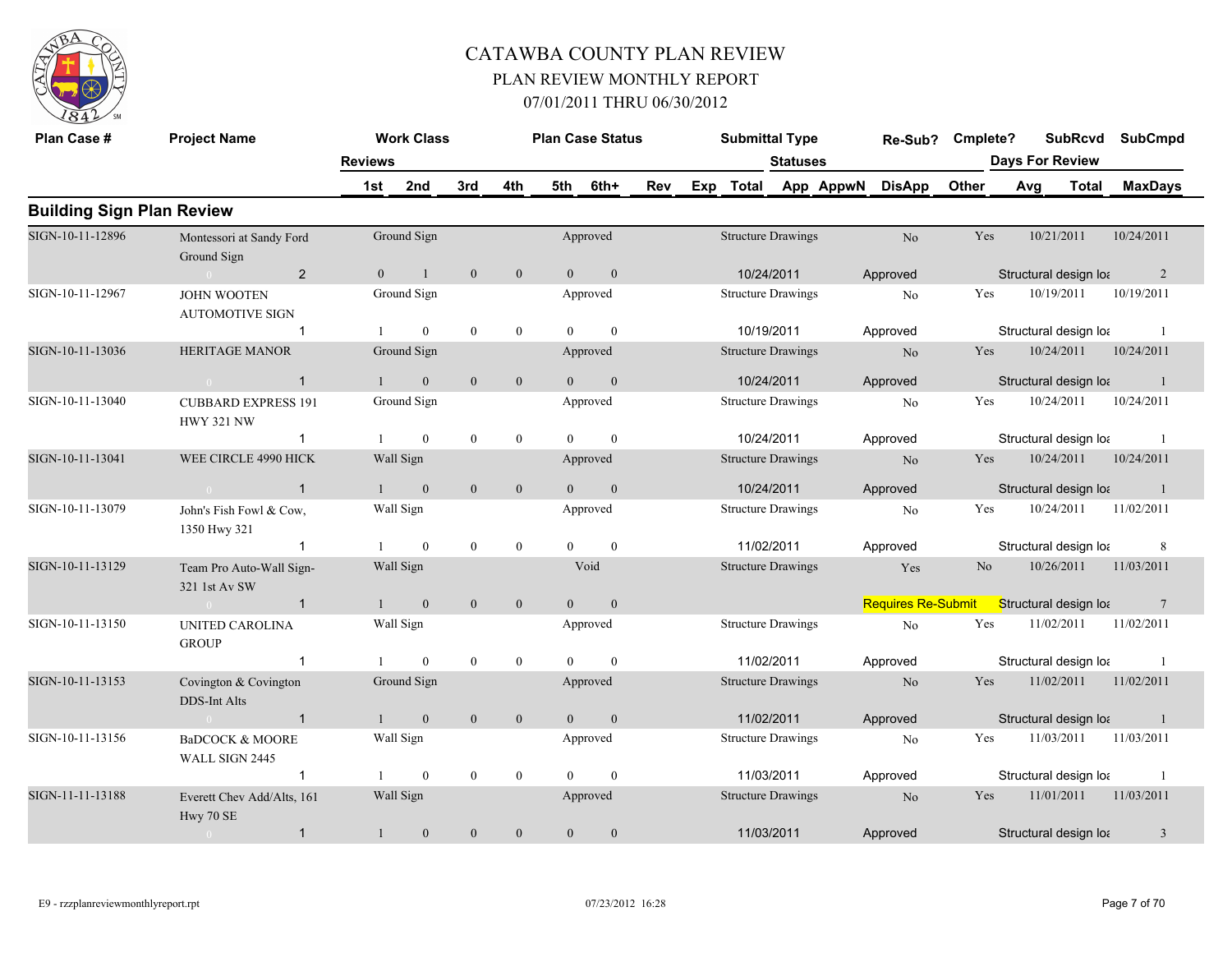

| Plan Case #                      | <b>Project Name</b>                                       |                | <b>Work Class</b> |                  |                  |                | <b>Plan Case Status</b> |     | <b>Submittal Type</b>     |                 | Re-Sub? Cmplete?    |       |     | <b>SubRcvd</b>         | <b>SubCmpd</b> |  |
|----------------------------------|-----------------------------------------------------------|----------------|-------------------|------------------|------------------|----------------|-------------------------|-----|---------------------------|-----------------|---------------------|-------|-----|------------------------|----------------|--|
|                                  |                                                           | <b>Reviews</b> |                   |                  |                  |                |                         |     |                           | <b>Statuses</b> |                     |       |     | <b>Days For Review</b> |                |  |
|                                  |                                                           | 1st            | 2nd               | 3rd              | 4th              | 5th            | 6th+                    | Rev | Exp Total App AppwN       |                 | <b>DisApp</b>       | Other | Avg | <b>Total</b>           | <b>MaxDays</b> |  |
| <b>Building Sign Plan Review</b> |                                                           |                |                   |                  |                  |                |                         |     |                           |                 |                     |       |     |                        |                |  |
| SIGN-11-11-13202                 | HyTech Auto Repair KHW<br><b>HMOOB KHO TSHEB</b>          | Wall Sign      |                   |                  |                  |                | Approved                |     | <b>Structure Drawings</b> |                 | No                  | Yes   |     | 11/03/2011             | 11/03/2011     |  |
|                                  | $\overline{1}$<br>$\sim 0$ and $\sim 0$                   | $\mathbf{1}$   | $\mathbf{0}$      | $\overline{0}$   | $\mathbf{0}$     | $\Omega$       | $\boldsymbol{0}$        |     | 11/03/2011                |                 | Approved            |       |     | Structural design loa  | $\overline{1}$ |  |
| SIGN-11-11-13234                 | Affordable Floors Wall<br>Sign                            | Wall Sign      |                   |                  |                  |                | Approved with notes     |     | <b>Structure Drawings</b> |                 | No                  | Yes   |     | 11/09/2011             | 11/09/2011     |  |
|                                  | $\mathbf 1$                                               |                | $\mathbf{0}$      | $\mathbf{0}$     | $\mathbf{0}$     | $\Omega$       | $\mathbf{0}$            |     | 11/09/2011                |                 | Approved with Notes |       |     | Structural design loa  | - 1            |  |
| SIGN-11-11-13236                 | MIRACLE EAR 1736 HWY                                      | Wall Sign      |                   |                  |                  |                | Approved                |     | <b>Structure Drawings</b> |                 | $\rm No$            | Yes   |     | 11/04/2011             | 11/09/2011     |  |
|                                  | $\sim 0$<br>$\mathbf{1}$                                  |                | $\boldsymbol{0}$  | $\mathbf{0}$     | $\mathbf{0}$     | $\theta$       | $\boldsymbol{0}$        |     | 11/09/2011                |                 | Approved            |       |     | Structural design loa  | $\overline{4}$ |  |
| SIGN-11-11-13278                 | Salon Centric (space $6 \& 7$ )<br>Alterations            | Wall Sign      |                   |                  |                  |                | Approved                |     | <b>Structure Drawings</b> |                 | No                  | Yes   |     | 11/10/2011             | 11/10/2011     |  |
|                                  | $\mathbf{1}$                                              |                | $\overline{0}$    | $\boldsymbol{0}$ | $\bf{0}$         | $\Omega$       | $\mathbf{0}$            |     | 11/10/2011                |                 | Approved            |       |     | Structural design loa  | -1             |  |
| SIGN-11-11-13310                 | Cary Oil Co-Grd Sign-1836<br>Startown                     | Ground Sign    |                   |                  |                  |                | Approved                |     | <b>Structure Drawings</b> |                 | No                  | Yes   |     | 11/08/2011             | 11/14/2011     |  |
|                                  | $\mathbf{1}$<br>$\bigcap$                                 |                | $\mathbf{0}$      | $\mathbf{0}$     | $\mathbf{0}$     | $\overline{0}$ | $\mathbf{0}$            |     | 11/14/2011                |                 | Approved            |       |     | Structural design loa  | 4              |  |
| SIGN-11-11-13337                 | MIKE JOHNSON TOYOTA<br><b>SIGN</b>                        | Wall Sign      |                   |                  |                  |                | Approved                |     | <b>Structure Drawings</b> |                 | N <sub>0</sub>      | Yes   |     | 11/15/2011             | 11/15/2011     |  |
|                                  | $\mathbf{1}$                                              |                | $\overline{0}$    | $\boldsymbol{0}$ | $\bf{0}$         | $\theta$       | $\mathbf{0}$            |     | 11/15/2011                |                 | Approved            |       |     | Structural design loa  | - 1            |  |
| SIGN-11-11-13452                 | Goodwin, C. James,<br>DDS-Sign-360 9th Av Dr<br><b>ME</b> | Wall Sign      |                   |                  |                  |                | Approved                |     | <b>Structure Drawings</b> |                 | N <sub>o</sub>      | Yes   |     | 11/22/2011             | 11/29/2011     |  |
|                                  | $\sim 0$<br>$\overline{1}$                                | $\overline{1}$ | $\mathbf{0}$      | $\mathbf{0}$     | $\mathbf{0}$     | $\overline{0}$ | $\mathbf{0}$            |     | 11/29/2011                |                 | Approved            |       |     | Structural design loa  | 6              |  |
| SIGN-11-11-13494                 | Express Oil Ground<br>Sign-1120 L-R Blvd                  | Ground Sign    |                   |                  |                  |                | Approved                |     | <b>Structure Drawings</b> |                 | No                  | Yes   |     | 11/28/2011             | 12/02/2011     |  |
|                                  | $\mathbf{1}$                                              |                | $\overline{0}$    | $\mathbf{0}$     | $\mathbf{0}$     | $\theta$       | $\mathbf{0}$            |     | 12/02/2011                |                 | Approved            |       |     | Structural design loa  | 5              |  |
| SIGN-1-12-13939                  | <b>BLUE RIDGE HEALTH</b><br><b>CARE SIGNS</b>             | Ground Sign    |                   |                  |                  |                | Approved                |     | <b>Structure Drawings</b> |                 | No                  | Yes   |     | 01/04/2012             | 01/04/2012     |  |
|                                  | $\overline{1}$                                            |                | $\boldsymbol{0}$  | $\mathbf{0}$     | $\boldsymbol{0}$ | $\overline{0}$ | $\boldsymbol{0}$        |     | 01/04/2012                |                 | Approved            |       |     | Structural design loa  | $\mathbf{1}$   |  |
| SIGN-1-12-13940                  | <b>BLUE RIDGE HEALTH</b><br><b>CARE SIGNS</b>             | Wall Sign      |                   |                  |                  |                | Approved                |     | <b>Structure Drawings</b> |                 | No                  | Yes   |     | 01/04/2012             | 01/04/2012     |  |
|                                  | $\overline{1}$                                            |                | $\overline{0}$    | $\mathbf{0}$     | $\boldsymbol{0}$ | $\Omega$       | $\mathbf{0}$            |     | 01/04/2012                |                 | Approved            |       |     | Structural design loa  | -1             |  |
| SIGN-1-12-13972                  | Outdoor Supply Co-Wall<br>Sign-2427                       | Wall Sign      |                   |                  |                  |                | Approved                |     | <b>Structure Drawings</b> |                 | N <sub>o</sub>      | Yes   |     | 01/05/2012             | 01/06/2012     |  |
|                                  | $\mathbf{1}$<br>$\overline{0}$                            | $\mathbf{1}$   | $\mathbf{0}$      | $\mathbf{0}$     | $\mathbf{0}$     | $\overline{0}$ | $\mathbf{0}$            |     | 01/06/2012                |                 | Approved            |       |     | Structural design loa  | $\overline{2}$ |  |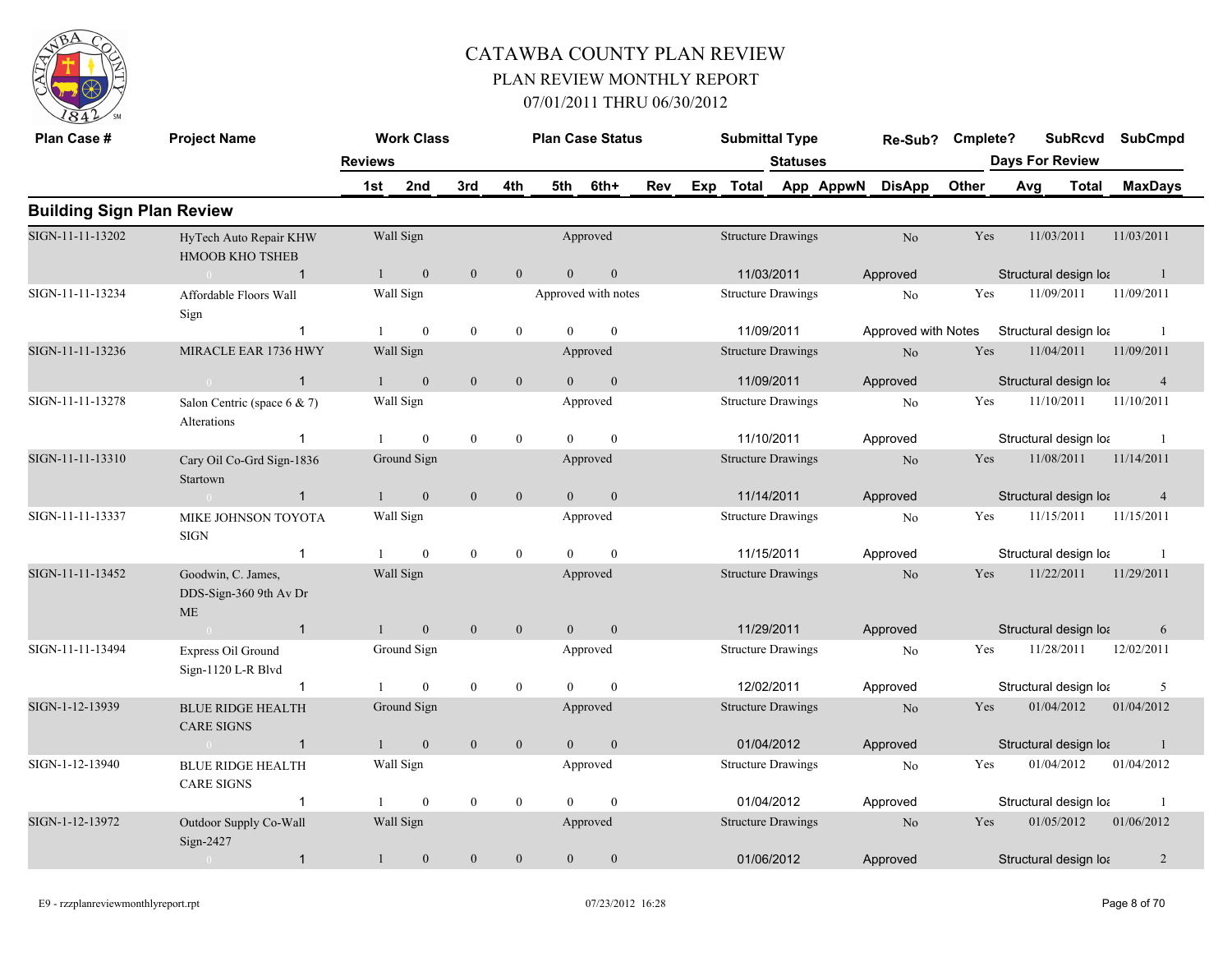

| Plan Case #                      | <b>Project Name</b>                                     |                | <b>Work Class</b> |                  |                  | <b>Plan Case Status</b> |                     |     | <b>Submittal Type</b>     |                 |           | Re-Sub?                   | Cmplete?       |     | <b>SubRcvd</b>         | <b>SubCmpd</b>   |
|----------------------------------|---------------------------------------------------------|----------------|-------------------|------------------|------------------|-------------------------|---------------------|-----|---------------------------|-----------------|-----------|---------------------------|----------------|-----|------------------------|------------------|
|                                  |                                                         | <b>Reviews</b> |                   |                  |                  |                         |                     |     |                           | <b>Statuses</b> |           |                           |                |     | <b>Days For Review</b> |                  |
|                                  |                                                         | 1st            | 2nd               | 3rd              | 4th              | 5th                     | 6th+                | Rev | Exp Total                 |                 | App AppwN | <b>DisApp</b>             | Other          | Avg | Total                  | <b>MaxDays</b>   |
| <b>Building Sign Plan Review</b> |                                                         |                |                   |                  |                  |                         |                     |     |                           |                 |           |                           |                |     |                        |                  |
| SIGN-1-12-13983                  | <b>FINISH LINE WIRELESS</b>                             |                | Wall Sign         |                  |                  |                         | Approved            |     | <b>Structure Drawings</b> |                 |           | No                        | Yes            |     | 01/09/2012             | 01/09/2012       |
|                                  | $\mathbf{1}$<br>$\sim 0$                                |                | $\overline{0}$    | $\overline{0}$   | $\overline{0}$   | $\Omega$                | $\mathbf{0}$        |     | 01/09/2012                |                 |           | Approved                  |                |     | Structural design loa  | $\blacksquare$ 1 |
| SIGN-1-12-14011                  | FRESH OIL MINISTRIES<br>SIGNS 139 LR                    |                | Wall Sign         |                  |                  |                         | Approved with notes |     | <b>Structure Drawings</b> |                 |           | No                        | Yes            |     | 01/13/2012             | 01/13/2012       |
|                                  | $\mathbf{1}$                                            |                | $\overline{0}$    | $\mathbf{0}$     | $\mathbf{0}$     | $\Omega$                | $\theta$            |     | 01/13/2012                |                 |           | Approved with Notes       |                |     | Structural design loa  | - 1              |
| SIGN-1-12-14014                  | <b>FRESH OIL MINISTRIES</b><br>SIGNS 139 LR             |                | Ground Sign       |                  |                  |                         | Approved            |     | <b>Structure Drawings</b> |                 |           | No                        | Yes            |     | 01/13/2012             | 01/13/2012       |
|                                  | $\overline{1}$<br>$\sim 0$                              |                | $\mathbf{0}$      | $\mathbf{0}$     | $\mathbf{0}$     | $\overline{0}$          | $\mathbf{0}$        |     | 01/13/2012                |                 |           | Approved                  |                |     | Structural design loa  | -1               |
| SIGN-1-12-14062                  | <b>BLISS-NAILS &amp; SPA</b><br><b>SIGNS</b>            |                | Wall Sign         |                  |                  |                         | Approved            |     | <b>Structure Drawings</b> |                 |           | No                        | Yes            |     | 01/13/2012             | 01/13/2012       |
|                                  | $\mathbf{1}$                                            |                | $\mathbf{0}$      | $\bf{0}$         | $\boldsymbol{0}$ | $\theta$                | $\boldsymbol{0}$    |     | 01/13/2012                |                 |           | Approved                  |                |     | Structural design loa  | - 1              |
| SIGN-1-12-14147                  | <b>CATAWBA VALLEY</b><br><b>FAMILY MEDICINE SIGN</b>    |                | Wall Sign         |                  |                  |                         | Approved            |     | <b>Structure Drawings</b> |                 |           | N <sub>o</sub>            | <b>Yes</b>     |     | 01/19/2012             | 01/19/2012       |
|                                  | $\overline{1}$<br>$\sim$ 0                              | $\mathbf{1}$   | $\mathbf{0}$      | $\mathbf{0}$     | $\mathbf{0}$     | $\overline{0}$          | $\boldsymbol{0}$    |     | 01/19/2012                |                 |           | Approved                  |                |     | Structural design loa  | $\mathbf{1}$     |
| SIGN-1-12-14149                  | Miracle Ear-Wall Sign-1736<br>Hwy 70 SE                 |                | Wall Sign         |                  |                  |                         | Approved            |     | <b>Structure Drawings</b> |                 |           | No                        | Yes            |     | 01/19/2012             | 01/27/2012       |
|                                  | $\mathbf{1}$                                            |                | $\overline{0}$    | $\boldsymbol{0}$ | $\bf{0}$         | $\Omega$                | $\mathbf{0}$        |     | 01/27/2012                |                 |           | Approved                  |                |     | Structural design loa  | 7                |
| SIGN-1-12-14154                  | Catawba Industrial<br>Commons-Grd Signs-1954<br>Main Av |                | Ground Sign       |                  |                  |                         | Approved            |     | <b>Structure Drawings</b> |                 |           | No                        | <b>Yes</b>     |     | 01/20/2012             | 01/20/2012       |
|                                  | $\mathbf{1}$<br>$\bigcap$                               | $\mathbf{1}$   | $\overline{0}$    | $\mathbf{0}$     | $\mathbf{0}$     | $\overline{0}$          | $\overline{0}$      |     | 01/20/2012                |                 |           | Approved                  |                |     | Structural design loa  | -1               |
| SIGN-1-12-14162                  | PUNKER WALL SIGN 915<br>25TH ST                         |                | Wall Sign         |                  |                  |                         | Approved            |     | <b>Structure Drawings</b> |                 |           | No                        | Yes            |     | 01/19/2012             | 01/24/2012       |
|                                  | $\mathbf 1$                                             |                | $\theta$          | $\mathbf{0}$     | $\mathbf{0}$     | $\Omega$                | $\theta$            |     | 01/24/2012                |                 |           | Approved                  |                |     | Structural design loa  | $\overline{4}$   |
| SIGN-1-12-14217                  | PHYSICIANS PLAN                                         |                | Wall Sign         |                  |                  |                         | Approved            |     | <b>Structure Drawings</b> |                 |           | N <sub>o</sub>            | Yes            |     | 01/24/2012             | 01/24/2012       |
|                                  | $\sim 0$<br>$\overline{1}$                              |                | $\mathbf{0}$      | $\boldsymbol{0}$ | $\boldsymbol{0}$ | $\Omega$                | $\boldsymbol{0}$    |     | 01/24/2012                |                 |           | Approved with Notes       |                |     | Structural design loa  | $\overline{1}$   |
| SIGN-1-12-14248                  | Genesis 127 Salon & Spa<br>sign 1746 Dickinson          |                | Ground Sign       |                  |                  |                         | Approved            |     | <b>Structure Drawings</b> |                 |           | No                        | Yes            |     | 01/25/2012             | 01/31/2012       |
|                                  | $\mathbf{1}$                                            |                | $\overline{0}$    | $\mathbf{0}$     | $\boldsymbol{0}$ | $\theta$                | $\mathbf{0}$        |     | 01/31/2012                |                 |           | Approved                  |                |     | Structural design loa  | 5                |
| SIGN-1-12-14291                  | Waffle House-Wall<br>Signs-1245 Hwy 321 NW              |                | Wall Sign         |                  |                  |                         | Approved            |     | <b>Structure Drawings</b> |                 |           | Yes                       | N <sub>o</sub> |     | 01/25/2012             | 01/31/2012       |
|                                  | $\overline{1}$<br>$\sim 0$                              | $\mathbf{1}$   | $\mathbf{0}$      | $\boldsymbol{0}$ | $\boldsymbol{0}$ | $\mathbf{0}$            | $\mathbf{0}$        |     | 02/24/2012                |                 |           | <b>Requires Re-Submit</b> |                |     | Structural design lot  | 5                |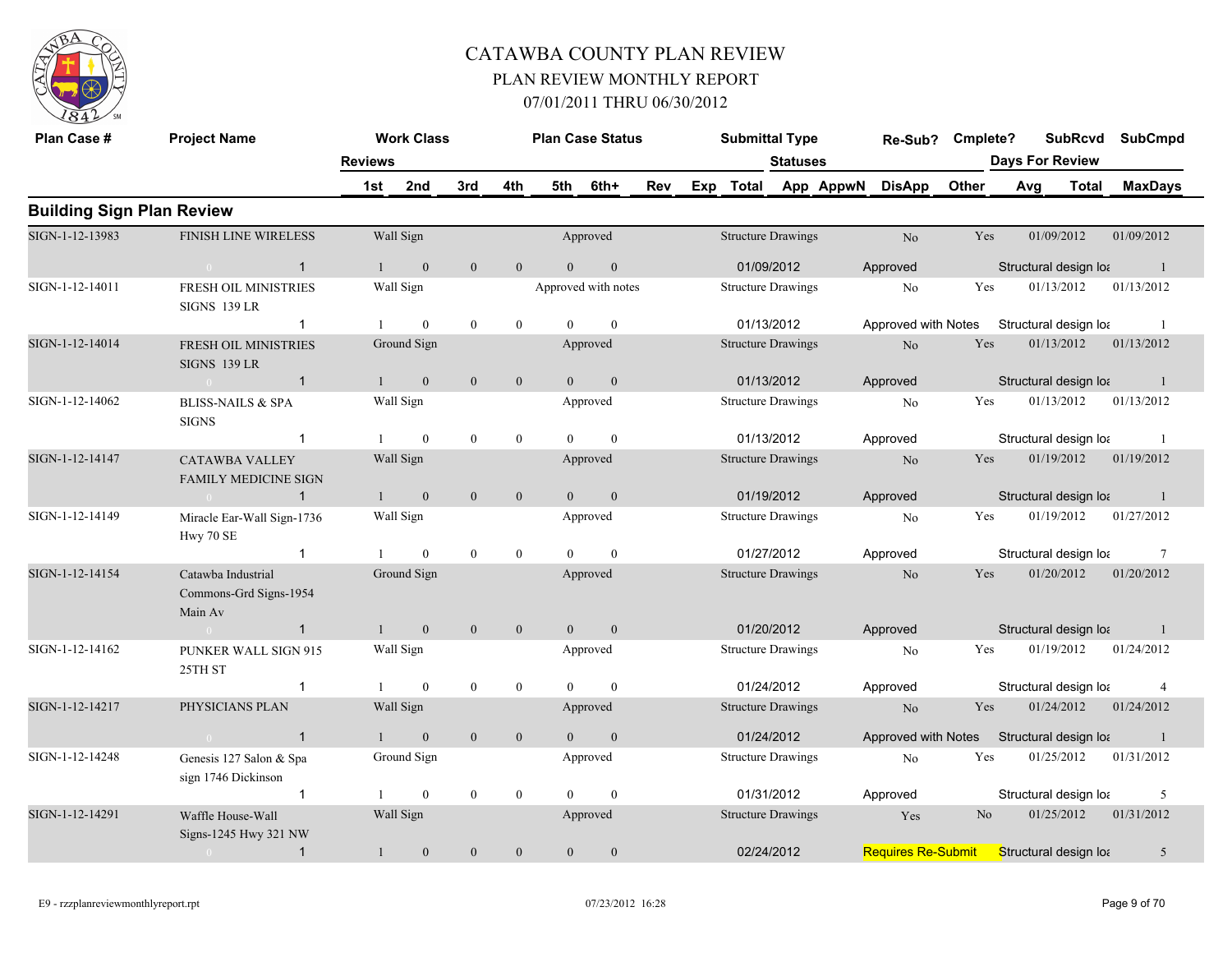

| Plan Case #                      | <b>Project Name</b>                                         | <b>Reviews</b> | <b>Work Class</b>           |                |                  |                | <b>Plan Case Status</b>  |     |     | <b>Submittal Type</b>                   | <b>Statuses</b> |           | Re-Sub?                   | Cmplete? | <b>Days For Review</b> | <b>SubRcvd</b> | <b>SubCmpd</b> |                |
|----------------------------------|-------------------------------------------------------------|----------------|-----------------------------|----------------|------------------|----------------|--------------------------|-----|-----|-----------------------------------------|-----------------|-----------|---------------------------|----------|------------------------|----------------|----------------|----------------|
|                                  |                                                             | 1st            | 2nd                         | 3rd            | 4th              | 5th            | 6th+                     | Rev | Exp | <b>Total</b>                            |                 | App AppwN | <b>DisApp</b>             | Other    | Avg                    | <b>Total</b>   |                | <b>MaxDays</b> |
| <b>Building Sign Plan Review</b> |                                                             |                |                             |                |                  |                |                          |     |     |                                         |                 |           |                           |          |                        |                |                |                |
| SIGN-1-12-14291                  | Waffle House-Wall<br>Signs-1245 Hwy 321 NW                  |                | Wall Sign                   |                |                  |                | Approved                 |     |     | <b>Structure Drawings</b>               |                 |           | No                        | Yes      |                        | 02/24/2012     | 02/24/2012     |                |
| SIGN-1-12-14294                  | $\overline{2}$<br>Waffle House-Grd<br>Sign-1245 Hwy 321 NW  | $\overline{0}$ | $\mathbf{1}$<br>Ground Sign | $\mathbf{0}$   | $\mathbf{0}$     | $\overline{0}$ | $\mathbf{0}$<br>Approved |     |     | 02/24/2012<br><b>Structure Drawings</b> |                 |           | Approved<br>No            | Yes      | Structural design loa  | 03/13/2012     | 03/13/2012     | -1             |
|                                  | $\mathbf{1}$                                                |                | $\mathbf{0}$                | $\mathbf{0}$   | $\mathbf{0}$     | $\Omega$       | $\mathbf{0}$             |     |     | 03/13/2012                              |                 |           | Approved                  |          | Structural design loa  |                |                |                |
| SIGN-1-12-14338                  | Five Points Auto<br>Sales-Wall Sign-911A 10th<br>Av NE      |                | Wall Sign                   |                |                  |                | Approved                 |     |     | <b>Structure Drawings</b>               |                 |           | No                        | Yes      |                        | 01/31/2012     | 02/01/2012     |                |
|                                  | $\overline{1}$                                              | $\mathbf{1}$   | $\overline{0}$              | $\overline{0}$ | $\mathbf{0}$     | $\Omega$       | $\mathbf{0}$             |     |     | 02/01/2012                              |                 |           | Approved                  |          | Structural design loa  |                |                | 2              |
| SIGN-12-11-13533                 | Mt View Family<br>Dentistry-Grd Sign-3055 S<br><b>NC127</b> |                | Ground Sign                 |                |                  |                | Approved                 |     |     | <b>Structure Drawings</b>               |                 |           | N <sub>o</sub>            | Yes      |                        | 12/01/2011     | 12/05/2011     |                |
|                                  | $\mathbf{1}$                                                | $\mathbf{1}$   | $\mathbf{0}$                | $\mathbf{0}$   | $\boldsymbol{0}$ | $\theta$       | $\mathbf{0}$             |     |     | 12/05/2011                              |                 |           | Approved                  |          | Structural design loa  |                |                | 3              |
| SIGN-12-11-13543                 | AAMCO-2 Wall<br>Signs-1040 L-R Blvd SE                      |                | Wall Sign                   |                |                  |                | Approved                 |     |     | <b>Structure Drawings</b>               |                 |           | Yes                       | No       |                        | 12/02/2011     | 12/05/2011     |                |
|                                  | $\mathbf{1}$<br>$\sim 0$                                    |                | $\mathbf{0}$                | $\mathbf{0}$   | $\mathbf{0}$     | $\overline{0}$ | $\boldsymbol{0}$         |     |     | 01/13/2012                              |                 |           | <b>Requires Re-Submit</b> |          | Structural design lot  |                |                | 2              |
| SIGN-12-11-13543                 | AAMCO-2 Wall<br>Signs-1040 L-R Blvd SE                      |                | Wall Sign                   |                |                  |                | Approved                 |     |     | <b>Structure Drawings</b>               |                 |           | N <sub>o</sub>            | Yes      |                        | 01/10/2012     | 01/13/2012     |                |
|                                  | $\overline{2}$                                              | $\overline{0}$ | $\overline{1}$              | $\mathbf{0}$   | $\bf{0}$         | $\overline{0}$ | $\boldsymbol{0}$         |     |     | 01/13/2012                              |                 |           | Approved                  |          | Structural design loa  |                |                | $\overline{4}$ |
| SIGN-12-11-13574                 | D&L Parts Co-Wall<br>Sign-Hwy 70 SW                         |                | Wall Sign                   |                |                  |                | Approved                 |     |     | <b>Structure Drawings</b>               |                 |           | N <sub>o</sub>            | Yes      |                        | 12/05/2011     | 12/07/2011     |                |
|                                  | $\mathbf{1}$                                                |                | $\mathbf{0}$                | $\mathbf{0}$   | $\mathbf{0}$     | $\overline{0}$ | $\mathbf{0}$             |     |     | 12/07/2011                              |                 |           | Approved                  |          | Structural design loa  |                |                | $\overline{3}$ |
| SIGN-12-11-13589                 | <b>RBC BANK USA</b>                                         |                | Wall Sign                   |                |                  |                | Approved                 |     |     | <b>Structure Drawings</b>               |                 |           | No                        | Yes      |                        | 12/13/2011     | 12/13/2011     |                |
|                                  | $\mathbf 1$                                                 |                | $\theta$                    | $\mathbf{0}$   | $\mathbf{0}$     | $\Omega$       | $\theta$                 |     |     | 12/13/2011                              |                 |           | Approved                  |          | Structural design loa  |                |                | -1             |
| SIGN-12-11-13610                 | Nails Tech-Wall Sign-926<br>2nd St NE                       |                | Wall Sign                   |                |                  |                | Approved                 |     |     | <b>Structure Drawings</b>               |                 |           | N <sub>o</sub>            | Yes      |                        | 12/07/2011     | 12/08/2011     |                |
|                                  | $\overline{1}$                                              |                | $\mathbf{0}$                | $\mathbf{0}$   | $\mathbf{0}$     | $\overline{0}$ | $\mathbf{0}$             |     |     | 12/08/2011                              |                 |           | Approved                  |          | Structural design loa  |                |                | $\overline{2}$ |
| SIGN-12-11-13696                 | <b>DOLLAR GENERAL</b><br><b>GROUND SIGN 901 LEN</b>         |                | Ground Sign                 |                |                  |                | Approved                 |     |     | <b>Structure Drawings</b>               |                 |           | No                        | Yes      |                        | 12/12/2011     | 12/12/2011     |                |
|                                  | $\mathbf{1}$                                                | 1              | $\boldsymbol{0}$            | $\mathbf{0}$   | $\mathbf{0}$     | $\overline{0}$ | $\boldsymbol{0}$         |     |     | 12/12/2011                              |                 |           | Approved                  |          | Structural design loa  |                |                | -1             |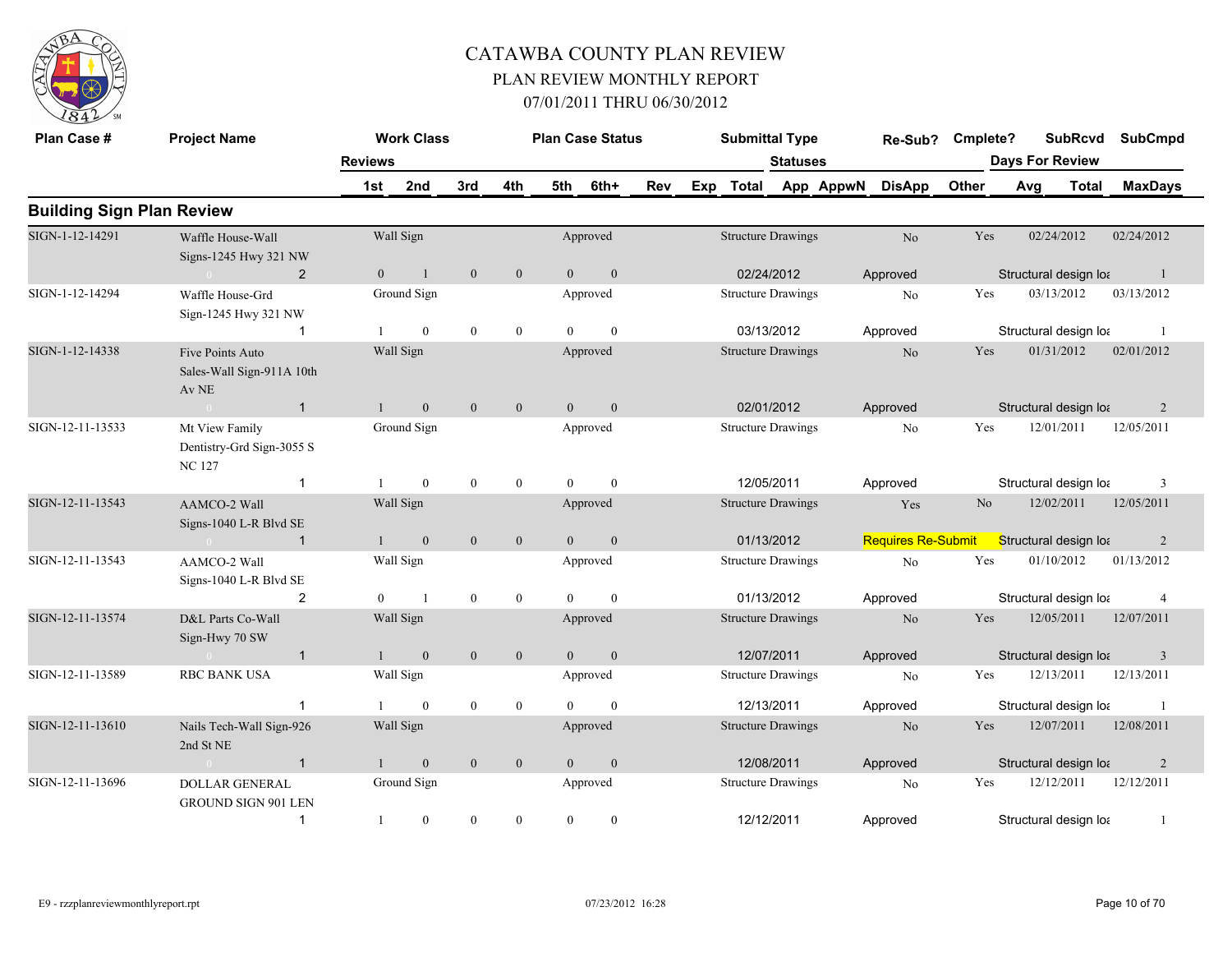

| Plan Case #                      | <b>Project Name</b>                                                                                  |                | <b>Work Class</b> |                  |                  |                | <b>Plan Case Status</b> |     | <b>Submittal Type</b>     |                 |                     | Re-Sub?                   | Cmplete?              |     | <b>SubRcvd</b>         | <b>SubCmpd</b> |
|----------------------------------|------------------------------------------------------------------------------------------------------|----------------|-------------------|------------------|------------------|----------------|-------------------------|-----|---------------------------|-----------------|---------------------|---------------------------|-----------------------|-----|------------------------|----------------|
|                                  |                                                                                                      | <b>Reviews</b> |                   |                  |                  |                |                         |     |                           | <b>Statuses</b> |                     |                           |                       |     | <b>Days For Review</b> |                |
|                                  |                                                                                                      | 1st            | 2nd               | 3rd              | 4th              | 5th            | 6th+                    | Rev |                           |                 | Exp Total App AppwN | <b>DisApp</b>             | Other                 | Avg | <b>Total</b>           | <b>MaxDays</b> |
| <b>Building Sign Plan Review</b> |                                                                                                      |                |                   |                  |                  |                |                         |     |                           |                 |                     |                           |                       |     |                        |                |
| SIGN-12-11-13697                 | <b>DOLLAR GENERAL</b>                                                                                |                | Wall Sign         |                  |                  |                | Approved                |     | <b>Structure Drawings</b> |                 |                     | N <sub>o</sub>            | Yes                   |     | 12/12/2011             | 12/12/2011     |
|                                  | WALL SIGNS 901 LEN                                                                                   |                |                   |                  |                  |                |                         |     |                           |                 |                     |                           |                       |     |                        |                |
|                                  | -1                                                                                                   |                | $\mathbf{0}$      | $\boldsymbol{0}$ | $\bf{0}$         | $\Omega$       | $\mathbf{0}$            |     | 12/12/2011                |                 |                     | Approved                  |                       |     | Structural design loa  | - 1            |
| SIGN-12-11-13703                 | <none archived=""></none>                                                                            |                | Wall Sign         |                  |                  |                | Approved                |     | <b>Structure Drawings</b> |                 |                     | N <sub>0</sub>            | Yes                   |     | 12/12/2011             | 12/12/2011     |
|                                  | $\overline{1}$<br>$\overline{0}$                                                                     |                | $\mathbf{0}$      | $\mathbf{0}$     | $\mathbf{0}$     | $\theta$       | $\mathbf{0}$            |     | 12/12/2011                |                 |                     | Approved                  |                       |     | Structural design loa  | $\overline{1}$ |
| SIGN-12-11-13776                 | <b>LIBERTY TAX WALL</b><br><b>SIGN</b>                                                               |                | Wall Sign         |                  |                  |                | Approved                |     | <b>Structure Drawings</b> |                 |                     | N <sub>o</sub>            | Yes                   |     | 12/20/2011             | 12/20/2011     |
|                                  | $\overline{0}$<br>$\boldsymbol{0}$<br>$\boldsymbol{0}$<br>$\mathbf{0}$<br>$\overline{1}$<br>$\theta$ |                |                   |                  |                  |                | 12/20/2011              |     |                           | Approved        |                     |                           | Structural design loa | -1  |                        |                |
| SIGN-12-11-13803                 | <b>JODY DELVECHIO</b>                                                                                |                | Ground Sign       |                  |                  |                | Approved                |     | <b>Structure Drawings</b> |                 |                     | N <sub>o</sub>            | Yes                   |     | 12/28/2011             | 12/28/2011     |
|                                  | $\mathbf{1}$<br>$\sim 0$ and $\sim 0$                                                                | $\mathbf{1}$   | $\overline{0}$    | $\mathbf{0}$     | $\mathbf{0}$     | $\Omega$       | $\overline{0}$          |     | 12/28/2011                |                 |                     | Approved                  |                       |     | Structural design loa  | $\blacksquare$ |
| SIGN-12-11-13821                 | NEW CHOICE PHYSICAL<br><b>THERAPY</b>                                                                |                | Wall Sign         |                  |                  |                | Approved                |     | <b>Structure Drawings</b> |                 |                     | N <sub>o</sub>            | Yes                   |     | 12/28/2011             | 12/28/2011     |
|                                  | $\overline{1}$                                                                                       |                | $\theta$          | $\mathbf{0}$     | $\overline{0}$   | $\Omega$       | $\theta$                |     | 12/28/2011                |                 |                     | Approved                  |                       |     | Structural design loa  | $\overline{1}$ |
| SIGN-12-11-13837                 | Hickory Springs Sign<br>Innovation                                                                   |                | Wall Sign         |                  |                  |                | Approved                |     | <b>Structure Drawings</b> |                 |                     | N <sub>o</sub>            | Yes                   |     | 12/28/2011             | 12/28/2011     |
|                                  | $\overline{1}$<br>$\overline{0}$                                                                     |                | $\mathbf{0}$      | $\mathbf{0}$     | $\boldsymbol{0}$ | $\overline{0}$ | $\mathbf{0}$            |     | 12/28/2011                |                 |                     | Approved                  |                       |     | Structural design loa  | -1             |
| SIGN-12-11-13840                 | <b>LUMBER LIQUIDATORS</b>                                                                            |                | Wall Sign         |                  |                  |                | Approved                |     | <b>Structure Drawings</b> |                 |                     | N <sub>0</sub>            | Yes                   |     | 12/28/2011             | 12/28/2011     |
|                                  | $\mathbf 1$                                                                                          |                | $\overline{0}$    | $\boldsymbol{0}$ | $\overline{0}$   | $\Omega$       | $\mathbf{0}$            |     | 12/28/2011                |                 |                     | Approved                  |                       |     | Structural design loa  | - 1            |
| SIGN-12-11-13852                 | <none archived=""></none>                                                                            |                | Ground Sign       |                  |                  |                | Approved                |     | <b>Structure Drawings</b> |                 |                     | N <sub>o</sub>            | Yes                   |     | 12/28/2011             | 12/28/2011     |
|                                  | $\sim$ 0<br>-1                                                                                       |                | $\overline{0}$    | $\mathbf{0}$     | $\overline{0}$   | $\theta$       | $\mathbf{0}$            |     | 12/28/2011                |                 |                     | Approved                  |                       |     | Structural design loa  | $\overline{1}$ |
| SIGN-12-11-13883                 | <b>BP 1370 FARIGROVE CH</b>                                                                          |                | Ground Sign       |                  |                  |                | Approved                |     | <b>Structure Drawings</b> |                 |                     | N <sub>0</sub>            | Yes                   |     | 01/03/2012             | 01/03/2012     |
|                                  |                                                                                                      |                | $\mathbf{0}$      | $\boldsymbol{0}$ | $\bf{0}$         | $\Omega$       | $\theta$                |     | 01/03/2012                |                 |                     | Approved                  |                       |     | Structural design loa  |                |
| SIGN-2-12-14419                  | HICKORY INTERNAL<br><b>MEDICINE SIGN</b>                                                             |                | Ground Sign       |                  |                  |                | Approved                |     | <b>Structure Drawings</b> |                 |                     | N <sub>0</sub>            | Yes                   |     | 02/07/2012             | 02/07/2012     |
|                                  | $\overline{1}$<br>$\bigcap$                                                                          |                | $\mathbf{0}$      | $\mathbf{0}$     | $\mathbf{0}$     | $\overline{0}$ | $\boldsymbol{0}$        |     | 02/07/2012                |                 |                     | Approved                  |                       |     | Structural design loa  | -1             |
| SIGN-2-12-14464                  | MORNINGSTAR 542<br><b>MAIN AV SE</b>                                                                 |                | Wall Sign         |                  |                  |                | Approved with notes     |     | <b>Structure Drawings</b> |                 |                     | Yes                       | No                    |     | 02/08/2012             | 02/08/2012     |
|                                  | $\mathbf{1}$                                                                                         | -1             | $\boldsymbol{0}$  | $\boldsymbol{0}$ | $\boldsymbol{0}$ | $\overline{0}$ | $\bf{0}$                |     | 02/16/2012                |                 |                     | <b>Requires Re-Submit</b> |                       |     | Structural design lot  | -1             |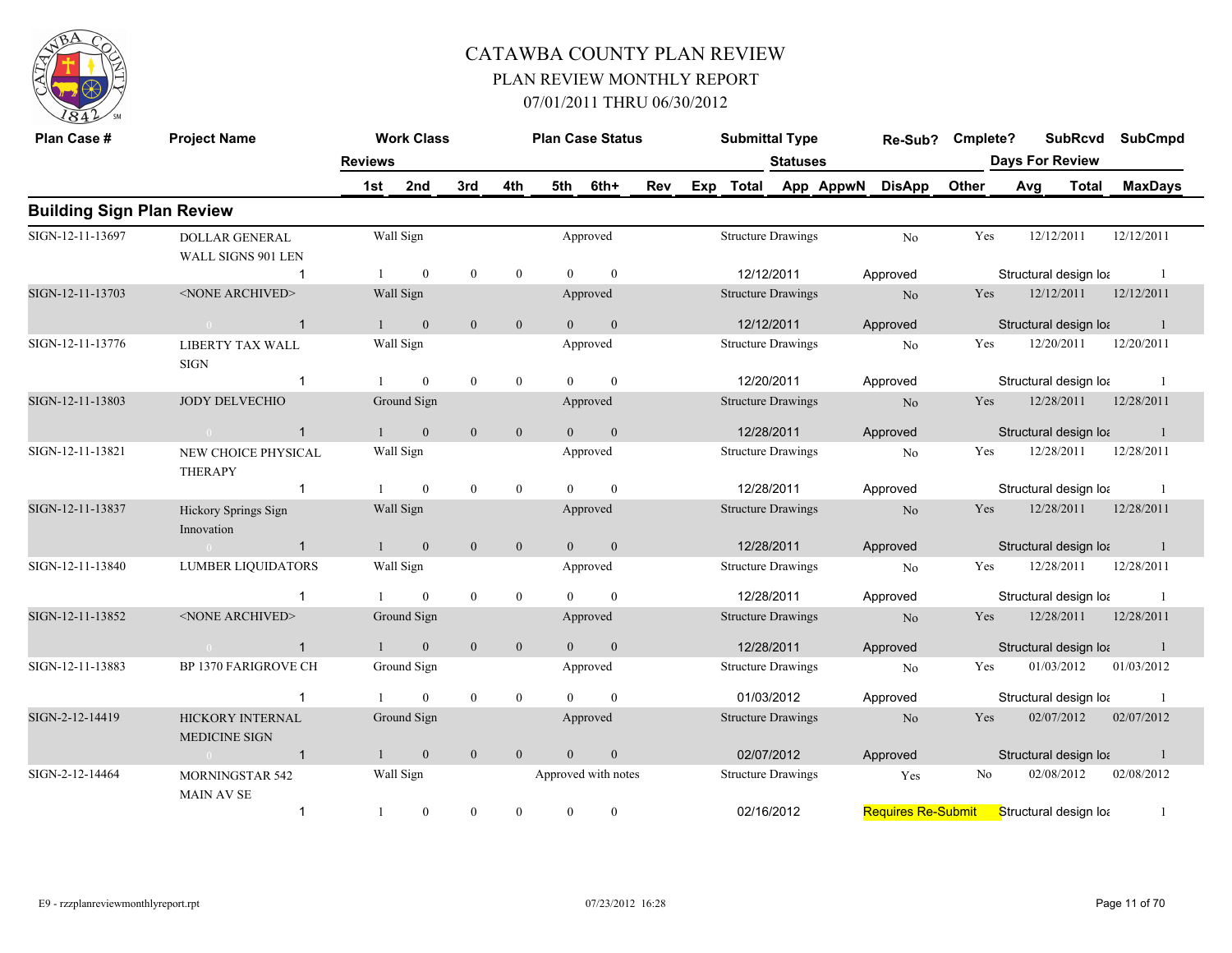

| Plan Case #                      | <b>Project Name</b>                           |                | <b>Work Class</b> |                  |                  |                  | <b>Plan Case Status</b> |            | <b>Submittal Type</b>     |                 |           | Re-Sub?                   | Cmplete?       |     | <b>SubRcvd</b>         | <b>SubCmpd</b> |
|----------------------------------|-----------------------------------------------|----------------|-------------------|------------------|------------------|------------------|-------------------------|------------|---------------------------|-----------------|-----------|---------------------------|----------------|-----|------------------------|----------------|
|                                  |                                               | <b>Reviews</b> |                   |                  |                  |                  |                         |            |                           | <b>Statuses</b> |           |                           |                |     | <b>Days For Review</b> |                |
|                                  |                                               | 1st            | 2nd               | 3rd              | 4th              | 5th              | 6th+                    | <b>Rev</b> | Exp Total                 |                 | App AppwN | <b>DisApp</b>             | Other          | Avg | <b>Total</b>           | <b>MaxDays</b> |
| <b>Building Sign Plan Review</b> |                                               |                |                   |                  |                  |                  |                         |            |                           |                 |           |                           |                |     |                        |                |
| SIGN-2-12-14464                  | MORNINGSTAR 542<br><b>MAIN AV SE</b>          |                | Wall Sign         |                  |                  |                  | Approved with notes     |            | <b>Structure Drawings</b> |                 |           | N <sub>0</sub>            | Yes            |     | 02/16/2012             | 02/16/2012     |
|                                  | 2                                             | $\mathbf{0}$   | $\overline{1}$    | $\mathbf{0}$     | $\boldsymbol{0}$ | $\Omega$         | $\mathbf{0}$            |            |                           | 02/16/2012      |           | Approved                  |                |     | Structural design loa  |                |
| SIGN-2-12-14496                  | <b>GOLDEN CORRAL Wall</b><br>Signs            |                | Wall Sign         |                  |                  |                  | Approved                |            | <b>Structure Drawings</b> |                 |           | Yes                       | N <sub>o</sub> |     | 02/16/2012             | 02/16/2012     |
|                                  | $\mathbf{1}$                                  |                | $\mathbf{0}$      | $\mathbf{0}$     | $\mathbf{0}$     | $\theta$         | $\mathbf{0}$            |            |                           | 02/21/2012      |           | <b>Requires Re-Submit</b> |                |     | Structural design lot  | $\overline{1}$ |
| SIGN-2-12-14496                  | <b>GOLDEN CORRAL Wall</b><br>Signs            |                | Wall Sign         |                  |                  |                  | Approved                |            | <b>Structure Drawings</b> |                 |           | No                        | Yes            |     | 02/20/2012             | 02/21/2012     |
|                                  | $\overline{2}$                                | $\theta$       | $\overline{1}$    | $\mathbf{0}$     | $\mathbf{0}$     | $\Omega$         | $\theta$                |            |                           | 02/21/2012      |           | Approved                  |                |     | Structural design loa  | $\overline{2}$ |
| SIGN-2-12-14498                  | REXELSIGN 1075 1ST                            |                | Wall Sign         |                  |                  |                  | Approved                |            | <b>Structure Drawings</b> |                 |           | Yes                       | No             |     | 02/13/2012             | 02/13/2012     |
|                                  | $\overline{1}$<br>$\overline{0}$              |                | $\mathbf{0}$      | $\mathbf{0}$     | $\mathbf{0}$     | $\overline{0}$   | $\boldsymbol{0}$        |            |                           | 02/20/2012      |           | <b>Requires Re-Submit</b> |                |     | Structural design loa  |                |
| SIGN-2-12-14498                  | REXELSIGN 1075 1ST                            |                | Wall Sign         |                  |                  |                  | Approved                |            | <b>Structure Drawings</b> |                 |           | No                        | Yes            |     | 02/20/2012             | 02/20/2012     |
|                                  | 2                                             | $\Omega$       | $\overline{1}$    | $\theta$         | $\mathbf{0}$     | $\Omega$         | $\theta$                |            |                           | 02/20/2012      |           | Approved                  |                |     | Structural design loa  | $\overline{1}$ |
| SIGN-2-12-14556                  | <b>GETRAG - SIGN -3244 S US</b><br>321 HWY    |                | Ground Sign       |                  |                  |                  | Approved                |            | <b>Structure Drawings</b> |                 |           | No                        | Yes            |     | 02/13/2012             | 02/13/2012     |
|                                  | $\mathbf{1}$<br>$\sim 0$                      | $\mathbf{1}$   | $\mathbf{0}$      | $\mathbf{0}$     | $\mathbf{0}$     | $\overline{0}$   | $\mathbf{0}$            |            |                           | 02/13/2012      |           | Approved                  |                |     | Structural design loa  | -1             |
| SIGN-2-12-14557                  | MITSHUHSHI/ MAZDA                             |                | Wall Sign         |                  |                  |                  | Approved                |            | <b>Structure Drawings</b> |                 |           | N <sub>o</sub>            | Yes            |     | 02/14/2012             | 02/14/2012     |
|                                  | $\mathbf{1}$                                  |                | $\mathbf{0}$      | $\bf{0}$         | $\boldsymbol{0}$ | $\Omega$         | $\mathbf{0}$            |            |                           | 02/14/2012      |           | Approved                  |                |     | Structural design loa  |                |
| SIGN-2-12-14560                  | Quality Propane - Sign -<br>5928 E NC 150 Hwy |                | Ground Sign       |                  |                  |                  | Disapproved             |            | <b>Structure Drawings</b> |                 |           | Yes                       | Yes            |     | 02/15/2012             | 02/15/2012     |
|                                  | $\overline{1}$<br>$\overline{0}$              | $\mathbf{1}$   | $\mathbf{0}$      | $\mathbf{0}$     | $\mathbf{0}$     | $\overline{0}$   | $\mathbf{0}$            |            |                           |                 |           | <b>Requires Re-Submit</b> |                |     | Structural design lot  | -1             |
| SIGN-2-12-14562                  | MITSHUHSHI/ MAZDA                             |                | Ground Sign       |                  |                  |                  | Approved                |            | <b>Structure Drawings</b> |                 |           | Yes                       | No             |     | 02/14/2012             | 02/14/2012     |
|                                  |                                               |                | $\theta$          | $\mathbf{0}$     | $\mathbf{0}$     | $\Omega$         | $\theta$                |            |                           | 02/16/2012      |           | <b>Requires Re-Submit</b> |                |     | Structural design lot  |                |
| SIGN-2-12-14562                  | MITSHUHSHI/ MAZDA                             |                | Ground Sign       |                  |                  |                  | Approved                |            | <b>Structure Drawings</b> |                 |           | No                        | Yes            |     | 02/16/2012             | 02/16/2012     |
|                                  | 2                                             | $\overline{0}$ | $\overline{1}$    | $\mathbf{0}$     | $\mathbf{0}$     | $\Omega$         | $\mathbf{0}$            |            |                           | 02/16/2012      |           | Approved                  |                |     | Structural design loa  | -1             |
| SIGN-2-12-14577                  | <b>INTERNATIONAL</b><br><b>MOTORBIKES</b>     |                | Wall Sign         |                  |                  |                  | Approved                |            | <b>Structure Drawings</b> |                 |           | No                        | Yes            |     | 02/15/2012             | 02/15/2012     |
|                                  | $\mathbf{1}$                                  |                | $\bf{0}$          | $\boldsymbol{0}$ | $\boldsymbol{0}$ | $\boldsymbol{0}$ | $\boldsymbol{0}$        |            |                           | 02/15/2012      |           | Approved                  |                |     | Structural design loa  |                |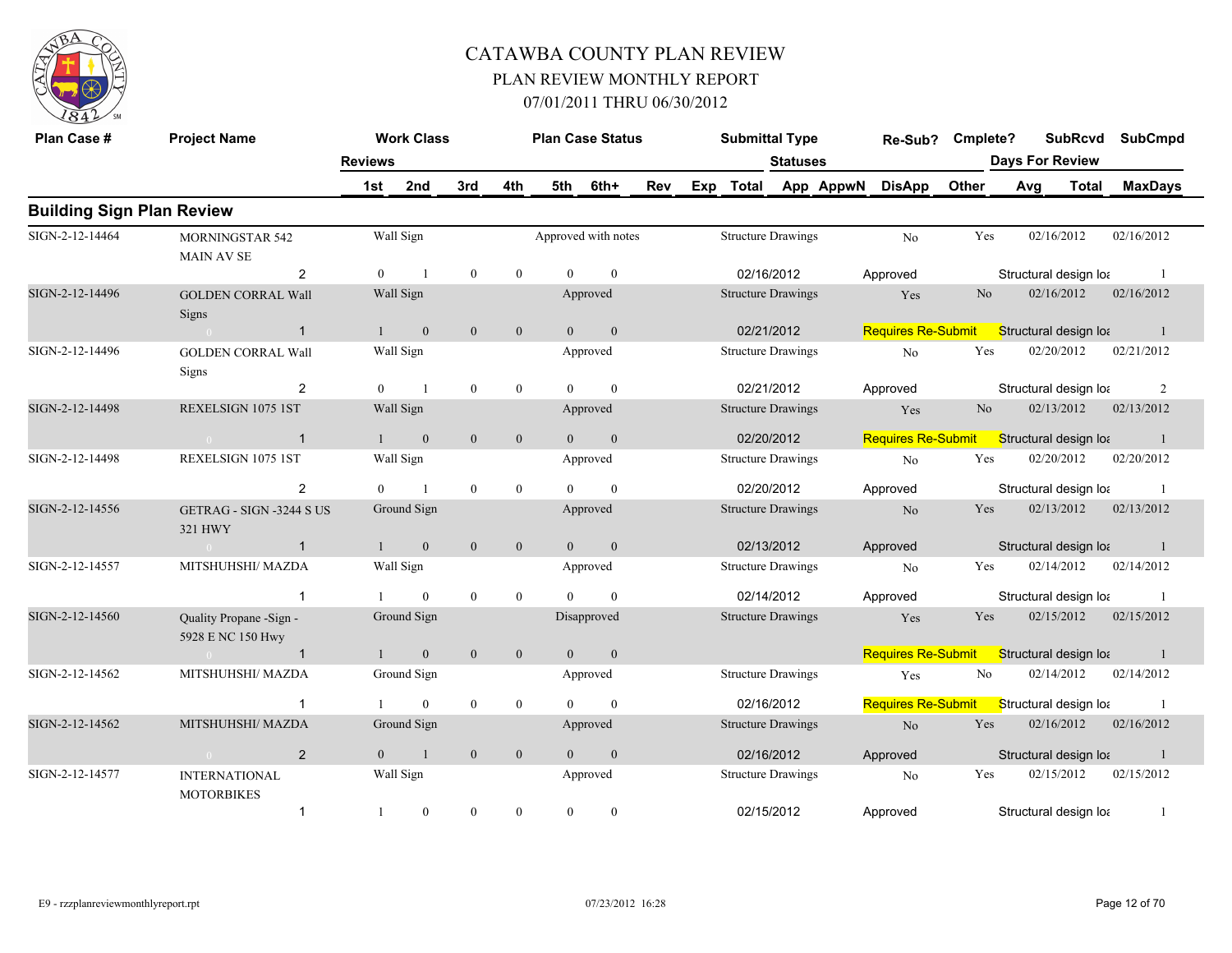

| Plan Case #                      | <b>Project Name</b>                                |                | <b>Work Class</b> |                  |                  |                | <b>Plan Case Status</b> |            |     | <b>Submittal Type</b>     |          |           | Re-Sub?                   | Cmplete? |                        | <b>SubRcvd</b> | <b>SubCmpd</b> |  |
|----------------------------------|----------------------------------------------------|----------------|-------------------|------------------|------------------|----------------|-------------------------|------------|-----|---------------------------|----------|-----------|---------------------------|----------|------------------------|----------------|----------------|--|
|                                  |                                                    | <b>Reviews</b> |                   |                  |                  |                |                         |            |     |                           | Statuses |           |                           |          | <b>Days For Review</b> |                |                |  |
|                                  |                                                    | 1st            | 2nd               | 3rd              | 4th              | 5th            | 6th+                    | <b>Rev</b> | Exp | Total                     |          | App AppwN | <b>DisApp</b>             | Other    | Avg                    | <b>Total</b>   | <b>MaxDays</b> |  |
| <b>Building Sign Plan Review</b> |                                                    |                |                   |                  |                  |                |                         |            |     |                           |          |           |                           |          |                        |                |                |  |
| SIGN-2-12-14594                  | <b>GETRAY - SIGN - 2000 S</b><br><b>US 321 Hwy</b> |                | Ground Sign       |                  |                  |                | Approved                |            |     | <b>Structure Drawings</b> |          |           | N <sub>o</sub>            | Yes      | 02/14/2012             |                | 02/20/2012     |  |
|                                  | -1                                                 |                | $\theta$          | $\mathbf{0}$     | $\mathbf{0}$     | $\Omega$       | $\theta$                |            |     | 02/20/2012                |          |           | Approved                  |          | Structural design loa  |                | 5              |  |
| SIGN-2-12-14597                  | Getrag - sign - 1848 Getrag<br>Pkwy                |                | Ground Sign       |                  |                  |                | Approved                |            |     | <b>Structure Drawings</b> |          |           | $\rm No$                  | Yes      | 02/14/2012             |                | 02/20/2012     |  |
|                                  | $\overline{1}$<br>$\sim 0$                         | $\mathbf{1}$   | $\mathbf{0}$      | $\mathbf{0}$     | $\mathbf{0}$     | $\Omega$       | $\mathbf{0}$            |            |     | 02/20/2012                |          |           | Approved                  |          | Structural design loa  |                | 5              |  |
| SIGN-2-12-14598                  | GETRAG- wall sign-1848<br>Getrag Pkwy              |                | Wall Sign         |                  |                  |                | Approved                |            |     | <b>Structure Drawings</b> |          |           | No                        | Yes      | 02/14/2012             |                | 02/20/2012     |  |
|                                  | $\mathbf{1}$                                       |                | $\theta$          | $\theta$         | $\theta$         | $\Omega$       | $\theta$                |            |     | 02/20/2012                |          |           | Approved                  |          | Structural design loa  |                | 5              |  |
| SIGN-2-12-14600                  | Getrag - wall sign-2900 S<br><b>US 321 Hwy</b>     |                | Wall Sign         |                  |                  |                | Approved                |            |     | <b>Structure Drawings</b> |          |           | N <sub>o</sub>            | Yes      | 02/14/2012             |                | 02/20/2012     |  |
|                                  | $\sim 0$<br>$\overline{1}$                         | $\mathbf{1}$   | $\mathbf{0}$      | $\mathbf{0}$     | $\mathbf{0}$     | $\overline{0}$ | $\mathbf{0}$            |            |     | 02/20/2012                |          |           | Approved                  |          | Structural design loa  |                | 5              |  |
| SIGN-2-12-14620                  | <b>GOLDEN CORRAL Wall</b><br><b>Signs</b>          |                | Ground Sign       |                  |                  |                | Approved                |            |     | <b>Structure Drawings</b> |          |           | Yes                       | No       | 02/15/2012             |                | 02/16/2012     |  |
|                                  | -1                                                 |                | $\mathbf{0}$      | $\mathbf{0}$     | $\mathbf{0}$     | $\Omega$       | $\theta$                |            |     | 02/21/2012                |          |           | <b>Requires Re-Submit</b> |          | Structural design loa  |                | $\overline{2}$ |  |
| SIGN-2-12-14620                  | <b>GOLDEN CORRAL Wall</b><br>Signs                 |                | Ground Sign       |                  |                  |                | Approved                |            |     | <b>Structure Drawings</b> |          |           | N <sub>o</sub>            | Yes      | 02/20/2012             |                | 02/21/2012     |  |
|                                  | $\overline{2}$<br>$\sim 0$                         | $\overline{0}$ | $\mathbf{1}$      | $\mathbf{0}$     | $\mathbf{0}$     | $\overline{0}$ | $\mathbf{0}$            |            |     | 02/21/2012                |          |           | Approved                  |          | Structural design loa  |                | $\overline{2}$ |  |
| SIGN-2-12-14657                  | Catawba Valley Family<br>Medicine-200 Rosenward    |                | Ground Sign       |                  |                  |                | Approved                |            |     | <b>Structure Drawings</b> |          |           | N <sub>0</sub>            | Yes      | 02/16/2012             |                | 02/20/2012     |  |
|                                  | $\overline{1}$                                     |                | $\mathbf{0}$      | $\mathbf{0}$     | $\mathbf{0}$     | $\theta$       | $\mathbf{0}$            |            |     | 02/20/2012                |          |           | Approved                  |          | Structural design loa  |                | 3              |  |
| SIGN-2-12-14663                  | PLASTIC PACKAGING<br><b>INC</b>                    |                | Ground Sign       |                  |                  |                | Approved                |            |     | <b>Structure Drawings</b> |          |           | No                        | Yes      | 02/22/2012             |                | 02/22/2012     |  |
|                                  | $\overline{1}$                                     |                | $\mathbf{0}$      | $\mathbf{0}$     | $\boldsymbol{0}$ | $\overline{0}$ | $\mathbf{0}$            |            |     | 02/22/2012                |          |           | Approved                  |          | Structural design loa  |                | -1             |  |
| SIGN-2-12-14667                  | CVCC Grd Sign-4930 S NC<br>$127$ Hwy               |                | Ground Sign       |                  |                  |                | Approved                |            |     | <b>Structure Drawings</b> |          |           | N <sub>0</sub>            | Yes      | 02/17/2012             |                | 02/20/2012     |  |
|                                  | $\overline{1}$                                     |                | $\mathbf{0}$      | $\boldsymbol{0}$ | $\mathbf{0}$     | $\Omega$       | $\mathbf{0}$            |            |     | 02/20/2012                |          |           | Approved                  |          | Structural design loa  |                | $\overline{2}$ |  |
| SIGN-2-12-14669                  | Gold King Wall Sign-1729<br>N Center St            |                | Wall Sign         |                  |                  |                | Approved                |            |     | <b>Structure Drawings</b> |          |           | No                        | Yes      | 02/17/2012             |                | 02/22/2012     |  |
|                                  | $\overline{1}$<br>$\sim 0$                         | $\mathbf{1}$   | $\mathbf{0}$      | $\mathbf{0}$     | $\mathbf{0}$     | $\overline{0}$ | $\mathbf{0}$            |            |     | 02/22/2012                |          |           | Approved                  |          | Structural design loa  |                | $\overline{4}$ |  |
| SIGN-2-12-14708                  | Applebee's Grd Sign-2180<br>Hwy 70 SE              |                | Ground Sign       |                  |                  |                | Approved                |            |     | <b>Structure Drawings</b> |          |           | No                        | Yes      | 02/21/2012             |                | 02/27/2012     |  |
|                                  | $\overline{1}$                                     | 1              | $\mathbf{0}$      | $\mathbf{0}$     | $\theta$         | $\Omega$       | $\mathbf{0}$            |            |     | 02/27/2012                |          |           | Approved                  |          | Structural design loa  |                | 5              |  |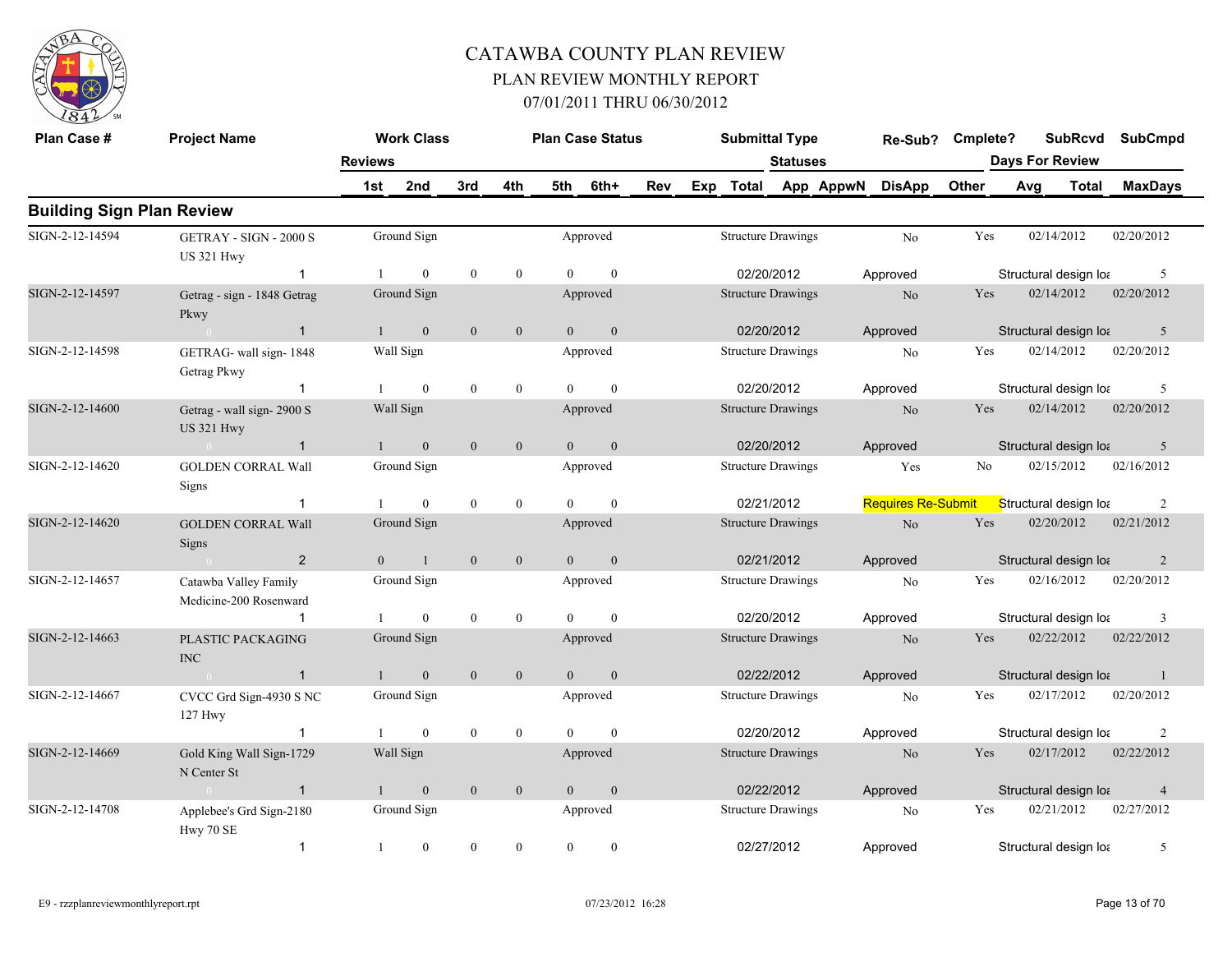

| Plan Case #                      | <b>Project Name</b>                                |                | <b>Work Class</b> |              |                |                | <b>Plan Case Status</b> |     | <b>Submittal Type</b>     |                 |           | Re-Sub?                   | Cmplete? |                        | <b>SubRcvd</b>        | <b>SubCmpd</b> |
|----------------------------------|----------------------------------------------------|----------------|-------------------|--------------|----------------|----------------|-------------------------|-----|---------------------------|-----------------|-----------|---------------------------|----------|------------------------|-----------------------|----------------|
|                                  |                                                    | <b>Reviews</b> |                   |              |                |                |                         |     |                           | <b>Statuses</b> |           |                           |          | <b>Days For Review</b> |                       |                |
|                                  |                                                    | 1st            | 2nd               | 3rd          | 4th            | 5th            | 6th+                    | Rev | Exp Total                 |                 | App AppwN | <b>DisApp</b>             | Other    | Avg                    | <b>Total</b>          | <b>MaxDays</b> |
| <b>Building Sign Plan Review</b> |                                                    |                |                   |              |                |                |                         |     |                           |                 |           |                           |          |                        |                       |                |
| SIGN-2-12-14709                  | Applebees-2 Wall<br>Signs-2180 Hwy 70              |                | Wall Sign         |              |                |                | Approved                |     | <b>Structure Drawings</b> |                 |           | No                        | Yes      |                        | 02/21/2012            | 02/27/2012     |
|                                  | $\mathbf 1$                                        |                | $\mathbf{0}$      | $\mathbf{0}$ | $\overline{0}$ | $\Omega$       | $\mathbf{0}$            |     | 02/27/2012                |                 |           | Approved                  |          |                        | Structural design loa | 5              |
| SIGN-2-12-14765                  | Mays Church Sign<br>"Student Center"               |                | Wall Sign         |              |                |                | Approved                |     | <b>Structure Drawings</b> |                 |           | N <sub>o</sub>            | Yes      |                        | 03/30/2012            | 03/30/2012     |
|                                  | $\sim 0$<br>$\mathbf{1}$                           | $\mathbf{1}$   | $\mathbf{0}$      | $\mathbf{0}$ | $\mathbf{0}$   | $\theta$       | $\mathbf{0}$            |     | 03/30/2012                |                 |           | Approved                  |          |                        | Structural design loa | $\overline{1}$ |
| SIGN-2-12-14835                  | Leslie McKenna<br>Counseling Sign                  |                | Ground Sign       |              |                |                | Approved                |     | <b>Structure Drawings</b> |                 |           | Yes                       | No       |                        | 02/29/2012            | 03/02/2012     |
|                                  | $\mathbf{1}$                                       |                | $\overline{0}$    | $\theta$     | $\mathbf{0}$   | $\Omega$       | $\mathbf{0}$            |     | 03/06/2012                |                 |           | <b>Requires Re-Submit</b> |          | Structural design lot  |                       | 3              |
| SIGN-2-12-14835                  | Leslie McKenna<br>Counseling Sign                  |                | Ground Sign       |              |                |                | Approved                |     | <b>Structure Drawings</b> |                 |           | No                        | Yes      |                        | 03/05/2012            | 03/06/2012     |
|                                  | $\overline{2}$<br>$\sim 0$                         | $\Omega$       | $\overline{1}$    | $\mathbf{0}$ | $\mathbf{0}$   | $\overline{0}$ | $\boldsymbol{0}$        |     | 03/06/2012                |                 |           | Approved                  |          | Structural design loa  |                       | 2              |
| SIGN-2-12-14852                  | Conversations Wine &<br>Tapas Room                 |                | Wall Sign         |              |                |                | Approved                |     | <b>Structure Drawings</b> |                 |           | No                        | Yes      |                        | 02/29/2012            | 03/02/2012     |
|                                  | $\overline{1}$                                     |                | $\mathbf{0}$      | $\theta$     | $\mathbf{0}$   | $\Omega$       | $\mathbf{0}$            |     | 03/02/2012                |                 |           | Approved                  |          |                        | Structural design loa | 3              |
| SIGN-3-12-14877                  | Food Lion-Wall Sign- S NC<br><b>127 Hwy</b>        |                | Wall Sign         |              |                |                | Approved                |     | <b>Structure Drawings</b> |                 |           | N <sub>o</sub>            | Yes      |                        | 03/05/2012            | 03/05/2012     |
|                                  | $\sim 0$<br>$\overline{1}$                         | $\mathbf{1}$   | $\mathbf{0}$      | $\mathbf{0}$ | $\mathbf{0}$   | $\overline{0}$ | $\mathbf{0}$            |     | 03/05/2012                |                 |           | Approved                  |          |                        | Structural design loa | -1             |
| SIGN-3-12-14897                  | <b>Bridgestone Firestone</b><br>Signs 1190 LR BLVD |                | Wall Sign         |              |                |                | Approved                |     | <b>Structure Drawings</b> |                 |           | No                        | Yes      |                        | 03/07/2012            | 03/07/2012     |
|                                  | $\overline{1}$                                     |                | $\mathbf{0}$      | $\mathbf{0}$ | $\mathbf{0}$   | $\theta$       | $\mathbf{0}$            |     | 03/07/2012                |                 |           | Approved                  |          |                        | Structural design loa |                |
| SIGN-3-12-14900                  | <b>Bridgestone Firestone</b><br>Signs 1190 LR BLVD |                | Ground Sign       |              |                |                | Approved                |     | <b>Structure Drawings</b> |                 |           | N <sub>o</sub>            | Yes      |                        | 03/07/2012            | 03/07/2012     |
|                                  | $\mathbf{1}$<br>$\sim$ 0.000 $\sim$                |                | $\boldsymbol{0}$  | $\mathbf{0}$ | $\mathbf{0}$   | $\overline{0}$ | $\boldsymbol{0}$        |     | 03/07/2012                |                 |           | Approved                  |          | Structural design loa  |                       | -1             |
| SIGN-3-12-14948                  | Dickey's Barbeque Pit-1036<br>L-R Blvd             |                | Wall Sign         |              |                |                | Approved                |     | <b>Structure Drawings</b> |                 |           | No                        | Yes      |                        | 03/07/2012            | 03/09/2012     |
|                                  | $\overline{1}$                                     |                | $\mathbf{0}$      | $\mathbf{0}$ | $\mathbf{0}$   | $\theta$       | $\mathbf{0}$            |     | 03/09/2012                |                 |           | Approved                  |          |                        | Structural design loa | 3              |
| SIGN-3-12-14985                  | <b>FOOD LION WALL SIGN</b><br>1810 HWY 70 SE       |                | Wall Sign         |              |                |                | Approved                |     | <b>Structure Drawings</b> |                 |           | N <sub>o</sub>            | Yes      |                        | 03/09/2012            | 03/09/2012     |
|                                  | $\overline{1}$<br>$\sim 0$                         | $\mathbf{1}$   | $\mathbf{0}$      | $\mathbf{0}$ | $\mathbf{0}$   | $\overline{0}$ | $\boldsymbol{0}$        |     | 03/09/2012                |                 |           | Approved                  |          |                        | Structural design loa | -1             |
| SIGN-3-12-14990                  | Hendrick Auto-2 Wall<br>Signs-LR Blvd              |                | Wall Sign         |              |                |                | Approved                |     | <b>Structure Drawings</b> |                 |           | Yes                       | No       |                        | 03/07/2012            | 03/13/2012     |
|                                  | $\mathbf{1}$                                       | 1              | $\boldsymbol{0}$  | $\theta$     | $\mathbf{0}$   | $\mathbf{0}$   | $\theta$                |     | 03/27/2012                |                 |           | <b>Requires Re-Submit</b> |          | Structural design loa  |                       | 5              |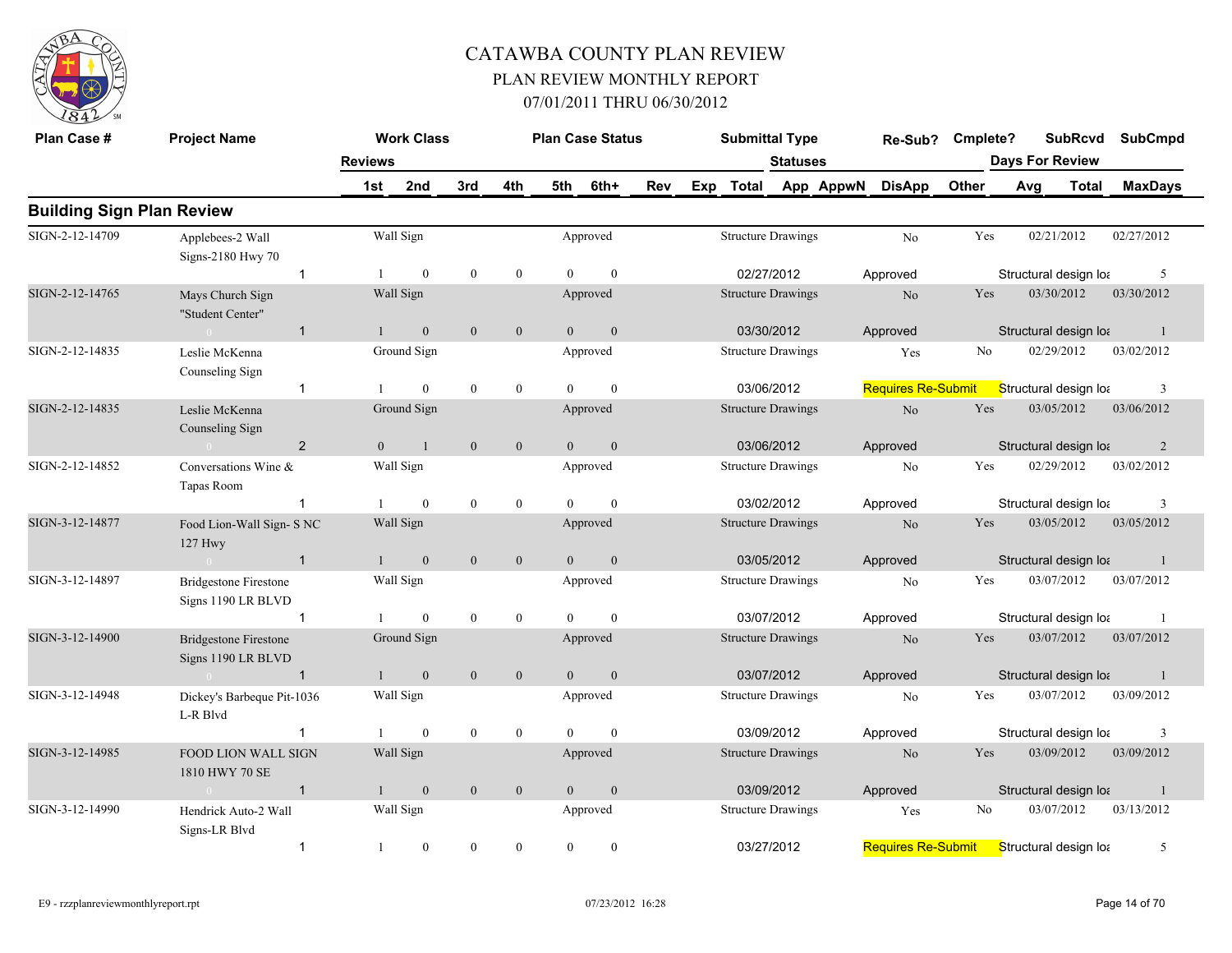

| Plan Case #                      | <b>Project Name</b>                                             |                | <b>Work Class</b> |                  |                  |                | <b>Plan Case Status</b> |     |     | <b>Submittal Type</b>     |                 |           | Re-Sub?                   | Cmplete?       |     | <b>SubRcvd</b>         | <b>SubCmpd</b> |
|----------------------------------|-----------------------------------------------------------------|----------------|-------------------|------------------|------------------|----------------|-------------------------|-----|-----|---------------------------|-----------------|-----------|---------------------------|----------------|-----|------------------------|----------------|
|                                  |                                                                 | <b>Reviews</b> |                   |                  |                  |                |                         |     |     |                           | <b>Statuses</b> |           |                           |                |     | <b>Days For Review</b> |                |
|                                  |                                                                 | 1st            | 2nd               | 3rd              | 4th              | 5th            | 6th+                    | Rev | Exp | <b>Total</b>              |                 | App AppwN | <b>DisApp</b>             | Other          | Avg | Total                  | <b>MaxDays</b> |
| <b>Building Sign Plan Review</b> |                                                                 |                |                   |                  |                  |                |                         |     |     |                           |                 |           |                           |                |     |                        |                |
| SIGN-3-12-14990                  | Hendrick Auto-2 Wall<br>Signs-LR Blvd                           |                | Wall Sign         |                  |                  |                | Approved                |     |     | <b>Structure Drawings</b> |                 |           | No                        | Yes            |     | 03/22/2012             | 03/27/2012     |
|                                  | 2                                                               | $\Omega$       |                   | $\mathbf{0}$     | $\mathbf{0}$     | $\Omega$       | $\theta$                |     |     | 03/27/2012                |                 |           | Approved                  |                |     | Structural design loa  | $\overline{4}$ |
| SIGN-3-12-15026                  | <b>BENNETT BUILDINGS</b><br><b>LLC SIGN</b>                     |                | Ground Sign       |                  |                  |                | Approved                |     |     | <b>Structure Drawings</b> |                 |           | N <sub>o</sub>            | Yes            |     | 03/13/2012             | 03/13/2012     |
|                                  | $\sim$ 0<br>$\overline{1}$                                      |                | $\mathbf{0}$      | $\mathbf{0}$     | $\mathbf{0}$     | $\theta$       | $\mathbf{0}$            |     |     | 03/13/2012                |                 |           | Approved                  |                |     | Structural design loa  | -1             |
| SIGN-3-12-15137                  | <b>Furniture Closeouts</b><br>Direct-Wall Sign                  |                | Wall Sign         |                  |                  |                | Approved                |     |     | <b>Structure Drawings</b> |                 |           | No                        | Yes            |     | 03/14/2012             | 03/19/2012     |
|                                  | $\mathbf{1}$                                                    |                | $\mathbf{0}$      | $\mathbf{0}$     | $\mathbf{0}$     | $\Omega$       | $\theta$                |     |     | 03/19/2012                |                 |           | Approved                  |                |     | Structural design loa  | $\overline{4}$ |
| SIGN-3-12-15192                  | <b>ACADEMY SPORTS</b><br><b>OUTDOORS WALL SIGNS</b>             |                | Wall Sign         |                  |                  |                | Approved                |     |     | <b>Structure Drawings</b> |                 |           | Yes                       | N <sub>o</sub> |     | 03/23/2012             | 03/23/2012     |
|                                  | $\overline{1}$<br>$\sim$ 0.000 $\sim$ 0.000 $\sim$ 0.000 $\sim$ |                | $\mathbf{0}$      | $\mathbf{0}$     | $\overline{0}$   | $\Omega$       | $\mathbf{0}$            |     |     | 03/27/2012                |                 |           | <b>Requires Re-Submit</b> |                |     | Structural design lot  | $\blacksquare$ |
| SIGN-3-12-15192                  | <b>ACADEMY SPORTS</b><br><b>OUTDOORS WALL SIGNS</b>             |                | Wall Sign         |                  |                  |                | Approved                |     |     | <b>Structure Drawings</b> |                 |           | No                        | Yes            |     | 03/27/2012             | 03/27/2012     |
|                                  | $\overline{c}$                                                  | $\theta$       | $\overline{1}$    | $\boldsymbol{0}$ | $\bf{0}$         | $\Omega$       | $\theta$                |     |     | 03/27/2012                |                 |           | Approved                  |                |     | Structural design loa  |                |
| SIGN-3-12-15221                  | <b>DOROTHY HOUSTON</b><br><b>WALL SIGN</b>                      |                | Wall Sign         |                  |                  |                | Approved                |     |     | <b>Structure Drawings</b> |                 |           | N <sub>o</sub>            | Yes            |     | 04/12/2012             | 04/12/2012     |
|                                  | $\overline{1}$<br>$\sim 0$                                      |                | $\mathbf{0}$      | $\mathbf{0}$     | $\mathbf{0}$     | $\theta$       | $\mathbf{0}$            |     |     | 04/12/2012                |                 |           | Approved                  |                |     | Structural design loa  | -1             |
| SIGN-3-12-15223                  | <b>FOOD LION WALL SIGN</b><br>2625 N                            |                | Wall Sign         |                  |                  |                | Approved                |     |     | <b>Structure Drawings</b> |                 |           | N <sub>o</sub>            | Yes            |     | 03/23/2012             | 03/23/2012     |
|                                  | $\overline{1}$                                                  |                | $\overline{0}$    | $\boldsymbol{0}$ | $\boldsymbol{0}$ | $\Omega$       | $\mathbf{0}$            |     |     | 03/23/2012                |                 |           | Approved                  |                |     | Structural design loa  |                |
| SIGN-3-12-15247                  | Foodlion Wall Sign                                              |                | Wall Sign         |                  |                  |                | Approved                |     |     | <b>Structure Drawings</b> |                 |           | Yes                       | N <sub>o</sub> |     | 03/21/2012             | 03/23/2012     |
|                                  | $\overline{1}$                                                  |                | $\mathbf{0}$      | $\mathbf{0}$     | $\boldsymbol{0}$ | $\overline{0}$ | $\mathbf{0}$            |     |     |                           | 03/28/2012      |           | <b>Requires Re-Submit</b> |                |     | Structural design lot  | $\overline{3}$ |
| SIGN-3-12-15247                  | Foodlion Wall Sign                                              |                | Wall Sign         |                  |                  |                | Approved                |     |     | <b>Structure Drawings</b> |                 |           | No                        | Yes            |     | 03/28/2012             | 03/28/2012     |
|                                  | 2                                                               | $\Omega$       | $\overline{1}$    | $\mathbf{0}$     | $\theta$         | $\Omega$       | $\theta$                |     |     | 03/28/2012                |                 |           | Approved                  |                |     | Structural design loa  | -1             |
| SIGN-3-12-15256                  | Salon Centric Wall Sign                                         |                | Wall Sign         |                  |                  |                | Approved with notes     |     |     | <b>Structure Drawings</b> |                 |           | No                        | Yes            |     | 03/27/2012             | 03/27/2012     |
|                                  | $\mathbf{1}$<br>$\sim$ 0                                        |                | $\overline{0}$    | $\mathbf{0}$     | $\mathbf{0}$     | $\Omega$       | $\mathbf{0}$            |     |     | 03/27/2012                |                 |           | Approved with Notes       |                |     | Structural design loa  |                |
| SIGN-3-12-15305                  | Crossroad Nissan - 4 Wall<br><b>Signs</b>                       |                | Wall Sign         |                  |                  |                | Approved                |     |     | <b>Structure Drawings</b> |                 |           | No                        | Yes            |     | 05/01/2012             | 05/01/2012     |
|                                  | $\mathbf{1}$                                                    | $\overline{1}$ | $\overline{0}$    | $\theta$         | $\theta$         | $\theta$       | $\theta$                |     |     | 05/23/2012                |                 |           | Approved                  |                |     | Structural design loa  |                |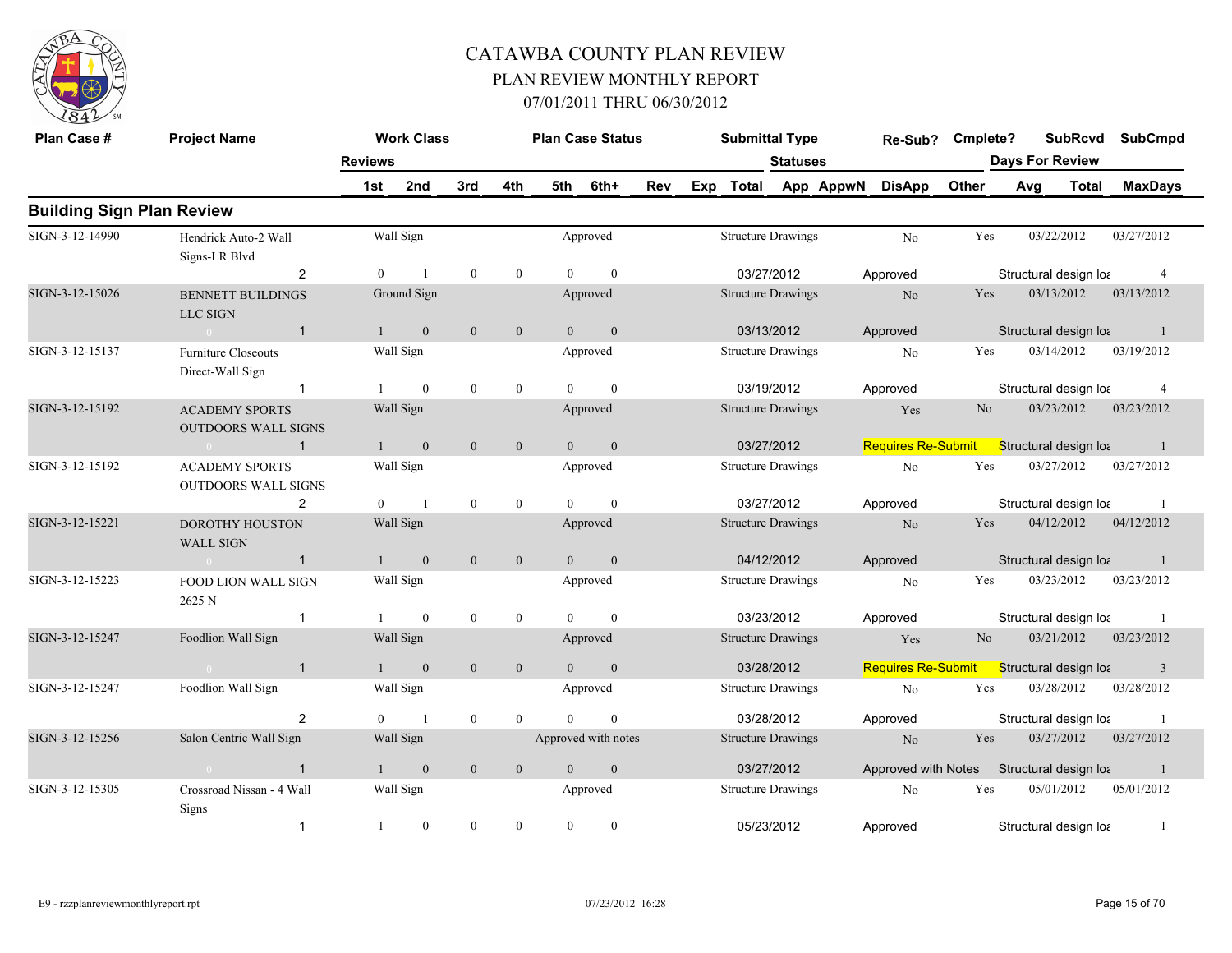

| Plan Case #                      | <b>Project Name</b>                                   |                | <b>Work Class</b> |              |                  |                | <b>Plan Case Status</b> |            |     | <b>Submittal Type</b>     |                 |           | Re-Sub?                   | Cmplete? |     | <b>SubRcvd</b>         | <b>SubCmpd</b>  |
|----------------------------------|-------------------------------------------------------|----------------|-------------------|--------------|------------------|----------------|-------------------------|------------|-----|---------------------------|-----------------|-----------|---------------------------|----------|-----|------------------------|-----------------|
|                                  |                                                       | <b>Reviews</b> |                   |              |                  |                |                         |            |     |                           | <b>Statuses</b> |           |                           |          |     | <b>Days For Review</b> |                 |
|                                  |                                                       | 1st            | 2nd               | 3rd          | 4th              | 5th            | 6th+                    | <b>Rev</b> | Exp | Total                     |                 | App AppwN | <b>DisApp</b>             | Other    | Avg | <b>Total</b>           | <b>MaxDays</b>  |
| <b>Building Sign Plan Review</b> |                                                       |                |                   |              |                  |                |                         |            |     |                           |                 |           |                           |          |     |                        |                 |
| SIGN-3-12-15323                  | Crossroads Nissan -<br>Ground Sign                    |                | Ground Sign       |              |                  |                | Approved                |            |     | <b>Structure Drawings</b> |                 |           | No                        | Yes      |     | 05/01/2012             | 05/01/2012      |
|                                  | $\mathbf 1$                                           |                | $\theta$          | $\mathbf{0}$ | $\theta$         | $\Omega$       | $\mathbf{0}$            |            |     | 05/23/2012                |                 |           | Approved                  |          |     | Structural design loa  | -1              |
| SIGN-3-12-15324                  | Harmony Home Care-Wall<br>Sign-Ste 306                |                | Wall Sign         |              |                  |                | Approved with notes     |            |     | <b>Structure Drawings</b> |                 |           | No                        | Yes      |     | 03/22/2012             | 03/28/2012      |
|                                  | $\mathbf{1}$<br>$\sim 0$                              | $\mathbf{1}$   | $\mathbf{0}$      | $\mathbf{0}$ | $\mathbf{0}$     | $\overline{0}$ | $\mathbf{0}$            |            |     | 03/28/2012                |                 |           | Approved with Notes       |          |     | Structural design loa  | 5               |
| SIGN-3-12-15327                  | Mt Pisgah AME- Grd Sign -<br>624 1st St SW            |                | Ground Sign       |              |                  |                | Approved                |            |     | <b>Structure Drawings</b> |                 |           | No                        | Yes      |     | 03/23/2012             | 03/29/2012      |
|                                  | $\mathbf{1}$                                          |                | $\overline{0}$    | $\mathbf{0}$ | $\mathbf{0}$     | $\Omega$       | $\mathbf{0}$            |            |     | 03/29/2012                |                 |           | Approved                  |          |     | Structural design loa  | 5               |
| SIGN-3-12-15394                  | Catawba Valley Family<br>Medicine-Grd Sign            |                | Ground Sign       |              |                  |                | Approved                |            |     | <b>Structure Drawings</b> |                 |           | Yes                       | Yes      |     | 03/26/2012             | 03/30/2012      |
|                                  | $\overline{1}$<br>$\sim 0$                            |                | $\mathbf{0}$      | $\mathbf{0}$ | $\mathbf{0}$     | $\overline{0}$ | $\mathbf{0}$            |            |     |                           |                 |           | <b>Requires Re-Submit</b> |          |     | Structural design lot  | 5               |
| SIGN-3-12-15394                  | Catawba Valley Family<br>Medicine-Grd Sign            |                | Ground Sign       |              |                  |                | Approved                |            |     | <b>Structure Drawings</b> |                 |           | No                        | Yes      |     | 04/05/2012             | 04/09/2012      |
|                                  | 2                                                     | $\Omega$       | $\overline{1}$    | $\mathbf{0}$ | $\overline{0}$   | $\Omega$       | $\overline{0}$          |            |     |                           |                 |           | Approved                  |          |     | Structural design loa  | 2               |
| SIGN-3-12-15397                  | Shurtape-3 Wall Signs-<br>1712 8th St SE              |                | Wall Sign         |              |                  |                | Approved                |            |     | <b>Structure Drawings</b> |                 |           | No                        | Yes      |     | 03/28/2012             | 04/09/2012      |
|                                  | $\sim 0$ and $\sim 0$<br>$\overline{1}$               | $\mathbf{1}$   | $\overline{0}$    | $\mathbf{0}$ | $\overline{0}$   | $\Omega$       | $\mathbf{0}$            |            |     |                           |                 |           | Approved                  |          |     | Structural design loa  | 8               |
| SIGN-3-12-15407                  | <none archived=""></none>                             |                | Ground Sign       |              |                  |                | Void                    |            |     | <b>Structure Drawings</b> |                 |           | No                        | Yes      |     | 03/30/2012             | 04/10/2012      |
|                                  | $\overline{1}$                                        |                | $\theta$          | $\mathbf{0}$ | $\mathbf{0}$     | $\Omega$       | $\theta$                |            |     | 04/10/2012                |                 |           | Approved                  |          |     | Structural design loa  | -7              |
| SIGN-3-12-15409                  | Hendrick Auto-Grd<br>Sign-1171 L-R Blvd               |                | Ground Sign       |              |                  |                | Approved                |            |     | <b>Building Plans</b>     |                 |           | N <sub>o</sub>            | Yes      |     | 03/30/2012             | 04/10/2012      |
|                                  | $\overline{1}$<br>$\sim 0$ and $\sim 0.00$            |                | $\overline{0}$    | $\mathbf{0}$ | $\overline{0}$   | $\theta$       | $\mathbf{0}$            |            |     | 04/10/2012                |                 |           | Approved                  |          |     | <b>Building Review</b> | 7               |
| SIGN-3-12-15411                  | Hickory Springs Innovative<br>Testing                 |                | Ground Sign       |              |                  |                | Approved                |            |     | <b>Structure Drawings</b> |                 |           | No                        | Yes      |     | 03/30/2012             | 04/09/2012      |
|                                  | $\mathbf{1}$                                          |                | $\overline{0}$    | $\mathbf{0}$ | $\boldsymbol{0}$ | $\Omega$       | $\mathbf{0}$            |            |     |                           |                 |           | Approved                  |          |     | Structural design loa  | 6               |
| SIGN-3-12-15416                  | Food Lion Sign 104<br>Thornburg                       |                | Wall Sign         |              |                  |                | Approved                |            |     | <b>Structure Drawings</b> |                 |           | N <sub>o</sub>            | Yes      |     | 03/30/2012             | 04/10/2012      |
|                                  | $\overline{1}$<br>$\sim 0$                            |                | $\mathbf{0}$      | $\mathbf{0}$ | $\mathbf{0}$     | $\theta$       | $\mathbf{0}$            |            |     |                           |                 |           | Approved                  |          |     | Structural design loa  | $7\phantom{.0}$ |
| SIGN-6-11-11439                  | Papa Murphy's Pizza, Wall<br>Sign, 1509 29th Av Dr NE |                | Wall Sign         |              |                  |                | Approved                |            |     | <b>Structure Drawings</b> |                 |           | N <sub>0</sub>            | Yes      |     | 06/24/2011             | 07/01/2011      |
|                                  | $\mathbf{1}$                                          | -1             | $\boldsymbol{0}$  | $\mathbf{0}$ | $\mathbf{0}$     | $\theta$       | $\mathbf{0}$            |            |     | 07/01/2011                |                 |           | Approved                  |          |     | Structural design loa  | 5               |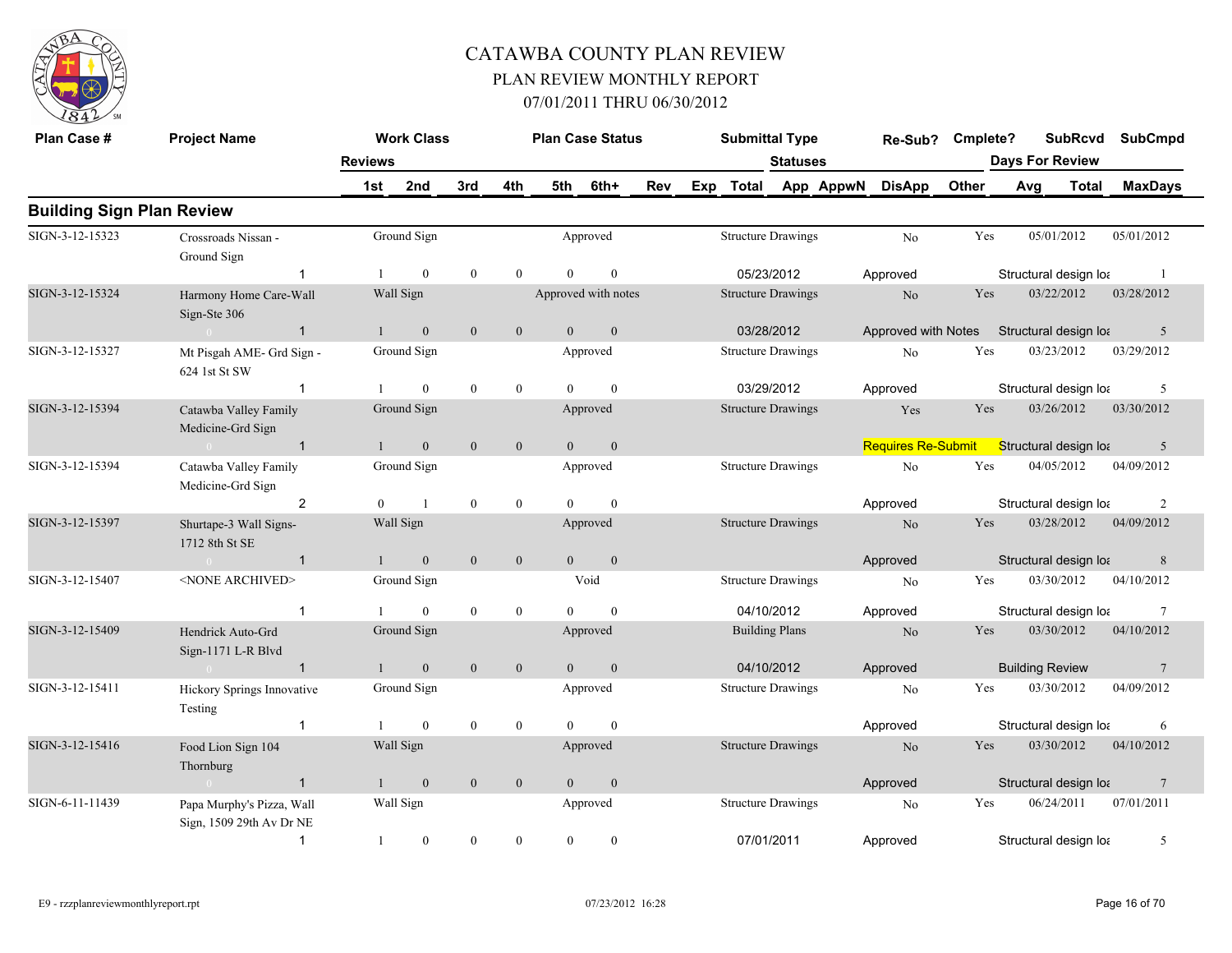

| Plan Case #                      | <b>Project Name</b>                            |                | <b>Work Class</b> |                  |                  |                | <b>Plan Case Status</b> |     |                           | <b>Submittal Type</b>     | Re-Sub?                    | Cmplete?       |     | <b>SubRcvd</b>         |            | <b>SubCmpd</b> |
|----------------------------------|------------------------------------------------|----------------|-------------------|------------------|------------------|----------------|-------------------------|-----|---------------------------|---------------------------|----------------------------|----------------|-----|------------------------|------------|----------------|
|                                  |                                                | <b>Reviews</b> |                   |                  |                  |                |                         |     |                           | <b>Statuses</b>           |                            |                |     | <b>Days For Review</b> |            |                |
|                                  |                                                | 1st            | 2nd               | 3rd              | 4th              | 5th            | 6th+                    | Rev |                           |                           | Exp Total App AppwN DisApp | Other          | Avg | Total                  |            | <b>MaxDays</b> |
| <b>Building Sign Plan Review</b> |                                                |                |                   |                  |                  |                |                         |     |                           |                           |                            |                |     |                        |            |                |
| SIGN-6-11-11441                  | Simplex Grinnell Wall Sign,<br>1248 26th St SE |                | Wall Sign         |                  |                  |                | Approved                |     |                           | <b>Structure Drawings</b> | No                         | Yes            |     | 06/23/2011             | 07/01/2011 |                |
|                                  | $\mathbf{1}$                                   |                | $\overline{0}$    | $\mathbf{0}$     | $\bf{0}$         | $\Omega$       | $\mathbf{0}$            |     | 07/01/2011                |                           | Approved                   |                |     | Structural design loa  |            | 6              |
| SIGN-6-11-11509                  | St Stephens Fire Dept Sign                     |                | Ground Sign       |                  |                  |                | Approved                |     | <b>Structure Drawings</b> |                           | Yes                        | N <sub>0</sub> |     | 06/30/2011             | 07/01/2011 |                |
|                                  | $\overline{1}$<br>$\sim 0$ and $\sim 0$        |                | $\mathbf{0}$      | $\mathbf{0}$     | $\mathbf{0}$     | $\Omega$       | $\mathbf{0}$            |     | 08/18/2011                |                           | <b>Requires Re-Submit</b>  |                |     | Structural design loa  |            | $\blacksquare$ |
| SIGN-6-11-11509                  | St Stephens Fire Dept Sign                     |                | Ground Sign       |                  |                  |                | Approved                |     |                           | <b>Structure Drawings</b> | No                         | Yes            |     | 08/15/2011             | 08/18/2011 |                |
|                                  | 2                                              | $\theta$       | $\overline{1}$    | $\boldsymbol{0}$ | $\bf{0}$         | $\theta$       | $\mathbf{0}$            |     | 08/18/2011                |                           | Approved                   |                |     | Structural design loa  |            | $\overline{4}$ |
| SIGN-6-11-11527                  | <none archived=""></none>                      |                | Wall Sign         |                  |                  |                | Approved                |     | <b>Structure Drawings</b> |                           | No                         | Yes            |     | 07/07/2011             | 07/07/2011 |                |
|                                  | $\overline{1}$<br>$\sim 0$                     |                | $\mathbf{0}$      | $\mathbf{0}$     | $\mathbf{0}$     | $\Omega$       | $\mathbf{0}$            |     | 07/07/2011                |                           | Approved                   |                |     | Structural design loa  |            | $\blacksquare$ |
| SIGN-7-11-11599                  | Mattress Source Sign 1864<br>Cat Valley        |                | Wall Sign         |                  |                  |                | Approved                |     |                           | <b>Structure Drawings</b> | No                         | Yes            |     | 07/11/2011             | 07/11/2011 |                |
|                                  | $\mathbf{1}$                                   |                | $\overline{0}$    | $\mathbf{0}$     | $\mathbf{0}$     | $\Omega$       | $\theta$                |     | 07/11/2011                |                           | Approved                   |                |     | Structural design loa  |            |                |
| SIGN-7-11-11665                  | <b>WPCOG Ground Sign</b>                       |                | Ground Sign       |                  |                  |                | Approved                |     | <b>Structure Drawings</b> |                           | No                         | Yes            |     | 07/12/2011             | 07/12/2011 |                |
|                                  | $\overline{1}$<br>$\sim 0$                     |                | $\overline{0}$    | $\overline{0}$   | $\mathbf{0}$     | $\Omega$       | $\overline{0}$          |     | 07/12/2011                |                           | Approved with Notes        |                |     | Structural design loa  |            | $\blacksquare$ |
| SIGN-7-11-11667                  | University Christian HS,<br>629 8th St NE      |                | Ground Sign       |                  |                  |                | Approved                |     |                           | <b>Structure Drawings</b> | No                         | No             |     | 07/12/2011             | 07/12/2011 |                |
|                                  | $\mathbf{1}$                                   |                | $\overline{0}$    | $\boldsymbol{0}$ | $\bf{0}$         | $\theta$       | $\mathbf{0}$            |     |                           |                           | Approved                   |                |     | Structural design loa  |            | $\overline{1}$ |
| SIGN-7-11-11712                  | McDonalds Wall Sign                            |                | Wall Sign         |                  |                  |                | Approved                |     | <b>Structure Drawings</b> |                           | N <sub>o</sub>             | Yes            |     | 07/15/2011             | 07/15/2011 |                |
|                                  | $\sim 0$<br>$\overline{1}$                     |                | $\overline{0}$    | $\mathbf{0}$     | $\boldsymbol{0}$ |                | $\mathbf{0}$            |     | 07/15/2011                |                           | Approved with Notes        |                |     | Structural design loa  |            | $\blacksquare$ |
| SIGN-7-11-11794                  | Gaston Rentals 349 L-R<br>Blvd                 |                | Wall Sign         |                  |                  |                | Approved                |     |                           | <b>Structure Drawings</b> | No                         | Yes            |     | 07/21/2011             | 07/25/2011 |                |
|                                  | $\overline{1}$                                 |                | $\overline{0}$    | $\boldsymbol{0}$ | $\boldsymbol{0}$ | $\theta$       | $\mathbf{0}$            |     | 07/25/2011                |                           | Approved                   |                |     | Structural design loa  |            | 3              |
| SIGN-7-11-11880                  | Meineke Wall Sign                              |                | Wall Sign         |                  |                  |                | Approved                |     |                           | <b>Structure Drawings</b> | Yes                        | N <sub>0</sub> |     | 08/01/2011             | 08/01/2011 |                |
|                                  | $\overline{1}$                                 |                | $\mathbf{0}$      | $\mathbf{0}$     | $\mathbf{0}$     | $\overline{0}$ | $\mathbf{0}$            |     | 09/14/2011                |                           | <b>Requires Re-Submit</b>  |                |     | Structural design loa  |            | $\overline{1}$ |
| SIGN-7-11-11880                  | Meineke Wall Sign                              |                | Wall Sign         |                  |                  |                | Approved                |     |                           | <b>Structure Drawings</b> | Yes                        | No             |     | 08/31/2011             | 08/31/2011 |                |
|                                  | $\overline{2}$                                 | $\overline{0}$ | $\overline{1}$    | $\boldsymbol{0}$ | $\bf{0}$         | $\theta$       | $\mathbf{0}$            |     | 09/14/2011                |                           | <b>Requires Re-Submit</b>  |                |     | Structural design lot  |            |                |
| SIGN-7-11-11880                  | Meineke Wall Sign                              |                | Wall Sign         |                  |                  |                | Approved                |     |                           | <b>Structure Drawings</b> | No                         | Yes            |     | 09/14/2011             | 09/14/2011 |                |
|                                  | $\mathbf{3}$<br>$\sim 0$                       | $\mathbf{0}$   | $\mathbf{0}$      | $\mathbf{1}$     | $\mathbf{0}$     | $\overline{0}$ | $\mathbf{0}$            |     | 09/14/2011                |                           | Approved                   |                |     | Structural design loa  |            | -1             |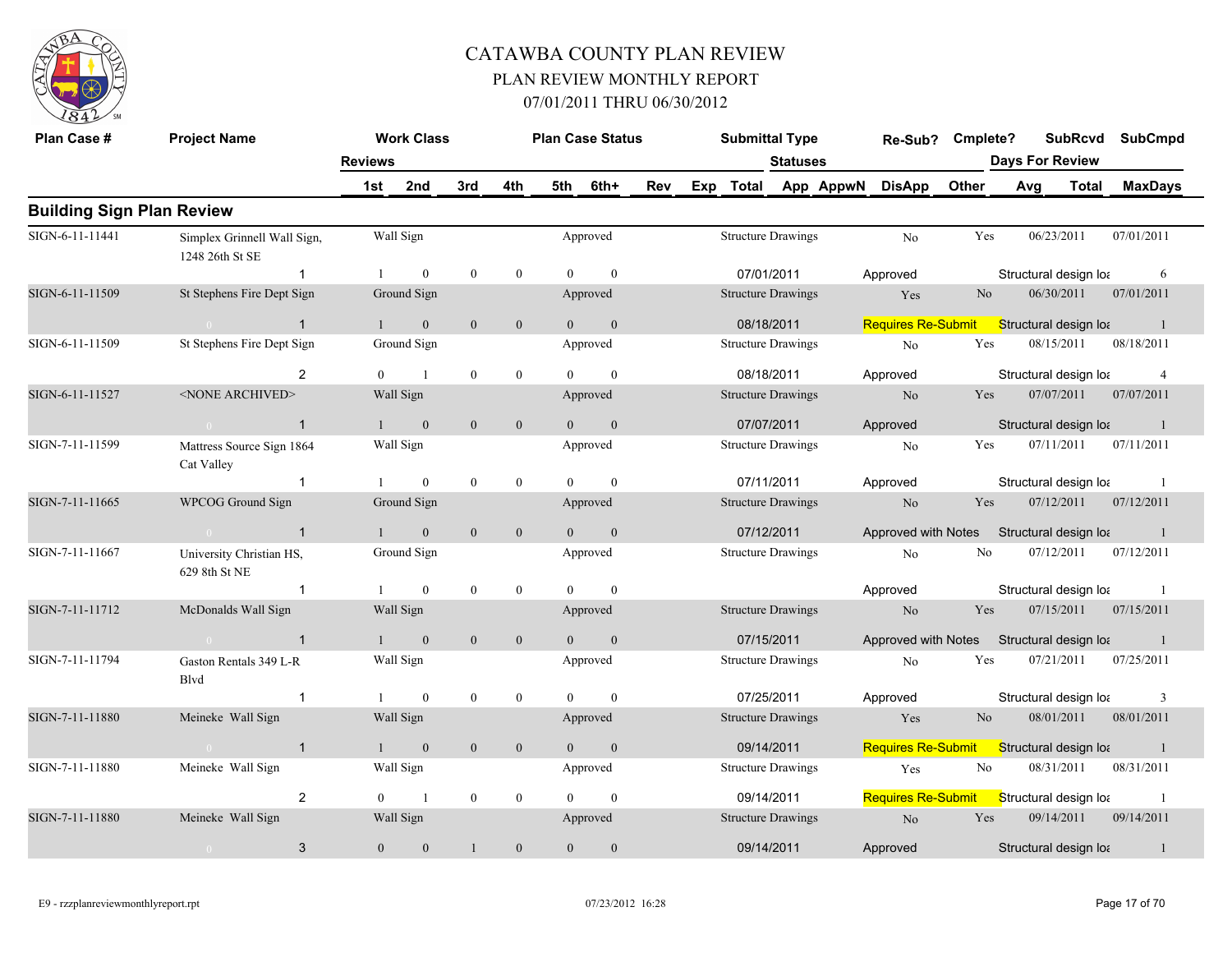

| Plan Case #                      | <b>Project Name</b>                              |                | <b>Work Class</b> |                  |                  |                | <b>Plan Case Status</b> |     |     | <b>Submittal Type</b>     |                 |           | Re-Sub?                   | Cmplete?       |     | <b>SubRcvd</b>         | <b>SubCmpd</b> |  |
|----------------------------------|--------------------------------------------------|----------------|-------------------|------------------|------------------|----------------|-------------------------|-----|-----|---------------------------|-----------------|-----------|---------------------------|----------------|-----|------------------------|----------------|--|
|                                  |                                                  | <b>Reviews</b> |                   |                  |                  |                |                         |     |     |                           | <b>Statuses</b> |           |                           |                |     | <b>Days For Review</b> |                |  |
|                                  |                                                  | 1st            | 2nd               | 3rd              | 4th              | 5th            | 6th+                    | Rev | Exp | Total                     |                 | App AppwN | <b>DisApp</b>             | <b>Other</b>   | Avg | <b>Total</b>           | <b>MaxDays</b> |  |
| <b>Building Sign Plan Review</b> |                                                  |                |                   |                  |                  |                |                         |     |     |                           |                 |           |                           |                |     |                        |                |  |
| SIGN-7-11-11886                  | Jennings, W. Andrew, Wall<br>Signs, 31 3rd St SW |                | Wall Sign         |                  |                  |                | Approved                |     |     | <b>Structure Drawings</b> |                 |           | No                        | Yes            |     | 07/28/2011             | 08/01/2011     |  |
|                                  | $\overline{1}$                                   | $\mathbf{1}$   | $\boldsymbol{0}$  | $\boldsymbol{0}$ | $\boldsymbol{0}$ | $\overline{0}$ | $\boldsymbol{0}$        |     |     | 08/01/2011                |                 |           | Approved                  |                |     | Structural design loa  | $\overline{2}$ |  |
| SIGN-8-11-11920                  | Catawba Valley Mills<br>Addition 3772 Plateau Rd |                | Ground Sign       |                  |                  |                | Void                    |     |     | <b>Structure Drawings</b> |                 |           | Yes                       | No             |     | 07/29/2011             | 08/04/2011     |  |
|                                  |                                                  |                | $\mathbf{0}$      | $\mathbf{0}$     | $\bf{0}$         | $\Omega$       | $\mathbf{0}$            |     |     |                           |                 |           | <b>Requires Re-Submit</b> |                |     | Structural design loa  | $\overline{4}$ |  |
| SIGN-8-11-11926                  | PJ'S CLASSY & SASSY<br><b>BOUTIQUE</b>           |                | Wall Sign         |                  |                  |                | Approved                |     |     | <b>Structure Drawings</b> |                 |           | Yes                       | $\rm No$       |     | 08/01/2011             | 08/05/2011     |  |
|                                  | $\overline{1}$<br>$\sim 0$                       | $\mathbf{1}$   | $\mathbf{0}$      | $\mathbf{0}$     | $\mathbf{0}$     | $\Omega$       | $\mathbf{0}$            |     |     | 08/11/2011                |                 |           | <b>Requires Re-Submit</b> |                |     | Structural design lot  | $\overline{4}$ |  |
| SIGN-8-11-11926                  | PJ'S CLASSY & SASSY<br><b>BOUTIQUE</b>           |                | Wall Sign         |                  |                  |                | Approved                |     |     | <b>Structure Drawings</b> |                 |           | N <sub>o</sub>            | Yes            |     | 08/11/2011             | 08/11/2011     |  |
|                                  | 2                                                | $\theta$       | $\overline{1}$    | $\boldsymbol{0}$ | $\mathbf{0}$     | $\theta$       | $\mathbf{0}$            |     |     | 08/11/2011                |                 |           | Approved                  |                |     | Structural design loa  |                |  |
| SIGN-8-11-11959                  | University Apartments on<br>5th                  |                | Ground Sign       |                  |                  |                | Approved                |     |     | <b>Structure Drawings</b> |                 |           | N <sub>o</sub>            | Yes            |     | 08/04/2011             | 08/11/2011     |  |
|                                  | $\overline{1}$<br>$\overline{0}$                 |                | $\mathbf{0}$      | $\mathbf{0}$     | $\mathbf{0}$     | $\overline{0}$ | $\mathbf{0}$            |     |     | 08/11/2011                |                 |           | Approved                  |                |     | Structural design loa  | 6              |  |
| SIGN-8-11-11961                  | Lenoir Rhyne University<br>sign                  |                | Ground Sign       |                  |                  |                | Approved                |     |     | <b>Structure Drawings</b> |                 |           | No                        | Yes            |     | 08/04/2011             | 08/11/2011     |  |
|                                  | -1                                               |                | $\theta$          | $\mathbf{0}$     | $\overline{0}$   | $\Omega$       | $\theta$                |     |     | 08/11/2011                |                 |           | Approved                  |                |     | Structural design loa  | 6              |  |
| SIGN-8-11-12006                  | Smart Stop Self Storage<br>Signs                 |                | Wall Sign         |                  |                  |                | Approved                |     |     | <b>Structure Drawings</b> |                 |           | Yes                       | N <sub>o</sub> |     | 08/08/2011             | 08/17/2011     |  |
|                                  | $\overline{1}$<br>$\sim$ 0                       |                | $\mathbf{0}$      | $\boldsymbol{0}$ | $\boldsymbol{0}$ | $\overline{0}$ | $\boldsymbol{0}$        |     |     | 08/22/2011                |                 |           | <b>Requires Re-Submit</b> |                |     | Structural design loa  | 8              |  |
| SIGN-8-11-12006                  | Smart Stop Self Storage<br>Signs                 |                | Wall Sign         |                  |                  |                | Approved                |     |     | <b>Structure Drawings</b> |                 |           | N <sub>0</sub>            | Yes            |     | 08/22/2011             | 08/22/2011     |  |
|                                  | 2                                                | $\theta$       | $\overline{1}$    | $\bf{0}$         | $\bf{0}$         | $\theta$       | $\mathbf{0}$            |     |     | 08/22/2011                |                 |           | Approved                  |                |     | Structural design loa  |                |  |
| SIGN-8-11-12031                  | Mattress Firm (2 wall signs)                     |                | Wall Sign         |                  |                  |                | Approved                |     |     | <b>Structure Drawings</b> |                 |           | N <sub>o</sub>            | Yes            |     | 08/12/2011             | 08/12/2011     |  |
|                                  | $\mathbf{1}$<br>$\sim$ 0                         |                | $\mathbf{0}$      | $\mathbf{0}$     | $\mathbf{0}$     | $\overline{0}$ | $\mathbf{0}$            |     |     | 08/12/2011                |                 |           | Approved                  |                |     | Structural design loa  | $\mathbf{1}$   |  |
| SIGN-8-11-12034                  | Mattress FIrm Ground Sign                        |                | Ground Sign       |                  |                  |                | Approved                |     |     | <b>Structure Drawings</b> |                 |           | No                        | Yes            |     | 08/12/2011             | 08/12/2011     |  |
|                                  | $\mathbf{1}$                                     |                | $\theta$          | $\mathbf{0}$     | $\boldsymbol{0}$ | $\Omega$       | $\theta$                |     |     | 08/12/2011                |                 |           | Approved                  |                |     | Structural design loa  |                |  |
| SIGN-8-11-12061                  | <b>GOODWILL INDUSTRIES-</b><br>835 US HWY 70     |                | Wall Sign         |                  |                  |                | Approved                |     |     | <b>Structure Drawings</b> |                 |           | N <sub>o</sub>            | Yes            |     | 08/12/2011             | 08/12/2011     |  |
|                                  | $\overline{1}$<br>$\overline{0}$                 | 1              | $\mathbf{0}$      | $\mathbf{0}$     | $\mathbf{0}$     | $\theta$       | $\theta$                |     |     | 08/12/2011                |                 |           | Approved                  |                |     | Structural design loa  |                |  |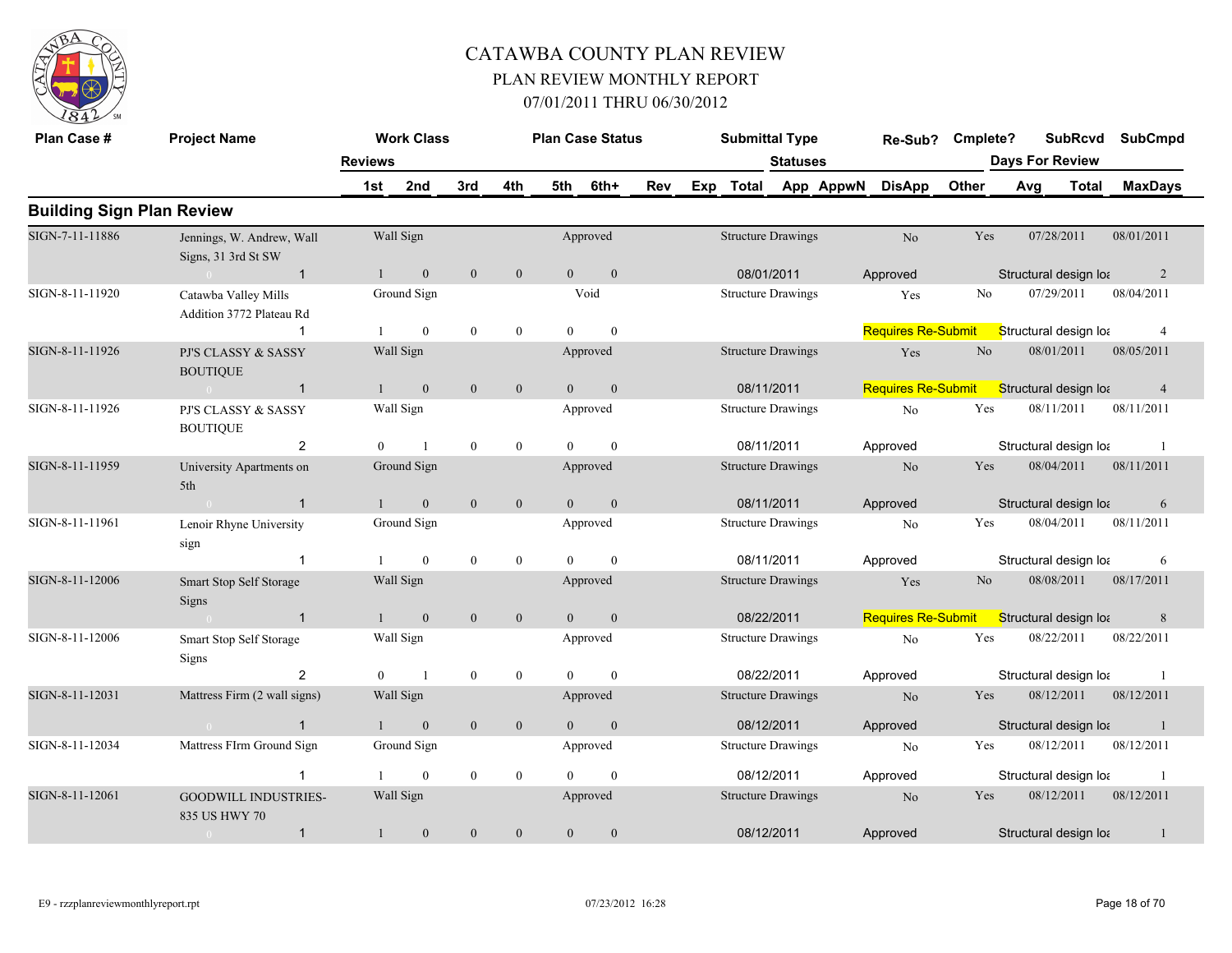

| Plan Case #                      | <b>Project Name</b>                                                |                | <b>Work Class</b> |                  |                  |                | <b>Plan Case Status</b> |     | <b>Submittal Type</b>     |                     | Re-Sub?                   | Cmplete? |                        | <b>SubRcvd</b> | <b>SubCmpd</b> |  |
|----------------------------------|--------------------------------------------------------------------|----------------|-------------------|------------------|------------------|----------------|-------------------------|-----|---------------------------|---------------------|---------------------------|----------|------------------------|----------------|----------------|--|
|                                  |                                                                    | <b>Reviews</b> |                   |                  |                  |                |                         |     |                           | <b>Statuses</b>     |                           |          | <b>Days For Review</b> |                |                |  |
|                                  |                                                                    | 1st            | 2nd               | 3rd              | 4th              | 5th            | 6th+                    | Rev |                           | Exp Total App AppwN | <b>DisApp</b>             | Other    | Avg                    | Total          | <b>MaxDays</b> |  |
| <b>Building Sign Plan Review</b> |                                                                    |                |                   |                  |                  |                |                         |     |                           |                     |                           |          |                        |                |                |  |
| SIGN-8-11-12065                  | Tobacco City - sign - 2725<br>H Northwest Blvd                     |                | Wall Sign         |                  |                  |                | Approved                |     | <b>Structure Drawings</b> |                     | No                        | Yes      | 08/12/2011             |                | 08/12/2011     |  |
|                                  | $\mathbf{1}$<br>$\sim 0$                                           | $\mathbf{1}$   | $\mathbf{0}$      | $\mathbf{0}$     | $\mathbf{0}$     | $\overline{0}$ | $\mathbf{0}$            |     | 08/12/2011                |                     | Approved                  |          | Structural design loa  |                | -1             |  |
| SIGN-8-11-12087                  | Raceway, Wall Sign, 1230<br><b>Hwy 321 NW</b>                      |                | Wall Sign         |                  |                  |                | Approved                |     | <b>Structure Drawings</b> |                     | Yes                       | No       | 08/15/2011             |                | 08/18/2011     |  |
|                                  | $\overline{1}$                                                     |                | $\overline{0}$    | $\mathbf{0}$     | $\mathbf{0}$     | $\Omega$       | $\theta$                |     | 08/19/2011                |                     | <b>Requires Re-Submit</b> |          | Structural design loa  |                | $\overline{4}$ |  |
| SIGN-8-11-12087                  | Raceway, Wall Sign, 1230<br><b>Hwy 321 NW</b>                      |                | Wall Sign         |                  |                  |                | Approved                |     | <b>Structure Drawings</b> |                     | N <sub>o</sub>            | Yes      | 08/19/2011             |                | 08/19/2011     |  |
|                                  | $\overline{2}$<br>$\theta$                                         | $\overline{0}$ | $\overline{1}$    | $\mathbf{0}$     | $\boldsymbol{0}$ | $\Omega$       | $\mathbf{0}$            |     | 08/19/2011                |                     | Approved                  |          | Structural design loa  |                | $\mathbf{1}$   |  |
| SIGN-8-11-12092                  | Priscilla McCalls, Grd Sign,<br>1345 L-R Blvd                      |                | Ground Sign       |                  |                  |                | Approved                |     | <b>Structure Drawings</b> |                     | N <sub>0</sub>            | Yes      | 08/15/2011             |                | 08/17/2011     |  |
|                                  | $\mathbf{1}$                                                       |                | $\mathbf{0}$      | $\mathbf{0}$     | $\mathbf{0}$     | $\Omega$       | $\theta$                |     | 08/17/2011                |                     | Approved                  |          | Structural design loa  |                | 3              |  |
| SIGN-8-11-12098                  | Gold Town USA, Wall<br>Sign, 2348 Springs Rd                       |                | Wall Sign         |                  |                  |                | Approved                |     | <b>Structure Drawings</b> |                     | N <sub>o</sub>            | Yes      | 08/15/2011             |                | 08/17/2011     |  |
|                                  | $\overline{1}$<br>$\sim$ 0 $\sim$ 0 $\sim$                         | $\mathbf{1}$   | $\boldsymbol{0}$  | $\mathbf{0}$     | $\boldsymbol{0}$ | $\overline{0}$ | $\mathbf{0}$            |     | 08/17/2011                |                     | Approved                  |          | Structural design loa  |                | $\mathfrak{Z}$ |  |
| SIGN-8-11-12101                  | Rudisill Family Practice,<br>Grd Sign, 211 Hwy 127 S               |                | Ground Sign       |                  |                  |                | Approved                |     | <b>Structure Drawings</b> |                     | No                        | Yes      | 08/12/2011             |                | 08/17/2011     |  |
|                                  |                                                                    |                | $\mathbf{0}$      | $\boldsymbol{0}$ | $\mathbf{0}$     | $\Omega$       | $\theta$                |     | 08/17/2011                |                     | Approved                  |          | Structural design loa  |                | $\overline{4}$ |  |
| SIGN-8-11-12122                  | Dollar General, Grd Sign,<br>536 Hwy 70 SW                         |                | Ground Sign       |                  |                  |                | Approved                |     | <b>Structure Drawings</b> |                     | N <sub>o</sub>            | Yes      | 08/16/2011             |                | 08/22/2011     |  |
|                                  | $\overline{1}$                                                     |                | $\mathbf{0}$      | $\mathbf{0}$     | $\boldsymbol{0}$ | $\overline{0}$ | $\mathbf{0}$            |     | 08/22/2011                |                     | Approved                  |          | Structural design loa  |                | 5              |  |
| SIGN-8-11-12125                  | Dollar General, Wall Signs,<br>536 Hwy 70                          |                | Wall Sign         |                  |                  |                | Approved                |     | <b>Structure Drawings</b> |                     | N <sub>0</sub>            | Yes      | 08/22/2011             |                | 08/22/2011     |  |
|                                  | $\mathbf 1$                                                        |                | $\mathbf{0}$      | $\mathbf{0}$     | $\mathbf{0}$     | $\theta$       | $\mathbf{0}$            |     | 08/22/2011                |                     | Approved                  |          | Structural design loa  |                | -1             |  |
| SIGN-8-11-12166                  | <b>UNIFOUR FIRE AND</b><br>SAFETY SIGN 1025 TATE<br><b>BLVD SE</b> |                | Ground Sign       |                  |                  |                | Approved                |     | <b>Structure Drawings</b> |                     | N <sub>o</sub>            | Yes      | 08/22/2011             |                | 08/22/2011     |  |
|                                  | $\overline{1}$<br>$\sim 0$                                         | 1              | $\mathbf{0}$      | $\mathbf{0}$     | $\mathbf{0}$     | $\overline{0}$ | $\mathbf{0}$            |     | 08/22/2011                |                     | Approved                  |          | Structural design loa  |                | $\mathbf{1}$   |  |
| SIGN-8-11-12203                  | Superior Wholesale - 8602<br><b>NC 150 HWY E</b>                   |                | Wall Sign         |                  |                  |                | Approved                |     | <b>Structure Drawings</b> |                     | N <sub>0</sub>            | Yes      | 08/29/2011             |                | 08/29/2011     |  |
|                                  | $\overline{1}$                                                     |                | $\mathbf{0}$      | $\mathbf{0}$     | $\mathbf{0}$     | $\Omega$       | $\theta$                |     | 08/29/2011                |                     | Approved                  |          | Structural design loa  |                | $\overline{1}$ |  |
| SIGN-8-11-12211                  | Huegerich & Winger, Grd<br>Sign, 408 2nd Av NE                     |                | Ground Sign       |                  |                  |                | Approved                |     | <b>Structure Drawings</b> |                     | N <sub>o</sub>            | Yes      | 08/29/2011             |                | 08/29/2011     |  |
|                                  | $\mathbf{1}$                                                       |                | $\mathbf{0}$      | $\mathbf{0}$     | $\mathbf{0}$     | $\Omega$       | $\theta$                |     | 08/29/2011                |                     | Approved                  |          | Structural design loa  |                | $\mathbf{1}$   |  |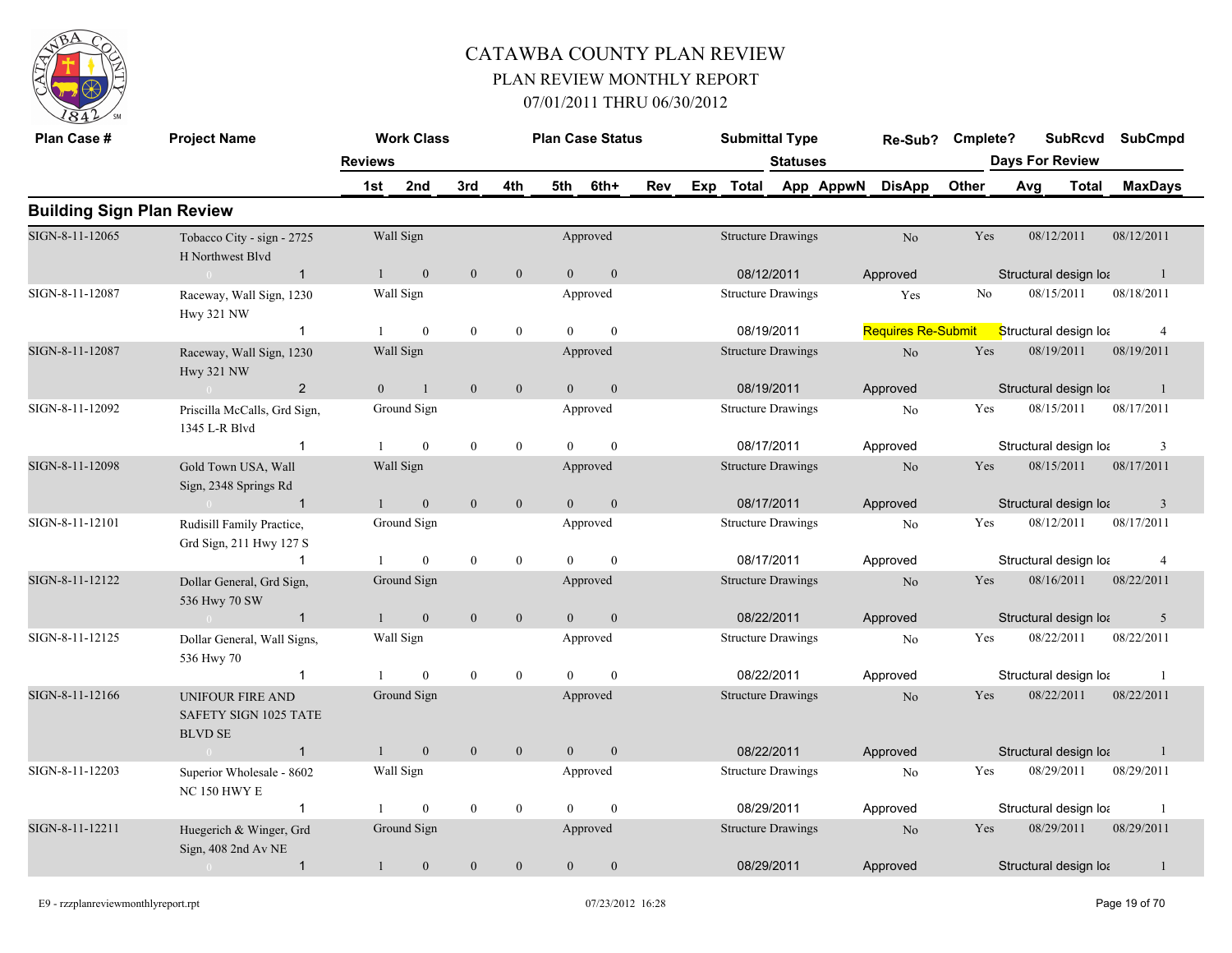

| Plan Case #                      | <b>Project Name</b>                           |                | <b>Work Class</b> |                  |                  |                | <b>Plan Case Status</b> |     |     | <b>Submittal Type</b>     |                 |           | Re-Sub?             | Cmplete? |                        | <b>SubRcvd</b>        | <b>SubCmpd</b> |
|----------------------------------|-----------------------------------------------|----------------|-------------------|------------------|------------------|----------------|-------------------------|-----|-----|---------------------------|-----------------|-----------|---------------------|----------|------------------------|-----------------------|----------------|
|                                  |                                               | <b>Reviews</b> |                   |                  |                  |                |                         |     |     |                           | <b>Statuses</b> |           |                     |          | <b>Days For Review</b> |                       |                |
|                                  |                                               | 1st            | 2nd               | 3rd              | 4th              | 5th            | 6th+                    | Rev | Exp | Total                     |                 | App AppwN | <b>DisApp</b>       | Other    | Avg                    | Total                 | <b>MaxDays</b> |
| <b>Building Sign Plan Review</b> |                                               |                |                   |                  |                  |                |                         |     |     |                           |                 |           |                     |          |                        |                       |                |
| SIGN-8-11-12237                  | SARSTEDT WALL SIGN,<br>1025 ST                |                | Wall Sign         |                  |                  |                | Approved                |     |     | <b>Structure Drawings</b> |                 |           | No                  | Yes      |                        | 08/29/2011            | 08/29/2011     |
|                                  | $\overline{1}$<br>$\sim 0$                    | $\mathbf{1}$   | $\mathbf{0}$      | $\mathbf{0}$     | $\boldsymbol{0}$ | $\overline{0}$ | $\mathbf{0}$            |     |     | 08/29/2011                |                 |           | Approved            |          |                        | Structural design loa | $\overline{1}$ |
| SIGN-8-11-12274                  | Dollar General - 2970<br>Oxford School Rd     |                | Ground Sign       |                  |                  |                | Approved                |     |     | <b>Structure Drawings</b> |                 |           | N <sub>0</sub>      | Yes      |                        | 08/31/2011            | 08/31/2011     |
|                                  | $\overline{\mathbf{1}}$                       |                | $\overline{0}$    | $\mathbf{0}$     | $\mathbf{0}$     | $\Omega$       | $\mathbf{0}$            |     |     | 08/31/2011                |                 |           | Approved            |          |                        | Structural design loa | $\overline{1}$ |
| SIGN-8-11-12275                  | DOLLAR GENERAL SIGN,<br>5246 E HWY 70         |                | Wall Sign         |                  |                  |                | Approved                |     |     | <b>Structure Drawings</b> |                 |           | N <sub>o</sub>      | Yes      |                        | 08/31/2011            | 08/31/2011     |
|                                  | $\overline{1}$<br>$\sim 0$ and $\sim 0$       | 1              | $\overline{0}$    | $\mathbf{0}$     | $\mathbf{0}$     | $\theta$       | $\overline{0}$          |     |     | 08/31/2011                |                 |           | Approved with Notes |          |                        | Structural design loa | $\blacksquare$ |
| SIGN-9-11-12303                  | VALERO - PROPST #3 -<br>1180 MAYS CHAPEL RD   |                | Wall Sign         |                  |                  |                | Approved                |     |     | <b>Structure Drawings</b> |                 |           | No                  | Yes      |                        | 09/06/2011            | 09/06/2011     |
|                                  | $\overline{1}$                                |                | $\mathbf{0}$      | $\mathbf{0}$     | $\mathbf{0}$     |                | $\theta$                |     |     | 09/06/2011                |                 |           | Approved            |          |                        | Structural design loa | -1             |
| SIGN-9-11-12341                  | CE Carrier Enterprises 1213<br>26th St SE     |                | Wall Sign         |                  |                  |                | Approved                |     |     | <b>Structure Drawings</b> |                 |           | No                  | Yes      |                        | 09/06/2011            | 09/09/2011     |
|                                  | $\sim 0$<br>$\overline{1}$                    | 1              | $\mathbf{0}$      | $\mathbf{0}$     | $\boldsymbol{0}$ | $\overline{0}$ | $\mathbf{0}$            |     |     | 09/09/2011                |                 |           | Approved            |          |                        | Structural design loa | $\overline{4}$ |
| SIGN-9-11-12388                  | Outback Steakhouse Wall<br>Sign               |                | Wall Sign         |                  |                  |                | Approved                |     |     | <b>Structure Drawings</b> |                 |           | No                  | Yes      |                        | 09/14/2011            | 09/14/2011     |
|                                  | $\overline{\mathbf{1}}$                       |                | $\mathbf{0}$      | $\mathbf{0}$     | $\mathbf{0}$     | $\Omega$       | $\theta$                |     |     | 09/14/2011                |                 |           | Approved            |          |                        | Structural design loa | -1             |
| SIGN-9-11-12601                  | <b>Accurate Staffing</b><br>Consultants, Inc. |                | Ground Sign       |                  |                  |                | Approved                |     |     | <b>Structure Drawings</b> |                 |           | N <sub>o</sub>      | Yes      |                        | 09/28/2011            | 09/28/2011     |
|                                  | $\overline{1}$<br>$0 \leq x \leq 1$           |                | $\mathbf{0}$      | $\mathbf{0}$     | $\mathbf{0}$     | $\theta$       | $\overline{0}$          |     |     | 09/28/2011                |                 |           | Approved            |          |                        | Structural design loa | -1             |
| SIGN-9-11-12602                  | Mike Johnson Toyota,<br>Wall Sign             |                | Wall Sign         |                  |                  |                | Approved                |     |     | <b>Structure Drawings</b> |                 |           | No                  | Yes      |                        | 09/23/2011            | 09/28/2011     |
|                                  | $\overline{1}$                                | 1              | $\mathbf{0}$      | $\mathbf{0}$     | $\mathbf{0}$     | $\Omega$       | $\theta$                |     |     | 09/28/2011                |                 |           | Approved            |          |                        | Structural design loa | 4              |
| SIGN-9-11-12624                  | <b>MARBELA'S 924</b><br><b>CONOVER B</b>      |                | Wall Sign         |                  |                  |                | Approved                |     |     | <b>Structure Drawings</b> |                 |           | N <sub>o</sub>      | Yes      |                        | 09/28/2011            | 09/28/2011     |
|                                  | $\mathbf{1}$<br>$\sim$ 0                      | $\mathbf{1}$   | $\mathbf{0}$      | $\mathbf{0}$     | $\mathbf{0}$     | $\overline{0}$ | $\mathbf{0}$            |     |     | 09/28/2011                |                 |           | Approved            |          |                        | Structural design loa | $\mathbf{1}$   |
| SIGN-9-11-12643                  | Catawba Valley Family Care<br>sign            |                | Wall Sign         |                  |                  |                | Approved                |     |     | <b>Structure Drawings</b> |                 |           | No                  | Yes      |                        | 09/28/2011            | 09/28/2011     |
|                                  | $\overline{1}$                                |                | $\mathbf{0}$      | $\mathbf{0}$     | $\mathbf{0}$     | $\Omega$       | $\mathbf{0}$            |     |     | 09/28/2011                |                 |           | Approved            |          |                        | Structural design loa | -1             |
| SIGN-9-11-12646                  | Catawba Valley Family Care<br>sign            |                | Ground Sign       |                  |                  |                | Approved                |     |     | <b>Structure Drawings</b> |                 |           | No                  | Yes      |                        | 09/28/2011            | 09/28/2011     |
|                                  | $\mathbf{1}$                                  | $\mathbf{1}$   | $\boldsymbol{0}$  | $\boldsymbol{0}$ | $\mathbf{0}$     | $\overline{0}$ | $\overline{0}$          |     |     | 09/28/2011                |                 |           | Approved            |          |                        | Structural design loa | $\mathbf{1}$   |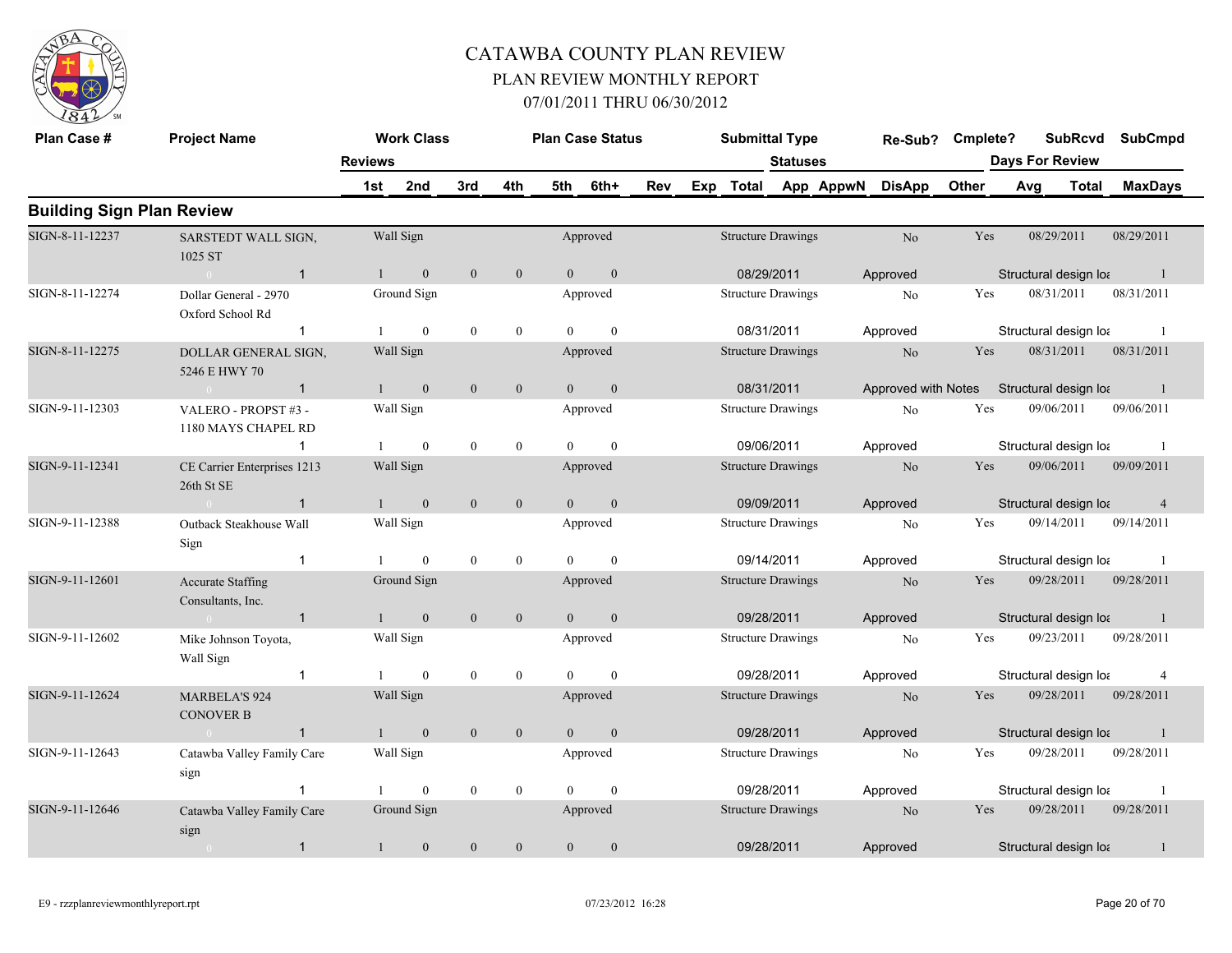

| Plan Case #                      | <b>Project Name</b>                                 |                | <b>Work Class</b>          |                |                  |                | <b>Plan Case Status</b> |     |              | <b>Submittal Type</b>     |           | Re-Sub?                   | Cmplete? |                        | <b>SubRcvd</b> | <b>SubCmpd</b> |
|----------------------------------|-----------------------------------------------------|----------------|----------------------------|----------------|------------------|----------------|-------------------------|-----|--------------|---------------------------|-----------|---------------------------|----------|------------------------|----------------|----------------|
|                                  |                                                     | <b>Reviews</b> |                            |                |                  |                |                         |     |              | <b>Statuses</b>           |           |                           |          | <b>Days For Review</b> |                |                |
|                                  |                                                     | 1st            | 2nd                        | 3rd            | 4th              | 5th            | 6th+                    | Rev | Exp<br>Total |                           | App AppwN | <b>DisApp</b>             | Other    | Avg                    | <b>Total</b>   | <b>MaxDays</b> |
| <b>Building Sign Plan Review</b> |                                                     |                |                            |                |                  |                |                         |     |              |                           |           |                           |          |                        |                |                |
| SIGN-9-11-12650                  | Kangaroo/ Marathon -<br>signs 903                   |                | Ground Sign                |                |                  |                | Approved                |     |              | <b>Structure Drawings</b> |           | No                        | Yes      |                        | 09/28/2011     | 09/28/2011     |
|                                  | $\overline{1}$                                      |                | $\mathbf{0}$               | $\mathbf{0}$   | $\boldsymbol{0}$ | $\overline{0}$ | $\mathbf{0}$            |     |              | 09/28/2011                |           | Approved                  |          | Structural design loa  |                | $\mathbf{1}$   |
| SIGN-9-11-12674                  | NY Hibachi Buffet 2128<br>Hwy 70 Alterations        |                | Wall Sign                  |                |                  |                | Approved                |     |              | <b>Structure Drawings</b> |           | No                        | Yes      |                        | 09/28/2011     | 09/30/2011     |
|                                  | $\overline{1}$                                      |                | $\mathbf{0}$               | $\overline{0}$ | $\mathbf{0}$     | $\overline{0}$ | $\mathbf{0}$            |     |              | 09/30/2011                |           | Approved                  |          | Structural design loa  |                | 3              |
|                                  | <b>Commercial Building Plan Review</b>              |                |                            |                |                  |                |                         |     |              |                           |           |                           |          |                        |                |                |
| CBPR-04-2012-15504               | Valley Rental Center, Pole<br>Shed, 810 9th         |                | <b>Building New</b>        |                |                  |                | Approved with notes     |     |              | <b>Building Plans</b>     |           | No                        | Yes      |                        | 05/01/2012     | 05/01/2012     |
|                                  | $\overline{1}$                                      |                | $\mathbf{0}$               | $\mathbf{0}$   | $\overline{0}$   | $\overline{0}$ | $\mathbf{0}$            |     |              | 04/11/2012                |           | Approved with Notes       |          | <b>Building Review</b> |                | -1             |
| CBPR-04-2012-15534               | Bus Shelters 3030 11th Av<br>Dr SE                  |                | Accessory Structure        |                |                  |                | Approved with notes     |     |              | <b>Building Plans</b>     |           | No                        | Yes      |                        | 04/13/2012     | 04/16/2012     |
|                                  | -1                                                  |                | $\mathbf{0}$               | $\mathbf{0}$   | $\bf{0}$         | $\mathbf{0}$   | $\mathbf{0}$            |     |              | 04/18/2012                |           | Approved                  |          | <b>Building Review</b> |                | $\overline{2}$ |
| CBPR-04-2012-15549               | T-Mobile 2125 Catawba<br>Valley Blvd                |                | <b>Building Alteration</b> |                |                  |                | Approved                |     |              | <b>Building Plans</b>     |           | N <sub>o</sub>            | Yes      |                        | 04/17/2012     | 04/24/2012     |
|                                  | $\overline{1}$                                      |                | $\theta$                   | $\theta$       | $\mathbf{0}$     | $\Omega$       | $\theta$                |     |              | 04/24/2012                |           | Approved                  |          | <b>Building Review</b> |                | 6              |
| CBPR-04-2012-15554               | <b>Bubba's Diner Renovation</b><br>605 1st St E     |                | <b>Building Alteration</b> |                |                  |                | Approved                |     |              | <b>Building Plans</b>     |           | No                        | Yes      |                        | 04/18/2012     | 04/27/2012     |
|                                  | $\mathbf 1$                                         | $\mathbf{1}$   | $\theta$                   | $\theta$       | $\theta$         | $\Omega$       | $\theta$                |     |              | 04/27/2012                |           | Approved                  |          | <b>Building Review</b> |                | 8              |
| CBPR-04-2012-15560               | <b>Balls Creek Optimist Light</b><br>Poles          |                | <b>Electrical Only</b>     |                |                  |                | Approved with notes     |     |              | <b>Building Plans</b>     |           | Yes                       | Yes      |                        | 04/30/2012     | 05/01/2012     |
|                                  | $\overline{1}$                                      |                | $\mathbf{0}$               | $\mathbf{0}$   | $\mathbf{0}$     | $\Omega$       | $\mathbf{0}$            |     |              | 05/07/2012                |           | <b>Requires Re-Submit</b> |          | <b>Building Review</b> |                | $\overline{2}$ |
| CBPR-04-2012-15560               | <b>Balls Creek Optimist Light</b><br>Poles          |                | <b>Electrical Only</b>     |                |                  |                | Approved with notes     |     |              | <b>Building Plans</b>     |           | $\rm No$                  | Yes      |                        | 05/04/2012     | 05/07/2012     |
|                                  | $\overline{2}$                                      | $\theta$       |                            | $\mathbf{0}$   | $\boldsymbol{0}$ | $\Omega$       | $\Omega$                |     |              | 05/07/2012                |           | Approved with Notes       |          | <b>Building Review</b> |                | $\overline{c}$ |
| CBPR-04-2012-15563               | <b>CVMC-Low Voltage</b><br>Elec-810 Fairgrove Ch Rd |                | <b>Electrical Only</b>     |                |                  |                | Approved                |     |              | <b>Building Plans</b>     |           | $\rm No$                  | Yes      |                        | 04/23/2012     | 04/23/2012     |
|                                  | $\overline{1}$                                      |                | $\boldsymbol{0}$           | $\mathbf{0}$   | $\boldsymbol{0}$ | $\overline{0}$ | $\boldsymbol{0}$        |     |              | 04/23/2012                |           | Approved                  |          | <b>Building Review</b> |                | $\overline{1}$ |
| CBPR-04-2012-15569               | Salvation Army-Ofc<br>Reno-771 4th Av Pl SE         |                | <b>Building Alteration</b> |                |                  |                | Approved                |     |              | <b>Building Plans</b>     |           | No                        | Yes      |                        | 04/18/2012     | 04/25/2012     |
|                                  | $\overline{\mathbf{1}}$                             | -1             | $\mathbf{0}$               | $\mathbf{0}$   | $\mathbf{0}$     | $\mathbf{0}$   | $\mathbf{0}$            |     |              | 04/25/2012                |           | Approved                  |          | <b>Building Review</b> |                | 6              |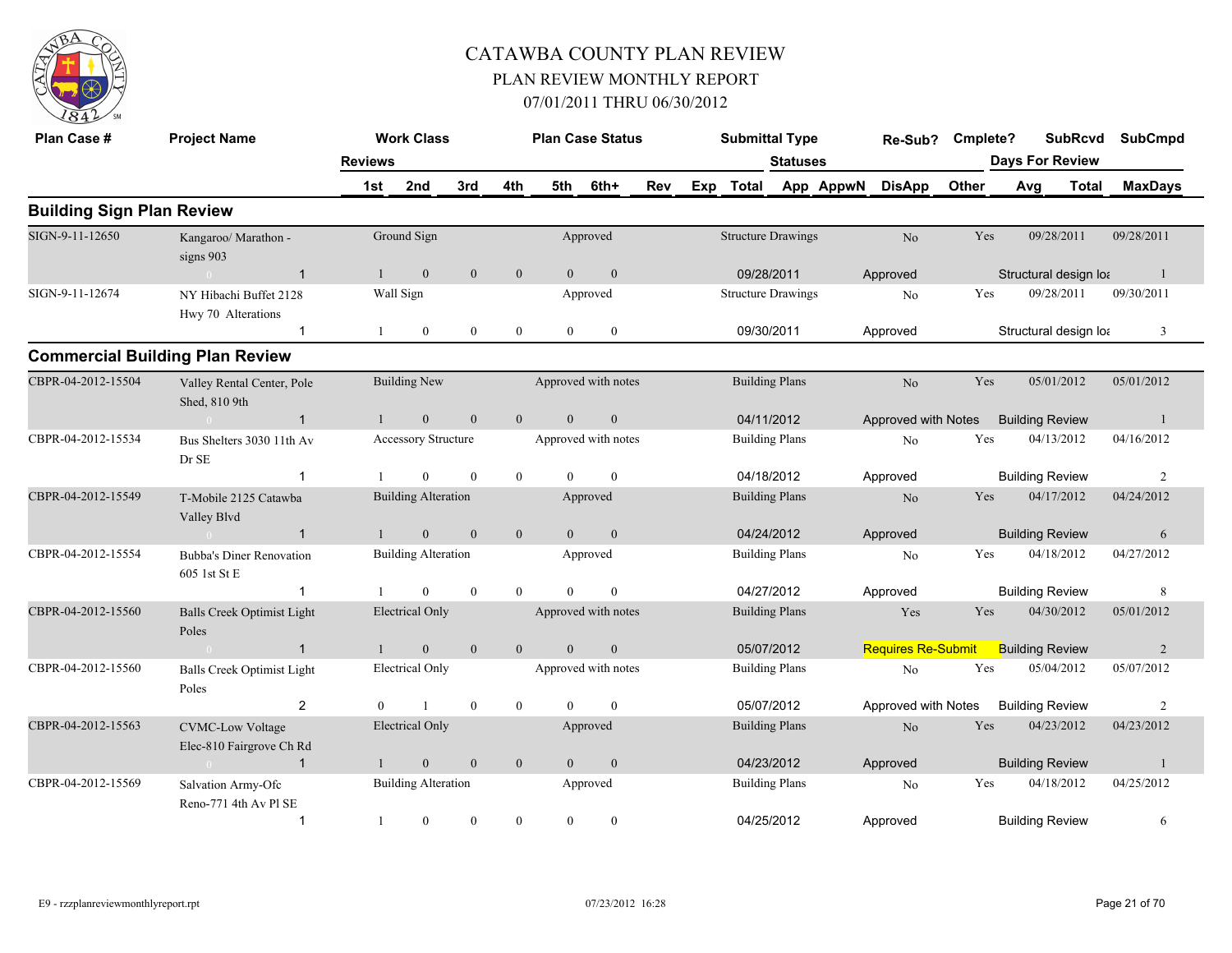

| Plan Case #        | <b>Project Name</b>                        |                | <b>Work Class</b>                   |                  |                |          | <b>Plan Case Status</b> |     |     | <b>Submittal Type</b> |                 |           | Re-Sub?                                   | Cmplete? |     | <b>SubRcvd</b>         | <b>SubCmpd</b>  |
|--------------------|--------------------------------------------|----------------|-------------------------------------|------------------|----------------|----------|-------------------------|-----|-----|-----------------------|-----------------|-----------|-------------------------------------------|----------|-----|------------------------|-----------------|
|                    |                                            | <b>Reviews</b> |                                     |                  |                |          |                         |     |     |                       | <b>Statuses</b> |           |                                           |          |     | <b>Days For Review</b> |                 |
|                    |                                            | 1st            | 2nd                                 | 3rd              | 4th            | 5th      | 6th+                    | Rev | Exp | Total                 |                 | App AppwN | <b>DisApp</b>                             | Other    | Avg | <b>Total</b>           | <b>MaxDays</b>  |
|                    | <b>Commercial Building Plan Review</b>     |                |                                     |                  |                |          |                         |     |     |                       |                 |           |                                           |          |     |                        |                 |
| CBPR-04-2012-15574 | Dolphin Solar Alternative<br>Energy        |                | <b>Building New</b>                 |                  |                |          | Approved                |     |     | <b>Building Plans</b> |                 |           | Yes                                       | Yes      |     | 04/23/2012             | 04/30/2012      |
|                    | -1                                         |                | $\theta$                            | $\mathbf{0}$     | $\mathbf{0}$   | $\Omega$ | $\theta$                |     |     | 05/17/2012            |                 |           | <b>Requires Re-Submit</b>                 |          |     | <b>Building Review</b> | 6               |
| CBPR-04-2012-15574 | Dolphin Solar Alternative<br>Energy        |                | <b>Building New</b>                 |                  |                |          | Approved                |     |     | <b>Building Plans</b> |                 |           | Yes                                       | Yes      |     | 05/15/2012             | 05/17/2012      |
|                    | 2<br>$\overline{0}$                        | $\overline{0}$ | $\mathbf{1}$                        | $\mathbf{0}$     | $\overline{0}$ | $\Omega$ | $\overline{0}$          |     |     | 05/17/2012            |                 |           | Approved                                  |          |     | <b>Building Review</b> | $\overline{3}$  |
| CBPR-04-2012-15574 | Dolphin Solar Alternative<br>Energy        |                | <b>Building New</b>                 |                  |                |          | Approved                |     |     | <b>Building Plans</b> |                 |           | No                                        | Yes      |     | 05/18/2012             | 05/25/2012      |
|                    | 3                                          | $\theta$       | $\theta$                            |                  | $\mathbf{0}$   | $\theta$ | $\theta$                |     |     | 05/17/2012            |                 |           | Approved with Notes                       |          |     | <b>Building Review</b> | 5               |
| CBPR-04-2012-15581 | Storage Bld New-Con HS                     |                | <b>Building New</b>                 |                  |                |          | Approved with notes     |     |     | <b>Building Plans</b> |                 |           | Yes                                       | Yes      |     | 04/23/2012             | 04/30/2012      |
|                    | $\overline{1}$<br>$\sim 0$                 | $\mathbf{1}$   | $\overline{0}$                      | $\mathbf{0}$     | $\mathbf{0}$   | $\theta$ | $\mathbf{0}$            |     |     | 05/16/2012            |                 |           | <b>Requires Re-Submit</b>                 |          |     | <b>Building Review</b> | 6               |
| CBPR-04-2012-15581 | Storage Bld New-Con HS                     |                | <b>Building New</b>                 |                  |                |          | Approved with notes     |     |     | <b>Building Plans</b> |                 |           | No                                        | Yes      |     | 05/11/2012             | 05/16/2012      |
|                    | $\overline{2}$                             | $\Omega$       | $\overline{1}$                      | $\theta$         | $\theta$       | $\Omega$ | $\Omega$                |     |     | 05/16/2012            |                 |           | Approved with Notes                       |          |     | <b>Building Review</b> | $\overline{4}$  |
| CBPR-04-2012-15599 | <b>MIKE JOHNSON</b><br>QUICKLUBE ADD & ALT |                | Building Alterations &<br>Additions |                  |                |          | <b>Under Review</b>     |     |     | <b>Building Plans</b> |                 |           | Yes                                       | Yes      |     | 04/24/2012             | 05/02/2012      |
|                    | $\overline{1}$<br>$\sim 0$                 |                | $\mathbf{0}$                        | $\mathbf{0}$     | $\mathbf{0}$   | $\theta$ | $\boldsymbol{0}$        |     |     |                       |                 |           | Requires Re-Submit                        |          |     | <b>Building Review</b> | $7\phantom{.0}$ |
| CBPR-04-2012-15599 | <b>MIKE JOHNSON</b><br>QUICKLUBE ADD & ALT |                | Building Alterations &<br>Additions |                  |                |          | <b>Under Review</b>     |     |     | <b>Building Plans</b> |                 |           | No                                        | No       |     | 06/06/2012             | 06/11/2012      |
|                    | $\overline{2}$                             | $\theta$       | $\overline{1}$                      | $\boldsymbol{0}$ | $\mathbf{0}$   | $\Omega$ | $\theta$                |     |     |                       |                 |           | Approved with Notes                       |          |     | <b>Building Review</b> | $\overline{4}$  |
| CBPR-04-2012-15609 | <b>CVMC LAB</b><br><b>ALTERATIONS</b>      |                | <b>Building Alteration</b>          |                  |                |          | Approved with notes     |     |     | <b>Building Plans</b> |                 |           | No                                        | Yes      |     | 04/26/2012             | 05/07/2012      |
|                    | $\overline{2}$<br>$\sim 0$                 | $\Omega$       | $\overline{1}$                      | $\mathbf{0}$     | $\mathbf{0}$   | $\theta$ | $\mathbf{0}$            |     |     | 05/07/2012            |                 |           | Approved with Notes                       |          |     | <b>Building Review</b> | 8               |
| CBPR-04-2012-15623 | Lawing, Jeffrey-215 W 1st<br>St            |                | <b>Building Addition</b>            |                  |                |          | Approved with notes     |     |     | <b>Building Plans</b> |                 |           | Yes                                       | Yes      |     | 04/30/2012             | 05/04/2012      |
|                    | $\overline{1}$                             |                | $\Omega$                            | $\theta$         | $\theta$       | $\Omega$ | $\theta$                |     |     | 05/25/2012            |                 |           | <b>Requires Re-Submit</b>                 |          |     | <b>Building Review</b> | 5               |
| CBPR-04-2012-15623 | Lawing, Jeffrey- 215 W 1st<br>St           |                | <b>Building Addition</b>            |                  |                |          | Approved with notes     |     |     | <b>Building Plans</b> |                 |           | N <sub>o</sub>                            | Yes      |     | 05/22/2012             | 05/25/2012      |
|                    | $\overline{2}$<br>$\sim 0$                 | $\theta$       | $\overline{1}$                      | $\mathbf{0}$     | $\mathbf{0}$   | $\theta$ | $\boldsymbol{0}$        |     |     | 05/25/2012            |                 |           | Approved with Notes                       |          |     | <b>Building Review</b> | $\overline{4}$  |
| CBPR-05-2012-15631 | 29 NORTH APT BLDG #1-<br>49 UNITS          |                | <b>Building New</b>                 |                  |                |          | Approved with notes     |     |     | <b>Building Plans</b> |                 |           | Yes                                       | Yes      |     | 05/02/2012             | 05/14/2012      |
|                    | $\overline{1}$                             | $\mathbf{1}$   | $\mathbf{0}$                        | $\theta$         | $\mathbf{0}$   | $\theta$ | $\mathbf{0}$            |     |     | 05/25/2012            |                 |           | <b>Requires Re-Submit</b> Building Review |          |     |                        | 9               |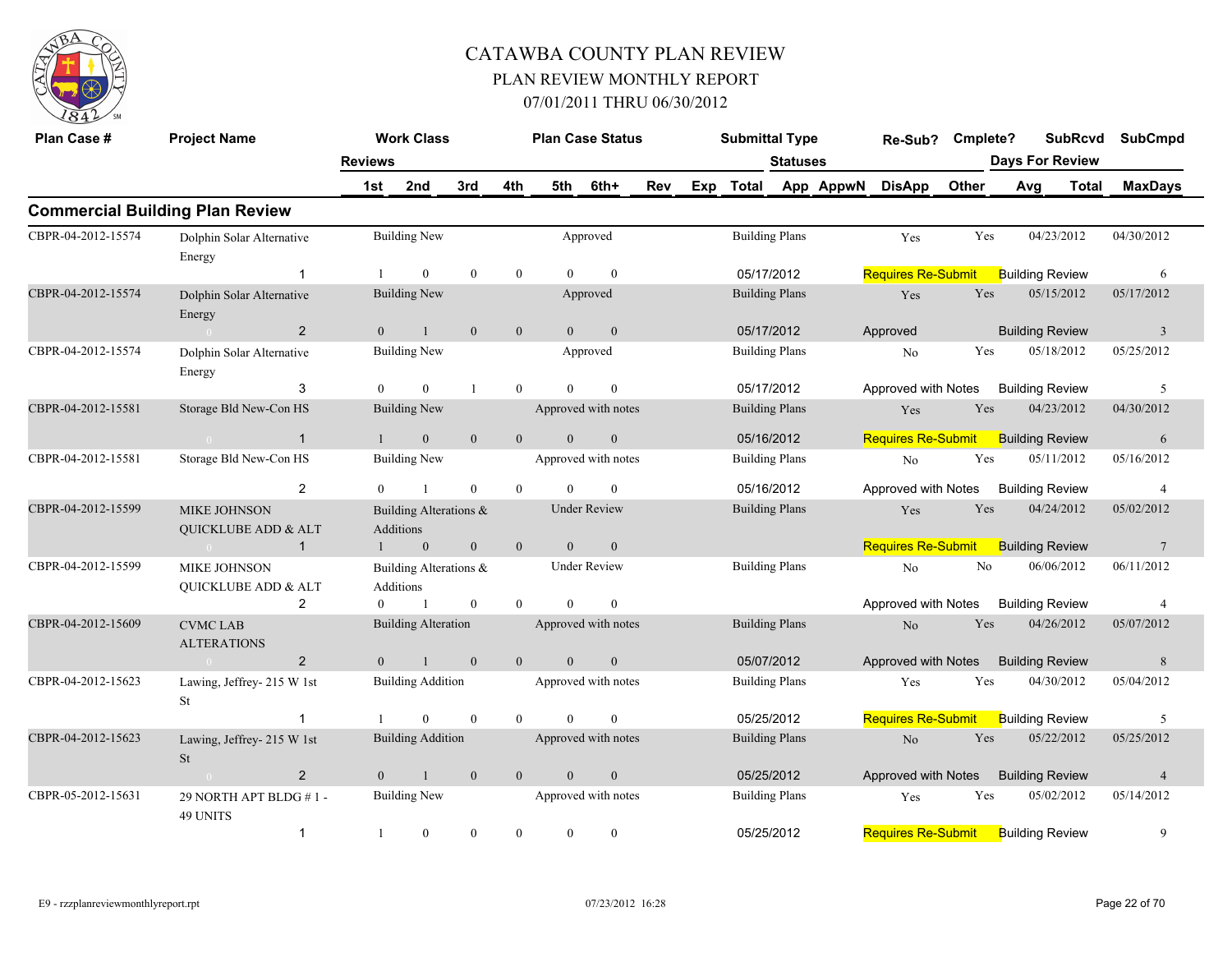

| Plan Case #        | <b>Project Name</b>                            |                | <b>Work Class</b>          |              |                  |                | <b>Plan Case Status</b> |     | <b>Submittal Type</b> |                 |           | Re-Sub? Cmplete?          |       | <b>SubRcvd</b>         |       | <b>SubCmpd</b>  |
|--------------------|------------------------------------------------|----------------|----------------------------|--------------|------------------|----------------|-------------------------|-----|-----------------------|-----------------|-----------|---------------------------|-------|------------------------|-------|-----------------|
|                    |                                                | <b>Reviews</b> |                            |              |                  |                |                         |     |                       | <b>Statuses</b> |           |                           |       | <b>Days For Review</b> |       |                 |
|                    |                                                | 1st            | 2nd                        | 3rd          | 4th              | 5th            | 6th+                    | Rev | Exp Total             |                 | App AppwN | <b>DisApp</b>             | Other | Avg                    | Total | <b>MaxDays</b>  |
|                    | <b>Commercial Building Plan Review</b>         |                |                            |              |                  |                |                         |     |                       |                 |           |                           |       |                        |       |                 |
| CBPR-05-2012-15631 | 29 NORTH APT BLDG #1-<br><b>49 UNITS</b>       |                | <b>Building New</b>        |              |                  |                | Approved with notes     |     | <b>Building Plans</b> |                 |           | Yes                       | Yes   | 05/25/2012             |       | 05/25/2012      |
|                    | $\overline{2}$                                 | $\Omega$       | $\mathbf{1}$               | $\theta$     | $\Omega$         | $\Omega$       | $\mathbf{0}$            |     | 05/25/2012            |                 |           | Approved with Notes       |       | <b>Building Review</b> |       | $\overline{1}$  |
| CBPR-05-2012-15631 | 29 NORTH APT BLDG #1-<br>49 UNITS              |                | <b>Building New</b>        |              |                  |                | Approved with notes     |     | <b>Building Plans</b> |                 |           | $\rm No$                  | Yes   | 06/01/2012             |       | 06/12/2012      |
|                    | 3<br>$\sim 0$                                  | $\overline{0}$ | $\mathbf{0}$               | $\mathbf{1}$ | $\overline{0}$   | $\overline{0}$ | $\mathbf{0}$            |     | 05/25/2012            |                 |           | Approved with Notes       |       | <b>Building Review</b> |       | $8\phantom{.}$  |
| CBPR-05-2012-15632 | 29 NORTH - APT BLDG #2<br>- 52 UNITS           |                | <b>Building New</b>        |              |                  |                | Approved with notes     |     | <b>Building Plans</b> |                 |           | Yes                       | Yes   | 05/02/2012             |       | 05/14/2012      |
|                    | $\mathbf{1}$                                   |                | $\theta$                   | $\theta$     | $\overline{0}$   | $\theta$       | $\theta$                |     | 05/25/2012            |                 |           | <b>Requires Re-Submit</b> |       | <b>Building Review</b> |       | 9               |
| CBPR-05-2012-15632 | 29 NORTH - APT BLDG #2<br>- 52 UNITS           |                | Building New               |              |                  |                | Approved with notes     |     | <b>Building Plans</b> |                 |           | Yes                       | Yes   | 05/25/2012             |       | 05/25/2012      |
|                    | $\overline{2}$<br>$\sim 0$                     | $\theta$       | $\mathbf{1}$               | $\mathbf{0}$ | $\mathbf{0}$     | $\overline{0}$ | $\mathbf{0}$            |     | 05/25/2012            |                 |           | Approved with Notes       |       | <b>Building Review</b> |       | $\mathbf{1}$    |
| CBPR-05-2012-15632 | 29 NORTH - APT BLDG #2<br>- 52 UNITS           |                | Building New               |              |                  |                | Approved with notes     |     | <b>Building Plans</b> |                 |           | No                        | Yes   | 06/01/2012             |       | 06/12/2012      |
|                    | 3                                              | $\theta$       | $\theta$                   | $\mathbf{1}$ | $\overline{0}$   | $\Omega$       | $\theta$                |     | 05/25/2012            |                 |           | Approved with Notes       |       | <b>Building Review</b> |       | 8               |
| CBPR-05-2012-15636 | <b>Bank of America Viewmont</b><br>alterations |                | <b>Building Alteration</b> |              |                  |                | Approved                |     | <b>Building Plans</b> |                 |           | $\rm No$                  | Yes   | 05/02/2012             |       | 05/07/2012      |
|                    | $\mathbf{1}$<br>$\sim 0$                       | $\mathbf{1}$   | $\mathbf{0}$               | $\theta$     | $\overline{0}$   | $\overline{0}$ | $\boldsymbol{0}$        |     | 05/07/2012            |                 |           | Approved                  |       | <b>Building Review</b> |       | $\overline{4}$  |
| CBPR-05-2012-15638 | Bank of America Hickory<br>Main alteration     |                | <b>Building Alteration</b> |              |                  |                | Approved with notes     |     | <b>Building Plans</b> |                 |           | No                        | Yes   | 05/02/2012             |       | 05/08/2012      |
|                    | $\mathbf{1}$                                   |                | $\theta$                   | $\theta$     | $\boldsymbol{0}$ | $\theta$       | $\theta$                |     | 05/08/2012            |                 |           | Approved with Notes       |       | <b>Building Review</b> |       | 5               |
| CBPR-05-2012-15653 | CarMax-Adjacent<br>Land-1991 15th Av Pl SE     |                | Retaining Wall             |              |                  |                | Withdrawn               |     | <b>Building Plans</b> |                 |           | Yes                       | Yes   | 05/02/2012             |       | 05/10/2012      |
|                    | $\mathbf{1}$<br>$\overline{0}$                 |                | $\mathbf{0}$               | $\mathbf{0}$ | $\mathbf{0}$     | $\overline{0}$ | $\mathbf{0}$            |     | 05/10/2012            |                 |           | Approved with Notes       |       | <b>Building Review</b> |       | $7\phantom{.0}$ |
| CBPR-05-2012-15653 | CarMax-Adjacent<br>Land-1991 15th Av Pl SE     |                | Retaining Wall             |              |                  |                | Withdrawn               |     | <b>Building Plans</b> |                 |           | N <sub>o</sub>            | Yes   | 06/11/2012             |       | 06/14/2012      |
|                    | $\overline{2}$                                 | $\theta$       |                            | $\mathbf{0}$ | $\theta$         | $\theta$       | $\mathbf{0}$            |     | 05/10/2012            |                 |           | Approved with Notes       |       | <b>Building Review</b> |       | 4               |
| CBPR-05-2012-15656 | Turbotec - $A/C - 2042$<br>Fairgrove Ch Rd     |                | Mechanical Only            |              |                  |                | Approved with notes     |     | <b>Building Plans</b> |                 |           | No                        | Yes   | 05/02/2012             |       | 05/11/2012      |
|                    | $\overline{1}$<br>$\sim 0$                     | $\mathbf{1}$   | $\mathbf{0}$               | $\mathbf{0}$ | $\mathbf{0}$     | $\overline{0}$ | $\boldsymbol{0}$        |     | 05/11/2012            |                 |           | Approved with Notes       |       | <b>Building Review</b> |       | $8\phantom{.}$  |
| CBPR-05-2012-15657 | Sweet Frog-Alts-1754<br>Catawba Valley Blvd    |                | <b>Building Alteration</b> |              |                  |                | Approved with notes     |     | <b>Building Plans</b> |                 |           | Yes                       | Yes   | 05/03/2012             |       | 05/14/2012      |
|                    | $\mathbf{1}$                                   | $\mathbf{1}$   | $\mathbf{0}$               | $\theta$     | $\overline{0}$   | $\overline{0}$ | $\mathbf{0}$            |     | 05/18/2012            |                 |           | <b>Requires Re-Submit</b> |       | <b>Building Review</b> |       | 8               |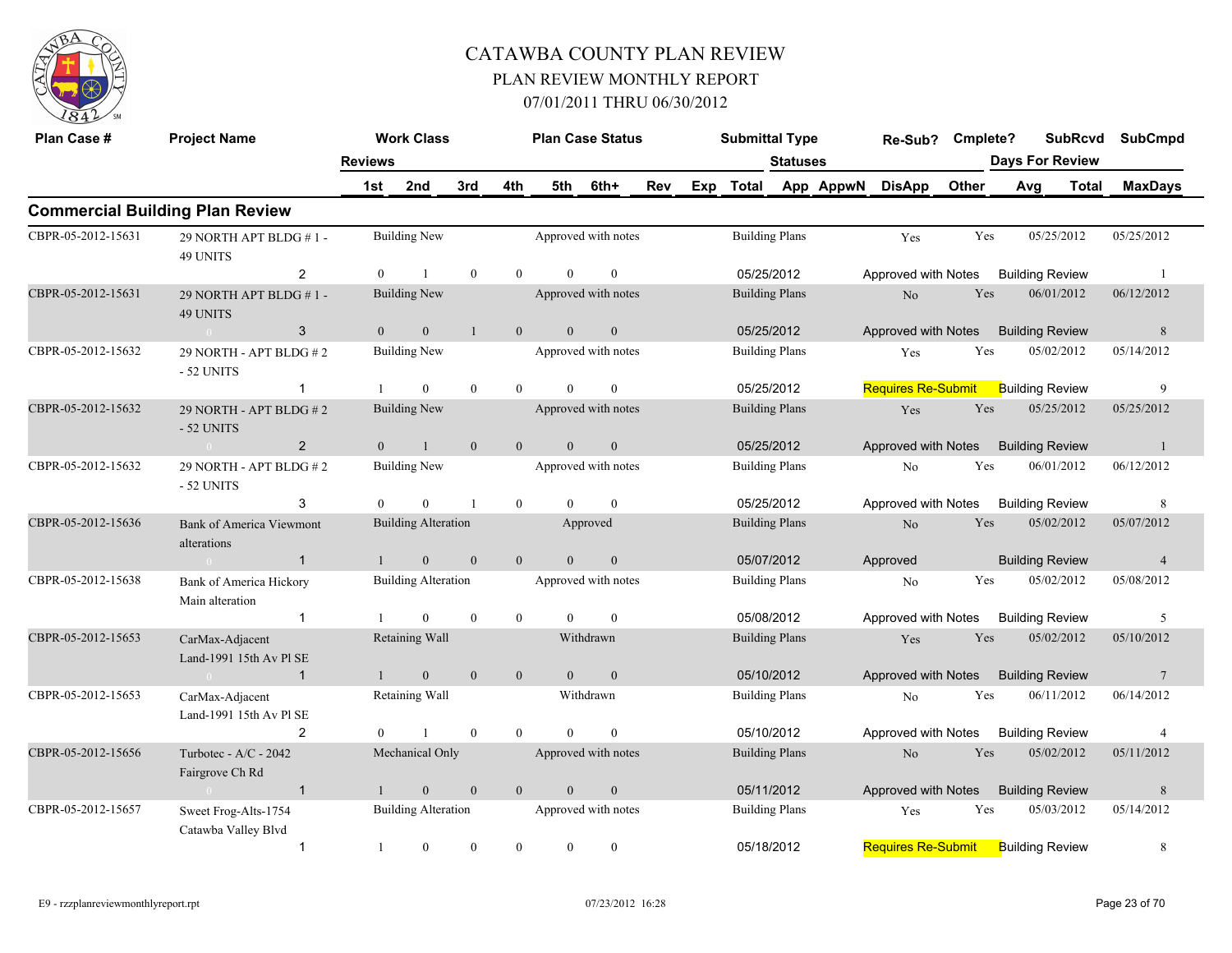

| Plan Case #        | <b>Project Name</b>                                             |                | <b>Work Class</b>                   |              |                |              | <b>Plan Case Status</b> |     |     | <b>Submittal Type</b> |                       |           | Re-Sub?                                   | Cmplete? |     | <b>SubRcvd</b>         | <b>SubCmpd</b>  |
|--------------------|-----------------------------------------------------------------|----------------|-------------------------------------|--------------|----------------|--------------|-------------------------|-----|-----|-----------------------|-----------------------|-----------|-------------------------------------------|----------|-----|------------------------|-----------------|
|                    |                                                                 | <b>Reviews</b> |                                     |              |                |              |                         |     |     |                       | <b>Statuses</b>       |           |                                           |          |     | <b>Days For Review</b> |                 |
|                    |                                                                 | 1st            | 2nd                                 | 3rd          | 4th            | 5th          | 6th+                    | Rev | Exp | Total                 |                       | App AppwN | <b>DisApp</b>                             | Other    | Avg | <b>Total</b>           | <b>MaxDays</b>  |
|                    | <b>Commercial Building Plan Review</b>                          |                |                                     |              |                |              |                         |     |     |                       |                       |           |                                           |          |     |                        |                 |
| CBPR-05-2012-15657 | Sweet Frog-Alts-1754<br>Catawba Valley Blvd                     |                | <b>Building Alteration</b>          |              |                |              | Approved with notes     |     |     |                       | <b>Building Plans</b> |           | N <sub>0</sub>                            | Yes      |     | 05/17/2012             | 05/18/2012      |
|                    | $\overline{2}$                                                  | $\theta$       | $\mathbf{1}$                        | $\mathbf{0}$ | $\theta$       | $\theta$     | $\mathbf{0}$            |     |     |                       | 05/18/2012            |           | Approved with Notes                       |          |     | <b>Building Review</b> | 2               |
| CBPR-05-2012-15676 | World Vietnamese<br><b>Buddhist</b><br>Order-Columns-16th St NE | Other          |                                     |              |                |              | Approved with notes     |     |     |                       | <b>Building Plans</b> |           | Yes                                       | Yes      |     | 05/07/2012             | 05/14/2012      |
|                    | $\mathbf{1}$<br>$\overline{0}$                                  | $\mathbf{1}$   | $\overline{0}$                      | $\mathbf{0}$ | $\mathbf{0}$   | $\mathbf{0}$ | $\mathbf{0}$            |     |     |                       | 05/14/2012            |           | Approved                                  |          |     | <b>Building Review</b> | 6               |
| CBPR-05-2012-15676 | World Vietnamese<br><b>Buddhist</b><br>Order-Columns-16th St NE | Other          |                                     |              |                |              | Approved with notes     |     |     |                       | <b>Building Plans</b> |           | No                                        | Yes      |     | 06/04/2012             | 06/12/2012      |
|                    | 2                                                               | $\theta$       |                                     | $\theta$     | $\overline{0}$ | $\theta$     | $\theta$                |     |     |                       | 05/14/2012            |           | Approved with Notes                       |          |     | <b>Building Review</b> | $7\phantom{.0}$ |
| CBPR-05-2012-15683 | Bus Shelter-31 1st Av SE                                        |                | Accessory Structure                 |              |                |              | Approved                |     |     |                       | <b>Building Plans</b> |           | N <sub>o</sub>                            | Yes      |     | 05/07/2012             | 05/15/2012      |
|                    | $\mathbf{1}$<br>$\sim 0$                                        | $\overline{1}$ | $\mathbf{0}$                        | $\mathbf{0}$ | $\overline{0}$ | $\theta$     | $\mathbf{0}$            |     |     |                       | 05/15/2012            |           | Approved                                  |          |     | <b>Building Review</b> | $7\phantom{.0}$ |
| CBPR-05-2012-15685 | Bus Shelter-Lutherhaus-<br>7th Av NE                            |                | <b>Accessory Structure</b>          |              |                |              | Approved                |     |     |                       | <b>Building Plans</b> |           | No                                        | Yes      |     | 05/07/2012             | 05/15/2012      |
|                    | $\mathbf{1}$                                                    |                | $\mathbf{0}$                        | $\mathbf{0}$ | $\overline{0}$ | $\theta$     | $\mathbf{0}$            |     |     |                       | 05/15/2012            |           | Approved                                  |          |     | <b>Building Review</b> | $7\phantom{.0}$ |
| CBPR-05-2012-15686 | Don's Hood System                                               |                | <b>Building Alteration</b>          |              |                |              | Approved with notes     |     |     |                       | <b>Building Plans</b> |           | N <sub>o</sub>                            | Yes      |     | 05/07/2012             | 05/17/2012      |
|                    | $\mathbf{1}$                                                    |                | $\mathbf{0}$                        | $\mathbf{0}$ | $\overline{0}$ | $\theta$     | $\mathbf{0}$            |     |     |                       | 05/17/2012            |           | Approved with Notes                       |          |     | <b>Building Review</b> | 9               |
| CBPR-05-2012-15692 | Patrick Beaver Mem<br>Lib-Coffee Bar-375 3rd St<br>NE           |                | <b>Building Alteration</b>          |              |                |              | Approved with notes     |     |     |                       | <b>Building Plans</b> |           | No                                        | Yes      |     | 05/04/2012             | 05/15/2012      |
|                    | $\mathbf{1}$                                                    |                | $\Omega$                            | $\theta$     | $\theta$       | $\Omega$     | $\theta$                |     |     |                       | 05/15/2012            |           | Approved with Notes                       |          |     | <b>Building Review</b> | 8               |
| CBPR-05-2012-15696 | LR Univ Dishwasher<br>Relocate-625 7th Av NE                    |                | <b>Building Alteration</b>          |              |                |              | Approved with notes     |     |     |                       | <b>Building Plans</b> |           | N <sub>o</sub>                            | Yes      |     | 05/07/2012             | 05/17/2012      |
|                    | $\mathbf{1}$<br>$\sim 0$                                        |                | $\mathbf{0}$                        | $\theta$     | $\mathbf{0}$   | $\theta$     | $\mathbf{0}$            |     |     |                       | 05/17/2012            |           | Approved with Notes                       |          |     | <b>Building Review</b> | 9               |
| CBPR-05-2012-15697 | AT&T Colocation N<br>Center St                                  |                | <b>Building New</b>                 |              |                |              | Approved                |     |     |                       | <b>Building Plans</b> |           | N <sub>o</sub>                            | Yes      |     | 05/11/2012             | 05/22/2012      |
|                    | $\mathbf{1}$                                                    |                | $\overline{0}$                      | $\mathbf{0}$ | $\overline{0}$ | $\theta$     | $\mathbf{0}$            |     |     |                       | 05/22/2012            |           | Approved                                  |          |     | <b>Building Review</b> | 7               |
| CBPR-05-2012-15703 | Woodlawn Baptist Youth<br>House                                 |                | Building Alterations &<br>Additions |              |                |              | Disapproved             |     |     |                       | <b>Building Plans</b> |           | Yes                                       | Yes      |     | 05/08/2012             | 05/21/2012      |
|                    | $\mathbf{1}$                                                    | $\mathbf{1}$   | $\mathbf{0}$                        | $\mathbf{0}$ | $\mathbf{0}$   | $\mathbf{0}$ | $\mathbf{0}$            |     |     |                       |                       |           | <b>Requires Re-Submit</b> Building Review |          |     |                        | 9               |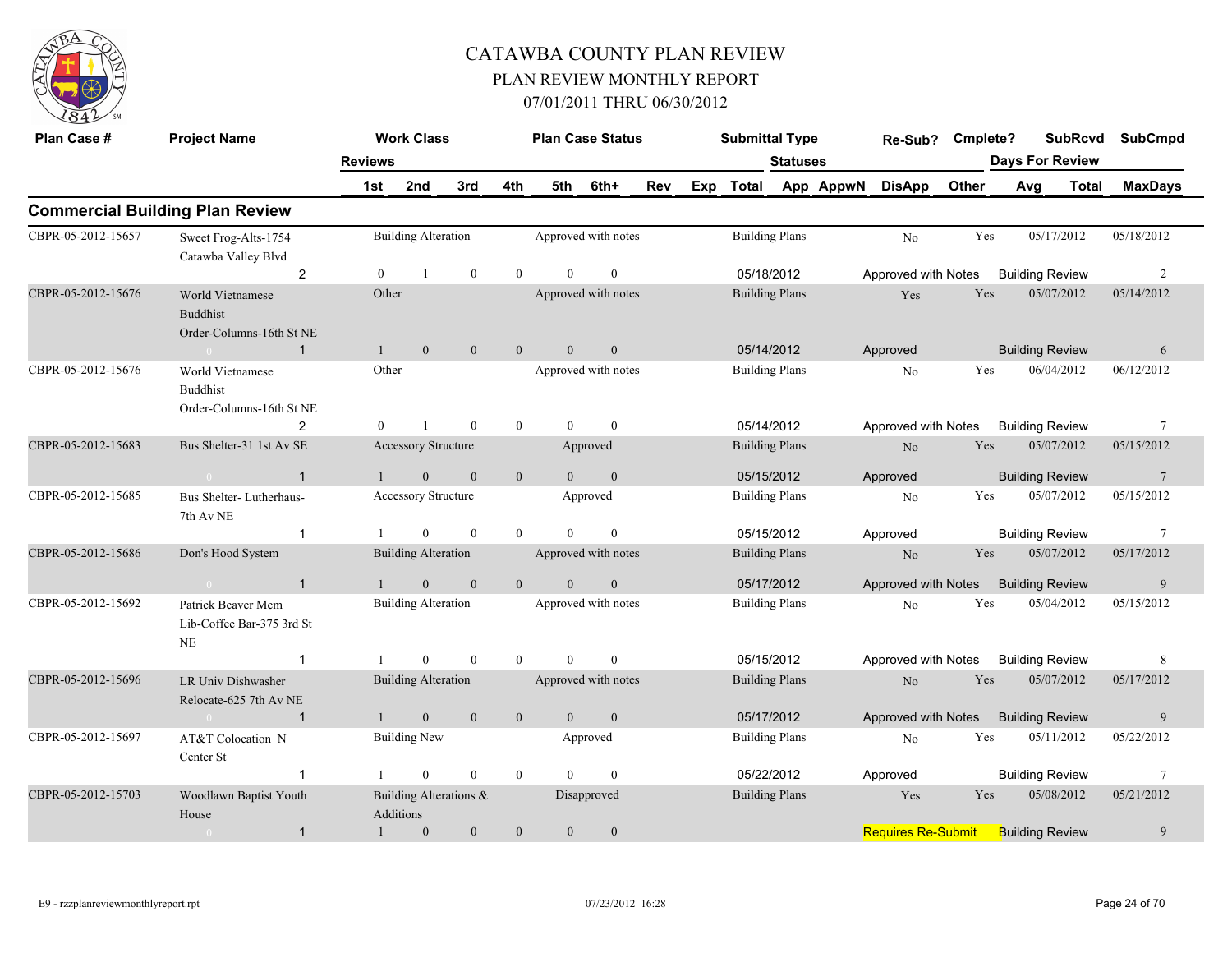

| Plan Case #        | <b>Project Name</b>                                          |                | <b>Work Class</b>                   |                  |                  |                  | <b>Plan Case Status</b> |            |     | <b>Submittal Type</b> |                 |           | Re-Sub?                   | Cmplete? |     | <b>SubRcvd</b>         | SubCmpd        |  |
|--------------------|--------------------------------------------------------------|----------------|-------------------------------------|------------------|------------------|------------------|-------------------------|------------|-----|-----------------------|-----------------|-----------|---------------------------|----------|-----|------------------------|----------------|--|
|                    |                                                              | <b>Reviews</b> |                                     |                  |                  |                  |                         |            |     |                       | <b>Statuses</b> |           |                           |          |     | <b>Days For Review</b> |                |  |
|                    |                                                              | 1st            | 2nd                                 | 3rd              | 4th              | 5th              | 6th+                    | <b>Rev</b> | Exp | Total                 |                 | App AppwN | <b>DisApp</b>             | Other    | Avg | Total                  | <b>MaxDays</b> |  |
|                    | <b>Commercial Building Plan Review</b>                       |                |                                     |                  |                  |                  |                         |            |     |                       |                 |           |                           |          |     |                        |                |  |
| CBPR-05-2012-15710 | Spray Booth Installation                                     |                | <b>Building Alteration</b>          |                  |                  |                  | Disapproved             |            |     | <b>Building Plans</b> |                 |           | Yes                       | Yes      |     | 05/09/2012             | 05/21/2012     |  |
|                    | $\overline{1}$                                               |                | $\mathbf{0}$                        | $\mathbf{0}$     | $\mathbf{0}$     | $\overline{0}$   | $\mathbf{0}$            |            |     |                       |                 |           | <b>Requires Re-Submit</b> |          |     | <b>Building Review</b> | 8              |  |
| CBPR-05-2012-15715 | City of Newton-Finance<br>Dept Alter                         |                | <b>Building Alteration</b>          |                  |                  |                  | Approved with notes     |            |     | <b>Building Plans</b> |                 |           | N <sub>o</sub>            | Yes      |     | 05/10/2012             | 05/22/2012     |  |
|                    | -1                                                           |                | $\mathbf{0}$                        | $\mathbf{0}$     | $\overline{0}$   | $\theta$         | $\mathbf{0}$            |            |     | 05/22/2012            |                 |           | Approved with Notes       |          |     | <b>Building Review</b> | 8              |  |
| CBPR-05-2012-15726 | Dolphin Alternative Energy<br>Building 5971 Startown         |                | <b>Building New</b>                 |                  |                  |                  | Approved with notes     |            |     | <b>Building Plans</b> |                 |           | N <sub>o</sub>            | Yes      |     | 05/14/2012             | 05/24/2012     |  |
|                    | $\mathbf{1}$<br>$\theta$                                     | $\mathbf{1}$   | $\mathbf{0}$                        | $\mathbf{0}$     | $\mathbf{0}$     | $\overline{0}$   | $\mathbf{0}$            |            |     | 05/24/2012            |                 |           | Approved with Notes       |          |     | <b>Building Review</b> | $\,$ 8 $\,$    |  |
| CBPR-05-2012-15727 | Dale Earnhardt Chevrolet-<br>1774 Hwy 16 S                   |                | Building Alterations &<br>Additions |                  |                  |                  | Disapproved             |            |     | <b>Building Plans</b> |                 |           | Yes                       | Yes      |     | 05/14/2012             | 05/24/2012     |  |
|                    | $\mathbf{1}$                                                 |                | $\mathbf{0}$                        | $\mathbf{0}$     | $\overline{0}$   | $\theta$         | $\mathbf{0}$            |            |     |                       |                 |           | <b>Requires Re-Submit</b> |          |     | <b>Building Review</b> | 8              |  |
| CBPR-05-2012-15732 | Tate's Sports Complex-3050<br>1st Av Ct SE                   |                | <b>Building Alteration</b>          |                  |                  |                  | Approved with notes     |            |     | <b>Building Plans</b> |                 |           | No                        | Yes      |     | 05/15/2012             | 05/29/2012     |  |
|                    | $\mathbf{1}$<br>10 <sup>°</sup>                              | $\mathbf{1}$   | $\mathbf{0}$                        | $\mathbf{0}$     | $\mathbf{0}$     | $\overline{0}$   | $\mathbf{0}$            |            |     | 05/29/2012            |                 |           | Approved with Notes       |          |     | <b>Building Review</b> | 10             |  |
| CBPR-05-2012-15734 | <b>RDP LIMITED</b><br>PARTNERSHIP - 215 11TH<br><b>ST NW</b> |                | <b>Building Repairs</b>             |                  |                  |                  | Approved                |            |     | <b>Building Plans</b> |                 |           | No                        | Yes      |     | 05/15/2012             | 05/24/2012     |  |
|                    | $\mathbf{1}$                                                 |                | $\Omega$                            | $\mathbf{0}$     | $\bf{0}$         | $\theta$         | $\mathbf{0}$            |            |     | 05/25/2012            |                 |           | Approved                  |          |     | <b>Building Review</b> | $\tau$         |  |
| CBPR-05-2012-15748 | Food Lion #571/ Parking lot<br>Light /1390 S NC 16           |                | <b>Electrical Only</b>              |                  |                  |                  | Approved                |            |     | <b>Building Plans</b> |                 |           | $\rm No$                  | Yes      |     | 05/21/2012             | 06/04/2012     |  |
|                    | $\mathbf{1}$<br>$\sim 0$                                     |                | $\boldsymbol{0}$                    | $\mathbf{0}$     | $\mathbf{0}$     | $\overline{0}$   | $\boldsymbol{0}$        |            |     | 06/05/2012            |                 |           | Approved                  |          |     | <b>Building Review</b> | 10             |  |
| CBPR-05-2012-15750 | Salvation<br>Army-Gazebo-750 3rd Av<br>PI SE                 |                | <b>Accessory Structure</b>          |                  |                  |                  | Withdrawn               |            |     | <b>Building Plans</b> |                 |           | Yes                       | Yes      |     | 05/21/2012             | 06/04/2012     |  |
|                    | -1                                                           |                | $\overline{0}$                      | $\mathbf{0}$     | $\mathbf{0}$     | $\overline{0}$   | $\mathbf{0}$            |            |     | 06/18/2012            |                 |           | <b>Requires Re-Submit</b> |          |     | <b>Building Review</b> | 10             |  |
| CBPR-05-2012-15751 | City of Newton Pool Steps                                    |                | <b>Building Alteration</b>          |                  |                  |                  | Approved                |            |     | <b>Building Plans</b> |                 |           | N <sub>o</sub>            | Yes      |     | 05/21/2012             | 05/25/2012     |  |
|                    | $\mathbf{1}$<br>$\sim$ 0                                     |                | $\mathbf{0}$                        | $\boldsymbol{0}$ | $\mathbf{0}$     | $\mathbf{0}$     | $\boldsymbol{0}$        |            |     | 06/04/2012            |                 |           | Approved with Notes       |          |     | <b>Building Review</b> | $\overline{4}$ |  |
| CBPR-05-2012-15755 | 29 North Apts - Pool Bldg-<br>29th Av Dr NW                  |                | <b>Accessory Structure</b>          |                  |                  |                  | Approved with notes     |            |     | <b>Building Plans</b> |                 |           | Yes                       | Yes      |     | 05/21/2012             | 05/23/2012     |  |
|                    | $\mathbf{1}$                                                 |                | $\boldsymbol{0}$                    | $\boldsymbol{0}$ | $\boldsymbol{0}$ | $\boldsymbol{0}$ | $\boldsymbol{0}$        |            |     | 05/25/2012            |                 |           | <b>Requires Re-Submit</b> |          |     | <b>Building Review</b> | $\overline{c}$ |  |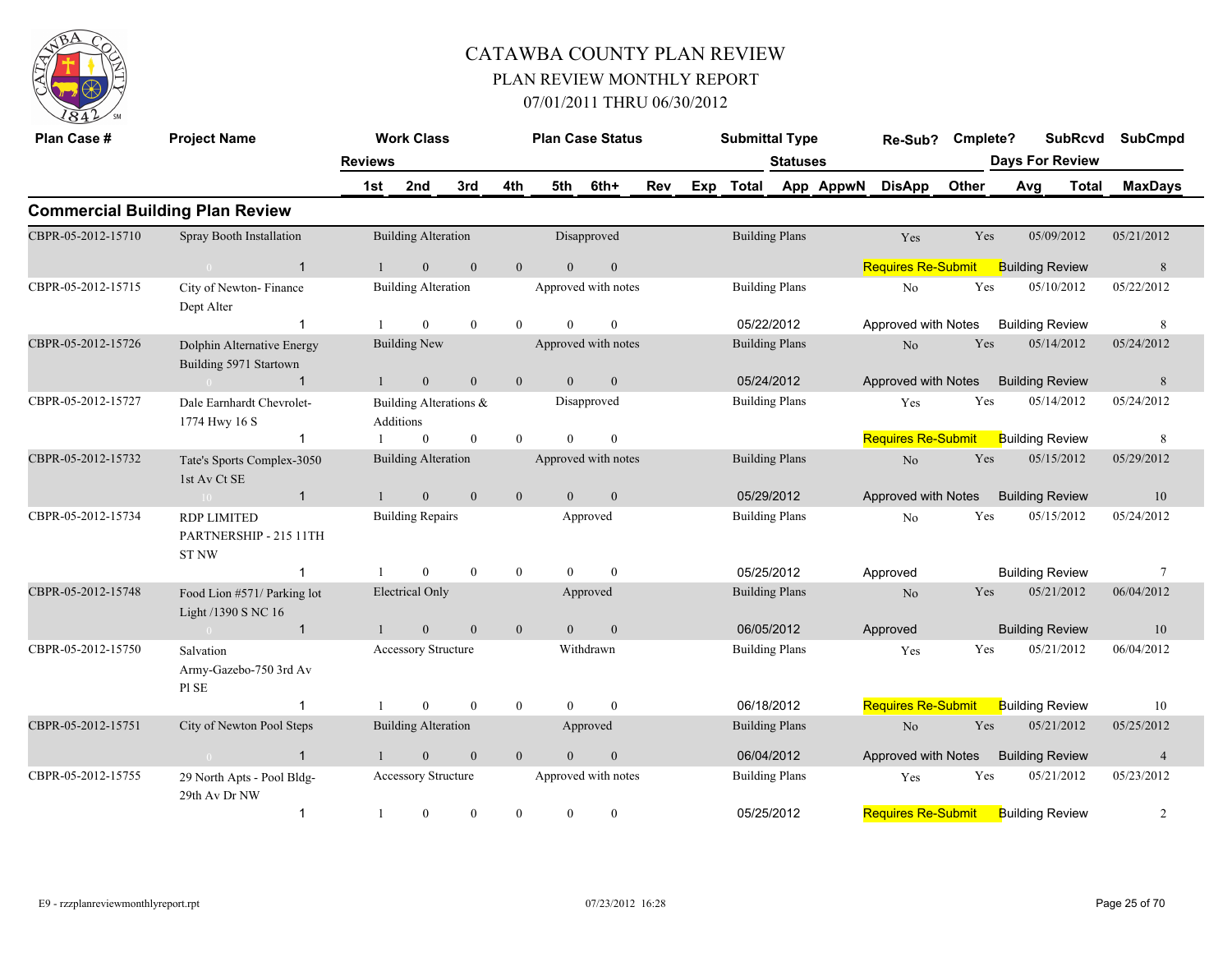

| Plan Case #        | <b>Project Name</b>                                |                | <b>Work Class</b>                      |              |                             | <b>Plan Case Status</b> |                      |     |     | <b>Submittal Type</b> |                       |           | Re-Sub?                   | Cmplete? |            | <b>SubRcvd</b>         | <b>SubCmpd</b> |
|--------------------|----------------------------------------------------|----------------|----------------------------------------|--------------|-----------------------------|-------------------------|----------------------|-----|-----|-----------------------|-----------------------|-----------|---------------------------|----------|------------|------------------------|----------------|
|                    |                                                    | <b>Reviews</b> |                                        |              |                             |                         |                      |     |     |                       | <b>Statuses</b>       |           |                           |          |            | <b>Days For Review</b> |                |
|                    |                                                    | 1st            | 2nd                                    | 3rd          | 4th                         | 5th                     | 6th+                 | Rev | Exp | Total                 |                       | App AppwN | <b>DisApp</b>             | Other    | Avg        | Total                  | <b>MaxDays</b> |
|                    | <b>Commercial Building Plan Review</b>             |                |                                        |              |                             |                         |                      |     |     |                       |                       |           |                           |          |            |                        |                |
| CBPR-05-2012-15755 | 29 North Apts - Pool Bldg-<br>29th Av Dr NW        |                | Accessory Structure                    |              |                             | Approved with notes     |                      |     |     |                       | <b>Building Plans</b> |           | Yes                       | Yes      |            | 05/25/2012             | 05/25/2012     |
|                    | 2                                                  | $\Omega$       |                                        | $\mathbf{0}$ | $\theta$                    | $\theta$                | $\mathbf{0}$         |     |     |                       | 05/25/2012            |           | Approved with Notes       |          |            | <b>Building Review</b> | -1             |
| CBPR-05-2012-15755 | 29 North Apts - Pool Bldg-<br>29th Av Dr NW        |                | Accessory Structure                    |              |                             | Approved with notes     |                      |     |     |                       | <b>Building Plans</b> |           | N <sub>o</sub>            | Yes      |            | 06/01/2012             | 06/12/2012     |
|                    | 3<br>$\sim 0$                                      | $\Omega$       | $\mathbf{0}$                           | $\mathbf{1}$ | $\overline{0}$              | $\theta$                | $\overline{0}$       |     |     |                       | 05/25/2012            |           | Approved                  |          |            | <b>Building Review</b> | 8              |
| CBPR-05-2012-15756 | Murphy Express Conover<br>1209 N 16 Hwy            |                | <b>Building New</b>                    |              |                             |                         | Approved             |     |     |                       | <b>Building Plans</b> |           | N <sub>o</sub>            | Yes      |            | 05/22/2012             | 06/05/2012     |
|                    | $\mathbf{1}$                                       |                | $\theta$                               | $\theta$     | $\mathbf{0}$                | $\theta$                | $\theta$             |     |     |                       | 06/05/2012            |           | Approved                  |          |            | <b>Building Review</b> | 11             |
| CBPR-05-2012-15765 | Verizon Wireless Co-locate<br>1171 Smyre           |                | <b>Building New</b>                    |              |                             |                         | Approved             |     |     |                       | <b>Building Plans</b> |           | N <sub>o</sub>            | Yes      |            | 05/23/2012             | 06/05/2012     |
|                    | $\mathbf{1}$<br>$\sim 0$                           | $\mathbf{1}$   | $\mathbf{0}$                           | $\mathbf{0}$ | $\mathbf{0}$                | $\overline{0}$          | $\mathbf{0}$         |     |     |                       | 06/05/2012            |           | Approved with Notes       |          |            | <b>Building Review</b> | 10             |
| CBPR-05-2012-15769 | <b>CORNING CABLE HVAC</b><br>ELECTRICAL ALTS 1 & 2 |                | <b>Electrical Only</b>                 |              |                             |                         | Approved             |     |     |                       | <b>Building Plans</b> |           | No                        | Yes      |            | 05/24/2012             | 06/07/2012     |
|                    | -1                                                 |                | $\Omega$                               | $\theta$     | $\theta$                    | $\Omega$                | $\theta$             |     |     |                       | 06/05/2012            |           | Approved                  |          |            | <b>Building Review</b> | 11             |
| CBPR-05-2012-15772 | Yellow House-Alts-313 4th<br>St SW                 |                | <b>Building Alteration</b>             |              |                             | Approved with notes     |                      |     |     |                       | <b>Building Plans</b> |           | Yes                       | Yes      |            | 05/24/2012             | 06/06/2012     |
|                    | $\mathbf{1}$<br>$\sim 0$                           |                | $\mathbf{0}$                           | $\Omega$     | $\theta$                    | $\theta$                | $\mathbf{0}$         |     |     |                       | 06/20/2012            |           | <b>Requires Re-Submit</b> |          |            | <b>Building Review</b> | 10             |
| CBPR-05-2012-15772 | Yellow House-Alts-313 4th<br>St SW                 |                | <b>Building Alteration</b>             |              |                             | Approved with notes     |                      |     |     |                       | <b>Building Plans</b> |           | No                        | Yes      |            | 06/18/2012             | 06/20/2012     |
|                    | $\overline{2}$                                     | $\theta$       | $\overline{1}$                         | $\theta$     | $\theta$                    | $\Omega$                | $\theta$             |     |     |                       | 06/20/2012            |           | Approved with Notes       |          |            | <b>Building Review</b> | 3              |
| CBPR-05-2012-15777 | <b>GARY THOMAS CHURCH</b>                          |                | <b>Building Alteration</b>             |              |                             |                         | Disapproved          |     |     |                       | <b>Building Plans</b> |           | Yes                       | Yes      |            | 05/25/2012             | 06/07/2012     |
|                    | $\mathbf{1}$<br>$\overline{0}$                     |                | $\mathbf{0}$                           | $\mathbf{0}$ | $\mathbf{0}$                | $\overline{0}$          | $\mathbf{0}$         |     |     |                       |                       |           | <b>Requires Re-Submit</b> |          |            | <b>Building Review</b> | 10             |
| CBPR-05-2012-15780 | <b>JELLIFF CORPORATION</b><br>-1                   |                | <b>Building Alteration</b><br>$\theta$ | $\theta$     | $\theta$                    | $\theta$                | Approved<br>$\theta$ |     |     |                       | <b>Building Plans</b> |           | No                        | Yes      |            | 05/29/2012             | 06/06/2012     |
|                    |                                                    |                |                                        |              |                             |                         |                      |     |     |                       | 06/06/2012            |           | Approved                  |          |            | <b>Building Review</b> | 7              |
| CBPR-05-2012-15838 | Hot Topics- alterations                            |                | <b>Building Alteration</b>             |              |                             | Approved with notes     |                      |     |     |                       | <b>Building Plans</b> |           | N <sub>o</sub>            | Yes      |            | 06/08/2012             | 06/19/2012     |
|                    | $\mathbf{1}$                                       |                | $\boldsymbol{0}$                       | $\mathbf{0}$ | $\mathbf{0}$                | $\overline{0}$          |                      |     |     |                       | 06/19/2012            |           | Approved with Notes       |          |            | <b>Building Review</b> | 8              |
| CBPR-06-2012-15803 | <b>Conover Fire Station</b>                        |                | <b>Building New</b>                    |              | $\mathbf{0}$<br>Disapproved |                         |                      |     |     | <b>Building Plans</b> |                       | Yes       | Yes                       |          | 06/01/2012 | 06/14/2012             |                |
|                    | $\mathbf{1}$                                       | 1              | $\mathbf{0}$                           | $\mathbf{0}$ | $\overline{0}$              | $\theta$                | $\mathbf{0}$         |     |     |                       |                       |           | <b>Requires Re-Submit</b> |          |            | <b>Building Review</b> | 10             |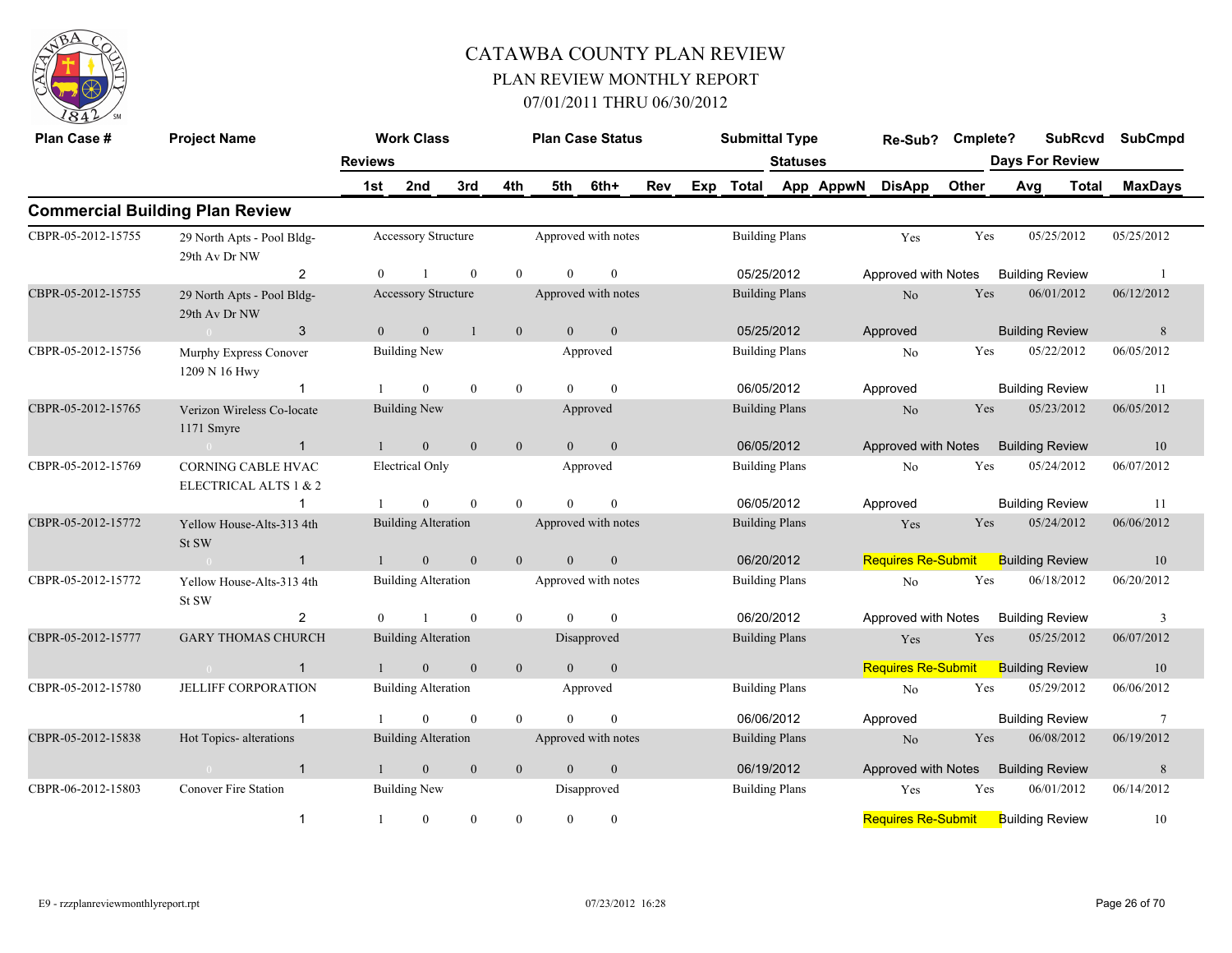

| Plan Case #        | <b>Project Name</b>                         |                | <b>Work Class</b>          |              |                | <b>Plan Case Status</b> |                     |     |     | <b>Submittal Type</b> |                 |           | Re-Sub?                   | Cmplete? |     | <b>SubRcvd</b>         | <b>SubCmpd</b> |
|--------------------|---------------------------------------------|----------------|----------------------------|--------------|----------------|-------------------------|---------------------|-----|-----|-----------------------|-----------------|-----------|---------------------------|----------|-----|------------------------|----------------|
|                    |                                             | <b>Reviews</b> |                            |              |                |                         |                     |     |     |                       | <b>Statuses</b> |           |                           |          |     | <b>Days For Review</b> |                |
|                    |                                             | 1st            | 2nd                        | 3rd          | 4th            | 5th                     | 6th+                | Rev | Exp | <b>Total</b>          |                 | App AppwN | <b>DisApp</b>             | Other    | Avg | Total                  | <b>MaxDays</b> |
|                    | <b>Commercial Building Plan Review</b>      |                |                            |              |                |                         |                     |     |     |                       |                 |           |                           |          |     |                        |                |
| CBPR-06-2012-15814 | Sprint Co-Locate 2510 N<br>Center St        |                | Electrical Only            |              |                | Approved with notes     |                     |     |     | <b>Building Plans</b> |                 |           | N <sub>o</sub>            | Yes      |     | 06/05/2012             | 06/14/2012     |
|                    | -1                                          |                | $\Omega$                   | $\theta$     | $\theta$       | $\Omega$                | $\theta$            |     |     | 06/14/2012            |                 |           | Approved with Notes       |          |     | <b>Building Review</b> | 8              |
| CBPR-06-2012-15820 | Sprint-1568 2nd ST SW                       |                | <b>Electrical Only</b>     |              |                |                         | Approved with notes |     |     | <b>Building Plans</b> |                 |           | $\rm No$                  | Yes      |     | 06/05/2012             | 06/18/2012     |
|                    | $\mathbf{1}$<br>$\sim 0$ and $\sim$         | $\mathbf{1}$   | $\overline{0}$             | $\mathbf{0}$ | $\mathbf{0}$   | $\overline{0}$          | $\mathbf{0}$        |     |     | 06/18/2012            |                 |           | Approved with Notes       |          |     | <b>Building Review</b> | 10             |
| CBPR-06-2012-15825 | Sprint - 2000 N College Ave                 |                | <b>Electrical Only</b>     |              |                |                         | Approved with notes |     |     | <b>Building Plans</b> |                 |           | $\rm No$                  | Yes      |     | 06/05/2012             | 06/14/2012     |
|                    | $\overline{1}$                              |                | $\theta$                   | $\theta$     | $\theta$       | $\Omega$                | $\mathbf{0}$        |     |     | 06/14/2012            |                 |           | Approved with Notes       |          |     | <b>Building Review</b> | 8              |
| CBPR-06-2012-15829 | City of Hickory-Int Alts-76<br>N Center St  |                | <b>Building Alteration</b> |              |                |                         | Approved            |     |     | <b>Building Plans</b> |                 |           | N <sub>o</sub>            | Yes      |     | 06/07/2012             | 06/12/2012     |
|                    | $\overline{1}$                              |                | $\mathbf{0}$               | $\mathbf{0}$ | $\mathbf{0}$   | $\overline{0}$          | $\overline{0}$      |     |     | 06/12/2012            |                 |           | Approved                  |          |     | <b>Building Review</b> | $\overline{4}$ |
| CBPR-06-2012-15830 | Hickory Rescue Sqd-320<br>3rd St Dr SW      |                | <b>Building New</b>        |              |                |                         | Approved            |     |     | <b>Building Plans</b> |                 |           | No                        | Yes      |     | 06/07/2012             | 06/14/2012     |
|                    | $\mathbf{1}$                                |                | $\overline{0}$             | $\theta$     | $\mathbf{0}$   | $\theta$                | $\mathbf{0}$        |     |     | 06/14/2012            |                 |           | Approved with Notes       |          |     | <b>Building Review</b> | 6              |
| CBPR-06-2012-15831 | Eastern Sky Church of<br>God- 412 W 13th St |                | <b>Building New</b>        |              |                |                         | Approved            |     |     | <b>Building Plans</b> |                 |           | $\rm No$                  | Yes      |     | 06/07/2012             | 06/14/2012     |
|                    | $\mathbf{1}$                                |                | $\mathbf{0}$               | $\mathbf{0}$ | $\mathbf{0}$   | $\overline{0}$          | $\mathbf{0}$        |     |     | 06/14/2012            |                 |           | Approved with Notes       |          |     | <b>Building Review</b> | 6              |
| CBPR-06-2012-15833 | Boat Rack Inc-7865<br>Spinnaker Bay Dr      |                | <b>Building New</b>        |              |                |                         | Approved            |     |     | <b>Building Plans</b> |                 |           | Yes                       | Yes      |     | 06/07/2012             | 06/15/2012     |
|                    | $\overline{1}$                              |                | $\overline{0}$             | $\theta$     | $\mathbf{0}$   | $\Omega$                | $\theta$            |     |     | 07/03/2012            |                 |           | <b>Requires Re-Submit</b> |          |     | <b>Building Review</b> | $\tau$         |
| CBPR-06-2012-15834 | Walmart-Pole Light-2525<br>Hwy 70 SE        |                | <b>Electrical Only</b>     |              |                |                         | Approved            |     |     | <b>Building Plans</b> |                 |           | N <sub>o</sub>            | Yes      |     | 06/07/2012             | 06/13/2012     |
|                    | $\overline{1}$<br>$\sim 0$                  | $\mathbf{1}$   | $\overline{0}$             | $\mathbf{0}$ | $\overline{0}$ | $\overline{0}$          | $\mathbf{0}$        |     |     | 06/13/2012            |                 |           | Approved                  |          |     | <b>Building Review</b> | $\mathfrak{S}$ |
| CBPR-06-2012-15841 | Sprint-2790 Robinson Rd                     |                | <b>Electrical Only</b>     |              |                |                         | Approved            |     |     | <b>Building Plans</b> |                 |           | No                        | Yes      |     | 06/08/2012             | 06/18/2012     |
|                    | $\overline{1}$                              |                | $\Omega$                   | $\mathbf{0}$ | $\theta$       | $\Omega$                | $\theta$            |     |     | 06/18/2012            |                 |           | Approved                  |          |     | <b>Building Review</b> | $\overline{7}$ |
| CBPR-06-2012-15845 | Sprint CoLocation 4090<br>Startown Rd       |                | Electrical Only            |              |                | Approved with notes     |                     |     |     | <b>Building Plans</b> |                 |           | N <sub>o</sub>            | Yes      |     | 06/11/2012             | 06/18/2012     |
|                    | $\mathbf{1}$<br>$\sim 0$                    |                | $\mathbf{0}$               | $\mathbf{0}$ | $\mathbf{0}$   | $\theta$                | $\mathbf{0}$        |     |     | 06/18/2012            |                 |           | Approved with Notes       |          |     | <b>Building Review</b> | 6              |
| CBPR-06-2012-15850 | City Hall 2nd Flr DAC Ofc<br>Alts           |                | <b>Building Alteration</b> |              |                |                         | Approved            |     |     | <b>Building Plans</b> |                 |           | No                        | Yes      |     | 06/12/2012             | 06/19/2012     |
|                    | $\mathbf{1}$                                |                | $\mathbf{0}$               | $\theta$     | $\overline{0}$ | $\theta$                | $\mathbf{0}$        |     |     | 06/19/2012            |                 |           | Approved                  |          |     | <b>Building Review</b> | 6              |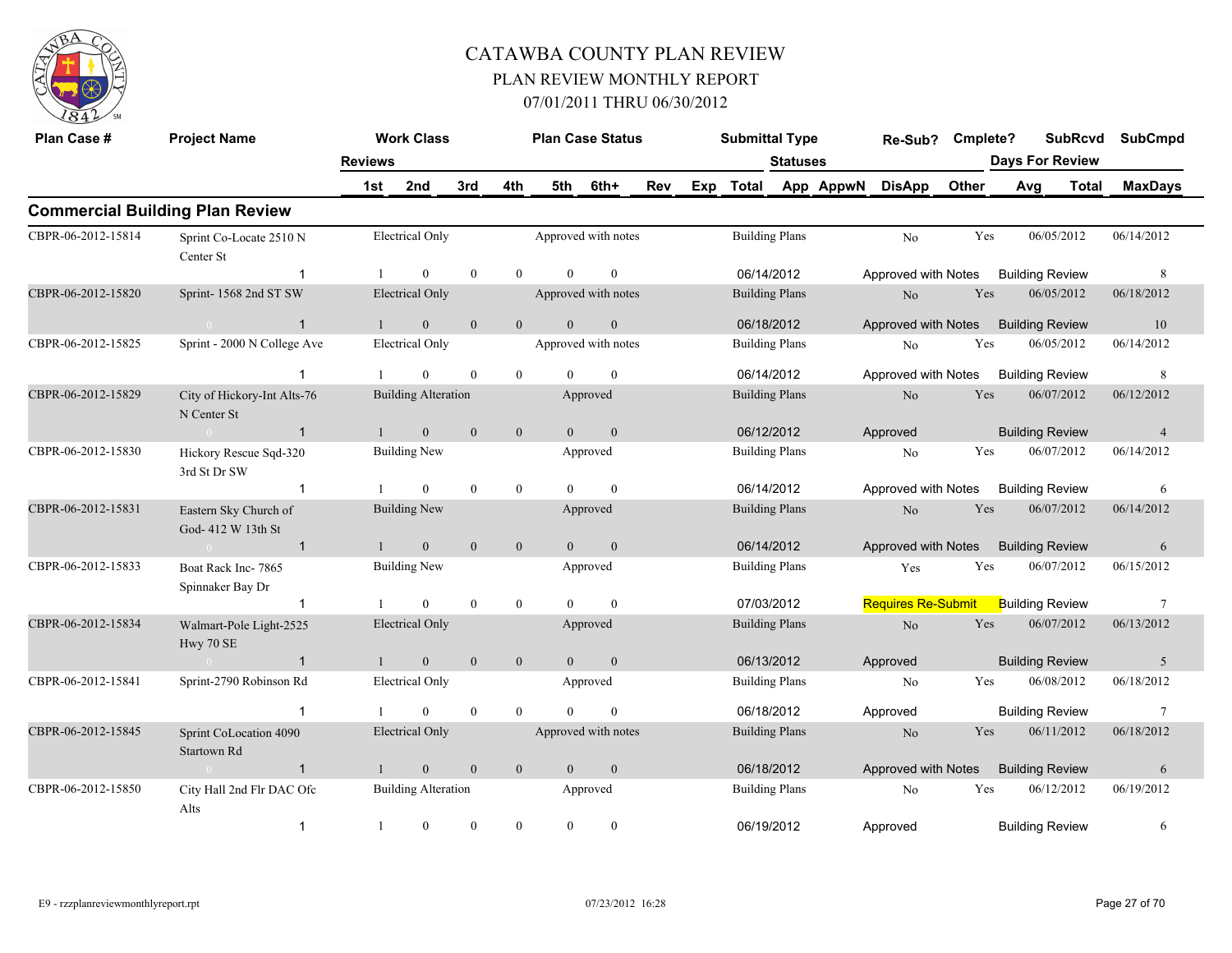

| Plan Case #        | <b>Project Name</b>                               |                | <b>Work Class</b>                   |                  |                  | <b>Plan Case Status</b> |                     |     |     | <b>Submittal Type</b> |                       |           | Re-Sub?                   | Cmplete? |                        | <b>SubRcvd</b> | <b>SubCmpd</b>  |
|--------------------|---------------------------------------------------|----------------|-------------------------------------|------------------|------------------|-------------------------|---------------------|-----|-----|-----------------------|-----------------------|-----------|---------------------------|----------|------------------------|----------------|-----------------|
|                    |                                                   | <b>Reviews</b> |                                     |                  |                  |                         |                     |     |     |                       | <b>Statuses</b>       |           |                           |          | <b>Days For Review</b> |                |                 |
|                    |                                                   | 1st            | 2nd                                 | 3rd              | 4th              | 5th                     | 6th+                | Rev | Exp | <b>Total</b>          |                       | App AppwN | <b>DisApp</b>             | Other    | Avg                    | <b>Total</b>   | <b>MaxDays</b>  |
|                    | <b>Commercial Building Plan Review</b>            |                |                                     |                  |                  |                         |                     |     |     |                       |                       |           |                           |          |                        |                |                 |
| CBPR-06-2012-15856 | Sprint-Antennaes-2575<br>12th Av Ct SE            |                | Electrical Only                     |                  |                  |                         | Approved            |     |     |                       | <b>Building Plans</b> |           | N <sub>o</sub>            | Yes      | 06/13/2012             |                | 06/19/2012      |
|                    | $\mathbf{1}$                                      |                | $\overline{0}$                      | $\mathbf{0}$     | $\mathbf{0}$     | $\theta$                | $\mathbf{0}$        |     |     |                       | 06/19/2012            |           | Approved                  |          | <b>Building Review</b> |                | -5              |
| CBPR-06-2012-15859 | Star Nails Spa-Alts-3034B<br>N Ctr St             |                | <b>Building Alteration</b>          |                  |                  |                         | Approved            |     |     | <b>Building Plans</b> |                       |           | Yes                       | Yes      | 06/13/2012             |                | 06/22/2012      |
|                    | $\overline{1}$                                    |                | $\overline{0}$                      | $\theta$         | $\mathbf{0}$     | $\theta$                | $\mathbf{0}$        |     |     |                       | 07/03/2012            |           | <b>Requires Re-Submit</b> |          | <b>Building Review</b> |                | 8               |
| CBPR-06-2012-15864 | HS Sales office Entry<br>Renovation, 1860 Main Av |                | <b>Building Alteration</b>          |                  |                  |                         | Approved            |     |     |                       | <b>Building Plans</b> |           | Yes                       | Yes      | 06/14/2012             |                | 06/25/2012      |
|                    | -1                                                |                | $\theta$                            | $\mathbf{0}$     | $\boldsymbol{0}$ | $\Omega$                | $\mathbf{0}$        |     |     |                       | 06/29/2012            |           | <b>Requires Re-Submit</b> |          | <b>Building Review</b> |                | 8               |
| CBPR-06-2012-15864 | HS Sales office Entry<br>Renovation, 1860 Main Av |                | <b>Building Alteration</b>          |                  |                  |                         | Approved            |     |     | <b>Building Plans</b> |                       |           | No                        | Yes      | 06/26/2012             |                | 06/29/2012      |
|                    | 2                                                 | $\overline{0}$ | $\mathbf{1}$                        | $\mathbf{0}$     | $\mathbf{0}$     | $\overline{0}$          | $\mathbf{0}$        |     |     |                       | 06/29/2012            |           | Approved                  |          | <b>Building Review</b> |                | $\overline{4}$  |
| CBPR-06-2012-15872 | Sprint 3526 Tower Rd                              |                | <b>Electrical Only</b>              |                  |                  |                         | Approved            |     |     |                       | <b>Building Plans</b> |           | No                        | Yes      | 06/18/2012             |                | 06/20/2012      |
|                    | $\overline{1}$                                    |                | $\mathbf{0}$                        | $\mathbf{0}$     | $\boldsymbol{0}$ |                         | $\mathbf{0}$        |     |     |                       | 06/20/2012            |           | Approved                  |          | <b>Building Review</b> |                | 3               |
| CBPR-06-2012-15873 | Sprint, 3244 Beatty Rd,<br>Modification           |                | <b>Electrical Only</b>              |                  |                  |                         | Approved            |     |     |                       | <b>Building Plans</b> |           | N <sub>o</sub>            | Yes      | 06/18/2012             |                | 06/20/2012      |
|                    | $\overline{1}$                                    |                | $\boldsymbol{0}$                    | $\mathbf{0}$     | $\mathbf{0}$     | $\overline{0}$          | $\boldsymbol{0}$    |     |     |                       | 06/20/2012            |           | Approved                  |          | <b>Building Review</b> |                | $\overline{3}$  |
| CBPR-06-2012-15874 | Sprint 2036 Finger Bridge<br>Rd                   |                | <b>Electrical Only</b>              |                  |                  |                         | Approved            |     |     |                       | <b>Building Plans</b> |           | N <sub>0</sub>            | Yes      | 06/18/2012             |                | 06/20/2012      |
|                    | $\mathbf{1}$                                      |                | $\mathbf{0}$                        | $\theta$         | $\mathbf{0}$     | $\theta$                | $\theta$            |     |     | 06/20/2012            |                       |           | Approved                  |          | <b>Building Review</b> |                | 3               |
| CBPR-06-2012-15879 | <b>MIKE JOHNSON</b><br>QUICKLUBE ADD & ALT        |                | Building Alterations &<br>Additions |                  |                  |                         | Approved            |     |     |                       | <b>Building Plans</b> |           | No                        | Yes      | 06/19/2012             |                | 06/26/2012      |
|                    | $\mathbf{1}$<br>$\sim$ 0.4                        |                | $\mathbf{0}$                        | $\boldsymbol{0}$ | $\mathbf{0}$     | $\theta$                | $\boldsymbol{0}$    |     |     |                       | 06/26/2012            |           | Approved                  |          | <b>Building Review</b> |                | 6               |
| CBPR-06-2012-15881 | US CONEC-Int Alts-1138<br>25th St SE              |                | <b>Building Alteration</b>          |                  |                  |                         | Approved with notes |     |     |                       | <b>Building Plans</b> |           | No                        | Yes      | 06/20/2012             |                | 06/28/2012      |
|                    | $\overline{1}$                                    |                | $\theta$                            | $\mathbf{0}$     | $\mathbf{0}$     | $\Omega$                | $\mathbf{0}$        |     |     |                       | 06/28/2012            |           | Approved with Notes       |          | <b>Building Review</b> |                | $7\phantom{.0}$ |
| CBPR-06-2012-15883 | Bus Shelter-715 13th Av<br>NE, Hky                |                | Accessory Structure                 |                  |                  |                         | Approved            |     |     |                       | <b>Building Plans</b> |           | No                        | Yes      | 06/20/2012             |                | 06/26/2012      |
|                    | $\overline{1}$<br>$\sim 0$                        |                | $\mathbf{0}$                        | $\mathbf{0}$     | $\mathbf{0}$     | $\theta$                | $\boldsymbol{0}$    |     |     | 06/26/2012            |                       |           | Approved with Notes       |          | <b>Building Review</b> |                | 5               |
| CBPR-06-2012-15885 | Bus Shelter-109 1st Av N,<br>Conover              |                | Accessory Structure                 |                  |                  |                         | Approved with notes |     |     |                       | <b>Building Plans</b> |           | No                        | Yes      | 06/20/2012             |                | 06/26/2012      |
|                    | $\mathbf{1}$                                      | 1              | $\mathbf{0}$                        | $\theta$         | $\mathbf{0}$     | $\overline{0}$          | $\mathbf{0}$        |     |     | 06/26/2012            |                       |           | Approved with Notes       |          | <b>Building Review</b> |                | 5               |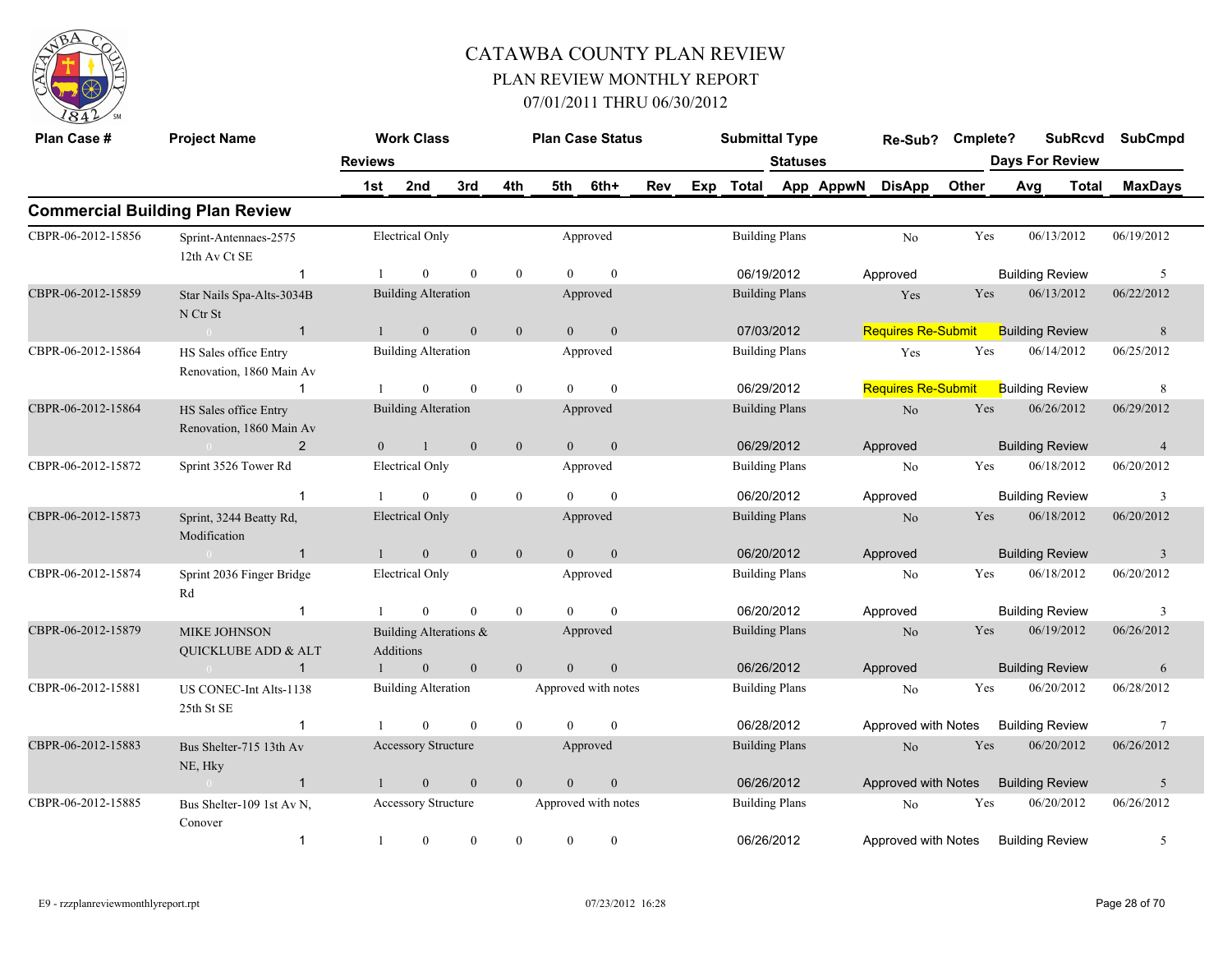

| Plan Case #        | <b>Project Name</b>                             |                       | <b>Work Class</b>          |              |                |                | <b>Plan Case Status</b> |     | <b>Submittal Type</b> |                       |           | Re-Sub?                   | Cmplete?       | <b>SubRcvd</b>         |            | <b>SubCmpd</b>  |
|--------------------|-------------------------------------------------|-----------------------|----------------------------|--------------|----------------|----------------|-------------------------|-----|-----------------------|-----------------------|-----------|---------------------------|----------------|------------------------|------------|-----------------|
|                    |                                                 | <b>Reviews</b>        |                            |              |                |                |                         |     |                       | <b>Statuses</b>       |           |                           |                | <b>Days For Review</b> |            |                 |
|                    |                                                 | 1st                   | 2nd                        | 3rd          | 4th            | 5th            | 6th+                    | Rev | Exp Total             |                       | App AppwN | <b>DisApp</b>             | Other          | Avg                    | Total      | <b>MaxDays</b>  |
|                    | <b>Commercial Building Plan Review</b>          |                       |                            |              |                |                |                         |     |                       |                       |           |                           |                |                        |            |                 |
| CBPR-06-2012-15887 | Bus Shelter-841 S Center<br>St-Hky Public Hsg   |                       | Accessory Structure        |              |                |                | Disapproved             |     |                       | <b>Building Plans</b> |           | Yes                       | Yes            | 06/20/2012             |            | 06/29/2012      |
|                    | $\mathbf{1}$                                    |                       | $\mathbf{0}$               | $\mathbf{0}$ | $\overline{0}$ | $\theta$       | $\mathbf{0}$            |     |                       |                       |           | <b>Requires Re-Submit</b> |                | <b>Building Review</b> |            | 8               |
| CBPR-06-2012-15890 | Mama Town Buffet-Fire<br>Damage Repair- LR Blvd |                       | <b>Building Repairs</b>    |              |                |                | Approved                |     |                       | <b>Building Plans</b> |           | No                        | Yes            | 06/21/2012             |            | 06/29/2012      |
|                    | -1                                              |                       | $\mathbf{0}$               | $\mathbf{0}$ | $\mathbf{0}$   | $\overline{0}$ | $\boldsymbol{0}$        |     | 06/29/2012            |                       |           | Approved                  |                | <b>Building Review</b> |            | $7\phantom{.0}$ |
| CBPR-06-2012-15894 | Maiden Elemtary Mobile<br>Classroom replacement |                       | Modular                    |              |                |                | Approved with notes     |     |                       | <b>Building Plans</b> |           | N <sub>o</sub>            | Yes            | 06/21/2012             |            | 06/28/2012      |
|                    | $\mathbf{1}$                                    |                       | $\theta$                   | $\theta$     | $\theta$       | $\theta$       | $\theta$                |     |                       | 06/28/2012            |           | Approved with Notes       |                | <b>Building Review</b> |            | 6               |
| CBPR-06-2012-15895 | Asian Market-A/C<br>Install-1135 Hwy 70 SW      |                       | Mechanical Only            |              |                |                | Approved                |     |                       | <b>Building Plans</b> |           | No                        | Yes            | 06/21/2012             |            | 06/29/2012      |
|                    | $\overline{1}$<br>$\sim 0$                      | $\mathbf{1}$          | $\overline{0}$             | $\mathbf{0}$ | $\mathbf{0}$   | $\overline{0}$ | $\mathbf{0}$            |     | 06/29/2012            |                       |           | Approved                  |                | <b>Building Review</b> |            | $7\phantom{.0}$ |
| CBPR-06-2012-15903 | Orthocarolina-Hickory-214<br>18th St SE         |                       | <b>Building Alteration</b> |              |                |                | Approved                |     |                       | <b>Building Plans</b> |           | No                        | Yes            | 06/25/2012             |            | 06/29/2012      |
|                    | $\mathbf 1$                                     |                       | $\theta$                   | $\theta$     | $\overline{0}$ | $\Omega$       | $\theta$                |     | 06/29/2012            |                       |           | Approved                  |                | <b>Building Review</b> |            | 5               |
| CBPR-06-2012-15904 | Sprint-Antennas-115 T 3rd<br>St NW              |                       | <b>Electrical Only</b>     |              |                |                | Approved                |     |                       | <b>Building Plans</b> |           | No                        | Yes            | 06/25/2012             |            | 06/29/2012      |
|                    | $\overline{1}$<br>$\sim 0$                      |                       | $\mathbf{0}$               | $\theta$     | $\overline{0}$ | $\theta$       | $\mathbf{0}$            |     | 06/29/2012            |                       |           | Approved                  |                | <b>Building Review</b> |            | 5               |
| CBPR-06-2012-15912 | Bus Shelter-510 W C St,<br>Newton               |                       | Accessory Structure        |              |                |                | Disapproved             |     |                       | <b>Building Plans</b> |           | Yes                       | Yes            | 06/26/2012             |            | 06/29/2012      |
|                    | $\mathbf{1}$                                    |                       | $\Omega$                   | $\theta$     | $\theta$       | $\theta$       | $\mathbf{0}$            |     |                       |                       |           | <b>Requires Re-Submit</b> |                | <b>Building Review</b> |            | $\overline{4}$  |
| CBPR-10-10-7749    | Catawba Co Crop<br>Processing Facility          |                       | <b>Building New</b>        |              |                |                | Approved with notes     |     | Revision to Permit    |                       |           | $\rm No$                  | Yes            | 08/17/2011             |            | 08/25/2011      |
|                    | 3                                               | $\mathbf{0}$          | $\mathbf{0}$               | $\mathbf{1}$ | $\overline{0}$ | $\mathbf{0}$   | $\mathbf{0}$            |     | 05/13/2011            |                       |           | Approved with Notes       |                | <b>Revision Review</b> |            | $7\phantom{.0}$ |
| CBPR-10-11-12734   | <b>CVCC</b>                                     |                       | <b>Accessory Structure</b> |              |                |                | Approved with notes     |     |                       | <b>Building Plans</b> |           | N <sub>0</sub>            | Yes            | 10/03/2011             |            | 10/13/2011      |
|                    | $\overline{1}$                                  |                       | $\Omega$                   | $\mathbf{0}$ | $\overline{0}$ | $\Omega$       | $\mathbf{0}$            |     | 10/13/2011            |                       |           | Approved with Notes       |                | <b>Building Review</b> |            | 8               |
| CBPR-10-11-12747   | SalonCentric, Ste 109, 2525<br>Hwy 70 SE        |                       | <b>Upfit Building</b>      |              |                |                | Approved                |     |                       | <b>Building Plans</b> |           | Yes                       | N <sub>o</sub> | 10/03/2011             |            | 10/06/2011      |
|                    | $\overline{1}$                                  |                       | $\mathbf{0}$               | $\mathbf{0}$ | $\mathbf{0}$   | $\theta$       | $\mathbf{0}$            |     | 10/26/2011            |                       |           | <b>Requires Re-Submit</b> |                | <b>Building Review</b> |            | $\overline{4}$  |
| CBPR-10-11-12747   | SalonCentric, Ste 109, 2525                     | <b>Upfit Building</b> |                            |              |                | Approved       |                         |     | <b>Building Plans</b> |                       | No        | Yes                       | 10/26/2011     |                        | 10/26/2011 |                 |
|                    | $\overline{2}$                                  | $\mathbf{0}$          | 1                          | $\mathbf{0}$ | $\overline{0}$ | $\overline{0}$ | $\boldsymbol{0}$        |     | 10/26/2011            |                       |           | Approved                  |                | <b>Building Review</b> |            | -1              |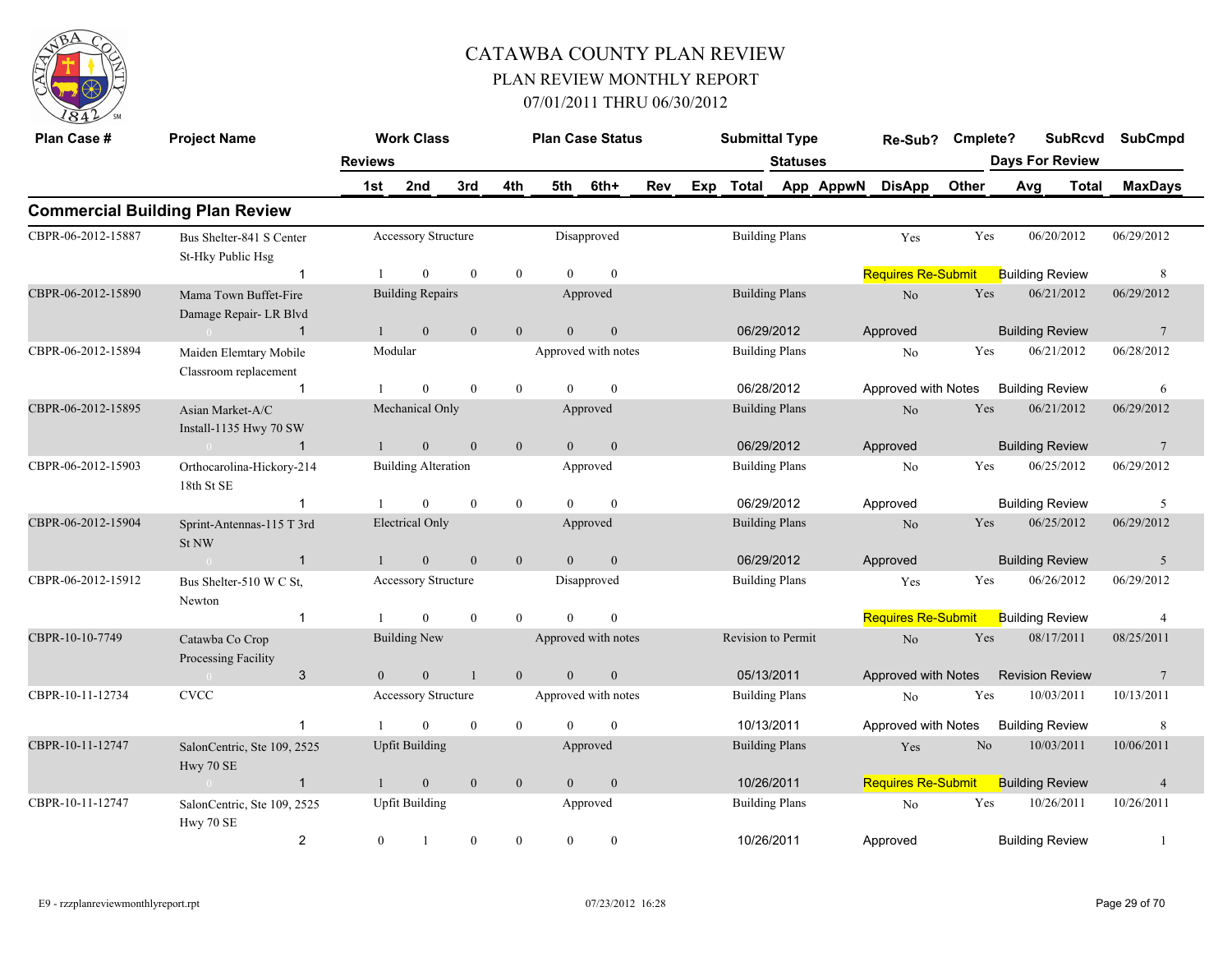

| Plan Case #      | <b>Project Name</b>                              |                | <b>Work Class</b>                   |              |                | <b>Plan Case Status</b> |                     |     |     | <b>Submittal Type</b> |                       |           | Re-Sub?                   | Cmplete?       |                        | <b>SubRcvd</b> | <b>SubCmpd</b>  |
|------------------|--------------------------------------------------|----------------|-------------------------------------|--------------|----------------|-------------------------|---------------------|-----|-----|-----------------------|-----------------------|-----------|---------------------------|----------------|------------------------|----------------|-----------------|
|                  |                                                  | <b>Reviews</b> |                                     |              |                |                         |                     |     |     |                       | <b>Statuses</b>       |           |                           |                | <b>Days For Review</b> |                |                 |
|                  |                                                  | 1st            | 2nd                                 | 3rd          | 4th            | 5th                     | 6th+                | Rev | Exp | Total                 |                       | App AppwN | <b>DisApp</b>             | Other          | Avg                    | <b>Total</b>   | <b>MaxDays</b>  |
|                  | <b>Commercial Building Plan Review</b>           |                |                                     |              |                |                         |                     |     |     |                       |                       |           |                           |                |                        |                |                 |
| CBPR-10-11-12749 | <b>COMMERCIAL FIRST</b><br>3031 N CENT           |                | <b>Building Alteration</b>          |              |                |                         | Approved with notes |     |     |                       | <b>Building Plans</b> |           | No                        | Yes            |                        | 10/04/2011     | 10/10/2011      |
|                  | $\mathbf{1}$                                     |                | $\theta$                            | $\mathbf{0}$ | $\theta$       | $\Omega$                | $\theta$            |     |     |                       | 10/10/2011            |           | Approved with Notes       |                | <b>Building Review</b> |                | $\overline{4}$  |
| CBPR-10-11-12759 | Ron Bolton Bldg-Alts-871<br>Highland Av NE       |                | <b>Building Alteration</b>          |              |                |                         | Approved with notes |     |     |                       | <b>Building Plans</b> |           | N <sub>o</sub>            | Yes            |                        | 10/04/2011     | 10/13/2011      |
|                  | $\mathbf{1}$<br>$\sim$ 0 $\sim$                  |                | $\mathbf{0}$                        | $\mathbf{0}$ | $\mathbf{0}$   | $\overline{0}$          | $\mathbf{0}$        |     |     |                       | 10/13/2011            |           | Approved with Notes       |                | <b>Building Review</b> |                | $\overline{7}$  |
| CBPR-10-11-12769 | <b>Shared Generator American</b><br>Tower Corp   |                | Electrical Only                     |              |                |                         | Approved with notes |     |     |                       | <b>Building Plans</b> |           | No                        | Yes            |                        | 10/04/2011     | 10/13/2011      |
|                  | $\mathbf{1}$                                     |                | $\Omega$                            | $\mathbf{0}$ | $\theta$       | $\Omega$                | $\overline{0}$      |     |     |                       | 10/13/2011            |           | Approved with Notes       |                | <b>Building Review</b> |                | $7\phantom{.0}$ |
| CBPR-10-11-12800 | <b>CATAWBA INDUSTRIAL</b><br><b>COMMONS</b>      |                | <b>Building Alteration</b>          |              |                |                         | Approved with notes |     |     |                       | <b>Building Plans</b> |           | N <sub>o</sub>            | Yes            |                        | 10/05/2011     | 10/13/2011      |
|                  | $\mathbf{1}$<br>$\sim 0$                         |                | $\mathbf{0}$                        | $\mathbf{0}$ | $\mathbf{0}$   | $\overline{0}$          | $\mathbf{0}$        |     |     |                       | 10/13/2011            |           | Approved with Notes       |                | <b>Building Review</b> |                | 6               |
| CBPR-10-11-12804 | Marshall Steam Station<br>FGD Upfit              |                | <b>Upfit Building</b>               |              |                |                         | Approved with notes |     |     |                       | <b>Building Plans</b> |           | N <sub>o</sub>            | Yes            |                        | 10/05/2011     | 10/17/2011      |
|                  | $\mathbf 1$                                      |                | $\Omega$                            | $\theta$     | $\overline{0}$ | $\Omega$                | $\theta$            |     |     |                       | 10/17/2011            |           | Approved with Notes       |                | <b>Building Review</b> |                | 8               |
| CBPR-10-11-12814 | <b>DUNLAP RENTAL</b><br>PROPERTY 1 5TH           |                | <b>Building Addition</b>            |              |                |                         | Approved            |     |     |                       | <b>Building Plans</b> |           | Yes                       | N <sub>o</sub> |                        | 10/06/2011     | 10/14/2011      |
|                  | $\mathbf{1}$<br>$\sim 0$                         | $\mathbf{1}$   | $\mathbf{0}$                        | $\mathbf{0}$ | $\mathbf{0}$   | $\overline{0}$          | $\mathbf{0}$        |     |     |                       | 10/21/2011            |           | <b>Requires Re-Submit</b> |                | <b>Building Review</b> |                | 6               |
| CBPR-10-11-12814 | <b>DUNLAP RENTAL</b><br>PROPERTY 1 5TH           |                | <b>Building Addition</b>            |              |                |                         | Approved            |     |     |                       | <b>Building Plans</b> |           | No                        | Yes            |                        | 10/19/2011     | 10/21/2011      |
|                  | $\overline{2}$                                   | $\theta$       | $\mathbf{1}$                        | $\theta$     | $\theta$       | $\Omega$                | $\theta$            |     |     |                       | 10/21/2011            |           | Approved                  |                | <b>Building Review</b> |                | 3               |
| CBPR-10-11-12830 | Lawrence Lumber Co-Cross<br>Flow Predryer        |                | <b>Building New</b>                 |              |                |                         | Approved with notes |     |     |                       | <b>Building Plans</b> |           | Yes                       | N <sub>o</sub> |                        | 10/06/2011     | 10/21/2011      |
|                  | $\mathbf{1}$<br>$\sim$ 0                         |                | $\overline{0}$                      | $\mathbf{0}$ | $\overline{0}$ | $\overline{0}$          | $\mathbf{0}$        |     |     |                       | 11/18/2011            |           | <b>Requires Re-Submit</b> |                | <b>Building Review</b> |                | 11              |
| CBPR-10-11-12830 | Lawrence Lumber Co-Cross<br>Flow Predryer        |                | <b>Building New</b>                 |              |                |                         | Approved with notes |     |     |                       | <b>Building Plans</b> |           | No                        | Yes            |                        | 11/18/2011     | 11/18/2011      |
|                  | $\overline{2}$                                   | $\theta$       | $\overline{1}$                      | $\mathbf{0}$ | $\theta$       | $\Omega$                | $\theta$            |     |     |                       | 11/18/2011            |           | Approved with Notes       |                | <b>Building Review</b> |                | -1              |
| CBPR-10-11-12846 | Jenkins Funeral<br>Home-Add/Alts, Startown<br>Rd |                | Building Alterations &<br>Additions |              |                |                         | Approved with notes |     |     |                       | <b>Building Plans</b> |           | Yes                       | N <sub>o</sub> |                        | 10/07/2011     | 10/20/2011      |
|                  | $\mathbf{1}$<br>$\sim$ 0                         | 1              | $\mathbf{0}$                        | $\mathbf{0}$ | $\mathbf{0}$   | $\overline{0}$          | $\mathbf{0}$        |     |     |                       | 02/23/2012            |           | <b>Under Review</b>       |                | <b>Building Review</b> |                | 9               |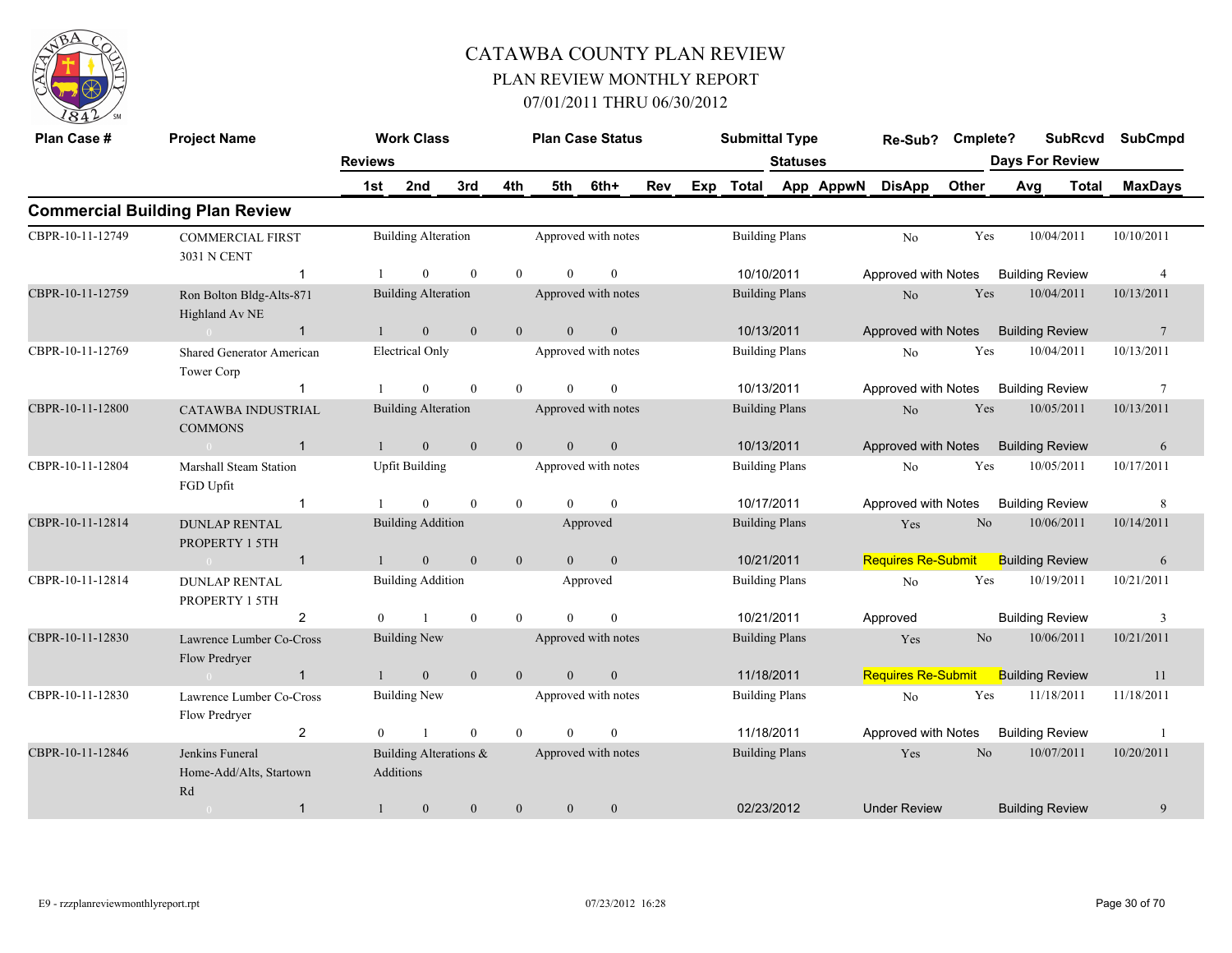

| Plan Case #      | <b>Project Name</b>                           |                | <b>Work Class</b>          |                        |                  |                | <b>Plan Case Status</b> |     | <b>Submittal Type</b> |                       |           | Re-Sub?                   | Cmplete?       |     | <b>SubRcvd</b>         |              | <b>SubCmpd</b>  |
|------------------|-----------------------------------------------|----------------|----------------------------|------------------------|------------------|----------------|-------------------------|-----|-----------------------|-----------------------|-----------|---------------------------|----------------|-----|------------------------|--------------|-----------------|
|                  |                                               | <b>Reviews</b> |                            |                        |                  |                |                         |     |                       | <b>Statuses</b>       |           |                           |                |     | <b>Days For Review</b> |              |                 |
|                  |                                               | 1st            | 2nd                        | 3rd                    | 4th              | 5th            | 6th+                    | Rev | Exp Total             |                       | App AppwN | <b>DisApp</b>             | Other          | Avg |                        | <b>Total</b> | <b>MaxDays</b>  |
|                  | <b>Commercial Building Plan Review</b>        |                |                            |                        |                  |                |                         |     |                       |                       |           |                           |                |     |                        |              |                 |
| CBPR-10-11-12846 | Jenkins Funeral                               |                |                            | Building Alterations & |                  |                | Approved with notes     |     |                       | <b>Building Plans</b> |           | Yes                       | No             |     | 02/08/2012             |              | 02/13/2012      |
|                  | Home-Add/Alts, Startown<br>Rd                 |                | Additions                  |                        |                  |                |                         |     |                       |                       |           |                           |                |     |                        |              |                 |
|                  | $\overline{2}$                                | $\overline{0}$ | $\mathbf{1}$               | $\mathbf{0}$           | $\mathbf{0}$     | $\overline{0}$ | $\boldsymbol{0}$        |     |                       | 02/23/2012            |           | <b>Requires Re-Submit</b> |                |     | <b>Building Review</b> |              | $\overline{4}$  |
| CBPR-10-11-12846 | Jenkins Funeral                               |                |                            | Building Alterations & |                  |                | Approved with notes     |     |                       | <b>Building Plans</b> |           | No                        | Yes            |     | 02/21/2012             |              | 02/23/2012      |
|                  | Home-Add/Alts, Startown<br>Rd                 |                | Additions                  |                        |                  |                |                         |     |                       |                       |           |                           |                |     |                        |              |                 |
|                  | 3                                             | $\mathbf{0}$   | $\mathbf{0}$               | -1                     | $\boldsymbol{0}$ | $\Omega$       | $\mathbf{0}$            |     |                       | 02/23/2012            |           | Approved with Notes       |                |     | <b>Building Review</b> |              | 3               |
| CBPR-10-11-12849 | MIRACLE EAR 1736 HWY                          |                | <b>Building Alteration</b> |                        |                  |                | Approved                |     |                       | <b>Building Plans</b> |           | N <sub>o</sub>            | Yes            |     | 10/07/2011             |              | 10/17/2011      |
|                  | $\overline{1}$<br>$\sim 0$                    |                | $\mathbf{0}$               | $\mathbf{0}$           | $\overline{0}$   | $\theta$       | $\mathbf{0}$            |     |                       | 10/17/2011            |           | Approved                  |                |     | <b>Building Review</b> |              | 6               |
| CBPR-10-11-12891 | Commerce St - alterations<br>1236 Commerce St |                | <b>Building Alteration</b> |                        |                  |                | Approved with notes     |     |                       | <b>Building Plans</b> |           | Yes                       | No             |     | 10/11/2011             |              | 10/19/2011      |
|                  | $\mathbf{1}$                                  |                | $\mathbf{0}$               | $\mathbf{0}$           | $\mathbf{0}$     | $\theta$       | $\mathbf{0}$            |     |                       | 11/17/2011            |           | <b>Requires Re-Submit</b> |                |     | <b>Building Review</b> |              | $7\phantom{.0}$ |
| CBPR-10-11-12891 | Commerce St - alterations<br>1236 Commerce St |                | <b>Building Alteration</b> |                        |                  |                | Approved with notes     |     |                       | <b>Building Plans</b> |           | Yes                       | No             |     | 11/08/2011             |              | 11/15/2011      |
|                  | $\overline{2}$                                | $\overline{0}$ | $\mathbf{1}$               | $\mathbf{0}$           | $\mathbf{0}$     | $\overline{0}$ | $\mathbf{0}$            |     |                       | 11/17/2011            |           | <b>Requires Re-Submit</b> |                |     | <b>Building Review</b> |              | 5               |
| CBPR-10-11-12891 | Commerce St - alterations<br>1236 Commerce St |                | <b>Building Alteration</b> |                        |                  |                | Approved with notes     |     |                       | <b>Building Plans</b> |           | No                        | Yes            |     | 11/17/2011             |              | 11/17/2011      |
|                  | 3                                             | $\theta$       | $\Omega$                   | $\overline{1}$         | $\mathbf{0}$     | $\Omega$       | $\theta$                |     |                       | 11/17/2011            |           | Approved with Notes       |                |     | <b>Building Review</b> |              | $\overline{1}$  |
| CBPR-10-11-12913 | Food Lion #97 Alts-2625 N<br>Ctr St           |                | <b>Building Alteration</b> |                        |                  |                | Approved                |     |                       | <b>Building Plans</b> |           | N <sub>o</sub>            | Yes            |     | 10/13/2011             |              | 10/25/2011      |
|                  | $\overline{1}$<br>$\bigcap$                   | $\mathbf{1}$   | $\boldsymbol{0}$           | $\mathbf{0}$           | $\mathbf{0}$     | $\mathbf{0}$   | $\boldsymbol{0}$        |     |                       | 10/25/2011            |           | Approved                  |                |     | <b>Building Review</b> |              | 9               |
| CBPR-10-11-12921 | Covington & Covington<br>DDS-Int Alts         |                | <b>Building Alteration</b> |                        |                  |                | Void                    |     |                       | <b>Building Plans</b> |           | N <sub>0</sub>            | Yes            |     | 10/13/2011             |              | 10/21/2011      |
|                  | $\overline{1}$                                |                | $\Omega$                   | $\theta$               | $\mathbf{0}$     | $\Omega$       | $\theta$                |     |                       | 10/21/2011            |           | Approved                  |                |     | <b>Building Review</b> |              | $\tau$          |
| CBPR-10-11-12928 | The Jane Pittman Building<br>*multi-family    |                | <b>Building Alteration</b> |                        |                  |                | Disapproved             |     |                       | <b>Building Plans</b> |           | Yes                       | N <sub>o</sub> |     | 10/13/2011             |              | 10/27/2011      |
|                  | $\mathbf{1}$                                  |                | $\mathbf{0}$               | $\mathbf{0}$           | $\mathbf{0}$     | $\mathbf{0}$   | $\mathbf{0}$            |     |                       |                       |           | <b>Requires Re-Submit</b> |                |     | <b>Building Review</b> |              | 11              |
| CBPR-10-11-12928 | The Jane Pittman Building<br>*multi-family    |                | <b>Building Alteration</b> |                        |                  |                | Disapproved             |     |                       | <b>Building Plans</b> |           | Yes                       | No             |     | 11/29/2011             |              | 11/29/2011      |
|                  | $\overline{2}$                                | $\mathbf{0}$   | $\mathbf{1}$               | $\mathbf{0}$           | $\overline{0}$   | $\overline{0}$ | $\mathbf{0}$            |     |                       |                       |           | <b>Requires Re-Submit</b> |                |     | <b>Building Review</b> |              | $\mathbf{1}$    |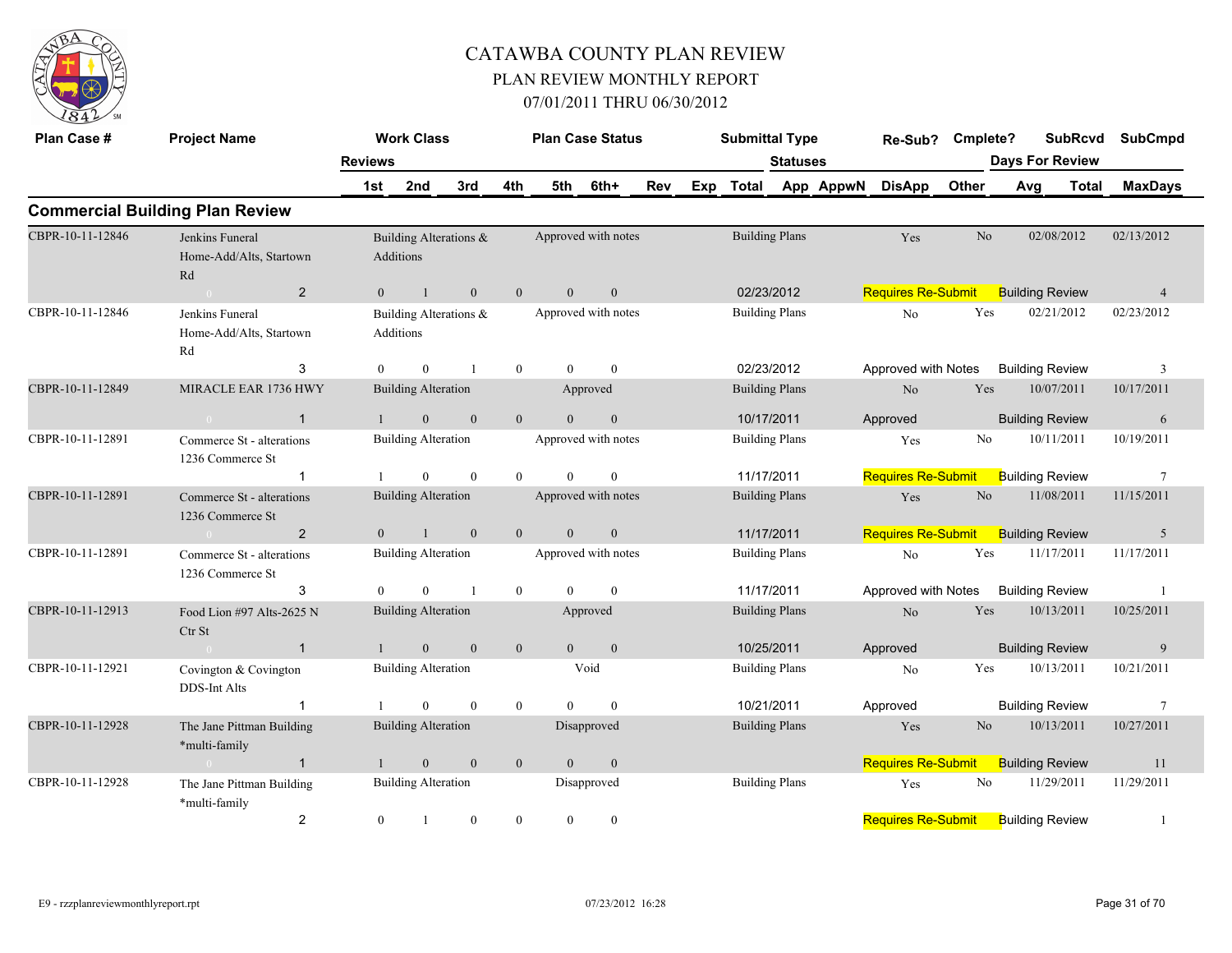

| Plan Case #      | <b>Project Name</b>                             |                | <b>Work Class</b>                   |              |                | <b>Plan Case Status</b> |                     |            |      | <b>Submittal Type</b> |                       |           | Re-Sub? Cmplete?          |                | <b>SubRcvd</b>         | <b>SubCmpd</b>  |
|------------------|-------------------------------------------------|----------------|-------------------------------------|--------------|----------------|-------------------------|---------------------|------------|------|-----------------------|-----------------------|-----------|---------------------------|----------------|------------------------|-----------------|
|                  |                                                 | <b>Reviews</b> |                                     |              |                |                         |                     |            |      |                       | <b>Statuses</b>       |           |                           |                | <b>Days For Review</b> |                 |
|                  |                                                 | 1st            | 2nd                                 | 3rd          | 4th            | 5th                     | 6th+                | <b>Rev</b> |      | Exp Total             |                       | App AppwN | <b>DisApp</b>             | Other          | Avg<br>Total           | <b>MaxDays</b>  |
|                  | <b>Commercial Building Plan Review</b>          |                |                                     |              |                |                         |                     |            |      |                       |                       |           |                           |                |                        |                 |
| CBPR-10-11-12952 | FOOD LION - 201 A<br><b>ISLAND FORD RD</b>      |                | <b>Building Alteration</b>          |              |                |                         | Approved            |            |      | <b>Building Plans</b> |                       |           | Yes                       | No             | 10/14/2011             | 10/31/2011      |
|                  | $\mathbf{1}$                                    | -1             | $\Omega$                            | $\theta$     | $\theta$       | $\Omega$                | $\theta$            |            |      | 12/08/2011            |                       |           | Approved with Notes       |                | <b>Building Review</b> | 12              |
| CBPR-10-11-12952 | FOOD LION - 201 A<br><b>ISLAND FORD RD</b>      |                | <b>Building Alteration</b>          |              |                |                         | Approved            |            |      | <b>Building Plans</b> |                       |           | $\rm No$                  | Yes            | 12/01/2011             | 12/08/2011      |
|                  | $\overline{2}$<br>$\sim 0$                      | $\theta$       | $\overline{1}$                      | $\theta$     | $\overline{0}$ | $\Omega$                | $\overline{0}$      |            |      | 12/08/2011            |                       |           | Approved                  |                | <b>Building Review</b> | 6               |
| CBPR-10-11-12960 | LOWES FOODS STORE #<br>153 ALT                  |                | <b>Building Alteration</b>          |              |                |                         | Approved            |            |      | <b>Building Plans</b> |                       |           | No                        | Yes            | 10/17/2011             | 10/19/2011      |
|                  | $\mathbf{1}$                                    | $\mathbf{1}$   | $\theta$                            | $\theta$     | $\theta$       | $\Omega$                | $\mathbf{0}$        |            | True | 10/19/2011            |                       |           | Approved                  |                | <b>Building Review</b> | 3               |
| CBPR-10-11-12985 | Catawba County Library-<br>re-roof - 115 W C St |                | <b>Building Alteration</b>          |              |                |                         | Approved            |            |      | <b>Building Plans</b> |                       |           | No                        | Yes            | 10/17/2011             | 10/18/2011      |
|                  | $\sim 0$ and $\sim 0$<br>$\mathbf{1}$           | $\mathbf{1}$   | $\overline{0}$                      | $\mathbf{0}$ | $\mathbf{0}$   | $\overline{0}$          | $\boldsymbol{0}$    |            |      |                       |                       |           | Approved                  |                | <b>Building Review</b> | 2               |
| CBPR-10-11-12998 | <b>TURBOCOATING ALT</b><br><b>INT RM MFG</b>    |                | <b>Building Alteration</b>          |              |                |                         | Approved with notes |            |      | <b>Building Plans</b> |                       |           | N <sub>o</sub>            | Yes            | 10/19/2011             | 10/28/2011      |
|                  | $\mathbf{1}$                                    | $\mathbf{1}$   | $\overline{0}$                      | $\mathbf{0}$ | $\mathbf{0}$   | $\theta$                | $\mathbf{0}$        |            |      |                       | 10/28/2011            |           | Approved with Notes       |                | <b>Building Review</b> | 8               |
| CBPR-10-11-13005 | HICKORY HIGH SCHOOL<br><b>SHADE STRUCTURE</b>   |                | Accessory Structure                 |              |                |                         | Approved            |            |      | <b>Building Plans</b> |                       |           | $\rm No$                  | Yes            | 10/20/2011             | 11/01/2011      |
|                  | $\sim 0$<br>$\mathbf{1}$                        | 1              | $\mathbf{0}$                        | $\mathbf{0}$ | $\mathbf{0}$   | $\overline{0}$          | $\mathbf{0}$        |            |      | 11/01/2011            |                       |           | Approved                  |                | <b>Building Review</b> | 9               |
| CBPR-10-11-13014 | <b>GKN Sinter Metals Remove</b><br>Masonry wall |                | <b>Building Alteration</b>          |              |                |                         | Approved            |            |      | <b>Building Plans</b> |                       |           | $\rm No$                  | Yes            | 10/20/2011             | 11/01/2011      |
|                  | $\mathbf{1}$                                    | -1             | $\overline{0}$                      | $\theta$     | $\mathbf{0}$   | $\theta$                | $\mathbf{0}$        |            |      | 11/01/2011            |                       |           | Approved                  |                | <b>Building Review</b> | 9               |
| CBPR-10-11-13022 | <b>CATAWBA INDUSTRIAL</b><br><b>COMMONS</b>     |                | <b>Building Alteration</b>          |              |                |                         | Approved with notes |            |      | <b>Building Plans</b> |                       |           | Yes                       | N <sub>o</sub> | 10/21/2011             | 10/31/2011      |
|                  | $\mathbf{1}$<br>$\overline{0}$                  | $\mathbf{1}$   | $\mathbf{0}$                        | $\mathbf{0}$ | $\mathbf{0}$   | $\overline{0}$          | $\mathbf{0}$        |            |      | 11/10/2011            |                       |           | <b>Requires Re-Submit</b> |                | <b>Building Review</b> | $7\phantom{.0}$ |
| CBPR-10-11-13022 | <b>CATAWBA INDUSTRIAL</b><br><b>COMMONS</b>     |                | <b>Building Alteration</b>          |              |                |                         | Approved with notes |            |      | <b>Building Plans</b> |                       |           | N <sub>0</sub>            | Yes            | 11/03/2011             | 11/10/2011      |
|                  | $\overline{2}$                                  | $\mathbf{0}$   | $\overline{1}$                      | $\mathbf{0}$ | $\theta$       | $\Omega$                | $\mathbf{0}$        |            |      | 11/10/2011            |                       |           | Approved with Notes       |                | <b>Building Review</b> | 6               |
| CBPR-10-11-13103 | <b>JIM ARMSTRONG</b><br><b>SUBARU</b>           |                | Building Alterations &<br>Additions |              |                |                         | Approved with notes |            |      | <b>Building Plans</b> |                       |           | No                        | Yes            | 10/25/2011             | 11/03/2011      |
|                  | $\mathbf{1}$<br>$\sim 0$                        | $\mathbf{1}$   | $\overline{0}$                      | $\mathbf{0}$ | $\mathbf{0}$   | $\overline{0}$          | $\mathbf{0}$        |            |      | 11/03/2011            |                       |           | Approved with Notes       |                | <b>Building Review</b> | 8               |
| CBPR-10-11-13116 | FIRESTONE COMPLETE<br><b>AUTO CARE</b>          |                | <b>Building New</b>                 |              |                |                         | Approved with notes |            |      |                       | <b>Building Plans</b> |           | Yes                       | No             | 10/26/2011             | 11/09/2011      |
|                  | $\mathbf{1}$                                    | -1             | $\overline{0}$                      | $\theta$     | $\theta$       | $\theta$                | $\mathbf{0}$        |            |      | 12/29/2011            |                       |           | Approved with Notes       |                | <b>Building Review</b> | 11              |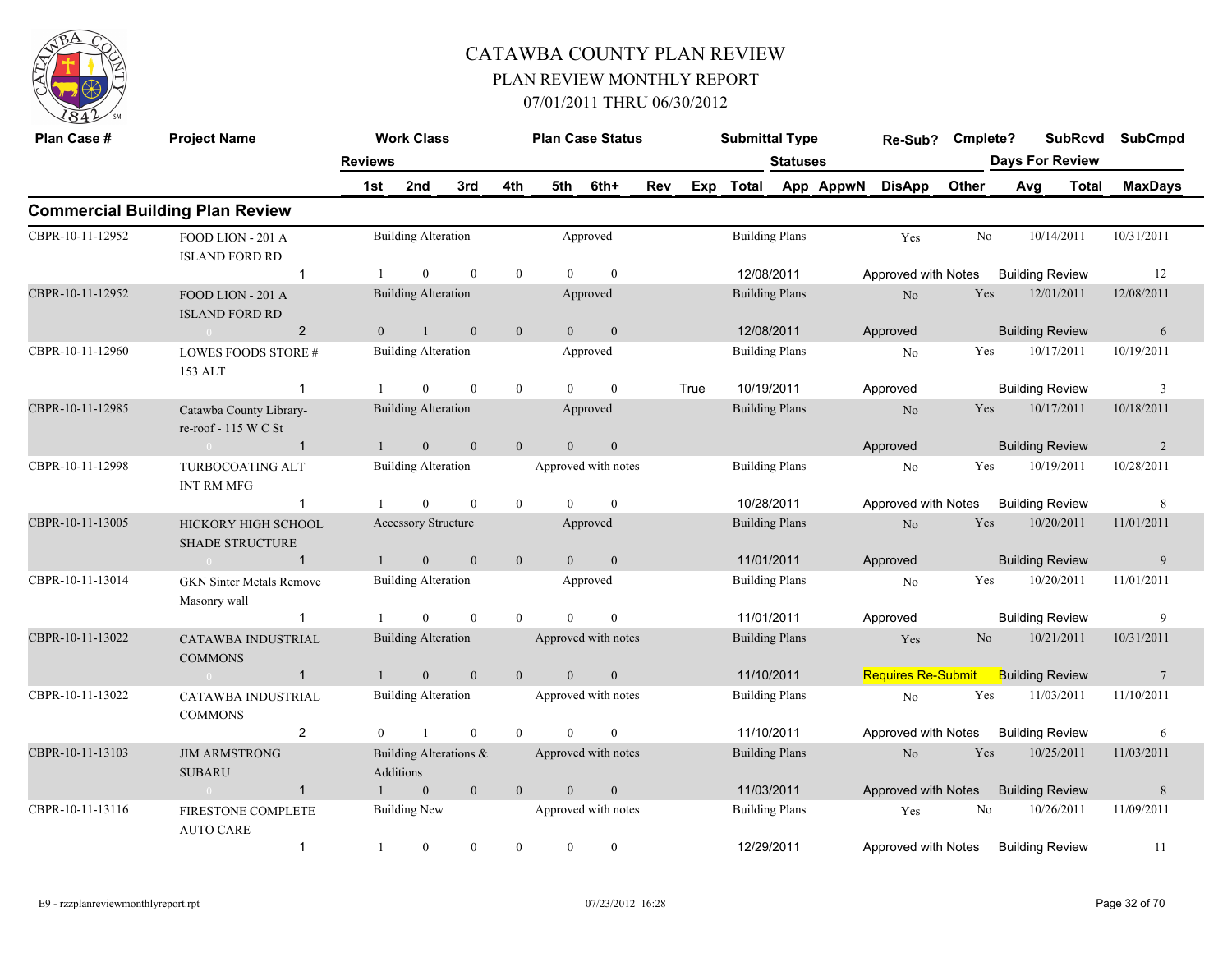

| Plan Case #      | <b>Project Name</b>                               |                | <b>Work Class</b>      |              |                  |                | <b>Plan Case Status</b> |     | <b>Submittal Type</b> |                       |           | Re-Sub? Cmplete?          |       | <b>SubRcvd</b>         |       | <b>SubCmpd</b>  |
|------------------|---------------------------------------------------|----------------|------------------------|--------------|------------------|----------------|-------------------------|-----|-----------------------|-----------------------|-----------|---------------------------|-------|------------------------|-------|-----------------|
|                  |                                                   | <b>Reviews</b> |                        |              |                  |                |                         |     |                       | <b>Statuses</b>       |           |                           |       | <b>Days For Review</b> |       |                 |
|                  |                                                   | 1st            | 2nd                    | 3rd          | 4th              | 5th            | 6th+                    | Rev | Exp Total             |                       | App AppwN | <b>DisApp</b>             | Other | Avg                    | Total | <b>MaxDays</b>  |
|                  | <b>Commercial Building Plan Review</b>            |                |                        |              |                  |                |                         |     |                       |                       |           |                           |       |                        |       |                 |
| CBPR-10-11-13116 | FIRESTONE COMPLETE<br><b>AUTO CARE</b>            |                | <b>Building New</b>    |              |                  |                | Approved with notes     |     |                       | <b>Building Plans</b> |           | No                        | Yes   | 11/22/2011             |       | 11/29/2011      |
|                  | $\overline{2}$                                    | $\Omega$       |                        | $\theta$     | $\Omega$         | $\Omega$       | $\theta$                |     | 12/29/2011            |                       |           | Approved with Notes       |       | <b>Building Review</b> |       | 6               |
| CBPR-10-11-13116 | FIRESTONE COMPLETE<br><b>AUTO CARE</b>            |                | <b>Building New</b>    |              |                  |                | Approved with notes     |     | Revision to Permit    |                       |           | $\rm No$                  | Yes   | 12/13/2011             |       | 12/29/2011      |
|                  | 3<br>$\sim 0$                                     | $\mathbf{0}$   | $\mathbf{0}$           | $\mathbf{1}$ | $\mathbf{0}$     | $\overline{0}$ | $\mathbf{0}$            |     | 12/29/2011            |                       |           | Approved with Notes       |       | <b>Revision Review</b> |       | 11              |
| CBPR-10-11-13122 | Duke Energy-Generator-250<br>9th St Ln SE         |                | Electrical Only        |              |                  |                | Approved                |     | <b>Building Plans</b> |                       |           | Yes                       | No    | 10/27/2011             |       | 11/04/2011      |
|                  | $\mathbf{1}$                                      |                | $\Omega$               | $\theta$     | $\overline{0}$   | $\Omega$       | $\theta$                |     | 11/16/2011            |                       |           | <b>Requires Re-Submit</b> |       | <b>Building Review</b> |       | $7\phantom{.0}$ |
| CBPR-10-11-13122 | Duke Energy-Generator-250<br>9th St Ln SE         |                | <b>Electrical Only</b> |              |                  |                | Approved                |     | <b>Building Plans</b> |                       |           | $\rm No$                  | Yes   | 11/14/2011             |       | 11/16/2011      |
|                  | $\overline{2}$<br>$\sim 0$                        | $\mathbf{0}$   | $\mathbf{1}$           | $\mathbf{0}$ | $\mathbf{0}$     | $\overline{0}$ | $\mathbf{0}$            |     | 11/16/2011            |                       |           | Approved                  |       | <b>Building Review</b> |       | $\overline{3}$  |
| CBPR-10-11-13138 | City of Hickory Monopole                          |                | Retaining Wall         |              |                  |                | Approved                |     | <b>Building Plans</b> |                       |           | $\rm No$                  | Yes   | 10/28/2011             |       | 11/01/2011      |
|                  | $\mathbf{1}$                                      |                | $\overline{0}$         | $\mathbf{0}$ | $\bf{0}$         | $\Omega$       | $\mathbf{0}$            |     | 11/01/2011            |                       |           | Approved                  |       | <b>Building Review</b> |       | 3               |
| CBPR-11-10-8311  | Hickory Green Apts, Bld<br>#2, 14th Av Cir SE     |                | <b>Building New</b>    |              |                  |                | Approved                |     | <b>Building Plans</b> |                       |           | N <sub>o</sub>            | Yes   | 07/05/2011             |       | 07/05/2011      |
|                  | 3<br>$\mathbf{0}$                                 | $\overline{0}$ | $\overline{0}$         | $\mathbf{1}$ | $\overline{0}$   | $\overline{0}$ | $\mathbf{0}$            |     | 07/05/2011            |                       |           | Approved                  |       | <b>Building Review</b> |       | $\mathbf{1}$    |
| CBPR-11-10-8317  | Hickory Green Apts, Bld<br>#4, 14th Av Cir SE     |                | Building New           |              |                  |                | Approved                |     | <b>Building Plans</b> |                       |           | N <sub>o</sub>            | Yes   | 07/05/2011             |       | 07/05/2011      |
|                  | 3                                                 | $\Omega$       | $\Omega$               | $\mathbf{1}$ | $\mathbf{0}$     | $\Omega$       | $\theta$                |     | 07/05/2011            |                       |           | Approved                  |       | <b>Building Review</b> |       | $\overline{1}$  |
| CBPR-11-10-8322  | Hickory Green Apts, Bld<br>$#1$ , 14th Av Cir SE  |                | <b>Building New</b>    |              |                  |                | Approved                |     | <b>Building Plans</b> |                       |           | $\rm No$                  | Yes   | 07/05/2011             |       | 07/05/2011      |
|                  | 3<br>$\sim 0$                                     | $\overline{0}$ | $\mathbf{0}$           |              | $\mathbf{0}$     | $\overline{0}$ | $\mathbf{0}$            |     | 07/05/2011            |                       |           | Approved                  |       | <b>Building Review</b> |       | $\overline{1}$  |
| CBPR-11-10-8328  | Hickory Green Apts, Bld<br>$#3$ , 14th Av Cir SE  |                | <b>Building New</b>    |              |                  |                | Approved                |     | <b>Building Plans</b> |                       |           | No                        | Yes   | 06/28/2011             |       | 07/05/2011      |
|                  | 3                                                 | $\Omega$       | $\Omega$               | $\mathbf{1}$ | $\overline{0}$   | $\Omega$       | $\mathbf{0}$            |     | 07/05/2011            |                       |           | Approved                  |       | <b>Building Review</b> |       | 5               |
| CBPR-11-10-8333  | Hickory Green Apts, Bldg<br>$#5$ , 14th Av Cir SE |                | <b>Building New</b>    |              |                  |                | Approved                |     |                       | <b>Building Plans</b> |           | $\rm No$                  | Yes   | 07/05/2011             |       | 07/05/2011      |
|                  | 3                                                 | $\theta$       | $\mathbf{0}$           | $\mathbf{1}$ | $\mathbf{0}$     | $\overline{0}$ | $\mathbf{0}$            |     | 07/05/2011            |                       |           | Approved                  |       | <b>Building Review</b> |       | $\mathbf{1}$    |
| CBPR-11-10-8340  | Hickory Green Apts,<br>Garage, 14th Av Cir SE     |                | <b>Building New</b>    |              |                  |                | Approved                |     |                       | <b>Building Plans</b> |           | No                        | Yes   | 07/05/2011             |       | 07/05/2011      |
|                  | 3                                                 | $\mathbf{0}$   | $\mathbf{0}$           | $\mathbf{1}$ | $\boldsymbol{0}$ | $\overline{0}$ | $\boldsymbol{0}$        |     | 07/05/2011            |                       |           | Approved                  |       | <b>Building Review</b> |       | -1              |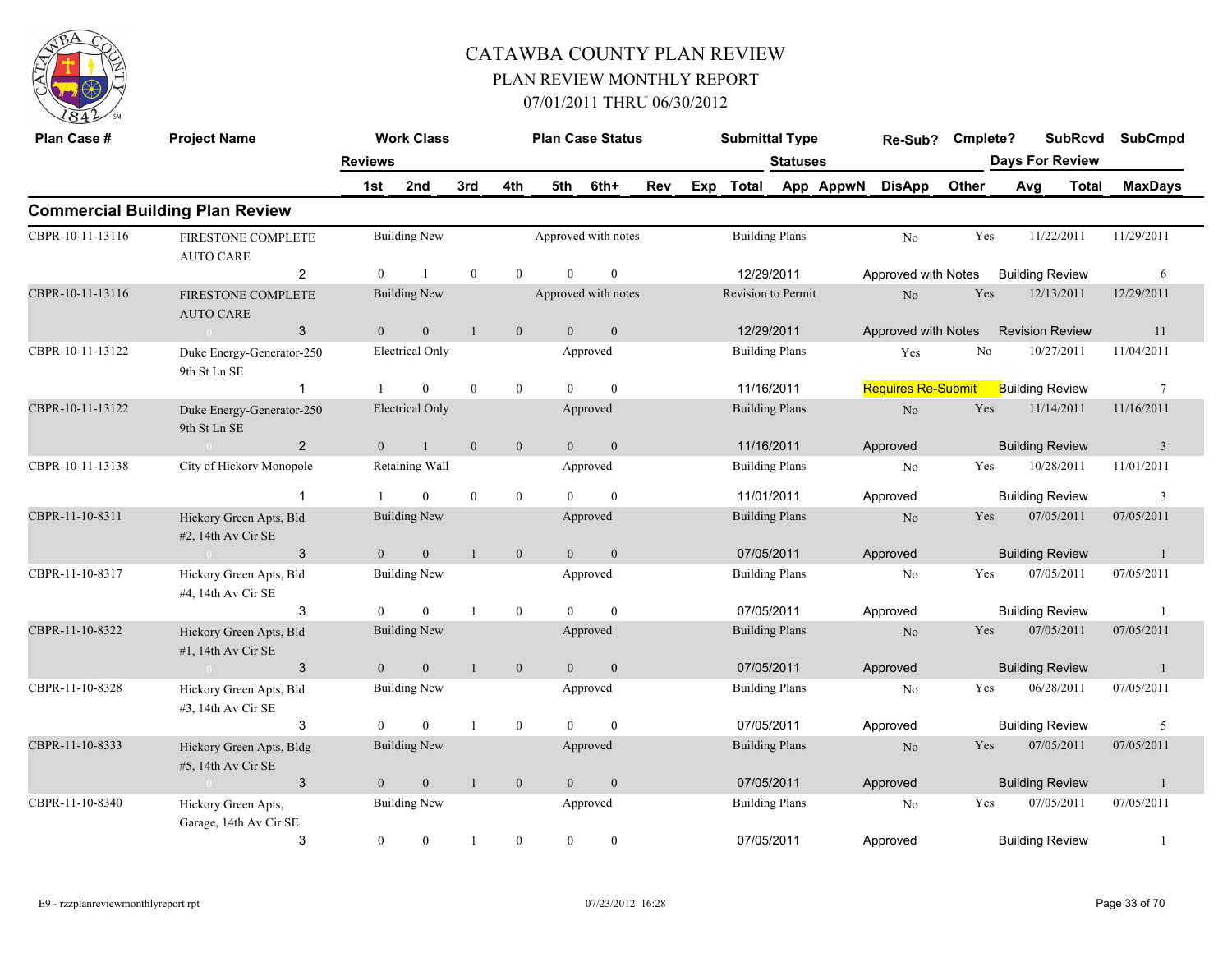

| Plan Case #      | <b>Project Name</b>                               |                | <b>Work Class</b>          |              |                |                | <b>Plan Case Status</b> |     | <b>Submittal Type</b> |                       |           | Re-Sub?                             | Cmplete? |     |                        | <b>SubRcvd</b> | <b>SubCmpd</b>  |  |
|------------------|---------------------------------------------------|----------------|----------------------------|--------------|----------------|----------------|-------------------------|-----|-----------------------|-----------------------|-----------|-------------------------------------|----------|-----|------------------------|----------------|-----------------|--|
|                  |                                                   | <b>Reviews</b> |                            |              |                |                |                         |     |                       | <b>Statuses</b>       |           |                                     |          |     | <b>Days For Review</b> |                |                 |  |
|                  |                                                   | 1st            | 2nd                        | 3rd          | 4th            | 5th            | 6th+                    | Rev | Exp Total             |                       | App AppwN | <b>DisApp</b>                       | Other    | Avg |                        | Total          | <b>MaxDays</b>  |  |
|                  | <b>Commercial Building Plan Review</b>            |                |                            |              |                |                |                         |     |                       |                       |           |                                     |          |     |                        |                |                 |  |
| CBPR-11-10-8345  | Hickory Green Apts, Pool<br>House, 14th Av Cir SE |                | <b>Building New</b>        |              |                |                | Approved                |     |                       | <b>Building Plans</b> |           | No                                  | Yes      |     | 07/05/2011             |                | 07/05/2011      |  |
|                  | 3                                                 |                | $\theta$                   |              | $\mathbf{0}$   | $\theta$       | $\mathbf{0}$            |     | 07/05/2011            |                       |           | Approved                            |          |     | <b>Building Review</b> |                | -1              |  |
| CBPR-11-10-8432  | Hickory Green Apts Club<br>House, 14th Av Cir SE  |                | Accessory Structure        |              |                |                | Approved                |     |                       | <b>Building Plans</b> |           | No                                  | Yes      |     | 07/05/2011             |                | 07/05/2011      |  |
|                  | 3                                                 | $\overline{0}$ | $\overline{0}$             |              | $\mathbf{0}$   | $\overline{0}$ | $\mathbf{0}$            |     | 07/05/2011            |                       |           | Approved                            |          |     | <b>Building Review</b> |                | -1              |  |
| CBPR-11-11-13171 | Food Lion #0461 - 104<br>Thornburg Dr             |                | <b>Building Alteration</b> |              |                |                | Approved                |     |                       | <b>Building Plans</b> |           | No                                  | Yes      |     | 11/01/2011             |                | 11/15/2011      |  |
|                  | $\mathbf 1$                                       |                | $\Omega$                   | $\theta$     | $\theta$       | $\Omega$       | $\theta$                |     | 11/15/2011            |                       |           | Approved                            |          |     | <b>Building Review</b> |                | 10              |  |
| CBPR-11-11-13179 | Open Word Carport 3153<br>Blackburn               |                | Accessory Structure        |              |                |                | Approved with notes     |     |                       | <b>Building Plans</b> |           | No                                  | Yes      |     | 11/01/2011             |                | 11/10/2011      |  |
|                  | $\overline{1}$<br>$\sim 0$                        |                | $\overline{0}$             | $\mathbf{0}$ | $\mathbf{0}$   | $\theta$       | $\mathbf{0}$            |     | 11/10/2011            |                       |           | Approved with Notes                 |          |     | <b>Building Review</b> |                | 8               |  |
| CBPR-11-11-13204 | Libby Hill-Oyster Bar-2555<br>Hwy 70 SE           |                | <b>Building Alteration</b> |              |                |                | Approved with notes     |     |                       | <b>Building Plans</b> |           | No                                  | Yes      |     | 11/02/2011             |                | 11/16/2011      |  |
|                  |                                                   |                | $\theta$                   | $\theta$     | $\mathbf{0}$   | $\theta$       | $\theta$                |     | 11/16/2011            |                       |           | Approved with Notes                 |          |     | <b>Building Review</b> |                | 10              |  |
| CBPR-11-11-13208 | Hickory Museum of Art<br>Alts-243 3rds Av NE      |                | <b>Building Alteration</b> |              |                |                | Approved with notes     |     |                       | <b>Building Plans</b> |           | No                                  | Yes      |     | 11/03/2011             |                | 11/14/2011      |  |
|                  | $\sim 0$ and $\sim 0$<br>$\overline{1}$           |                | $\overline{0}$             | $\mathbf{0}$ | $\mathbf{0}$   | $\theta$       | $\mathbf{0}$            |     | 11/14/2011            |                       |           | Approved with Notes                 |          |     | <b>Building Review</b> |                | $\overline{7}$  |  |
| CBPR-11-11-13243 | Reggie's Sandwich Shop,<br>Safety, 268 1st Av NW  |                | <b>Building Alteration</b> |              |                |                | Approved with notes     |     |                       | <b>Building Plans</b> |           | No                                  | No       |     | 11/07/2011             |                | 11/16/2011      |  |
|                  |                                                   |                | $\theta$                   | $\theta$     | $\theta$       | $\theta$       | $\theta$                |     |                       |                       |           | Approved with Notes Building Review |          |     |                        |                | $7\phantom{.0}$ |  |
| CBPR-11-11-13247 | TARGET 1910 CATAWBA<br><b>VAL</b>                 |                | <b>Building Alteration</b> |              |                |                | Approved with notes     |     |                       | <b>Building Plans</b> |           | No                                  | Yes      |     | 11/07/2011             |                | 11/17/2011      |  |
|                  | $\overline{1}$<br>$\sim 0$                        |                | $\overline{0}$             | $\theta$     | $\overline{0}$ | $\overline{0}$ | $\mathbf{0}$            |     | 11/17/2011            |                       |           | Approved with Notes Building Review |          |     |                        |                | 8               |  |
| CBPR-11-11-13247 | TARGET 1910 CATAWBA<br>VAL                        |                | <b>Building Alteration</b> |              |                |                | Approved with notes     |     | Revision to Permit    |                       |           | N <sub>0</sub>                      | Yes      |     | 05/09/2012             |                | 05/18/2012      |  |
|                  | $\overline{2}$                                    | $\Omega$       |                            | $\theta$     | $\mathbf{0}$   | $\Omega$       | $\mathbf{0}$            |     | 11/17/2011            |                       |           | Approved with Notes                 |          |     | <b>Revision Review</b> |                | 8               |  |
| CBPR-11-11-13260 | PHYSICIANS PLAN<br><b>CLINIC</b>                  |                | <b>Building Alteration</b> |              |                |                | Approved                |     |                       | <b>Building Plans</b> |           | No                                  | Yes      |     | 11/08/2011             |                | 11/18/2011      |  |
|                  | $\overline{0}$<br>$\mathbf 1$                     |                | $\mathbf{0}$               | $\mathbf{0}$ | $\mathbf{0}$   | $\overline{0}$ | $\boldsymbol{0}$        |     | 11/18/2011            |                       |           | Approved                            |          |     | <b>Building Review</b> |                | $\,8\,$         |  |
| CBPR-11-11-13283 | UTILITY SOLUTIONS INC                             |                | <b>Building Addition</b>   |              |                |                | Approved with notes     |     |                       | <b>Building Plans</b> |           | Yes                                 | No       |     | 11/09/2011             |                | 11/18/2011      |  |
|                  | $\overline{1}$                                    | -1             | $\theta$                   | $\theta$     | $\mathbf{0}$   | $\theta$       | $\theta$                |     | 12/02/2011            |                       |           | Requires Re-Submit Building Review  |          |     |                        |                | 7               |  |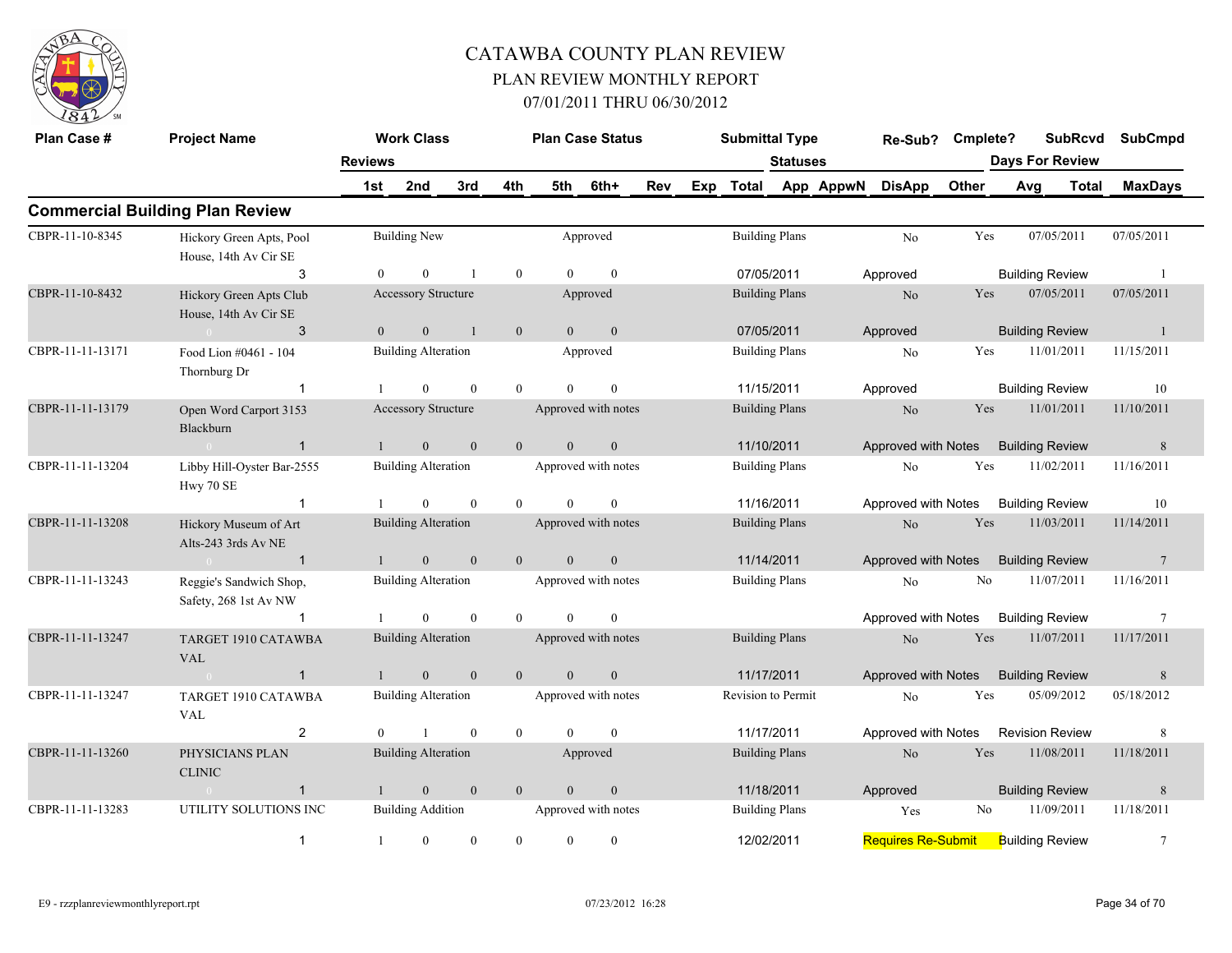

| Plan Case #      | <b>Project Name</b>                                            |                | <b>Work Class</b>           |                |                |                | <b>Plan Case Status</b> |            |     | <b>Submittal Type</b> |                       |                 | Re-Sub?                   | Cmplete?       |                        | <b>SubRcvd</b>         | <b>SubCmpd</b> |  |
|------------------|----------------------------------------------------------------|----------------|-----------------------------|----------------|----------------|----------------|-------------------------|------------|-----|-----------------------|-----------------------|-----------------|---------------------------|----------------|------------------------|------------------------|----------------|--|
|                  |                                                                | <b>Reviews</b> |                             |                |                |                |                         |            |     |                       | <b>Statuses</b>       |                 |                           |                |                        | <b>Days For Review</b> |                |  |
|                  |                                                                | 1st            | 2nd                         | 3rd            | 4th            | 5th            | 6th+                    | <b>Rev</b> | Exp |                       |                       | Total App AppwN | <b>DisApp</b>             | Other          | Avg                    | Total                  | <b>MaxDays</b> |  |
|                  | <b>Commercial Building Plan Review</b>                         |                |                             |                |                |                |                         |            |     |                       |                       |                 |                           |                |                        |                        |                |  |
| CBPR-11-11-13283 | UTILITY SOLUTIONS INC                                          |                | <b>Building Addition</b>    |                |                |                | Approved with notes     |            |     |                       | <b>Building Plans</b> |                 | N <sub>o</sub>            | Yes            |                        | 11/29/2011             | 12/02/2011     |  |
|                  | 2                                                              | $\Omega$       |                             | $\theta$       | $\theta$       |                | $\mathbf{0}$            |            |     |                       | 12/02/2011            |                 | Approved with Notes       |                |                        | <b>Building Review</b> | $\overline{4}$ |  |
| CBPR-11-11-13288 | <b>FOOD LION STORE NO</b><br>0504                              |                | <b>Building Alteration</b>  |                |                |                | Approved                |            |     |                       | <b>Building Plans</b> |                 | N <sub>o</sub>            | Yes            |                        | 11/09/2011             | 11/22/2011     |  |
|                  | $\mathbf{1}$<br>$\sim 0$                                       | $\mathbf{1}$   | $\overline{0}$              | $\mathbf{0}$   | $\overline{0}$ | $\theta$       | $\overline{0}$          |            |     |                       | 11/22/2011            |                 | Approved                  |                |                        | <b>Building Review</b> | 9              |  |
| CBPR-11-11-13304 | <b>CORNING CABLE</b><br><b>SYSTEMS TECH BLD</b><br><b>ROOF</b> |                | <b>Building Alteration</b>  |                |                |                | Approved with notes     |            |     |                       | <b>Building Plans</b> |                 | N <sub>o</sub>            | Yes            |                        | 11/09/2011             | 11/21/2011     |  |
|                  | $\mathbf 1$                                                    |                | $\theta$                    | $\theta$       | $\theta$       | $\theta$       | $\theta$                |            |     | 11/21/2011            |                       |                 | Approved with Notes       |                |                        | <b>Building Review</b> | 8              |  |
| CBPR-11-11-13308 | <b>AVIATION FUEL FARM</b><br><b>AIRPORT</b>                    |                | <b>Utility Construction</b> |                |                |                | Approved with notes     |            |     |                       | <b>Building Plans</b> |                 | No                        | Yes            |                        | 11/10/2011             | 11/22/2011     |  |
|                  | $\sim 0$<br>$\mathbf{1}$                                       | $\mathbf{1}$   | $\mathbf{0}$                | $\mathbf{0}$   | $\overline{0}$ | $\mathbf{0}$   | $\mathbf{0}$            |            |     |                       | 11/22/2011            |                 | Approved with Notes       |                |                        | <b>Building Review</b> | 8              |  |
| CBPR-11-11-13315 | <b>NATIONAL CIRCUIT 940</b>                                    |                | <b>Building Alteration</b>  |                |                |                | Approved with notes     |            |     |                       | <b>Building Plans</b> |                 | Yes                       | N <sub>0</sub> |                        | 11/10/2011             | 11/17/2011     |  |
|                  | $\mathbf 1$                                                    |                | $\Omega$                    | $\mathbf{0}$   | $\theta$       | $\Omega$       | $\theta$                |            |     | 11/30/2011            |                       |                 | <b>Requires Re-Submit</b> |                |                        | <b>Building Review</b> | 5              |  |
| CBPR-11-11-13315 | <b>NATIONAL CIRCUIT 940</b>                                    |                | <b>Building Alteration</b>  |                |                |                | Approved with notes     |            |     |                       | <b>Building Plans</b> |                 | $\rm No$                  | Yes            |                        | 11/30/2011             | 11/30/2011     |  |
|                  | $\overline{2}$                                                 | $\Omega$       |                             | $\mathbf{0}$   | $\mathbf{0}$   | $\overline{0}$ | $\overline{0}$          |            |     |                       | 11/30/2011            |                 | Approved with Notes       |                | <b>Building Review</b> |                        | $\overline{1}$ |  |
| CBPR-11-11-13323 | SUNQEST, INC - 1555 N<br><b>RANKIN AVE</b>                     |                | <b>Building Addition</b>    |                |                |                | Approved                |            |     |                       | <b>Building Plans</b> |                 | Yes                       | No             |                        | 11/10/2011             | 11/23/2011     |  |
|                  | 2                                                              | $\mathbf{0}$   |                             | $\mathbf{0}$   | $\mathbf{0}$   | $\theta$       | $\mathbf{0}$            |            |     |                       | 12/05/2011            |                 | <b>Requires Re-Submit</b> |                |                        | <b>Building Review</b> | 9              |  |
| CBPR-11-11-13323 | SUNQEST, INC - 1555 N<br><b>RANKIN AVE</b>                     |                | <b>Building Addition</b>    |                |                |                | Approved                |            |     |                       | <b>Building Plans</b> |                 | $\rm No$                  | Yes            |                        | 12/01/2011             | 12/05/2011     |  |
|                  | 3                                                              | $\overline{0}$ | $\overline{0}$              | $\overline{1}$ | $\overline{0}$ | $\theta$       | $\overline{0}$          |            |     |                       | 12/05/2011            |                 | Approved                  |                |                        | <b>Building Review</b> | $\overline{3}$ |  |
| CBPR-11-11-13328 | DIAMANTE GROUP LLC                                             |                | <b>Building Alteration</b>  |                |                |                | Approved                |            |     |                       | <b>Building Plans</b> |                 | No                        | Yes            |                        | 11/11/2011             | 11/23/2011     |  |
|                  | $\mathbf{1}$                                                   |                | $\theta$                    | $\mathbf{0}$   | $\overline{0}$ | $\Omega$       | $\mathbf{0}$            |            |     | 11/23/2011            |                       |                 | Approved with Notes       |                |                        | <b>Building Review</b> | 8              |  |
| CBPR-11-11-13328 | DIAMANTE GROUP LLC                                             |                | <b>Building Alteration</b>  |                |                |                | Approved                |            |     | Revision to Permit    |                       |                 | $\rm No$                  | Yes            |                        | 12/06/2011             | 12/19/2011     |  |
|                  | 2                                                              | $\Omega$       | $\overline{1}$              | $\mathbf{0}$   | $\overline{0}$ | $\Omega$       | $\mathbf{0}$            |            |     | 11/23/2011            |                       |                 | Approved                  |                |                        | <b>Revision Review</b> | 10             |  |
| CBPR-11-11-13352 | Clyde Hewitt Building,<br>ADDITION, 3239 W Main                |                | <b>Building Addition</b>    |                |                |                | Approved with notes     |            |     |                       | <b>Building Plans</b> |                 | Yes                       | No             |                        | 11/14/2011             | 11/23/2011     |  |
|                  | $\mathbf{1}$                                                   | 1              | $\overline{0}$              | $\mathbf{0}$   | $\mathbf{0}$   | $\overline{0}$ | $\mathbf{0}$            |            |     | 12/07/2011            |                       |                 | <b>Requires Re-Submit</b> |                |                        | <b>Building Review</b> | 8              |  |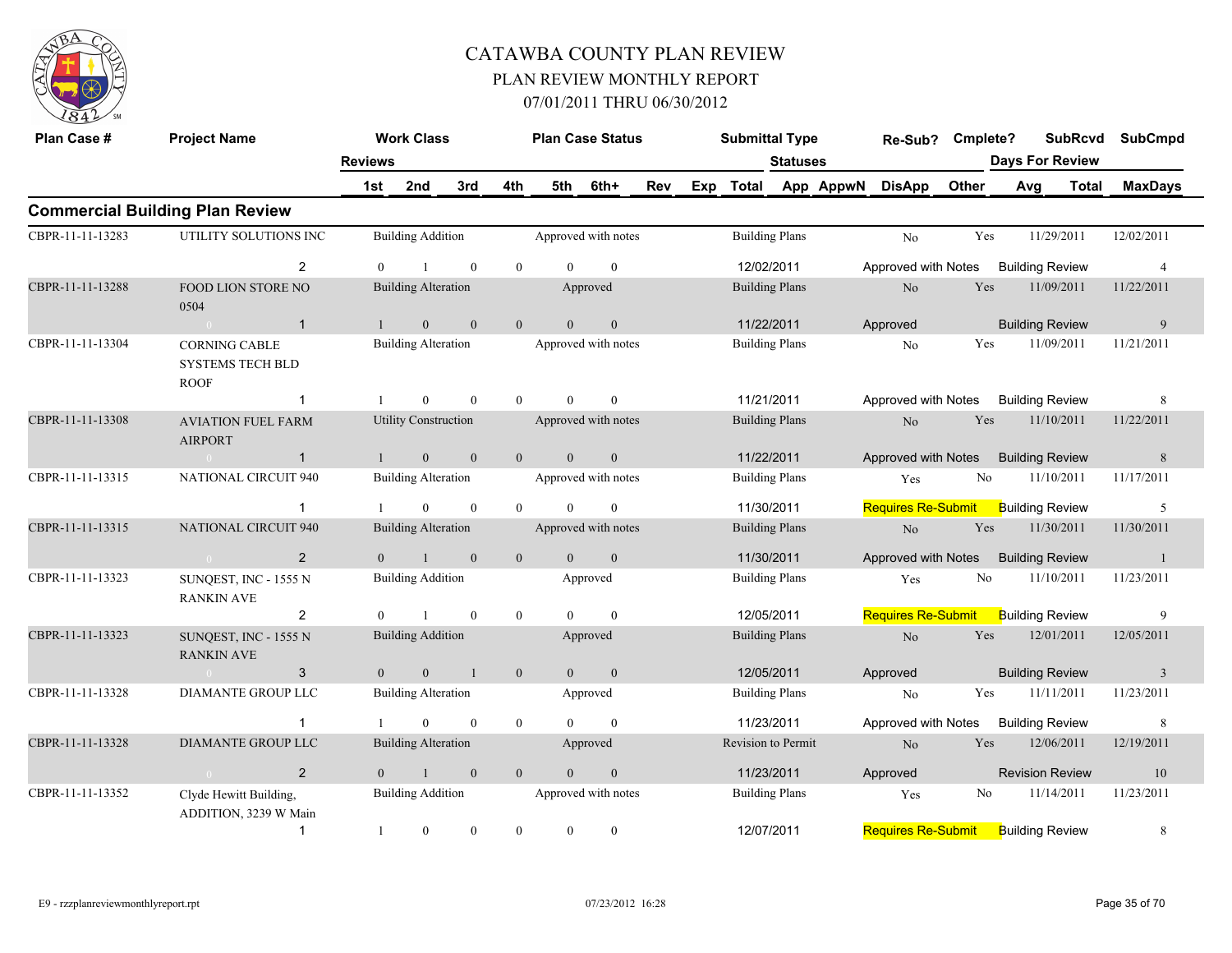

| Plan Case #      | <b>Project Name</b>                              |                | <b>Work Class</b>                   |                  |                |                | <b>Plan Case Status</b> |     | <b>Submittal Type</b> |                       |           | Re-Sub? Cmplete?          |                | <b>SubRcvd</b>         |            | <b>SubCmpd</b> |
|------------------|--------------------------------------------------|----------------|-------------------------------------|------------------|----------------|----------------|-------------------------|-----|-----------------------|-----------------------|-----------|---------------------------|----------------|------------------------|------------|----------------|
|                  |                                                  | <b>Reviews</b> |                                     |                  |                |                |                         |     |                       | <b>Statuses</b>       |           |                           |                | <b>Days For Review</b> |            |                |
|                  |                                                  | 1st            | 2nd                                 | 3rd              | 4th            | 5th            | 6th+                    | Rev | Exp Total             |                       | App AppwN | <b>DisApp</b>             | Other          | Avg<br>Total           |            | <b>MaxDays</b> |
|                  | <b>Commercial Building Plan Review</b>           |                |                                     |                  |                |                |                         |     |                       |                       |           |                           |                |                        |            |                |
| CBPR-11-11-13352 | Clyde Hewitt Building,<br>ADDITION, 3239 W Main  |                | <b>Building Addition</b>            |                  |                |                | Approved with notes     |     |                       | <b>Building Plans</b> |           | N <sub>o</sub>            | Yes            | 12/05/2011             | 12/07/2011 |                |
|                  | $\overline{2}$                                   | $\Omega$       | $\mathbf{1}$                        | $\mathbf{0}$     | $\overline{0}$ | $\Omega$       | $\overline{0}$          |     | 12/07/2011            |                       |           | Approved with Notes       |                | <b>Building Review</b> |            | 3              |
| CBPR-11-11-13357 | <b>COMMERICAL FIRST</b><br>REAL ESATE 3031 N     |                | <b>Building Alteration</b>          |                  |                |                | Approved                |     | <b>Building Plans</b> |                       |           | No                        | Yes            | 11/14/2011             | 11/23/2011 |                |
|                  | $\sim 0$<br>$\overline{1}$                       | $\mathbf{1}$   | $\mathbf{0}$                        | $\mathbf{0}$     | $\mathbf{0}$   | $\overline{0}$ | $\mathbf{0}$            |     | 11/23/2011            |                       |           | Approved                  |                | <b>Building Review</b> |            | 8              |
| CBPR-11-11-13382 | Wells Fargo ATM-Pole<br>Bases-3203 1st Av SW     |                | <b>Building Alteration</b>          |                  |                |                | Approved                |     | <b>Building Plans</b> |                       |           | N <sub>o</sub>            | Yes            | 11/16/2011             | 11/23/2011 |                |
|                  | $\mathbf{1}$                                     |                | $\theta$                            | $\mathbf{0}$     | $\overline{0}$ | $\Omega$       | $\mathbf{0}$            |     | 11/23/2011            |                       |           | Approved                  |                | <b>Building Review</b> |            | 6              |
| CBPR-11-11-13393 | Catawba Cty - Dental Clinic<br>renovations       |                | <b>Building Alteration</b>          |                  |                |                | Approved                |     |                       | <b>Building Plans</b> |           | No                        | Yes            | 11/17/2011             | 11/29/2011 |                |
|                  | $\sim 0$ and $\sim 0$<br>$\overline{1}$          | $\mathbf{1}$   | $\mathbf{0}$                        | $\mathbf{0}$     | $\mathbf{0}$   | $\overline{0}$ | $\mathbf{0}$            |     | 11/29/2011            |                       |           | Approved                  |                | <b>Building Review</b> |            | 9              |
| CBPR-11-11-13408 | Conner Auto Restoration<br>Service               |                | <b>Building Alteration</b>          |                  |                |                | Approved                |     |                       | <b>Building Plans</b> |           | No                        | Yes            | 11/18/2011             | 11/29/2011 |                |
|                  | $\mathbf{1}$                                     |                | $\overline{0}$                      | $\theta$         | $\overline{0}$ | $\Omega$       | $\theta$                |     | 11/30/2011            |                       |           | Approved                  |                | <b>Building Review</b> |            | 8              |
| CBPR-11-11-13414 | Academy Sports-2160 Hwy<br><b>70 SE</b>          |                | <b>Building Addition</b>            |                  |                |                | Approved                |     | <b>Building Plans</b> |                       |           | Yes                       | N <sub>o</sub> | 11/18/2011             | 12/05/2011 |                |
|                  | $\sim 0$ and $\sim 0$<br>$\mathbf{1}$            | 1              | $\overline{0}$                      | $\mathbf{0}$     | $\mathbf{0}$   | $\overline{0}$ | $\mathbf{0}$            |     | 01/04/2012            |                       |           | <b>Requires Re-Submit</b> |                | <b>Building Review</b> |            | 12             |
| CBPR-11-11-13414 | Academy Sports-2160 Hwy<br>70 SE                 |                | <b>Building Addition</b>            |                  |                |                | Approved                |     | <b>Building Plans</b> |                       |           | No                        | Yes            | 01/04/2012             | 01/04/2012 |                |
|                  | 2                                                | $\Omega$       | $\mathbf{1}$                        | $\theta$         | $\theta$       | $\theta$       | $\theta$                |     | 01/04/2012            |                       |           | Approved                  |                | <b>Building Review</b> |            | $\overline{1}$ |
| CBPR-11-11-13417 | CVCC - wall renov.<br>Simulated Hospital         |                | <b>Building Alteration</b>          |                  |                |                | Approved with notes     |     | <b>Building Plans</b> |                       |           | No                        | Yes            | 11/18/2011             | 11/30/2011 |                |
|                  | $\mathbf{1}$<br>$\sim 0$ and $\sim 0$            |                | $\mathbf{0}$                        | $\mathbf{0}$     | $\mathbf{0}$   | $\overline{0}$ | $\mathbf{0}$            |     | 11/30/2011            |                       |           | Approved with Notes       |                | <b>Building Review</b> |            | 9              |
| CBPR-11-11-13426 | Hilton Garden Inn New<br>Hotel                   |                | Building New                        |                  |                |                | Disapproved             |     | <b>Building Plans</b> |                       |           | Yes                       | No             | 11/18/2011             | 11/22/2011 |                |
|                  | $\mathbf{1}$                                     |                | $\overline{0}$                      | $\mathbf{0}$     | $\overline{0}$ | $\Omega$       | $\mathbf{0}$            |     |                       |                       |           | Requires Re-Submit        |                | <b>Building Review</b> |            | 3              |
| CBPR-11-11-13426 | Hilton Garden Inn New<br>Hotel                   |                | <b>Building New</b>                 |                  |                |                | Disapproved             |     | <b>Building Plans</b> |                       |           | Yes                       | N <sub>o</sub> | 03/14/2012             | 03/21/2012 |                |
|                  | $\overline{2}$<br>$\sim 0$                       | $\overline{0}$ | -1                                  | $\mathbf{0}$     | $\overline{0}$ | $\overline{0}$ | $\mathbf{0}$            |     |                       |                       |           | Requires Re-Submit        |                | <b>Building Review</b> |            | 6              |
| CBPR-11-11-13465 | Piedmont Cardiology<br>Addition / Alt, 2660 Tate |                | Building Alterations &<br>Additions |                  |                |                | Approved                |     |                       | <b>Building Plans</b> |           | No                        | Yes            | 11/23/2011             | 12/05/2011 |                |
|                  | $\mathbf{1}$                                     |                | $\overline{0}$                      | $\boldsymbol{0}$ | $\overline{0}$ | $\overline{0}$ | $\mathbf{0}$            |     | 12/05/2011            |                       |           | Approved                  |                | <b>Building Review</b> |            | 9              |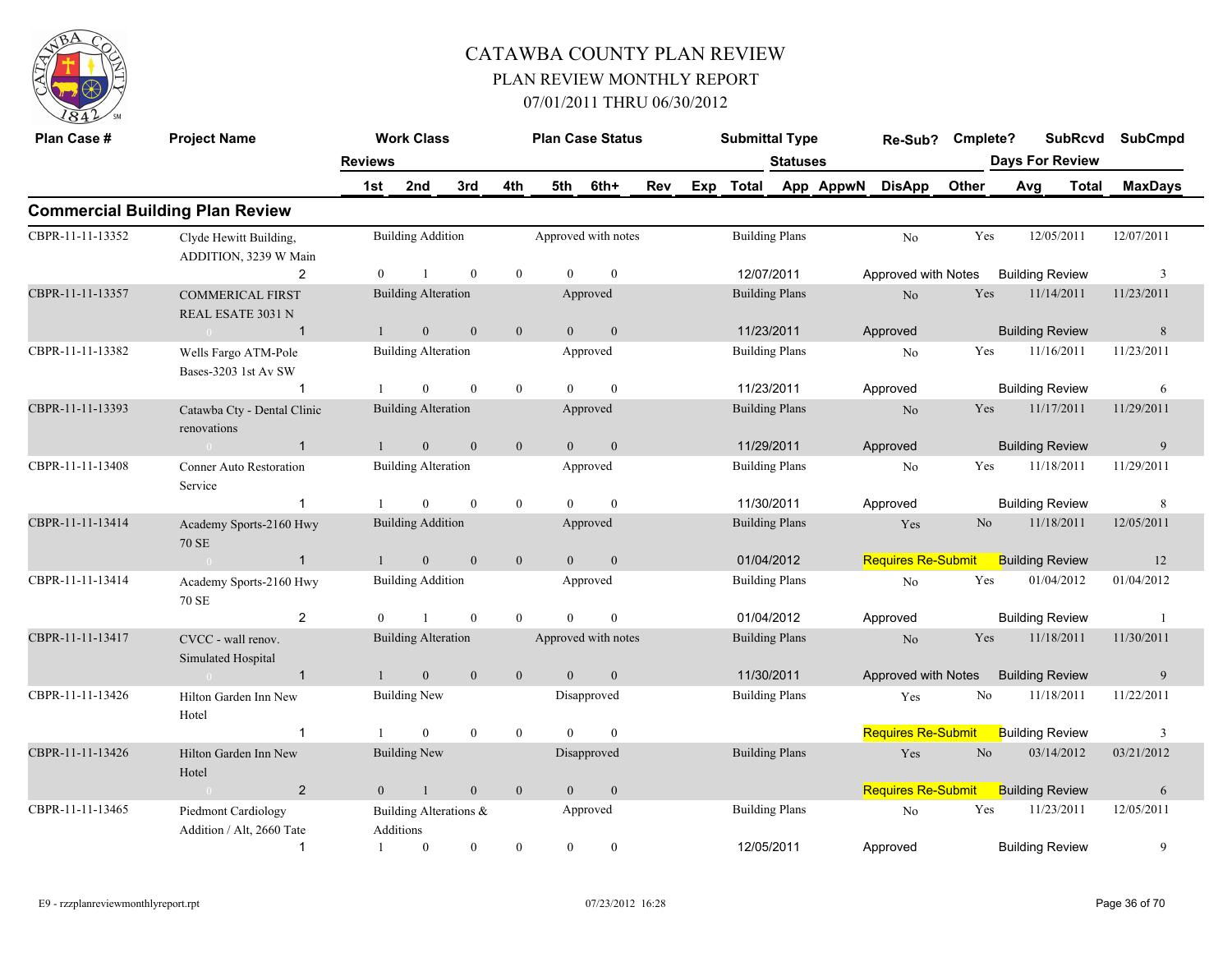

| Plan Case #      | <b>Project Name</b>                                 |                | <b>Work Class</b>                |                |                  |                | <b>Plan Case Status</b> |     | <b>Submittal Type</b> |                       |           | Re-Sub?                   | Cmplete?       |     | <b>SubRcvd</b>         | <b>SubCmpd</b>  |  |
|------------------|-----------------------------------------------------|----------------|----------------------------------|----------------|------------------|----------------|-------------------------|-----|-----------------------|-----------------------|-----------|---------------------------|----------------|-----|------------------------|-----------------|--|
|                  |                                                     | <b>Reviews</b> |                                  |                |                  |                |                         |     |                       | <b>Statuses</b>       |           |                           |                |     | <b>Days For Review</b> |                 |  |
|                  |                                                     | 1st            | 2nd                              | 3rd            | 4th              | 5th            | 6th+                    | Rev | Exp Total             |                       | App AppwN | <b>DisApp</b>             | Other          | Avg | <b>Total</b>           | <b>MaxDays</b>  |  |
|                  | <b>Commercial Building Plan Review</b>              |                |                                  |                |                  |                |                         |     |                       |                       |           |                           |                |     |                        |                 |  |
| CBPR-11-11-13470 | Transportation<br>Insight-Alts-115 3rd St NW        |                | <b>Building Alteration</b>       |                |                  |                | Approved with notes     |     |                       | <b>Building Plans</b> |           | No                        | Yes            |     | 11/23/2011             | 12/07/2011      |  |
|                  | $\mathbf 1$                                         |                | $\overline{0}$                   | $\mathbf{0}$   | $\mathbf{0}$     | $\theta$       | $\mathbf{0}$            |     |                       | 12/07/2011            |           | Approved with Notes       |                |     | <b>Building Review</b> | 11              |  |
| CBPR-11-11-13481 | IceHouse 759 US 70 Hwy                              |                | Modular                          |                |                  |                | Approved with notes     |     |                       | <b>Building Plans</b> |           | No                        | Yes            |     | 11/28/2011             | 12/06/2011      |  |
|                  | $\overline{1}$<br>$\sim 0$                          |                | $\boldsymbol{0}$                 | $\mathbf{0}$   | $\overline{0}$   | $\mathbf{0}$   | $\boldsymbol{0}$        |     |                       | 12/06/2011            |           | Approved with Notes       |                |     | <b>Building Review</b> | $7\phantom{.0}$ |  |
| CBPR-11-11-13511 | Wilco To Go # 351 1343<br>Rock Barn                 |                | <b>Accessory Structure</b>       |                |                  |                | Approved with notes     |     |                       | <b>Building Plans</b> |           | No                        | Yes            |     | 11/30/2011             | 12/08/2011      |  |
|                  | $\mathbf{1}$                                        |                | $\mathbf{0}$                     | $\mathbf{0}$   | $\mathbf{0}$     | $\overline{0}$ | $\mathbf{0}$            |     |                       | 12/08/2011            |           | Approved with Notes       |                |     | <b>Building Review</b> | $\tau$          |  |
| CBPR-1-12-13945  | Cloninger Ford Add.-Demo<br>& Foundation Only       |                | Building Footing /<br>Foundation |                |                  |                | Approved with notes     |     |                       | <b>Building Plans</b> |           | No                        | Yes            |     | 12/30/2011             | 01/13/2012      |  |
|                  | $\mathbf{1}$                                        |                | $\mathbf{0}$                     | $\mathbf{0}$   | $\mathbf{0}$     | $\overline{0}$ | $\overline{0}$          |     |                       | 01/13/2012            |           | Approved with Notes       |                |     | <b>Building Review</b> | 10              |  |
| CBPR-1-12-13967  | LRU Pole Lights - 440 8th<br>Av NE                  |                | <b>Utility Construction</b>      |                |                  |                | Approved                |     |                       | <b>Building Plans</b> |           | No                        | Yes            |     | 01/04/2012             | 01/17/2012      |  |
|                  | $\mathbf{1}$                                        |                | $\overline{0}$                   | $\mathbf{0}$   | $\boldsymbol{0}$ | $\theta$       | $\mathbf{0}$            |     |                       | 01/17/2012            |           | Approved                  |                |     | <b>Building Review</b> | 10              |  |
| CBPR-1-12-13992  | <b>CVMC GRAYSTONE MOB</b><br><b>ALT</b>             |                | <b>Building Alteration</b>       |                |                  |                | Approved                |     |                       | <b>Building Plans</b> |           | Yes                       | N <sub>o</sub> |     | 01/06/2012             | 01/18/2012      |  |
|                  | $\mathbf{1}$<br>$\sim 0$                            | $\mathbf{1}$   | $\boldsymbol{0}$                 | $\mathbf{0}$   | $\mathbf{0}$     | $\overline{0}$ | $\mathbf{0}$            |     |                       | 04/02/2012            |           | <b>Requires Re-Submit</b> |                |     | <b>Building Review</b> | 9               |  |
| CBPR-1-12-13992  | <b>CVMC GRAYSTONE MOB</b><br><b>ALT</b>             |                | <b>Building Alteration</b>       |                |                  |                | Approved                |     |                       | <b>Building Plans</b> |           | No                        | Yes            |     | 02/20/2012             | 02/22/2012      |  |
|                  | 2                                                   | $\theta$       |                                  | $\mathbf{0}$   | $\mathbf{0}$     | $\theta$       | $\mathbf{0}$            |     |                       | 04/02/2012            |           | Approved                  |                |     | <b>Building Review</b> | 3               |  |
| CBPR-1-12-13992  | <b>CVMC GRAYSTONE MOB</b><br><b>ALT</b>             |                | <b>Building Alteration</b>       |                |                  |                | Approved                |     | Revision to Permit    |                       |           | N <sub>o</sub>            | Yes            |     | 03/26/2012             | 04/02/2012      |  |
|                  | 3<br>$\sim 0$                                       | $\overline{0}$ | $\overline{0}$                   | $\overline{1}$ | $\mathbf{0}$     | $\theta$       | $\mathbf{0}$            |     |                       | 04/02/2012            |           | Approved                  |                |     | <b>Revision Review</b> | 6               |  |
| CBPR-1-12-14006  | PNG UTILITY OPS-1921<br>8TH AVE NW                  |                | <b>Building Alteration</b>       |                |                  |                | Approved                |     |                       | <b>Building Plans</b> |           | No                        | Yes            |     | 01/09/2012             | 01/20/2012      |  |
|                  | $\mathbf{1}$                                        |                | $\theta$                         | $\mathbf{0}$   | $\mathbf{0}$     | $\theta$       | $\mathbf{0}$            |     |                       | 01/20/2012            |           | Approved                  |                |     | <b>Building Review</b> | 10              |  |
| CBPR-1-12-14019  | <b>SOCIAL SECURITY</b><br><b>ADMINISTRATION BLD</b> |                | <b>Building New</b>              |                |                  |                | Approved                |     |                       | <b>Building Plans</b> |           | Yes                       | N <sub>o</sub> |     | 01/10/2012             | 01/23/2012      |  |
|                  | $\mathbf{1}$<br>$\sim 0$ and $\sim 0.000$           |                | $\overline{0}$                   | $\mathbf{0}$   | $\mathbf{0}$     | $\theta$       | $\mathbf{0}$            |     |                       | 02/23/2012            |           | <b>Requires Re-Submit</b> |                |     | <b>Building Review</b> | 10              |  |
| CBPR-1-12-14019  | <b>SOCIAL SECURITY</b><br><b>ADMINISTRATION BLD</b> |                | <b>Building New</b>              |                |                  |                | Approved                |     |                       | <b>Building Plans</b> |           | No                        | Yes            |     | 02/22/2012             | 02/23/2012      |  |
|                  | $\overline{2}$                                      | $\overline{0}$ | -1                               | $\mathbf{0}$   | $\mathbf{0}$     | $\overline{0}$ | $\boldsymbol{0}$        |     |                       | 02/23/2012            |           | Approved                  |                |     | <b>Building Review</b> | 2               |  |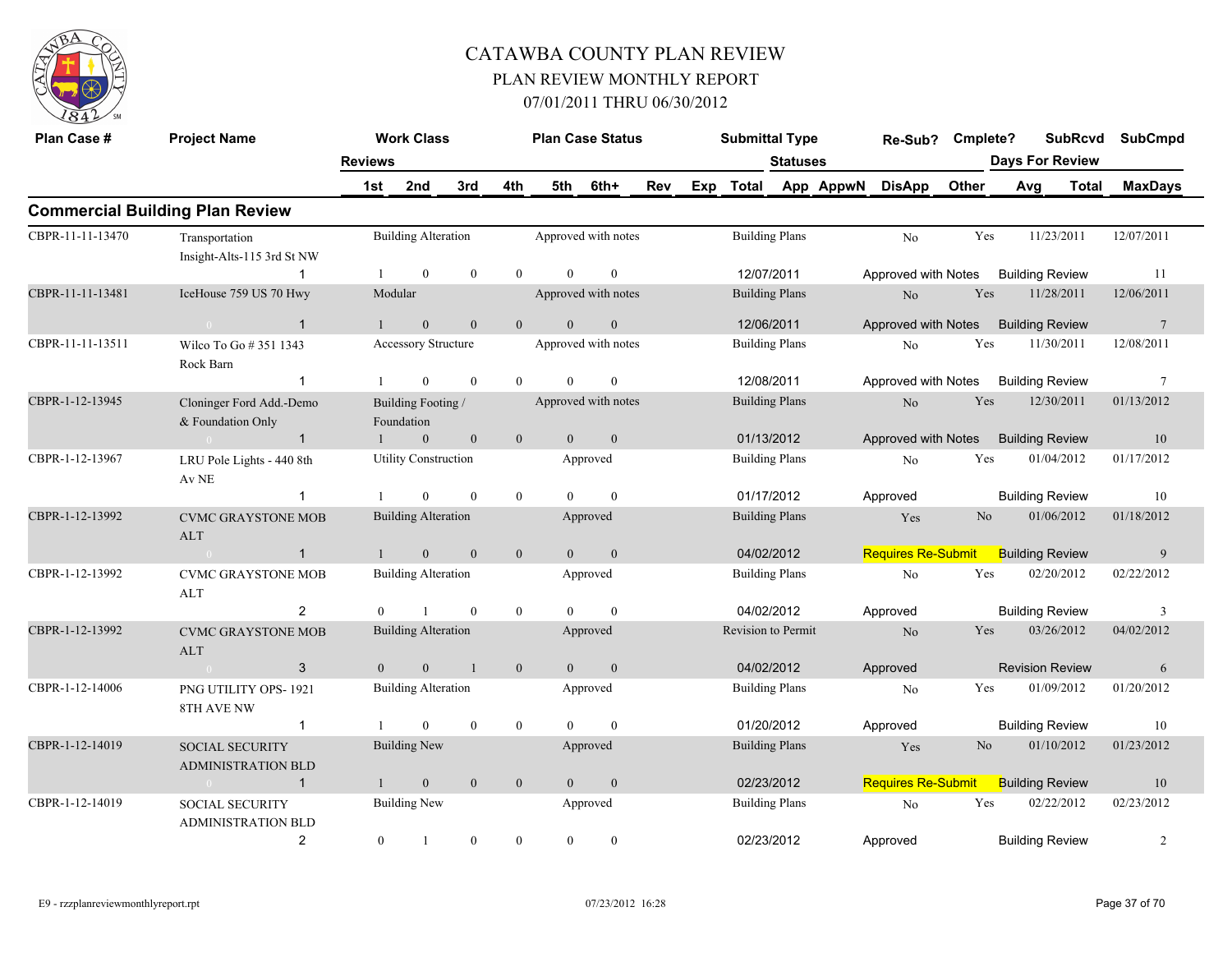

| Plan Case #     | <b>Project Name</b>                                             | <b>Reviews</b> | <b>Work Class</b>          |              |                |                | <b>Plan Case Status</b> |     |      | <b>Submittal Type</b> | <b>Statuses</b> | Re-Sub?                   | Cmplete? | <b>Days For Review</b> | <b>SubRcvd</b> | <b>SubCmpd</b>  |
|-----------------|-----------------------------------------------------------------|----------------|----------------------------|--------------|----------------|----------------|-------------------------|-----|------|-----------------------|-----------------|---------------------------|----------|------------------------|----------------|-----------------|
|                 |                                                                 | 1st            | 2nd                        | 3rd          | 4th            |                | 5th 6th+                | Rev |      | Exp Total App AppwN   |                 | <b>DisApp</b>             | Other    | Avg                    | <b>Total</b>   | <b>MaxDays</b>  |
|                 | <b>Commercial Building Plan Review</b>                          |                |                            |              |                |                |                         |     |      |                       |                 |                           |          |                        |                |                 |
| CBPR-1-12-14060 | Schrum, Mary, Apt Alts,<br>330 3rd St NW                        |                | <b>Building Alteration</b> |              |                |                | Approved with notes     |     |      | <b>Building Plans</b> |                 | No                        | Yes      | 01/13/2012             |                | 01/27/2012      |
|                 | $\mathbf{1}$                                                    | -1             | $\overline{0}$             | $\mathbf{0}$ | $\theta$       | $\theta$       | $\mathbf{0}$            |     |      | 01/27/2012            |                 | Approved with Notes       |          | <b>Building Review</b> |                | 11              |
| CBPR-1-12-14088 | SPECIALTY WELDING-<br>505 E 16TH ST                             |                | <b>Electrical Only</b>     |              |                |                | <b>Under Review</b>     |     |      | <b>Building Plans</b> |                 | $\rm No$                  | Yes      | 01/17/2012             |                | 01/20/2012      |
|                 | $\overline{0}$<br>$\mathbf{1}$                                  | $\mathbf{1}$   | $\mathbf{0}$               | $\mathbf{0}$ | $\mathbf{0}$   | $\overline{0}$ | $\mathbf{0}$            |     |      |                       |                 | Approved                  |          | <b>Building Review</b> |                | $\overline{4}$  |
| CBPR-1-12-14174 | Speed Latino - 1901 C<br>Northwest Blvd                         |                | <b>Building Alteration</b> |              |                |                | Approved with notes     |     |      | <b>Building Plans</b> |                 | No                        | Yes      | 01/20/2012             |                | 01/30/2012      |
|                 | $\mathbf{1}$                                                    |                | $\theta$                   | $\theta$     | $\mathbf{0}$   | $\Omega$       | $\theta$                |     |      | 01/30/2012            |                 | Approved with Notes       |          | <b>Building Review</b> |                | $7\phantom{.0}$ |
| CBPR-1-12-14188 | <b>GOLDEN CORRAL #586 -</b><br>1053 LENOIR RHYNE<br><b>BLVD</b> |                | <b>Building Alteration</b> |              |                |                | Approved                |     |      | <b>Building Plans</b> |                 | N <sub>o</sub>            | Yes      | 01/23/2012             |                | 01/27/2012      |
|                 | $\overline{1}$<br>$\sim 0$                                      | $\mathbf{1}$   | $\mathbf{0}$               | $\mathbf{0}$ | $\mathbf{0}$   | $\overline{0}$ | $\overline{0}$          |     |      | 01/27/2012            |                 | Approved                  |          | <b>Building Review</b> |                | 5               |
| CBPR-1-12-14197 | BLISS NAILS & SPA-1750<br>Catawba Val Blvd, #4                  |                | <b>Building Alteration</b> |              |                |                | Approved                |     |      | <b>Building Plans</b> |                 | No                        | Yes      | 01/23/2012             |                | 01/25/2012      |
|                 | -1                                                              | -1             | $\overline{0}$             | $\mathbf{0}$ | $\overline{0}$ | $\theta$       | $\mathbf{0}$            |     |      | 01/25/2012            |                 | Approved                  |          | <b>Building Review</b> |                | 3               |
| CBPR-1-12-14201 | <b>CAROLINA ANESTHESIA</b><br><b>ASSOCIATES</b>                 |                | <b>Building Alteration</b> |              |                |                | Approved                |     |      | <b>Building Plans</b> |                 | N <sub>o</sub>            | Yes      | 01/23/2012             |                | 01/31/2012      |
|                 | $\mathbf{1}$<br>$0 -$                                           | $\mathbf{1}$   | $\overline{0}$             | $\mathbf{0}$ | $\overline{0}$ | $\theta$       | $\mathbf{0}$            |     |      | 01/31/2012            |                 | Approved                  |          | <b>Building Review</b> |                | 7               |
| CBPR-1-12-14207 | Cloninger Ford -Add-1241<br>Hwy $70\;{\rm SE}$                  |                | <b>Building Addition</b>   |              |                |                | Approved with notes     |     |      | <b>Building Plans</b> |                 | N <sub>0</sub>            | Yes      | 01/24/2012             |                | 01/24/2012      |
|                 | $\mathbf{1}$                                                    | $\mathbf{1}$   | $\Omega$                   | $\theta$     | $\theta$       | $\Omega$       | $\overline{0}$          |     | True | 01/24/2012            |                 | Approved with Notes       |          | <b>Building Review</b> |                | $\overline{1}$  |
| CBPR-1-12-14207 | Cloninger Ford -Add-1241<br>Hwy 70 SE                           |                | <b>Building Addition</b>   |              |                |                | Approved with notes     |     |      | Revision to Permit    |                 | No                        | Yes      | 05/25/2012             |                | 06/06/2012      |
|                 | $\overline{2}$<br>$\sim 0$                                      | $\theta$       | $\overline{1}$             | $\mathbf{0}$ | $\overline{0}$ | $\theta$       | $\mathbf{0}$            |     | True | 01/24/2012            |                 | Approved                  |          | <b>Revision Review</b> |                | 9               |
| CBPR-1-12-14300 | PLANET FITNESS ALT<br><b>INT</b>                                |                | <b>Building Alteration</b> |              |                |                | Approved                |     |      | <b>Building Plans</b> |                 | Yes                       | No       | 01/27/2012             |                | 02/02/2012      |
|                 | -1                                                              | -1             | $\overline{0}$             | $\mathbf{0}$ | $\mathbf{0}$   | $\theta$       | $\mathbf{0}$            |     |      | 02/13/2012            |                 | <b>Requires Re-Submit</b> |          | <b>Building Review</b> |                | 5               |
| CBPR-1-12-14300 | PLANET FITNESS ALT<br><b>INT</b>                                |                | <b>Building Alteration</b> |              |                |                | Approved                |     |      | <b>Building Plans</b> |                 | N <sub>o</sub>            | Yes      | 02/08/2012             |                | 02/13/2012      |
|                 | $\overline{2}$                                                  | $\overline{0}$ | $\mathbf{1}$               | $\mathbf{0}$ | $\overline{0}$ | $\overline{0}$ | $\mathbf{0}$            |     |      | 02/13/2012            |                 | Approved                  |          | <b>Building Review</b> |                | $\overline{4}$  |
| CBPR-1-12-14333 | The Diva Nail Salon-2161 N<br>Center St-                        |                | <b>Building Alteration</b> |              |                |                | Approved with notes     |     |      | <b>Building Plans</b> |                 | N <sub>0</sub>            | Yes      | 01/31/2012             |                | 02/10/2012      |
|                 | $\mathbf{1}$                                                    | -1             | $\overline{0}$             | $\theta$     | $\theta$       | $\mathbf{0}$   | $\mathbf{0}$            |     |      | 02/10/2012            |                 | Approved with Notes       |          | <b>Building Review</b> |                | 9               |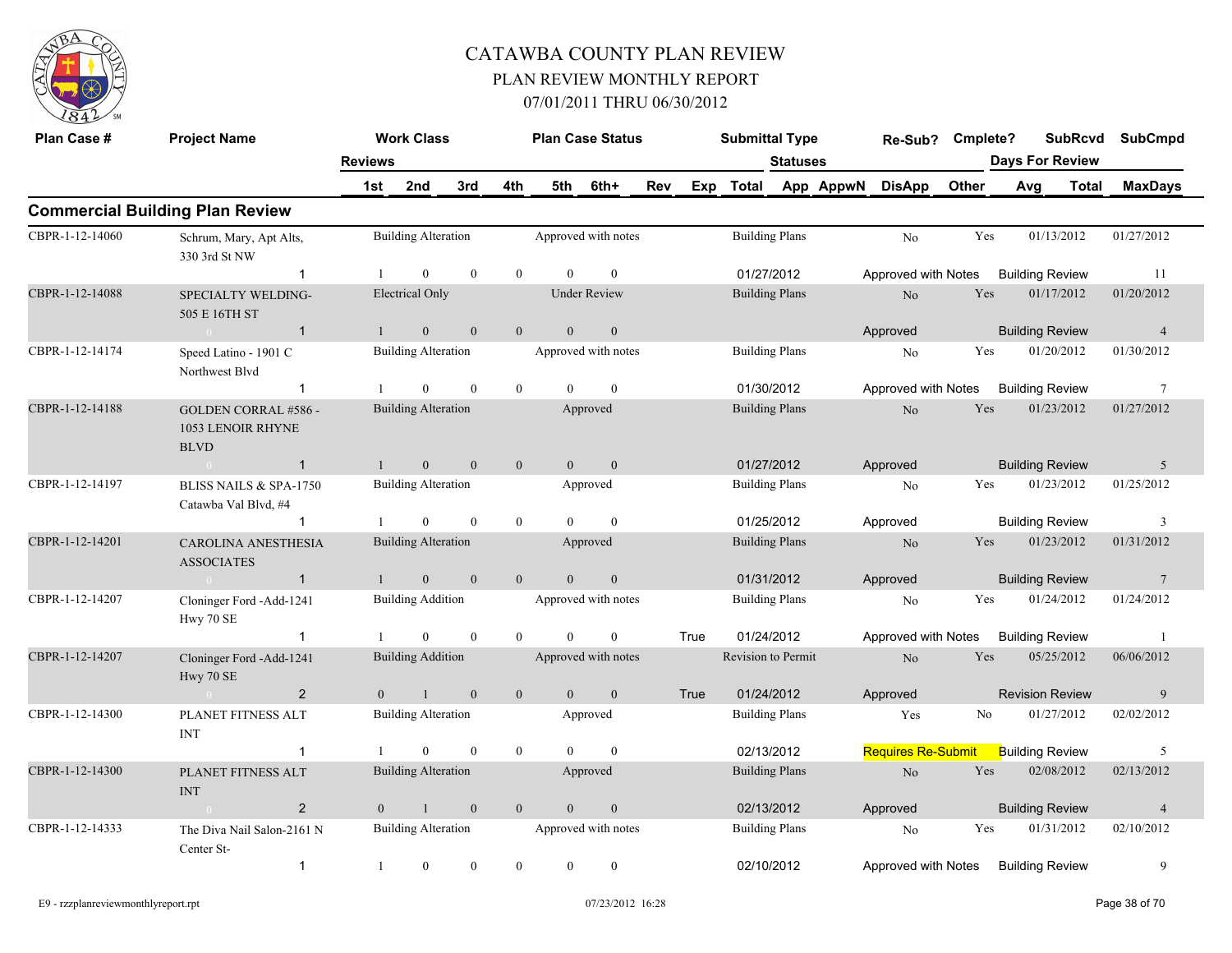

| Plan Case #      | <b>Project Name</b>                           | <b>Reviews</b> | <b>Work Class</b>          |                |                |                | <b>Plan Case Status</b> |     |     | <b>Submittal Type</b>     | <b>Statuses</b>       |           | Re-Sub?                   | Cmplete? | <b>Days For Review</b> | <b>SubRcvd</b> | SubCmpd        |  |
|------------------|-----------------------------------------------|----------------|----------------------------|----------------|----------------|----------------|-------------------------|-----|-----|---------------------------|-----------------------|-----------|---------------------------|----------|------------------------|----------------|----------------|--|
|                  |                                               | 1st            | 2nd                        | 3rd            | 4th            | 5th            | 6th+                    | Rev | Exp | <b>Total</b>              |                       | App AppwN | <b>DisApp</b>             | Other    | Avg                    | <b>Total</b>   | <b>MaxDays</b> |  |
|                  | <b>Commercial Building Plan Review</b>        |                |                            |                |                |                |                         |     |     |                           |                       |           |                           |          |                        |                |                |  |
| CBPR-12-10-8604  | TAILORED FOAM &<br><b>CHEMICAL PRODUCTS</b>   |                | <b>Building Addition</b>   |                |                |                | Disapproved             |     |     |                           | <b>Building Plans</b> |           | Yes                       | No       | 07/13/2011             |                | 07/15/2011     |  |
|                  | 3                                             | $\overline{0}$ | $\overline{0}$             | $\overline{1}$ | $\mathbf{0}$   | $\theta$       | $\mathbf{0}$            |     |     |                           |                       |           | <b>Requires Re-Submit</b> |          | <b>Building Review</b> |                | 3              |  |
| CBPR-12-10-8675  | Corinth Reformed Church -<br>Addition         |                | <b>Building Addition</b>   |                |                |                | Approved                |     |     | <b>Revision to Permit</b> |                       |           | No                        | Yes      | 03/28/2012             |                | 04/09/2012     |  |
|                  | $\overline{4}$                                | $\overline{0}$ | $\mathbf{0}$               | $\mathbf{0}$   | $\mathbf{1}$   | $\mathbf{0}$   | $\mathbf{0}$            |     |     | 04/04/2011                |                       |           | Approved                  |          | <b>Revision Review</b> |                | 8              |  |
| CBPR-12-11-13523 | Lawrence Lumber Elect<br>Serv. Addition       |                | <b>Electrical Only</b>     |                |                |                | Approved with notes     |     |     |                           | <b>Building Plans</b> |           | No                        | Yes      | 12/01/2011             |                | 12/09/2011     |  |
|                  | $\mathbf{1}$                                  |                | $\theta$                   | $\theta$       | $\theta$       | $\Omega$       | $\theta$                |     |     |                           | 01/12/2012            |           | Approved with Notes       |          | <b>Building Review</b> |                | 7              |  |
| CBPR-12-11-13531 | Sunquest, $B + R$ Properties<br>New Heat Pump |                | Mechanical Only            |                |                |                | Approved with notes     |     |     |                           | <b>Building Plans</b> |           | Yes                       | No       | 12/01/2011             |                | 12/09/2011     |  |
|                  | $\mathbf{1}$                                  | $\overline{1}$ | $\mathbf{0}$               | $\mathbf{0}$   | $\overline{0}$ | $\overline{0}$ | $\mathbf{0}$            |     |     |                           | 01/09/2012            |           | <b>Requires Re-Submit</b> |          | <b>Building Review</b> |                | $\overline{7}$ |  |
| CBPR-12-11-13531 | Sunquest, $B + R$ Properties<br>New Heat Pump |                | Mechanical Only            |                |                |                | Approved with notes     |     |     |                           | <b>Building Plans</b> |           | $\rm No$                  | Yes      | 12/27/2011             |                | 01/09/2012     |  |
|                  | 2                                             | $\Omega$       |                            | $\theta$       | $\theta$       | $\Omega$       | $\theta$                |     |     |                           | 01/09/2012            |           | Approved with Notes       |          | <b>Building Review</b> |                | 9              |  |
| CBPR-12-11-13536 | <b>CVCC</b> Interior PE Bldg<br>Renovation    |                | <b>Building Alteration</b> |                |                |                | Approved                |     |     |                           | <b>Building Plans</b> |           | $\rm No$                  | Yes      | 12/02/2011             |                | 12/14/2011     |  |
|                  | $\overline{1}$<br>$\sim 0$                    | $\mathbf{1}$   | $\overline{0}$             | $\theta$       | $\overline{0}$ | $\theta$       | $\mathbf{0}$            |     |     |                           | 12/15/2011            |           | Approved                  |          | <b>Building Review</b> |                | 9              |  |
| CBPR-12-11-13560 | Direction Furn # 2 Dust<br>Removal            |                | <b>Electrical Only</b>     |                |                |                | Approved                |     |     |                           | <b>Building Plans</b> |           | Yes                       | No       | 12/05/2011             |                | 12/16/2011     |  |
|                  |                                               |                | $\theta$                   | $\theta$       | $\overline{0}$ | $\Omega$       | $\theta$                |     |     |                           | 01/06/2012            |           | <b>Requires Re-Submit</b> |          | <b>Building Review</b> |                | 10             |  |
| CBPR-12-11-13560 | Direction Furn # 2 Dust<br>Removal            |                | <b>Electrical Only</b>     |                |                |                | Approved                |     |     |                           | <b>Building Plans</b> |           | $\rm No$                  | Yes      | 01/05/2012             |                | 01/06/2012     |  |
|                  | $\overline{2}$<br>$\sim 0$                    | $\overline{0}$ | 1                          | $\mathbf{0}$   | $\mathbf{0}$   | $\overline{0}$ | $\mathbf{0}$            |     |     |                           | 01/06/2012            |           | Approved with Notes       |          | <b>Building Review</b> |                | 2              |  |
| CBPR-12-11-13564 | FRMC LABOR &<br><b>DELIVERY ALTS</b>          |                | <b>Building Alteration</b> |                |                |                | Approved                |     |     |                           | <b>Building Plans</b> |           | N <sub>o</sub>            | Yes      | 12/05/2011             |                | 12/09/2011     |  |
|                  | $\mathbf{1}$                                  | $\mathbf{1}$   | $\theta$                   | $\theta$       | $\overline{0}$ | $\Omega$       | $\theta$                |     |     |                           | 12/09/2011            |           | Approved                  |          | <b>Building Review</b> |                | 5              |  |
| CBPR-12-11-13591 | YMCA HVAC Renovations                         |                | Mechanical Only            |                |                |                | Approved                |     |     |                           | <b>Building Plans</b> |           | No.                       | Yes      | 12/06/2011             |                | 12/20/2011     |  |
|                  | $\mathbf{1}$                                  |                | $\mathbf{0}$               | $\mathbf{0}$   | $\mathbf{0}$   | $\Omega$       | $\mathbf{0}$            |     |     | 12/20/2011                |                       |           | Approved                  |          | <b>Building Review</b> |                | 11             |  |
| CBPR-12-11-13612 | <b>CLONINGER FORD MOB</b><br>OFFICE A, B, C,  |                | <b>Building New</b>        |                |                |                | Approved                |     |     |                           | <b>Building Plans</b> |           | No                        | Yes      | 12/08/2011             |                | 12/20/2011     |  |
|                  | $\mathbf{1}$                                  | -1             | $\overline{0}$             | $\mathbf{0}$   | $\overline{0}$ | $\mathbf{0}$   | $\bf{0}$                |     |     | 12/20/2011                |                       |           | Approved                  |          | <b>Building Review</b> |                | 9              |  |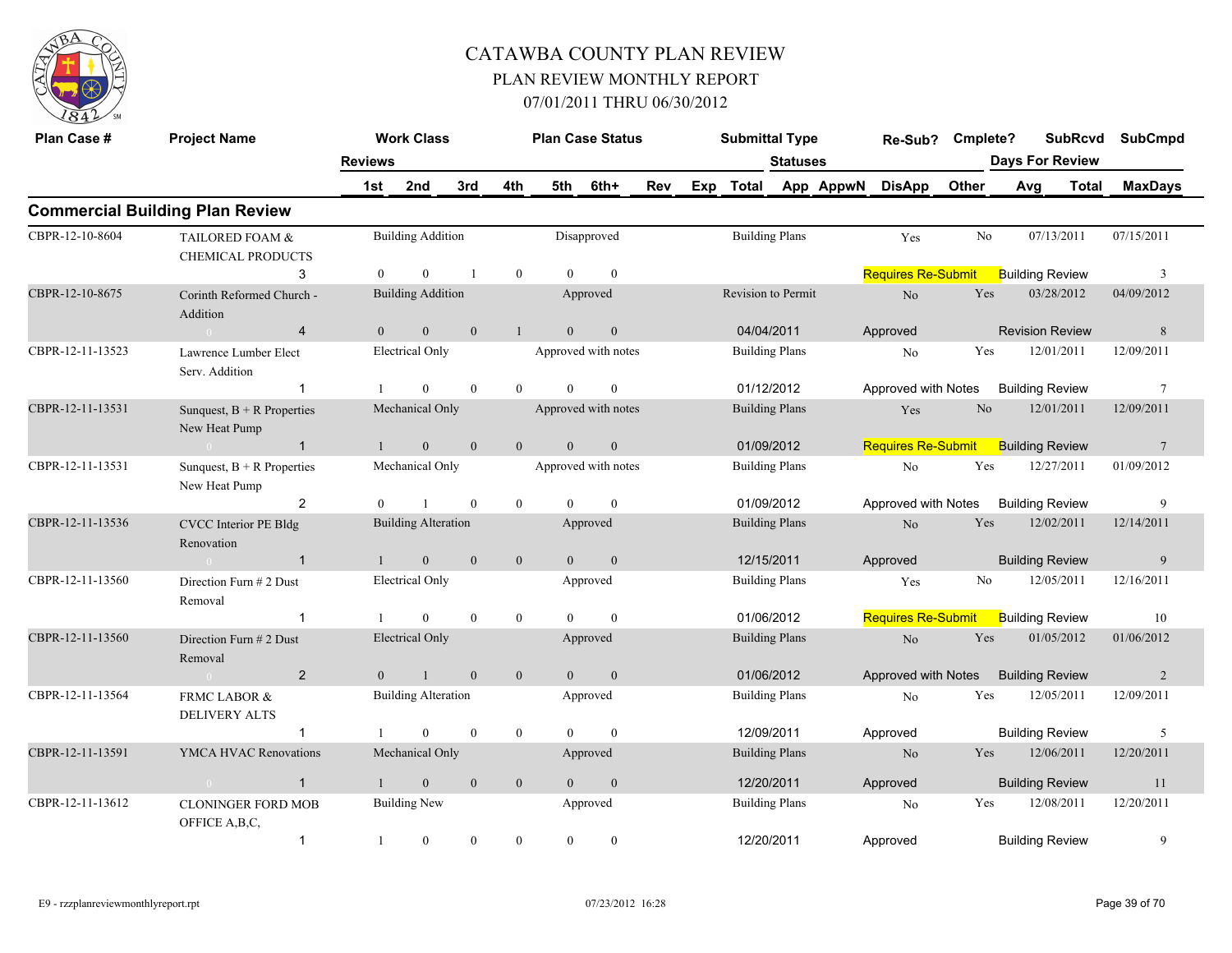

| Plan Case #      | <b>Project Name</b>                                                   |                | <b>Work Class</b>          |                |                |                | <b>Plan Case Status</b> |     |                                     | <b>Submittal Type</b> |                       |           | Re-Sub?                   | Cmplete?                  |                        | <b>SubRcvd</b>         | <b>SubCmpd</b> |  |
|------------------|-----------------------------------------------------------------------|----------------|----------------------------|----------------|----------------|----------------|-------------------------|-----|-------------------------------------|-----------------------|-----------------------|-----------|---------------------------|---------------------------|------------------------|------------------------|----------------|--|
|                  |                                                                       | <b>Reviews</b> |                            |                |                |                |                         |     |                                     |                       | <b>Statuses</b>       |           |                           |                           |                        | <b>Days For Review</b> |                |  |
|                  |                                                                       | 1st            | 2nd                        | 3rd            | 4th            | 5th            | 6th+                    | Rev | Exp                                 | Total                 |                       | App AppwN | <b>DisApp</b>             | Other                     | Avg                    | <b>Total</b>           | <b>MaxDays</b> |  |
|                  | <b>Commercial Building Plan Review</b>                                |                |                            |                |                |                |                         |     |                                     |                       |                       |           |                           |                           |                        |                        |                |  |
| CBPR-12-11-13619 | <b>WAFFLE HOUSE 1245</b><br><b>HWY 321 NW</b>                         |                | <b>Building New</b>        |                |                |                | Approved                |     |                                     |                       | <b>Building Plans</b> |           | Yes                       | N <sub>0</sub>            |                        | 12/08/2011             | 12/27/2011     |  |
|                  | -1                                                                    |                | $\overline{0}$             | $\mathbf{0}$   | $\mathbf{0}$   | $\theta$       | $\mathbf{0}$            |     |                                     |                       | 02/24/2012            |           | <b>Requires Re-Submit</b> |                           | <b>Building Review</b> |                        | 12             |  |
| CBPR-12-11-13619 | <b>WAFFLE HOUSE 1245</b><br><b>HWY 321 NW</b>                         |                | <b>Building New</b>        |                |                |                | Approved                |     |                                     |                       | <b>Building Plans</b> |           | Yes                       | N <sub>o</sub>            |                        | 01/31/2012             | 02/03/2012     |  |
|                  | $\overline{2}$<br>$\sim 0$                                            | $\mathbf{0}$   | $\mathbf{1}$               | $\mathbf{0}$   | $\mathbf{0}$   | $\mathbf{0}$   | $\mathbf{0}$            |     | 02/24/2012<br><b>Building Plans</b> |                       |                       |           |                           | <b>Requires Re-Submit</b> |                        | <b>Building Review</b> | $\overline{4}$ |  |
| CBPR-12-11-13619 | <b>WAFFLE HOUSE 1245</b><br><b>HWY 321 NW</b>                         |                | <b>Building New</b>        |                |                |                | Approved                |     |                                     |                       |                       |           | No                        | Yes                       |                        | 02/22/2012             | 02/24/2012     |  |
|                  | 3                                                                     | $\mathbf{0}$   | $\overline{0}$             | $\overline{1}$ | $\overline{0}$ | $\theta$       | $\mathbf{0}$            |     |                                     |                       | 02/24/2012            |           | Approved                  |                           |                        | <b>Building Review</b> | 3              |  |
| CBPR-12-11-13626 | LRC NEW TOILET BLD<br><b>601 9TH AV NE</b>                            |                | <b>Building New</b>        |                |                |                | Approved                |     |                                     |                       | <b>Building Plans</b> |           | N <sub>o</sub>            | Yes                       |                        | 12/08/2011             | 12/15/2011     |  |
|                  | $\mathbf{1}$<br>$\sim 0$                                              | $\mathbf{1}$   | $\mathbf{0}$               | $\mathbf{0}$   | $\mathbf{0}$   | $\overline{0}$ | $\mathbf{0}$            |     |                                     |                       | 12/15/2011            |           | Approved                  |                           |                        | <b>Building Review</b> | 6              |  |
| CBPR-12-11-13691 | ROTARY DRILL SERVICE-<br>1615 RAILROAD AV                             |                | <b>Building Addition</b>   |                |                |                | Approved                |     |                                     |                       | <b>Building Plans</b> |           | N <sub>o</sub>            | Yes                       |                        | 12/09/2011             | 12/28/2011     |  |
|                  | -1                                                                    | -1             | $\overline{0}$             | $\mathbf{0}$   | $\overline{0}$ | $\theta$       | $\mathbf{0}$            |     |                                     |                       | 12/28/2011            |           | Approved                  |                           |                        | <b>Building Review</b> | 12             |  |
| CBPR-12-11-13722 | Conversations Wine &<br>Tapas Room                                    |                | <b>Building Alteration</b> |                |                |                | Approved with notes     |     |                                     |                       | <b>Building Plans</b> |           | Yes                       | No                        |                        | 12/13/2011             | 12/28/2011     |  |
|                  | $\sim 0$<br>$\mathbf{1}$                                              | $\mathbf{1}$   | $\overline{0}$             | $\mathbf{0}$   | $\overline{0}$ | $\overline{0}$ | $\mathbf{0}$            |     |                                     |                       | 03/06/2012            |           | Approved with Notes       |                           | <b>Building Review</b> |                        | 10             |  |
| CBPR-12-11-13722 | Conversations Wine &<br>Tapas Room                                    |                | <b>Building Alteration</b> |                |                |                | Approved with notes     |     |                                     |                       | <b>Building Plans</b> |           | N <sub>o</sub>            | Yes                       |                        | 02/28/2012             | 03/06/2012     |  |
|                  | $\overline{2}$                                                        | $\theta$       |                            | $\theta$       | $\theta$       | $\Omega$       | $\theta$                |     |                                     |                       | 03/06/2012            |           | Approved with Notes       |                           |                        | <b>Building Review</b> | 6              |  |
| CBPR-12-11-13722 | Conversations Wine &<br>Tapas Room                                    |                | <b>Building Alteration</b> |                |                |                | Approved with notes     |     |                                     | Revision to Permit    |                       |           | $\rm No$                  | Yes                       |                        | 03/06/2012             | 03/06/2012     |  |
|                  | 3                                                                     | $\overline{0}$ | $\overline{0}$             | $\overline{1}$ | $\mathbf{0}$   | $\overline{0}$ | $\mathbf{0}$            |     |                                     |                       | 03/06/2012            |           | Approved with Notes       |                           |                        | <b>Revision Review</b> | -1             |  |
| CBPR-12-11-13736 | Carving Craft-Brick Veneer-<br>120 11th St NW                         |                | <b>Building Alteration</b> |                |                |                | Approved                |     |                                     |                       | <b>Building Plans</b> |           | No                        | Yes                       |                        | 12/14/2011             | 12/29/2011     |  |
|                  | $\mathbf{1}$                                                          | -1             | $\overline{0}$             | $\mathbf{0}$   | $\overline{0}$ | $\overline{0}$ | $\mathbf{0}$            |     |                                     |                       | 12/29/2011            |           | Approved                  |                           |                        | <b>Building Review</b> | 10             |  |
| CBPR-12-11-13746 | <b>Tailored Chemical</b><br>Products-Atls-1120 Tate<br><b>Blvd SE</b> |                | <b>Building Alteration</b> |                |                |                | Approved                |     |                                     |                       | <b>Building Plans</b> |           | No                        | Yes                       |                        | 12/14/2011             | 12/29/2011     |  |
|                  | $\mathbf{1}$<br>$\sim 0$                                              | $\mathbf{1}$   | $\mathbf{0}$               | $\mathbf{0}$   | $\mathbf{0}$   | $\mathbf{0}$   | $\mathbf{0}$            |     |                                     |                       | 12/29/2011            |           | Approved with Notes       |                           | <b>Building Review</b> |                        | 10             |  |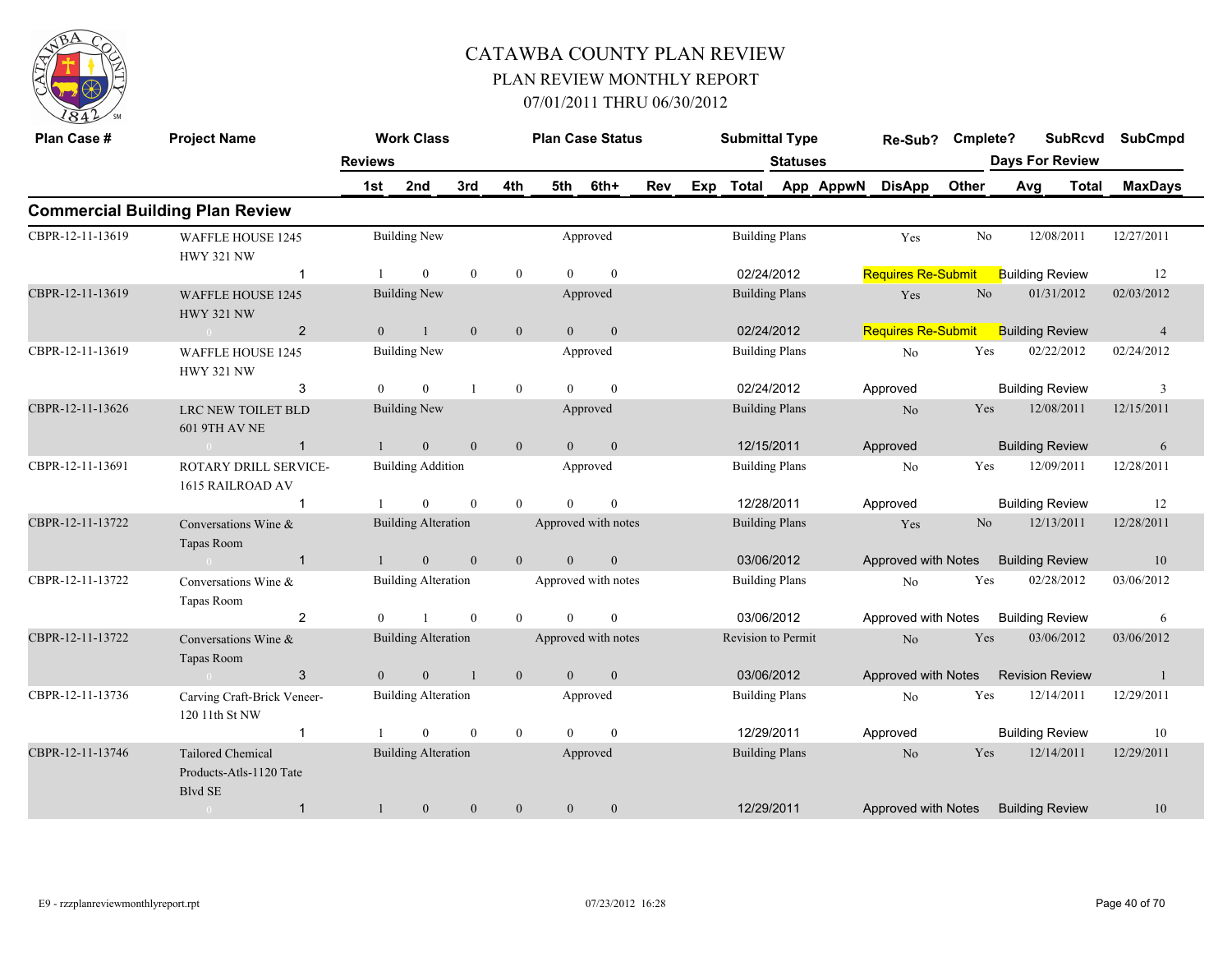

| Plan Case #      | <b>Project Name</b>                                                   |                | <b>Work Class</b>                          |                  |                  |                | <b>Plan Case Status</b>                 |     |     | <b>Submittal Type</b> |                       |           | Re-Sub?                   | Cmplete?       |     | <b>SubRcvd</b>                       | <b>SubCmpd</b>  |
|------------------|-----------------------------------------------------------------------|----------------|--------------------------------------------|------------------|------------------|----------------|-----------------------------------------|-----|-----|-----------------------|-----------------------|-----------|---------------------------|----------------|-----|--------------------------------------|-----------------|
|                  |                                                                       | <b>Reviews</b> |                                            |                  |                  |                |                                         |     |     |                       | <b>Statuses</b>       |           |                           |                |     | <b>Days For Review</b>               |                 |
|                  |                                                                       | 1st            | 2nd                                        | 3rd              | 4th              | 5th            | 6th+                                    | Rev | Exp | Total                 |                       | App AppwN | <b>DisApp</b>             | Other          | Avg | <b>Total</b>                         | <b>MaxDays</b>  |
|                  | <b>Commercial Building Plan Review</b>                                |                |                                            |                  |                  |                |                                         |     |     |                       |                       |           |                           |                |     |                                      |                 |
| CBPR-12-11-13746 | <b>Tailored Chemical</b><br>Products-Atls-1120 Tate<br><b>Blvd SE</b> |                | <b>Building Alteration</b>                 |                  |                  |                | Approved                                |     |     | Revision to Permit    |                       |           | N <sub>o</sub>            | Yes            |     | 01/09/2012                           | 01/19/2012      |
| CBPR-12-11-13754 | $\overline{2}$<br>$\bigcirc$<br>Shue, Saline-Alts-48 29th             | $\overline{0}$ | $\mathbf{1}$<br><b>Building Alteration</b> | $\mathbf{0}$     | $\mathbf{0}$     | $\overline{0}$ | $\boldsymbol{0}$<br>Approved with notes |     |     | 12/29/2011            | <b>Building Plans</b> |           | Approved<br>Yes           | No             |     | <b>Revision Review</b><br>12/15/2011 | 9<br>12/30/2011 |
|                  | Av NE<br>-1                                                           |                | $\mathbf{0}$                               | $\mathbf{0}$     | $\mathbf{0}$     | $\theta$       | $\mathbf{0}$                            |     |     |                       | 01/13/2012            |           | <b>Requires Re-Submit</b> |                |     | <b>Building Review</b>               | 10              |
| CBPR-12-11-13754 | Shue, Saline-Alts-48 29th<br>Av NE                                    |                | <b>Building Alteration</b>                 |                  |                  |                | Approved with notes                     |     |     |                       | <b>Building Plans</b> |           | N <sub>o</sub>            | Yes            |     | 01/09/2012                           | 01/13/2012      |
|                  | $\overline{2}$                                                        | $\mathbf{0}$   | $\mathbf{1}$                               | $\boldsymbol{0}$ | $\boldsymbol{0}$ | $\mathbf{0}$   | $\boldsymbol{0}$                        |     |     |                       | 01/13/2012            |           | Approved with Notes       |                |     | <b>Building Review</b>               | $\mathfrak{S}$  |
| CBPR-12-11-13758 | <b>VALLEY CROSSING</b><br><b>CANOPY AREA ALT/</b><br><b>EXT</b>       |                | <b>Building Alteration</b>                 |                  |                  |                | Approved                                |     |     |                       | <b>Building Plans</b> |           | No                        | Yes            |     | 01/26/2012                           | 01/30/2012      |
|                  | $\mathbf{1}$                                                          |                | $\mathbf{0}$                               | $\mathbf{0}$     | $\mathbf{0}$     | $\theta$       | $\mathbf{0}$                            |     |     |                       | 02/02/2012            |           | Approved with Notes       |                |     | <b>Building Review</b>               | 3               |
| CBPR-12-11-13758 | <b>VALLEY CROSSING</b><br><b>CANOPY AREA ALT/</b><br><b>EXT</b>       |                | <b>Building Alteration</b>                 |                  |                  |                | Approved                                |     |     | Revision to Permit    |                       |           | $\rm No$                  | Yes            |     | 03/29/2012                           | 04/11/2012      |
|                  | $\overline{2}$                                                        | $\overline{0}$ | $\mathbf{1}$                               | $\mathbf{0}$     | $\mathbf{0}$     | $\overline{0}$ | $\mathbf{0}$                            |     |     |                       | 02/02/2012            |           | Approved                  |                |     | <b>Revision Review</b>               | 9               |
| CBPR-12-11-13766 | Comm Scope - wall repair -<br>6519 Commscope Rd                       |                | <b>Building Alteration</b>                 |                  |                  |                | Approved                                |     |     |                       | <b>Building Plans</b> |           | No                        | Yes            |     | 12/15/2011                           | 12/30/2011      |
|                  | $\mathbf{1}$                                                          |                | $\Omega$                                   | $\mathbf{0}$     | $\mathbf{0}$     | $\theta$       | $\mathbf{0}$                            |     |     | 12/30/2011            |                       |           | Approved                  |                |     | <b>Building Review</b>               | 10              |
| CBPR-12-11-13782 | Compounding<br>Pharmacy-Solar Panels-750<br>4th St SW                 |                | <b>Electrical Only</b>                     |                  |                  |                | Approved with notes                     |     |     |                       | <b>Building Plans</b> |           | Yes                       | N <sub>o</sub> |     | 12/16/2011                           | 12/30/2011      |
|                  | $\mathbf{1}$<br>$\sim 0$                                              |                | $\overline{0}$                             | $\mathbf{0}$     | $\mathbf{0}$     | $\theta$       | $\boldsymbol{0}$                        |     |     |                       | 02/02/2012            |           | Approved with Notes       |                |     | <b>Building Review</b>               | 9               |
| CBPR-12-11-13782 | Compounding<br>Pharmacy-Solar Panels-750<br>4th St SW                 |                | <b>Electrical Only</b>                     |                  |                  |                | Approved with notes                     |     |     |                       | <b>Building Plans</b> |           | No                        | Yes            |     | 01/23/2012                           | 02/02/2012      |
|                  | 3                                                                     | $\Omega$       | $\Omega$                                   | $\mathbf{1}$     | $\mathbf{0}$     | $\theta$       | $\theta$                                |     |     |                       | 02/02/2012            |           | <b>Under Review</b>       |                |     | <b>Building Review</b>               | 9               |
| CBPR-12-11-13801 | <b>Academy Sports</b><br>Demo/Site/Civil Plans                        |                | <b>Building Demolition</b>                 |                  |                  |                | Approved                                |     |     |                       | <b>Building Plans</b> |           | N <sub>o</sub>            | Yes            |     | 12/16/2011                           | 01/03/2012      |
|                  | $\overline{1}$                                                        | 1              | $\mathbf{0}$                               | $\mathbf{0}$     | $\mathbf{0}$     | $\overline{0}$ | $\boldsymbol{0}$                        |     |     | 01/03/2012            |                       |           | Approved                  |                |     | <b>Building Review</b>               | 10              |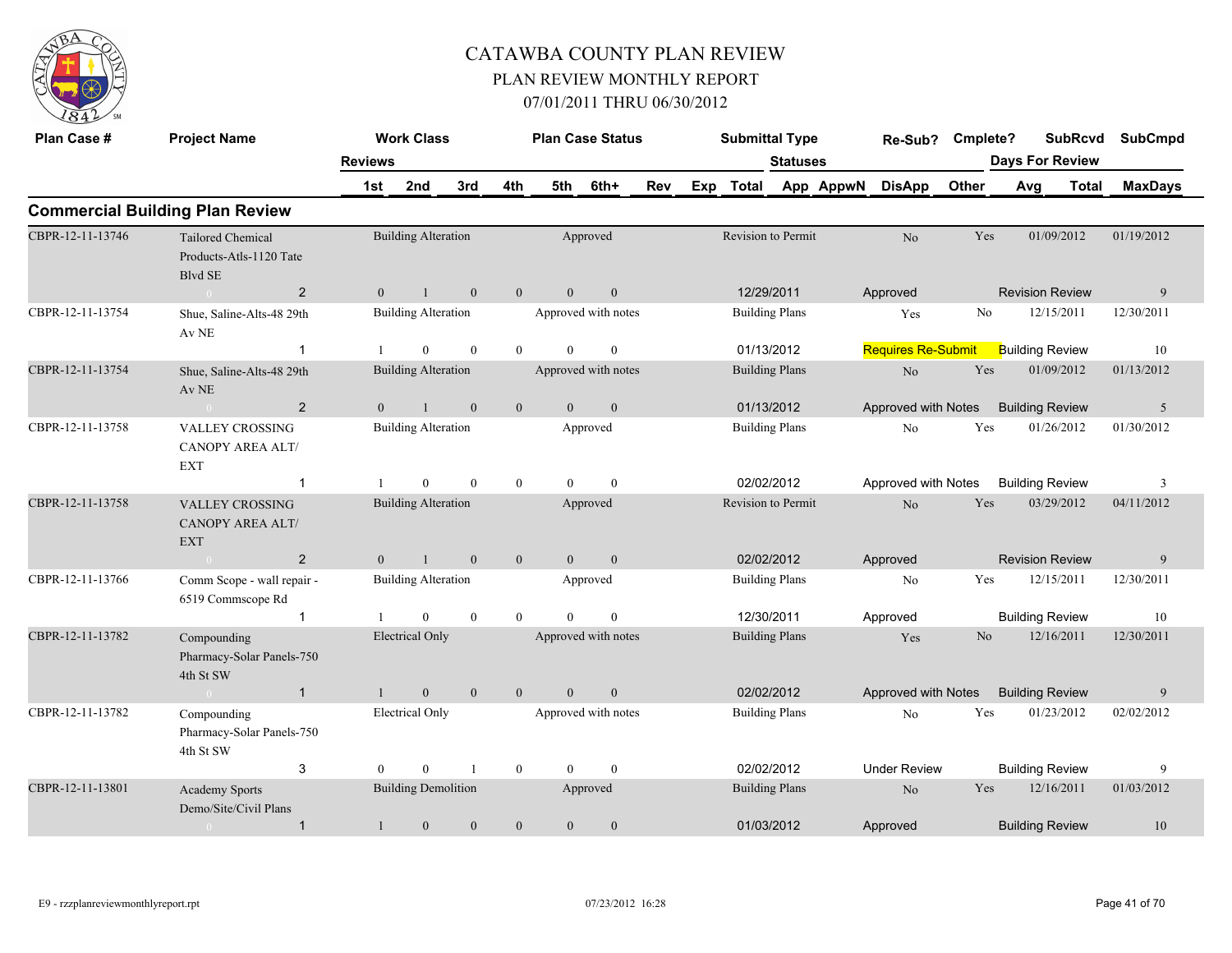

| Plan Case #                                                                     | <b>Project Name</b>                                    |                | <b>Work Class</b>                          |                                                                                        |                  | <b>Plan Case Status</b> |                                                                                                              |     |     | <b>Submittal Type</b> |                           |                | Re-Sub?                   | Cmplete?       |                        | <b>SubRcvd</b> | <b>SubCmpd</b> |
|---------------------------------------------------------------------------------|--------------------------------------------------------|----------------|--------------------------------------------|----------------------------------------------------------------------------------------|------------------|-------------------------|--------------------------------------------------------------------------------------------------------------|-----|-----|-----------------------|---------------------------|----------------|---------------------------|----------------|------------------------|----------------|----------------|
|                                                                                 |                                                        | <b>Reviews</b> |                                            |                                                                                        |                  |                         |                                                                                                              |     |     |                       | <b>Statuses</b>           |                |                           |                | <b>Days For Review</b> |                |                |
|                                                                                 |                                                        | 1st            | 2nd                                        | 3rd                                                                                    | 4th              | 5th                     | 6th+                                                                                                         | Rev | Exp | Total                 |                           | App AppwN      | <b>DisApp</b>             | Other          | Avg                    | <b>Total</b>   | <b>MaxDays</b> |
|                                                                                 | <b>Commercial Building Plan Review</b>                 |                |                                            |                                                                                        |                  |                         |                                                                                                              |     |     |                       |                           |                |                           |                |                        |                |                |
| CBPR-12-11-13845                                                                | Alex Lee Interior Alteration                           |                | <b>Building Alteration</b>                 |                                                                                        |                  | Approved with notes     |                                                                                                              |     |     |                       | <b>Building Plans</b>     |                | No                        | Yes            |                        | 12/21/2011     | 01/06/2012     |
|                                                                                 | $\overline{1}$<br>$\overline{0}$                       |                | $\mathbf{0}$                               | $\mathbf{0}$                                                                           | $\boldsymbol{0}$ | $\overline{0}$          | $\mathbf{0}$                                                                                                 |     |     |                       | 01/06/2012                |                | Approved with Notes       |                | <b>Building Review</b> |                | 10             |
| CBPR-12-11-13853                                                                | <b>HABITAT FOR</b><br><b>HUMANITY</b><br>HOMESTORE ATL |                | <b>Building Alteration</b>                 |                                                                                        |                  |                         | <b>Building Plans</b><br>Approved<br>01/23/2012<br>$\theta$<br>$\theta$<br><b>Building Plans</b><br>Approved |     |     |                       |                           |                | Yes                       | N <sub>0</sub> |                        | 12/21/2011     | 01/05/2012     |
|                                                                                 | $\overline{1}$                                         |                | $\theta$                                   | $\mathbf{0}$                                                                           | $\overline{0}$   |                         |                                                                                                              |     |     |                       |                           |                | <b>Requires Re-Submit</b> |                | <b>Building Review</b> |                | 9              |
| CBPR-12-11-13853                                                                | <b>HABITAT FOR</b><br><b>HUMANITY</b><br>HOMESTORE ATL |                | <b>Building Alteration</b>                 |                                                                                        |                  |                         |                                                                                                              |     |     |                       |                           |                | No                        | Yes            |                        | 01/17/2012     | 01/23/2012     |
|                                                                                 | 2<br>$\bigcap$                                         | $\overline{0}$ |                                            | $\mathbf{0}$                                                                           | $\mathbf{0}$     | $\overline{0}$          | $\mathbf{0}$                                                                                                 |     |     |                       | 01/23/2012                |                | Approved                  |                | <b>Building Review</b> |                | 5              |
| CBPR-12-11-13865                                                                | Williams Sonoma Wall &<br>Awning                       |                | <b>Building Addition</b>                   |                                                                                        |                  |                         | Approved                                                                                                     |     |     |                       | <b>Building Plans</b>     |                | N <sub>o</sub>            | Yes            |                        | 12/27/2011     | 01/06/2012     |
|                                                                                 |                                                        |                | $\overline{0}$                             | $\mathbf{0}$                                                                           | $\bf{0}$         | $\theta$                | $\mathbf{0}$                                                                                                 |     |     |                       | 01/06/2012                |                | Approved                  |                | <b>Building Review</b> |                | 8              |
| CBPR-12-11-13892                                                                | <b>CVMC NEW STORAGE</b><br>FACILTY 810                 |                | <b>Building New</b>                        |                                                                                        |                  |                         | Approved                                                                                                     |     |     |                       | <b>Building Plans</b>     |                | No                        | Yes            |                        | 12/29/2011     | 01/09/2012     |
|                                                                                 | $\overline{1}$                                         |                | $\overline{0}$                             | $\mathbf{0}$                                                                           | $\mathbf{0}$     | $\Omega$                | $\mathbf{0}$                                                                                                 |     |     |                       | 01/09/2012                |                | Approved                  |                | <b>Building Review</b> |                | 7              |
| CBPR-12-11-13908                                                                | IFS Addition 306 Comfort<br>Dr                         |                | <b>Building Addition</b>                   |                                                                                        |                  |                         | Disapproved                                                                                                  |     |     |                       | <b>Building Plans</b>     |                | Yes                       | No             |                        | 12/30/2011     | 01/13/2012     |
|                                                                                 | $\overline{1}$                                         |                | $\theta$                                   | $\mathbf{0}$                                                                           | $\overline{0}$   | $\Omega$                | $\theta$                                                                                                     |     |     |                       |                           |                | <b>Requires Re-Submit</b> |                | <b>Building Review</b> |                | 10             |
| CBPR-12-11-13911                                                                | Family Life Center<br>Providence Bapt. Ch.             |                | <b>Building New</b>                        |                                                                                        |                  | Approved with notes     |                                                                                                              |     |     |                       | <b>Building Plans</b>     |                | Yes                       | $\rm No$       |                        | 12/30/2011     | 01/12/2012     |
|                                                                                 | $\overline{1}$<br>$\theta$                             |                | $\mathbf{0}$                               | $\mathbf{0}$                                                                           | $\mathbf{0}$     | $\mathbf{0}$            | $\mathbf{0}$                                                                                                 |     |     |                       | 03/21/2012                |                | <b>Requires Re-Submit</b> |                | <b>Building Review</b> |                | 9              |
| CBPR-12-11-13911                                                                | Family Life Center<br>Providence Bapt. Ch.             |                | <b>Building New</b>                        |                                                                                        |                  | Approved with notes     |                                                                                                              |     |     |                       | <b>Building Plans</b>     |                | No                        | Yes            |                        | 03/19/2012     | 03/19/2012     |
|                                                                                 | $\overline{c}$                                         | $\overline{0}$ |                                            | $\mathbf{0}$                                                                           | $\bf{0}$         | $\Omega$                | $\theta$                                                                                                     |     |     |                       | 03/21/2012                |                | Approved                  |                | <b>Building Review</b> |                |                |
| CBPR-12-11-13926                                                                | NORTH HICKORY CLINIC                                   |                | Building Alterations &<br><b>Additions</b> |                                                                                        |                  |                         | Approved                                                                                                     |     |     |                       | <b>Building Plans</b>     |                | Yes                       | $\rm No$       |                        | 12/30/2011     | 01/13/2012     |
|                                                                                 | $\overline{1}$<br>$\Omega$                             |                | $\boldsymbol{0}$                           | $\boldsymbol{0}$<br>$\boldsymbol{0}$<br>02/13/2012<br>$\mathbf{0}$<br>$\boldsymbol{0}$ |                  |                         |                                                                                                              |     |     |                       | <b>Requires Re-Submit</b> |                | <b>Building Review</b>    |                | 10                     |                |                |
| CBPR-12-11-13926<br>NORTH HICKORY CLINIC<br>Building Alterations &<br>Additions |                                                        |                |                                            |                                                                                        |                  | Approved                |                                                                                                              |     |     | <b>Building Plans</b> |                           | N <sub>o</sub> | Yes                       |                | 02/07/2012             | 02/13/2012     |                |
|                                                                                 | $\overline{c}$                                         | $\overline{0}$ | 1                                          | $\boldsymbol{0}$                                                                       | $\boldsymbol{0}$ | $\overline{0}$          | $\mathbf{0}$                                                                                                 |     |     |                       | 02/13/2012                |                | Approved                  |                | <b>Building Review</b> |                | 5              |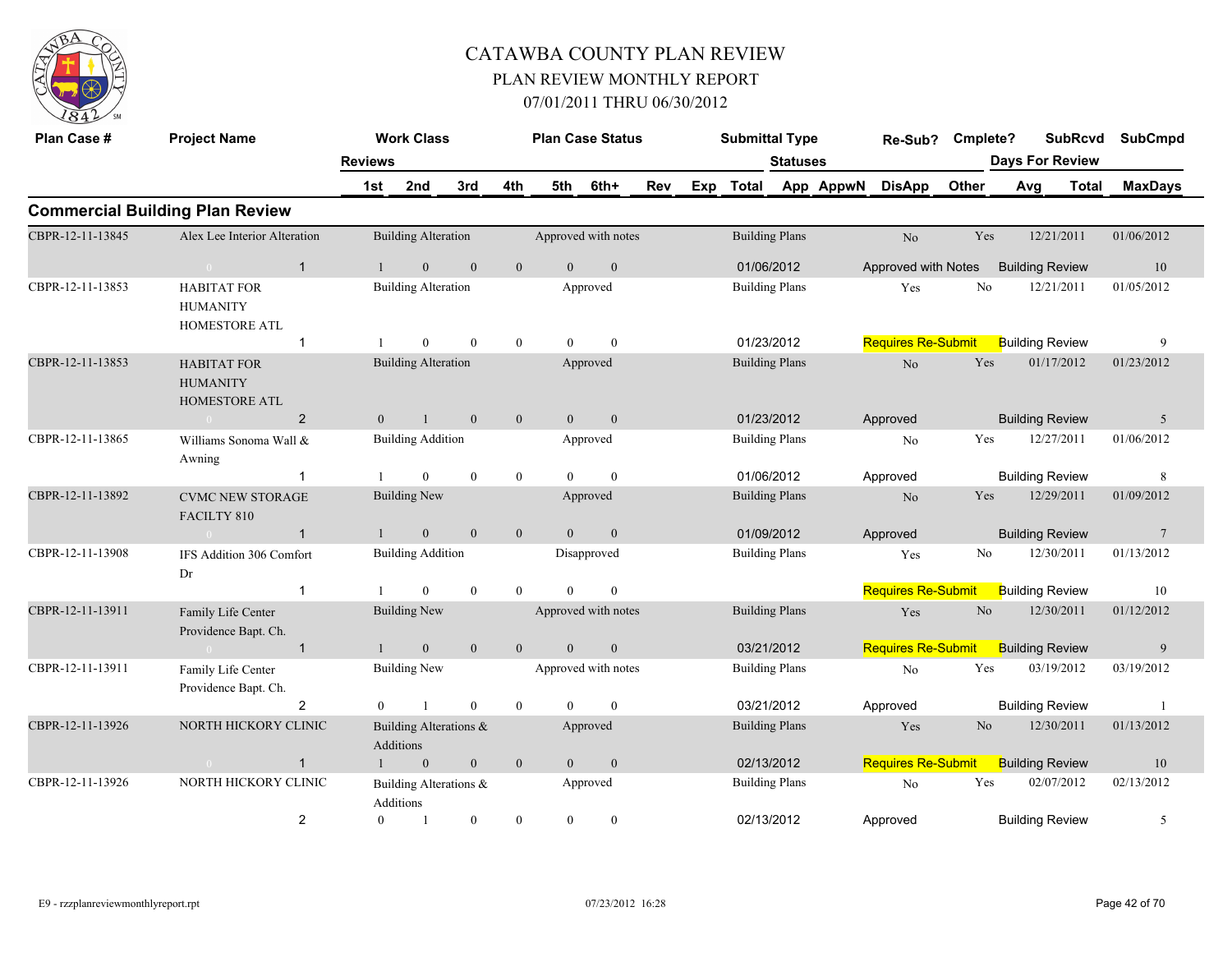

| Plan Case #      | <b>Project Name</b>                                 |                | <b>Work Class</b>                   |                  |                |                | <b>Plan Case Status</b> |     |     | <b>Submittal Type</b> |                       |                 | Re-Sub? Cmplete?          |                |     | <b>SubRcvd</b>         | <b>SubCmpd</b> |
|------------------|-----------------------------------------------------|----------------|-------------------------------------|------------------|----------------|----------------|-------------------------|-----|-----|-----------------------|-----------------------|-----------------|---------------------------|----------------|-----|------------------------|----------------|
|                  |                                                     | <b>Reviews</b> |                                     |                  |                |                |                         |     |     |                       | <b>Statuses</b>       |                 |                           |                |     | <b>Days For Review</b> |                |
|                  |                                                     | 1st            | 2nd                                 | 3rd              | 4th            | 5th            | 6th+                    | Rev | Exp |                       |                       | Total App AppwN | <b>DisApp</b>             | Other          | Avg | Total                  | <b>MaxDays</b> |
|                  | <b>Commercial Building Plan Review</b>              |                |                                     |                  |                |                |                         |     |     |                       |                       |                 |                           |                |     |                        |                |
| CBPR-12-11-13931 | <b>BALLS CREEK</b><br><b>INDEPENDENT BAPTIST</b>    |                | Modular                             |                  |                |                | Approved with notes     |     |     |                       | <b>Building Plans</b> |                 | Yes                       | No             |     | 12/30/2011             | 01/13/2012     |
|                  | $\mathbf{1}$                                        | -1             | $\overline{0}$                      | $\mathbf{0}$     | $\overline{0}$ | $\overline{0}$ | $\mathbf{0}$            |     |     |                       | 01/19/2012            |                 | <b>Requires Re-Submit</b> |                |     | <b>Building Review</b> | 10             |
| CBPR-12-11-13931 | <b>BALLS CREEK</b><br><b>INDEPENDENT BAPTIST</b>    |                | Modular                             |                  |                |                | Approved with notes     |     |     |                       | <b>Building Plans</b> |                 | No                        | Yes            |     | 01/18/2012             | 01/19/2012     |
|                  | $\overline{2}$<br>$\sim 0$                          | $\overline{0}$ | $\mathbf{1}$                        | $\mathbf{0}$     | $\mathbf{0}$   | $\overline{0}$ | $\boldsymbol{0}$        |     |     |                       | 01/19/2012            |                 | <b>Under Review</b>       |                |     | <b>Building Review</b> | 2              |
| CBPR-2-10-3790   | Arndt Middle School - Add<br>$&$ Alt                |                | Building Alterations &<br>Additions |                  |                |                | Approved                |     |     | Revision to Permit    |                       |                 | No                        | Yes            |     | 06/28/2011             | 07/01/2011     |
|                  | 3                                                   | $\theta$       | $\overline{0}$                      | $\overline{1}$   | $\overline{0}$ | $\theta$       | $\theta$                |     |     |                       | 05/06/2010            |                 | Approved                  |                |     | <b>Revision Review</b> | 3              |
| CBPR-2-11-9448   | St Stephens High School                             |                | Building Alterations &<br>Additions |                  |                |                | Approved                |     |     |                       | 3rd Revision          |                 | N <sub>o</sub>            | Yes            |     | 06/29/2011             | 07/06/2011     |
|                  | 8<br>$\sim 0$                                       | $\overline{0}$ | $\overline{0}$                      | $\boldsymbol{0}$ | $\mathbf{0}$   |                | 0<br>$\overline{1}$     |     |     |                       | 08/09/2011            |                 | Approved with Notes       |                |     | <b>Revision Review</b> | $\overline{5}$ |
| CBPR-2-11-9448   | St Stephens High School                             |                | Building Alterations &<br>Additions |                  |                |                | Approved                |     |     |                       | 4th Revision          |                 | No                        | Yes            |     | 07/28/2011             | 08/09/2011     |
|                  | 9                                                   | $\overline{0}$ | $\overline{0}$                      | $\mathbf{0}$     | $\overline{0}$ | $\overline{0}$ | $\overline{1}$          |     |     |                       | 08/09/2011            |                 | Approved with Notes       |                |     | <b>Revision Review</b> | 8              |
| CBPR-2-11-9590   | UNIGEL INC                                          |                | <b>Building Alteration</b>          |                  |                |                | Approved                |     |     |                       | 2nd Revision          |                 | Yes                       | N <sub>o</sub> |     | 08/22/2011             | 08/31/2011     |
|                  | $\overline{2}$<br>$\sim 0$                          | $\theta$       | $\overline{1}$                      | $\overline{0}$   | $\mathbf{0}$   | $\theta$       | $\mathbf{0}$            |     |     |                       | 08/31/2011            |                 | Approved                  |                |     | <b>Revision Review</b> | 8              |
| CBPR-2-11-9590   | <b>UNIGEL INC</b>                                   |                | <b>Building Alteration</b>          |                  |                |                | Approved                |     |     |                       | 2nd Revision          |                 | N <sub>0</sub>            | Yes            |     | 01/11/2012             | 01/23/2012     |
|                  | 3                                                   | $\Omega$       | $\theta$                            | $\overline{1}$   | $\overline{0}$ | $\Omega$       | $\theta$                |     |     |                       | 08/31/2011            |                 | Approved                  |                |     | <b>Revision Review</b> | 9              |
| CBPR-2-12-14377  | <b>CARROLL LEATHER</b><br><b>OFFICE REN</b>         |                | <b>Building Alteration</b>          |                  |                |                | Approved                |     |     |                       | <b>Building Plans</b> |                 | N <sub>o</sub>            | Yes            |     | 02/02/2012             | 02/07/2012     |
|                  | $\overline{1}$<br><b>Contract Contract Contract</b> |                | $\overline{0}$<br>$1 -$             | $\mathbf{0}$     | $\overline{0}$ | $\theta$       | $\mathbf{0}$            |     |     |                       | 02/07/2012            |                 | Approved                  |                |     | <b>Building Review</b> | $\overline{4}$ |
| CBPR-2-12-14387  | Lake Hickory Country<br>Club-Add-Alts               |                | Building Alterations &<br>Additions |                  |                |                | Approved with notes     |     |     |                       | <b>Building Plans</b> |                 | Yes                       | Yes            |     | 02/02/2012             | 02/08/2012     |
|                  | $\mathbf{1}$                                        | $\mathbf{1}$   | $\overline{0}$                      | $\mathbf{0}$     | $\overline{0}$ | $\theta$       | $\mathbf{0}$            |     |     |                       |                       |                 | Requires Re-Submit        |                |     | <b>Building Review</b> | 5              |
| CBPR-2-12-14387  | Lake Hickory Country<br>Club-Add-Alts               |                | Building Alterations &<br>Additions |                  |                |                | Approved with notes     |     |     |                       | <b>Building Plans</b> |                 | Yes                       | Yes            |     | 02/21/2012             | 02/24/2012     |
|                  | $\overline{2}$<br>$\sim 0$ and $\sim 0.000$         | $\Omega$       | $\sim$ 1                            | $\mathbf{0}$     | $\mathbf{0}$   | $\theta$       | $\boldsymbol{0}$        |     |     |                       |                       |                 | <b>Under Review</b>       |                |     | <b>Building Review</b> | $\overline{4}$ |
| CBPR-2-12-14387  | Lake Hickory Country<br>Club-Add-Alts               |                | Building Alterations &<br>Additions |                  |                |                | Approved with notes     |     |     |                       | <b>Building Plans</b> |                 | Yes                       | Yes            |     | 04/16/2012             | 04/26/2012     |
|                  | 3                                                   | $\theta$       | $\overline{0}$                      | -1               | $\overline{0}$ | $\overline{0}$ | $\mathbf{0}$            |     |     |                       |                       |                 | <b>Requires Re-Submit</b> |                |     | <b>Building Review</b> | 9              |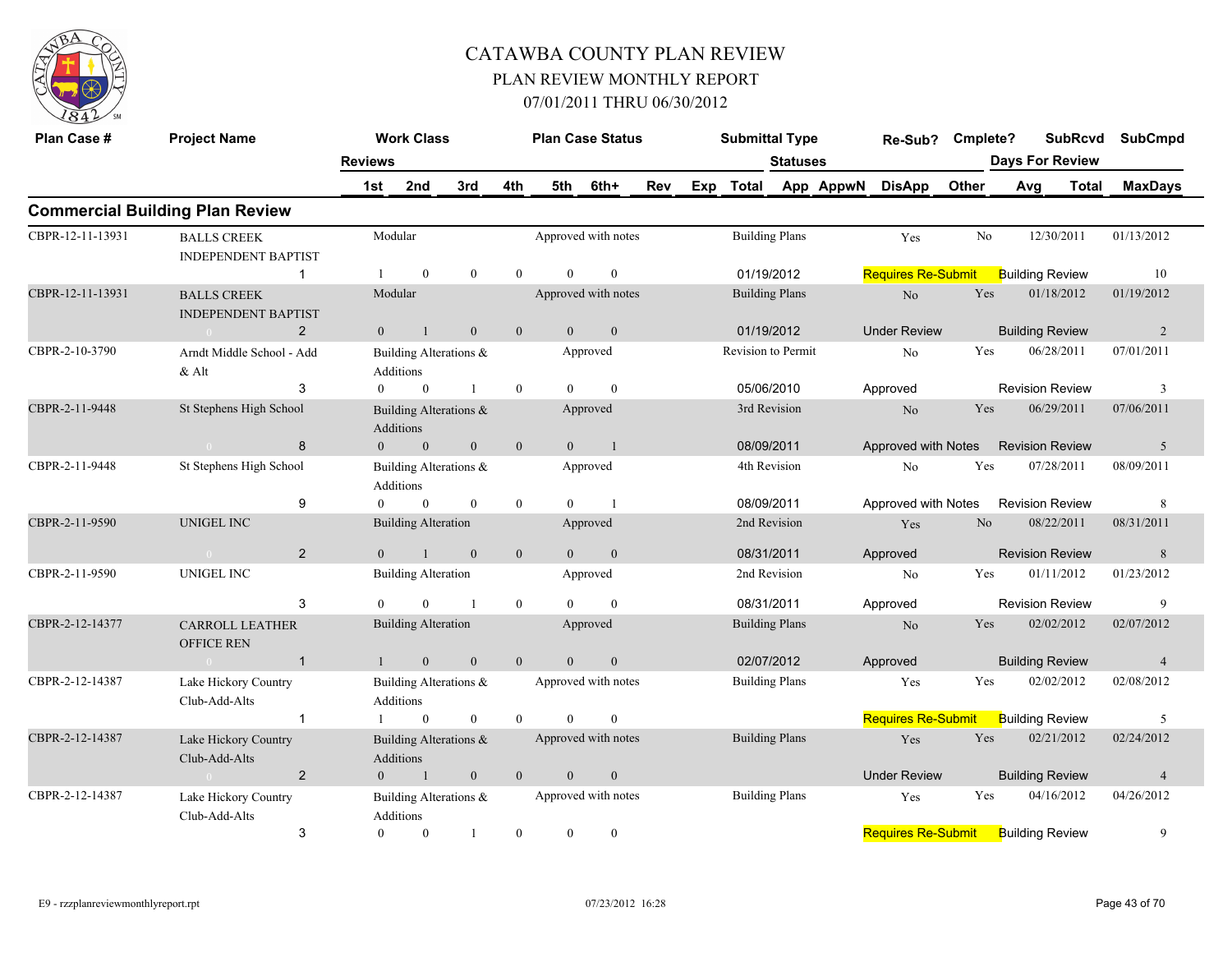

| Plan Case #     | <b>Project Name</b>                                  |                                                                                                              | <b>Work Class</b>                   |              |                |                | <b>Plan Case Status</b> |     |     | <b>Submittal Type</b> |                 |                        | Re-Sub? Cmplete?          |                | <b>SubRcvd</b>         |              | <b>SubCmpd</b>  |
|-----------------|------------------------------------------------------|--------------------------------------------------------------------------------------------------------------|-------------------------------------|--------------|----------------|----------------|-------------------------|-----|-----|-----------------------|-----------------|------------------------|---------------------------|----------------|------------------------|--------------|-----------------|
|                 |                                                      | <b>Reviews</b>                                                                                               |                                     |              |                |                |                         |     |     |                       | <b>Statuses</b> |                        |                           |                | <b>Days For Review</b> |              |                 |
|                 |                                                      | 1st                                                                                                          | 2nd                                 | 3rd          | 4th            | 5th            | 6th+                    | Rev | Exp | Total                 |                 | App AppwN              | <b>DisApp</b>             | Other          | Avg                    | <b>Total</b> | <b>MaxDays</b>  |
|                 | <b>Commercial Building Plan Review</b>               |                                                                                                              |                                     |              |                |                |                         |     |     |                       |                 |                        |                           |                |                        |              |                 |
| CBPR-2-12-14387 | Lake Hickory Country<br>Club-Add-Alts                |                                                                                                              | Building Alterations &<br>Additions |              |                |                | Approved with notes     |     |     | <b>Building Plans</b> |                 |                        | N <sub>o</sub>            | Yes            | 05/15/2012             |              | 05/15/2012      |
|                 | $\overline{4}$                                       | $\theta$                                                                                                     | $\mathbf{0}$                        | $\mathbf{0}$ | -1             | $\theta$       | $\mathbf{0}$            |     |     |                       |                 |                        | Approved with Notes       |                | <b>Building Review</b> |              | $\overline{1}$  |
| CBPR-2-12-14406 | <b>FIRST UMC</b><br><b>COLUMNBARRIUMS</b>            |                                                                                                              | Accessory Structure                 |              |                |                | Approved                |     |     | <b>Building Plans</b> |                 |                        | N <sub>o</sub>            | Yes            | 02/02/2012             |              | 02/08/2012      |
|                 | $\overline{1}$                                       |                                                                                                              | $\mathbf{0}$                        | $\mathbf{0}$ | $\mathbf{0}$   | $\overline{0}$ | $\mathbf{0}$            |     |     | 02/08/2012            |                 |                        | Approved                  |                | <b>Building Review</b> |              | 5               |
| CBPR-2-12-14437 | WFBH-Hickory MOB-1771<br>Tate Blvd                   |                                                                                                              | <b>Building Alteration</b>          |              |                |                | Approved with notes     |     |     | <b>Building Plans</b> |                 |                        | Yes                       | No             | 02/03/2012             |              | 02/10/2012      |
|                 | $\mathbf{1}$                                         |                                                                                                              | $\mathbf{0}$                        | $\theta$     | $\theta$       | $\Omega$       | $\theta$                |     |     | 03/07/2012            |                 |                        | <b>Requires Re-Submit</b> |                | <b>Building Review</b> |              | 6               |
| CBPR-2-12-14437 | WFBH-Hickory MOB-1771<br>Tate Blvd                   |                                                                                                              | <b>Building Alteration</b>          |              |                |                | Approved with notes     |     |     | <b>Building Plans</b> |                 |                        | No                        | Yes            | 03/06/2012             |              | 03/07/2012      |
|                 | $\overline{2}$<br>$\bigcap$                          | $\overline{0}$                                                                                               | $\mathbf{1}$                        | $\mathbf{0}$ | $\mathbf{0}$   | $\mathbf{0}$   | $\mathbf{0}$            |     |     | 03/07/2012            |                 |                        | Approved                  |                | <b>Building Review</b> |              | $\overline{2}$  |
| CBPR-2-12-14437 | WFBH-Hickory MOB-1771<br>Tate Blvd                   |                                                                                                              | <b>Building Alteration</b>          |              |                |                | Approved with notes     |     |     | Revision to Permit    |                 |                        | No                        | No             | 04/02/2012             |              | 04/12/2012      |
|                 | 3                                                    | $\theta$                                                                                                     | $\mathbf{0}$                        | $\mathbf{1}$ | $\overline{0}$ | $\theta$       | $\theta$                |     |     | 03/07/2012            |                 |                        | Approved with Notes       |                | <b>Revision Review</b> |              | 8               |
| CBPR-2-12-14488 | <b>Christ Alive Accessory</b><br>1549 Southwest blvd |                                                                                                              | Accessory Structure                 |              |                |                | Disapproved             |     |     | <b>Building Plans</b> |                 |                        | Yes                       | N <sub>o</sub> | 02/08/2012             |              | 02/14/2012      |
|                 | $\mathbf{1}$                                         | $\mathbf{1}$                                                                                                 | $\overline{0}$                      | $\mathbf{0}$ | $\mathbf{0}$   | $\overline{0}$ | $\mathbf{0}$            |     |     |                       |                 |                        | Requires Re-Submit        |                | <b>Building Review</b> |              | 5               |
| CBPR-2-12-14501 | Target - 6 new dock doors                            |                                                                                                              | <b>Building Alteration</b>          |              |                |                | Approved                |     |     | <b>Building Plans</b> |                 |                        | Yes                       | No             | 02/08/2012             |              | 02/16/2012      |
|                 | $\overline{1}$                                       |                                                                                                              | $\theta$                            | $\theta$     | $\overline{0}$ | $\Omega$       | $\theta$                |     |     | 03/12/2012            |                 |                        | <b>Requires Re-Submit</b> |                | <b>Building Review</b> |              | $7\phantom{.0}$ |
| CBPR-2-12-14501 | Target - 6 new dock doors                            |                                                                                                              | <b>Building Alteration</b>          |              |                |                | Approved                |     |     | <b>Building Plans</b> |                 |                        | No                        | Yes            | 03/08/2012             |              | 03/12/2012      |
|                 | 2                                                    | $\Omega$                                                                                                     | $\mathbf{1}$                        | $\theta$     | $\overline{0}$ | $\Omega$       | $\theta$                |     |     | 03/12/2012            |                 |                        | Approved                  |                | <b>Building Review</b> |              | $\overline{3}$  |
| CBPR-2-12-14523 | Lutheran Home Retaining<br>Wall                      |                                                                                                              | Retaining Wall                      |              |                |                | Approved                |     |     | <b>Building Plans</b> |                 |                        | No                        | Yes            | 02/10/2012             |              | 02/15/2012      |
|                 | $\mathbf{1}$                                         |                                                                                                              | $\theta$                            | $\theta$     | $\overline{0}$ | $\theta$       | $\mathbf{0}$            |     |     | 02/15/2012            |                 |                        | Approved                  |                | <b>Building Review</b> |              | $\overline{4}$  |
| CBPR-2-12-14541 | Buckle-Space 142-1960<br>Hwy 70                      |                                                                                                              | <b>Building Alteration</b>          |              |                |                | Approved                |     |     | <b>Building Plans</b> |                 |                        | No                        | Yes            | 02/10/2012             |              | 02/16/2012      |
|                 | $\overline{1}$<br>$\sim 0$                           | $\mathbf{0}$<br>$\mathbf{0}$<br>$\mathbf{0}$<br>02/16/2012<br>$\mathbf{0}$<br>$\overline{0}$<br>$\mathbf{1}$ |                                     |              |                |                |                         |     |     | Approved              |                 | <b>Building Review</b> |                           | 5              |                        |              |                 |
| CBPR-2-12-14542 | VERIZON WIRELESS Upfit<br>1217N                      |                                                                                                              | <b>Building Alteration</b>          |              |                |                | Approved                |     |     | <b>Building Plans</b> |                 |                        | Yes                       | No             | 02/13/2012             |              | 02/17/2012      |
|                 | $\mathbf{1}$                                         | $\mathbf{1}$                                                                                                 | $\mathbf{0}$                        | $\mathbf{0}$ | $\overline{0}$ | $\overline{0}$ | $\mathbf{0}$            |     |     | 02/22/2012            |                 |                        | <b>Requires Re-Submit</b> |                | <b>Building Review</b> |              | 5               |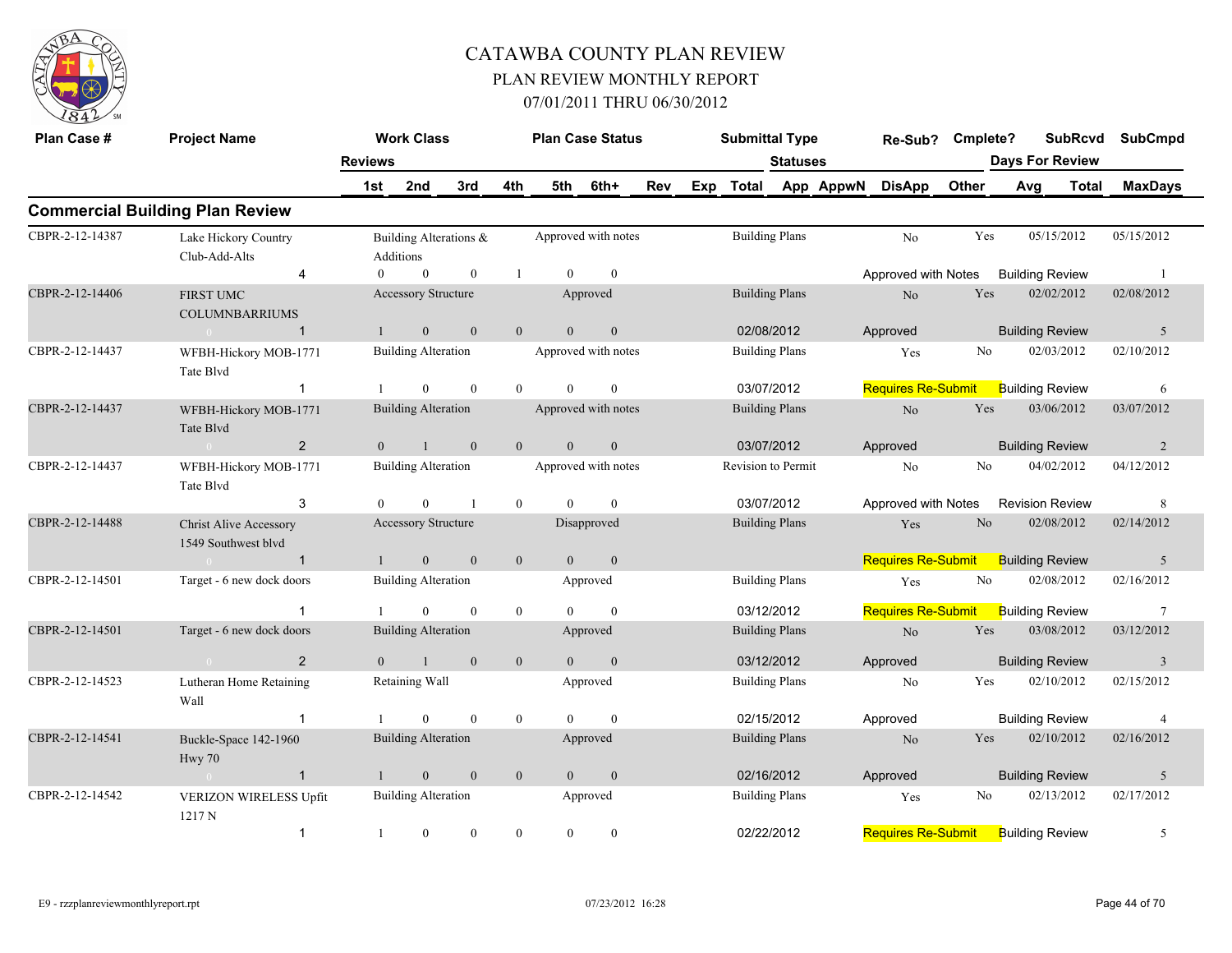

| Plan Case #                                                                                          | <b>Project Name</b>                                                                                                      |                                                                                                                                                                          | <b>Work Class</b>          |                                                                               |                |                | <b>Plan Case Status</b> |                        |      | <b>Submittal Type</b> |                 |                           | Re-Sub?                            | Cmplete?             |                        | <b>SubRcvd</b>         |                | <b>SubCmpd</b> |
|------------------------------------------------------------------------------------------------------|--------------------------------------------------------------------------------------------------------------------------|--------------------------------------------------------------------------------------------------------------------------------------------------------------------------|----------------------------|-------------------------------------------------------------------------------|----------------|----------------|-------------------------|------------------------|------|-----------------------|-----------------|---------------------------|------------------------------------|----------------------|------------------------|------------------------|----------------|----------------|
|                                                                                                      |                                                                                                                          | <b>Reviews</b>                                                                                                                                                           |                            |                                                                               |                |                |                         |                        |      |                       | <b>Statuses</b> |                           |                                    |                      |                        | <b>Days For Review</b> |                |                |
|                                                                                                      |                                                                                                                          | 1st                                                                                                                                                                      | 2nd                        | 3rd                                                                           | 4th            | 5th            | 6th+                    | Rev                    | Exp  | <b>Total</b>          |                 | App AppwN                 | <b>DisApp</b>                      | Other                | Avg                    |                        | <b>Total</b>   | <b>MaxDays</b> |
|                                                                                                      | <b>Commercial Building Plan Review</b>                                                                                   |                                                                                                                                                                          |                            |                                                                               |                |                |                         |                        |      |                       |                 |                           |                                    |                      |                        |                        |                |                |
| CBPR-2-12-14542                                                                                      | VERIZON WIRELESS Upfit<br>1217 N                                                                                         |                                                                                                                                                                          | <b>Building Alteration</b> |                                                                               |                |                | Approved                |                        |      | <b>Building Plans</b> |                 |                           | No                                 | Yes                  |                        | 02/20/2012             |                | 02/22/2012     |
|                                                                                                      | 2                                                                                                                        | $\theta$                                                                                                                                                                 |                            | $\mathbf{0}$                                                                  | $\overline{0}$ | $\Omega$       | $\mathbf{0}$            |                        |      | 02/22/2012            |                 |                           | Approved                           |                      |                        | <b>Building Review</b> |                | 3              |
| CBPR-2-12-14569                                                                                      | Maiden Town Hall-19 N<br>Main Av                                                                                         | <b>Building New</b><br><b>Building Plans</b><br>Approved<br>$\mathbf{0}$<br>$\mathbf{0}$<br>$\mathbf{0}$<br>$\mathbf{0}$<br>$\overline{0}$<br>06/14/2012<br>$\mathbf{1}$ |                            |                                                                               |                |                |                         |                        | Yes  | Yes                   |                 | 02/13/2012                |                                    | 02/22/2012           |                        |                        |                |                |
|                                                                                                      | $\sim$ 0<br>$\mathbf{1}$                                                                                                 |                                                                                                                                                                          |                            |                                                                               |                |                |                         |                        |      |                       |                 | <b>Requires Re-Submit</b> |                                    |                      | <b>Building Review</b> |                        | $8\phantom{1}$ |                |
| CBPR-2-12-14569                                                                                      | Maiden Town Hall-19 N<br>Main Av                                                                                         |                                                                                                                                                                          | <b>Building New</b>        |                                                                               |                |                | Approved                |                        |      | <b>Building Plans</b> |                 |                           | Yes                                | $\operatorname{Yes}$ |                        | 06/01/2012             |                | 06/07/2012     |
|                                                                                                      | $\overline{2}$                                                                                                           | $\theta$                                                                                                                                                                 |                            | $\mathbf{0}$                                                                  | $\mathbf{0}$   | $\Omega$       | $\theta$                |                        |      | 06/14/2012            |                 |                           | Requires Re-Submit                 |                      |                        | <b>Building Review</b> |                | 5              |
| CBPR-2-12-14569                                                                                      | Maiden Town Hall-19 N<br>Main Av                                                                                         |                                                                                                                                                                          | <b>Building New</b>        |                                                                               |                |                | Approved                |                        |      | <b>Building Plans</b> |                 |                           | $\rm No$                           | Yes                  |                        | 06/08/2012             |                | 06/14/2012     |
|                                                                                                      | 3<br>$\sim$ 0 $\sim$                                                                                                     | $\overline{0}$                                                                                                                                                           | $\mathbf{0}$               | $\mathbf{1}$                                                                  | $\mathbf{0}$   | $\theta$       | $\mathbf{0}$            |                        |      | 06/14/2012            |                 |                           | Approved                           |                      |                        | <b>Building Review</b> |                | 5              |
| CBPR-2-12-14579                                                                                      | Popplemann Print Room<br>2160 Heart Dr                                                                                   |                                                                                                                                                                          | <b>Building Alteration</b> |                                                                               |                |                | Approved                |                        |      | <b>Building Plans</b> |                 |                           | Yes                                | No                   |                        | 02/14/2012             |                | 02/20/2012     |
|                                                                                                      | $\mathbf{1}$                                                                                                             |                                                                                                                                                                          | $\theta$                   | $\mathbf{0}$                                                                  | $\overline{0}$ | $\Omega$       | $\theta$                |                        |      | 02/24/2012            |                 |                           | <b>Requires Re-Submit</b>          |                      |                        | <b>Building Review</b> |                | 5              |
| CBPR-2-12-14579                                                                                      | Popplemann Print Room<br>2160 Heart Dr                                                                                   |                                                                                                                                                                          | <b>Building Alteration</b> |                                                                               |                |                | Approved                |                        |      | <b>Building Plans</b> |                 |                           | $\rm No$                           | Yes                  |                        | 02/22/2012             |                | 02/24/2012     |
|                                                                                                      | $\overline{2}$                                                                                                           | $\Omega$                                                                                                                                                                 | $\mathbf{1}$               | $\theta$                                                                      | $\overline{0}$ | $\Omega$       | $\mathbf{0}$            |                        |      | 02/24/2012            |                 |                           | Approved                           |                      |                        | <b>Building Review</b> |                | $\overline{3}$ |
| CBPR-2-12-14604                                                                                      | Union Square Pavilion                                                                                                    |                                                                                                                                                                          | <b>Building New</b>        |                                                                               |                |                | Approved with notes     |                        |      | <b>Building Plans</b> |                 |                           | Yes                                | No                   |                        | 02/15/2012             |                | 02/15/2012     |
|                                                                                                      | $\overline{1}$                                                                                                           |                                                                                                                                                                          | $\overline{0}$             | $\mathbf{0}$                                                                  | $\theta$       | $\Omega$       | $\mathbf{0}$            |                        | True | 04/02/2012            |                 |                           | Approved with Notes                |                      |                        | <b>Building Review</b> |                | -1             |
| CBPR-2-12-14604                                                                                      | Union Square Pavilion                                                                                                    |                                                                                                                                                                          | <b>Building New</b>        |                                                                               |                |                | Approved with notes     |                        |      | Revision to Permit    |                 |                           | No                                 | Yes                  |                        | 04/02/2012             |                | 04/02/2012     |
|                                                                                                      | 3<br>$\overline{0}$                                                                                                      | $\overline{0}$                                                                                                                                                           | $\mathbf{0}$               |                                                                               | $\mathbf{0}$   | $\overline{0}$ | $\boldsymbol{0}$        |                        | True | 04/02/2012            |                 |                           | Approved with Notes                |                      |                        | <b>Revision Review</b> |                | $\mathbf{1}$   |
| CBPR-2-12-14604                                                                                      | Union Square Pavilion                                                                                                    |                                                                                                                                                                          | <b>Building New</b>        |                                                                               |                |                | Approved with notes     |                        |      | Revision to Permit    |                 |                           | No                                 | Yes                  |                        | 05/04/2012             |                | 05/14/2012     |
|                                                                                                      |                                                                                                                          | $\Omega$                                                                                                                                                                 | $\theta$                   | $\mathbf{0}$                                                                  | $\mathbf{1}$   | $\Omega$       | $\mathbf{0}$            |                        | True |                       |                 |                           | Approved                           |                      |                        | <b>Revision Review</b> |                | 7              |
| CBPR-2-12-14629                                                                                      | Herman & Walker LLC 58<br>14th Av SE                                                                                     |                                                                                                                                                                          |                            | 04/02/2012<br><b>Building Alteration</b><br><b>Building Plans</b><br>Approved |                |                |                         | N <sub>o</sub>         | Yes  |                       | 02/16/2012      |                           | 02/21/2012                         |                      |                        |                        |                |                |
|                                                                                                      | $\mathbf{0}$<br>$\mathbf{0}$<br>$\overline{0}$<br>$\theta$<br>$\mathbf{0}$<br>02/21/2012<br>$\mathbf{1}$<br>$\mathbf{1}$ |                                                                                                                                                                          |                            |                                                                               | Approved       |                |                         | <b>Building Review</b> |      | $\overline{4}$        |                 |                           |                                    |                      |                        |                        |                |                |
| CBPR-2-12-14635<br><b>Building Alteration</b><br>Startown Fire Station- alter.<br>- 4197 Startown Rd |                                                                                                                          |                                                                                                                                                                          |                            |                                                                               |                |                | Approved with notes     |                        |      | <b>Building Plans</b> |                 |                           | Yes                                | No                   |                        | 02/16/2012             |                | 02/24/2012     |
|                                                                                                      | $\mathbf{1}$                                                                                                             | 1                                                                                                                                                                        | $\overline{0}$             | $\mathbf{0}$                                                                  | $\theta$       | $\overline{0}$ | $\mathbf{0}$            |                        |      | 03/20/2012            |                 |                           | Requires Re-Submit Building Review |                      |                        |                        |                | 7              |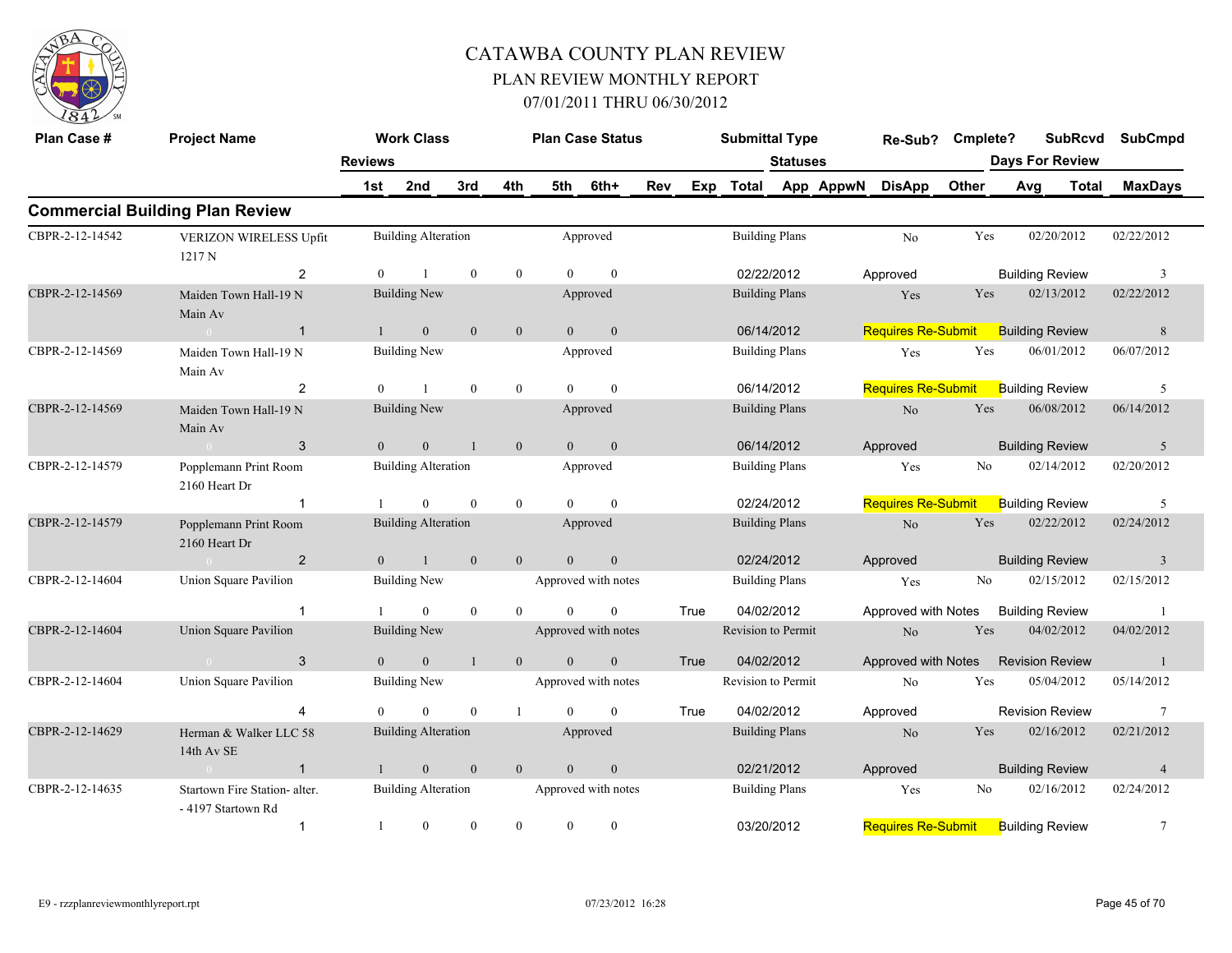

| Plan Case #     | <b>Project Name</b>                                 | <b>Reviews</b> | <b>Work Class</b>          |                  |                |                | <b>Plan Case Status</b> |     |     | <b>Submittal Type</b> | <b>Statuses</b>       |           | Re-Sub? Cmplete?          |                | <b>SubRcvd</b><br><b>Days For Review</b> |       | <b>SubCmpd</b>  |
|-----------------|-----------------------------------------------------|----------------|----------------------------|------------------|----------------|----------------|-------------------------|-----|-----|-----------------------|-----------------------|-----------|---------------------------|----------------|------------------------------------------|-------|-----------------|
|                 |                                                     | 1st            | 2nd                        | 3rd              | 4th            | 5th            | 6th+                    | Rev | Exp | <b>Total</b>          |                       | App AppwN | <b>DisApp</b>             | Other          | Avg                                      | Total | <b>MaxDays</b>  |
|                 | <b>Commercial Building Plan Review</b>              |                |                            |                  |                |                |                         |     |     |                       |                       |           |                           |                |                                          |       |                 |
| CBPR-2-12-14635 | Startown Fire Station- alter.<br>- 4197 Startown Rd |                | <b>Building Alteration</b> |                  |                |                | Approved with notes     |     |     |                       | <b>Building Plans</b> |           | N <sub>o</sub>            | Yes            | 03/14/2012                               |       | 03/20/2012      |
|                 | 2                                                   | $\theta$       |                            | $\mathbf{0}$     | $\mathbf{0}$   | $\Omega$       | $\mathbf{0}$            |     |     |                       | 03/20/2012            |           | Approved with Notes       |                | <b>Building Review</b>                   |       | 5               |
| CBPR-2-12-14652 | <b>HOLLAR HOSIERY MILL</b><br>883 HIGH              |                | <b>Building Alteration</b> |                  |                |                | Approved                |     |     |                       | <b>Building Plans</b> |           | Yes                       | N <sub>o</sub> | 02/17/2012                               |       | 03/01/2012      |
|                 | $\mathbf{1}$<br>$\sim 0$                            | $\mathbf{1}$   | $\mathbf{0}$               | $\boldsymbol{0}$ | $\mathbf{0}$   | $\overline{0}$ | $\mathbf{0}$            |     |     |                       |                       |           | <b>Requires Re-Submit</b> |                | <b>Building Review</b>                   |       | 10              |
| CBPR-2-12-14652 | <b>HOLLAR HOSIERY MILL</b><br>883 HIGH              |                | <b>Building Alteration</b> |                  |                |                | Approved                |     |     |                       | <b>Building Plans</b> |           | Yes                       | Yes            | 04/24/2012                               |       | 04/24/2012      |
|                 | 2                                                   | $\overline{0}$ |                            | $\theta$         | $\mathbf{0}$   | $\theta$       | $\theta$                |     |     |                       |                       |           | <b>Requires Re-Submit</b> |                | <b>Building Review</b>                   |       | $\overline{1}$  |
| CBPR-2-12-14652 | <b>HOLLAR HOSIERY MILL</b><br>883 HIGH              |                | <b>Building Alteration</b> |                  |                |                | Approved                |     |     |                       | <b>Building Plans</b> |           | Yes                       | Yes            | 04/27/2012                               |       | 05/02/2012      |
|                 | 3<br>$\sim 0$                                       | $\overline{0}$ | $\overline{0}$             | $\overline{1}$   | $\overline{0}$ | $\overline{0}$ | $\overline{0}$          |     |     |                       |                       |           | Approved with Notes       |                | <b>Building Review</b>                   |       | $\overline{4}$  |
| CBPR-2-12-14689 | CVCC, interior alter.- 2564<br>Hwy 70 SE            |                | <b>Building Alteration</b> |                  |                |                | Approved                |     |     |                       | <b>Building Plans</b> |           | No                        | Yes            | 02/21/2012                               |       | 02/29/2012      |
|                 | $\mathbf{1}$                                        | $\mathbf{1}$   | $\Omega$                   | $\mathbf{0}$     | $\mathbf{0}$   | $\Omega$       | $\mathbf{0}$            |     |     |                       | 02/29/2012            |           | Approved                  |                | <b>Building Review</b>                   |       | $7\phantom{.0}$ |
| CBPR-2-12-14689 | CVCC, interior alter.- 2564<br>Hwy 70 SE            |                | <b>Building Alteration</b> |                  |                |                | Approved                |     |     | Revision to Permit    |                       |           | No                        | Yes            | 05/11/2012                               |       | 05/16/2012      |
|                 | $\overline{2}$<br>$\sim 0$ and $\sim$               | $\theta$       | $\overline{1}$             | $\theta$         | $\overline{0}$ | $\theta$       | $\overline{0}$          |     |     |                       | 02/29/2012            |           | Approved                  |                | <b>Revision Review</b>                   |       | $\overline{4}$  |
| CBPR-2-12-14697 | ZF Lemforder UPS Service<br>Addition                |                | Electrical Only            |                  |                |                | Approved                |     |     |                       | <b>Building Plans</b> |           | N <sub>0</sub>            | Yes            | 02/21/2012                               |       | 02/28/2012      |
|                 | $\mathbf{1}$                                        | $\mathbf{1}$   | $\theta$                   | $\theta$         | $\mathbf{0}$   | $\Omega$       | $\theta$                |     |     |                       | 02/28/2012            |           | Approved                  |                | <b>Building Review</b>                   |       | 6               |
| CBPR-2-12-14713 | Rotary Drill Electric only                          |                | <b>Electrical Only</b>     |                  |                |                | Approved                |     |     |                       | <b>Building Plans</b> |           | N <sub>o</sub>            | Yes            | 02/22/2012                               |       | 03/01/2012      |
|                 | $\overline{1}$<br>$\sim 0$ and $\sim 0$             | $\mathbf{1}$   | $\overline{0}$             | $\mathbf{0}$     | $\mathbf{0}$   | $\Omega$       | $\mathbf{0}$            |     |     |                       | 03/01/2012            |           | Approved                  |                | <b>Building Review</b>                   |       | 7               |
| CBPR-2-12-14717 | Dickey's Barbeque Pit-1036<br>L-R Blvd              |                | <b>Building Alteration</b> |                  |                |                | Approved with notes     |     |     |                       | <b>Building Plans</b> |           | Yes                       | No.            | 02/22/2012                               |       | 02/29/2012      |
|                 | $\mathbf{1}$                                        |                | $\Omega$                   | $\mathbf{0}$     | $\theta$       | $\Omega$       | $\mathbf{0}$            |     |     |                       | 03/14/2012            |           | Requires Re-Submit        |                | <b>Building Review</b>                   |       | 6               |
| CBPR-2-12-14717 | Dickey's Barbeque Pit-1036<br>L-R Blvd              |                | <b>Building Alteration</b> |                  |                |                | Approved with notes     |     |     |                       | <b>Building Plans</b> |           | $\rm No$                  | Yes            | 03/12/2012                               |       | 03/14/2012      |
|                 | $\overline{2}$<br>$\sim 0$                          | $\overline{0}$ | <sup>1</sup>               | $\mathbf{0}$     | $\mathbf{0}$   | $\overline{0}$ | $\mathbf{0}$            |     |     |                       | 03/14/2012            |           | Approved with Notes       |                | <b>Building Review</b>                   |       | $\overline{3}$  |
| CBPR-2-12-14722 | Dollar General - 1312<br>Conover Blvd East          |                | <b>Building New</b>        |                  |                |                | Approved                |     |     |                       | <b>Building Plans</b> |           | Yes                       | Yes            | 02/22/2012                               |       | 03/02/2012      |
|                 | $\mathbf{1}$                                        | 1              | $\overline{0}$             | $\theta$         | $\theta$       | $\mathbf{0}$   | $\boldsymbol{0}$        |     |     |                       | 05/23/2012            |           | <b>Requires Re-Submit</b> |                | <b>Building Review</b>                   |       | 8               |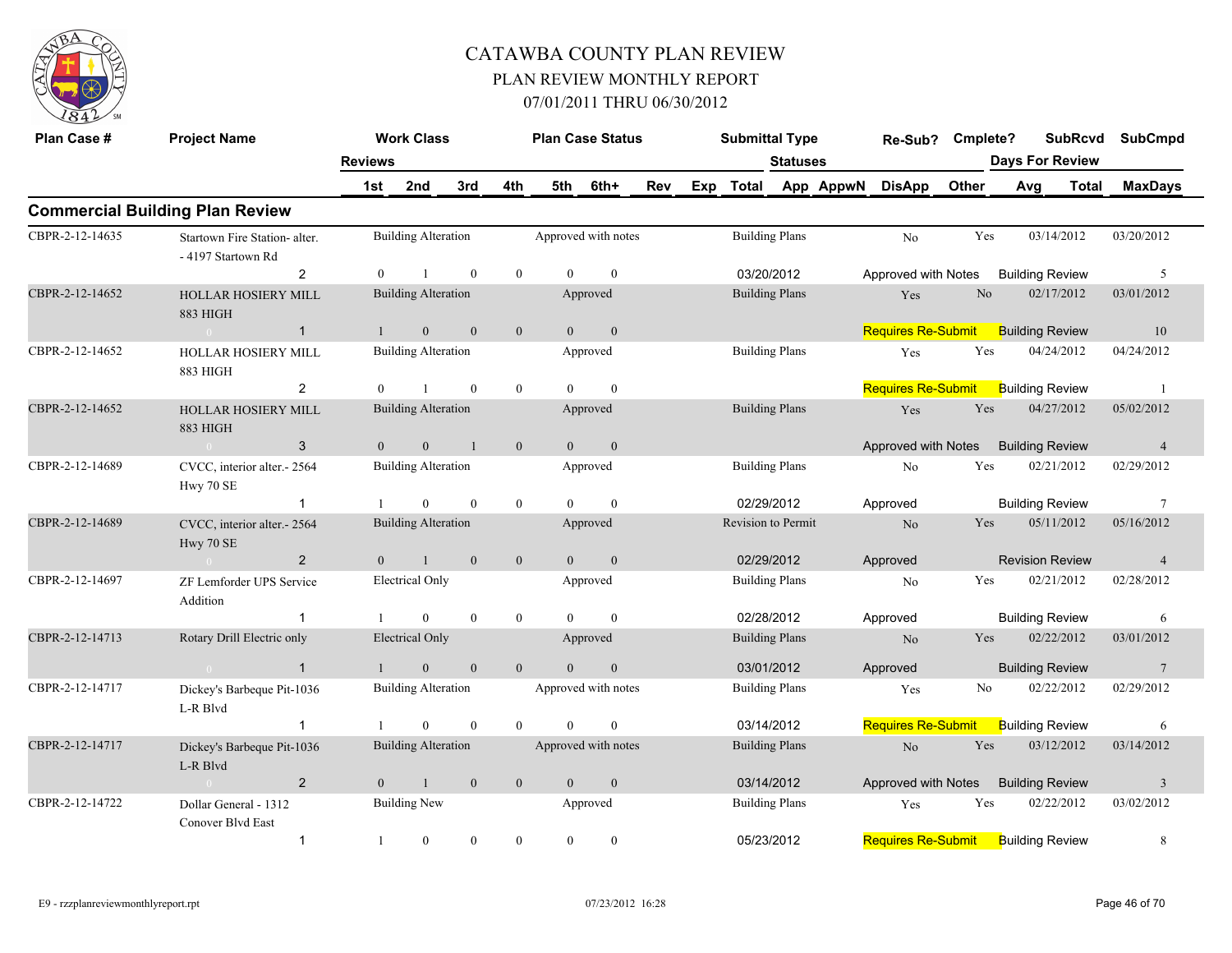

| Plan Case #     | <b>Project Name</b>                            |                | <b>Work Class</b>          |              |                |                | <b>Plan Case Status</b> |     |                                                         | <b>Submittal Type</b> |                 |           | Re-Sub?                   | Cmplete? |                        | <b>SubRcvd</b> | <b>SubCmpd</b>  |
|-----------------|------------------------------------------------|----------------|----------------------------|--------------|----------------|----------------|-------------------------|-----|---------------------------------------------------------|-----------------------|-----------------|-----------|---------------------------|----------|------------------------|----------------|-----------------|
|                 |                                                | <b>Reviews</b> |                            |              |                |                |                         |     |                                                         |                       | <b>Statuses</b> |           |                           |          | <b>Days For Review</b> |                |                 |
|                 |                                                | 1st            | 2nd                        | 3rd          | 4th            | 5th            | 6th+                    | Rev | Exp                                                     | <b>Total</b>          |                 | App AppwN | <b>DisApp</b>             | Other    | Avg                    | <b>Total</b>   | <b>MaxDays</b>  |
|                 | <b>Commercial Building Plan Review</b>         |                |                            |              |                |                |                         |     |                                                         |                       |                 |           |                           |          |                        |                |                 |
| CBPR-2-12-14722 | Dollar General - 1312<br>Conover Blvd East     |                | <b>Building New</b>        |              |                |                | Approved                |     |                                                         | <b>Building Plans</b> |                 |           | Yes                       | Yes      | 05/09/2012             |                | 05/14/2012      |
|                 | $\overline{2}$                                 | $\mathbf{0}$   | $\mathbf{1}$               | $\mathbf{0}$ | $\mathbf{0}$   | $\theta$       | $\mathbf{0}$            |     |                                                         | 05/23/2012            |                 |           | <b>Requires Re-Submit</b> |          | <b>Building Review</b> |                | $\overline{4}$  |
| CBPR-2-12-14722 | Dollar General - 1312<br>Conover Blvd East     |                | <b>Building New</b>        |              |                |                | Approved                |     |                                                         | <b>Building Plans</b> |                 |           | No                        | Yes      | 05/23/2012             |                | 05/23/2012      |
|                 | 3                                              | $\Omega$       | $\mathbf{0}$               | $\mathbf{1}$ | $\mathbf{0}$   | $\overline{0}$ | $\overline{0}$          |     |                                                         |                       |                 |           | Approved                  |          | <b>Building Review</b> |                | -1              |
| CBPR-2-12-14741 | Aqua Plastica-Elec<br>Only-1474 17th St NE     |                | <b>Electrical Only</b>     |              |                |                | Approved                |     | 05/23/2012<br><b>Building Plans</b><br>No<br>03/01/2012 |                       |                 |           |                           | Yes      | 02/23/2012             |                | 03/01/2012      |
|                 | -1                                             |                | $\Omega$                   | $\theta$     | $\theta$       | $\Omega$       | $\theta$                |     |                                                         |                       |                 |           | Approved                  |          | <b>Building Review</b> |                | 6               |
| CBPR-2-12-14788 | <b>TALK OF THE TOWN</b><br><b>CAFE</b>         |                | <b>Building Alteration</b> |              |                |                | Approved with notes     |     |                                                         | <b>Building Plans</b> |                 |           | No                        | Yes      | 02/27/2012             |                | 03/06/2012      |
|                 | $\mathbf{1}$                                   | $\mathbf{1}$   | $\mathbf{0}$               | $\mathbf{0}$ | $\mathbf{0}$   | $\mathbf{0}$   | $\mathbf{0}$            |     |                                                         | 03/06/2012            |                 |           | Approved with Notes       |          | <b>Building Review</b> |                | $7\phantom{.0}$ |
| CBPR-2-12-14805 | WALMART - HWY 70 SE                            |                | <b>Building Alteration</b> |              |                |                | Approved with notes     |     |                                                         | <b>Building Plans</b> |                 |           | N <sub>o</sub>            | Yes      | 02/28/2012             |                | 03/06/2012      |
|                 | $\overline{1}$                                 |                | $\mathbf{0}$               | $\mathbf{0}$ | $\mathbf{0}$   | $\theta$       | $\mathbf{0}$            |     |                                                         | 06/11/2012            |                 |           | <b>Under Review</b>       |          | <b>Building Review</b> |                | 6               |
| CBPR-2-12-14805 | WALMART - HWY 70 SE                            |                | <b>Building Alteration</b> |              |                |                | Approved with notes     |     |                                                         | <b>Building Plans</b> |                 |           | No                        | Yes      | 05/30/2012             |                | 06/11/2012      |
|                 | $\overline{2}$                                 | $\theta$       | $\mathbf{1}$               | $\mathbf{0}$ | $\mathbf{0}$   | $\theta$       | $\mathbf{0}$            |     |                                                         | 06/11/2012            |                 |           | Approved with Notes       |          | <b>Building Review</b> |                | 9               |
| CBPR-2-12-14819 | Cornerstone Bakery-2131 N<br>Ctr St            |                | <b>Building Alteration</b> |              |                |                | Approved with notes     |     |                                                         | <b>Building Plans</b> |                 |           | Yes                       | No       | 02/28/2012             |                | 03/08/2012      |
|                 | $\mathbf{1}$                                   |                | $\Omega$                   | $\mathbf{0}$ | $\theta$       | $\Omega$       | $\theta$                |     |                                                         | 03/20/2012            |                 |           | <b>Requires Re-Submit</b> |          | <b>Building Review</b> |                | 8               |
| CBPR-2-12-14819 | Cornerstone Bakery-2131 N<br>Ctr St            |                | <b>Building Alteration</b> |              |                |                | Approved with notes     |     |                                                         | <b>Building Plans</b> |                 |           | N <sub>o</sub>            | Yes      | 03/20/2012             |                | 03/20/2012      |
|                 | $\overline{2}$                                 | $\Omega$       | $\mathbf{1}$               | $\theta$     | $\mathbf{0}$   | $\theta$       | $\mathbf{0}$            |     |                                                         | 03/20/2012            |                 |           | Approved with Notes       |          | <b>Building Review</b> |                | $\overline{1}$  |
| CBPR-2-12-14827 | <b>BUS SHELTER,</b><br>DOWNTOWN NEWTON         |                | <b>Building New</b>        |              |                |                | Approved                |     |                                                         | <b>Building Plans</b> |                 |           | No                        | No       | 02/28/2012             |                | 03/06/2012      |
|                 | $\mathbf{1}$                                   |                | $\overline{0}$             | $\mathbf{0}$ | $\mathbf{0}$   | $\theta$       | $\mathbf{0}$            |     |                                                         | 03/06/2012            |                 |           | Approved                  |          | <b>Building Review</b> |                | 6               |
| CBPR-2-12-14836 | Bus Shelter-Catawba Co<br>Justice Ctr          |                | <b>Building New</b>        |              |                |                | Approved                |     |                                                         | <b>Building Plans</b> |                 |           | No                        | Yes      | 02/29/2012             |                | 03/05/2012      |
|                 | $\mathbf{1}$                                   | $\mathbf{1}$   | $\boldsymbol{0}$           | $\mathbf{0}$ | $\mathbf{0}$   | $\theta$       | $\mathbf{0}$            |     |                                                         | 03/05/2012            |                 |           | Approved                  |          | <b>Building Review</b> |                | $\overline{4}$  |
| CBPR-2-12-14844 | <b>BUS SHELTER,</b><br><b>WARLONG BUILDING</b> |                | <b>Building New</b>        |              |                |                | Approved                |     |                                                         | <b>Building Plans</b> |                 |           | No                        | Yes      | 02/29/2012             |                | 03/07/2012      |
|                 | $\mathbf{1}$                                   | 1              | $\mathbf{0}$               | $\theta$     | $\overline{0}$ | $\overline{0}$ | $\mathbf{0}$            |     |                                                         | 03/09/2012            |                 |           | Approved                  |          | <b>Building Review</b> |                | 6               |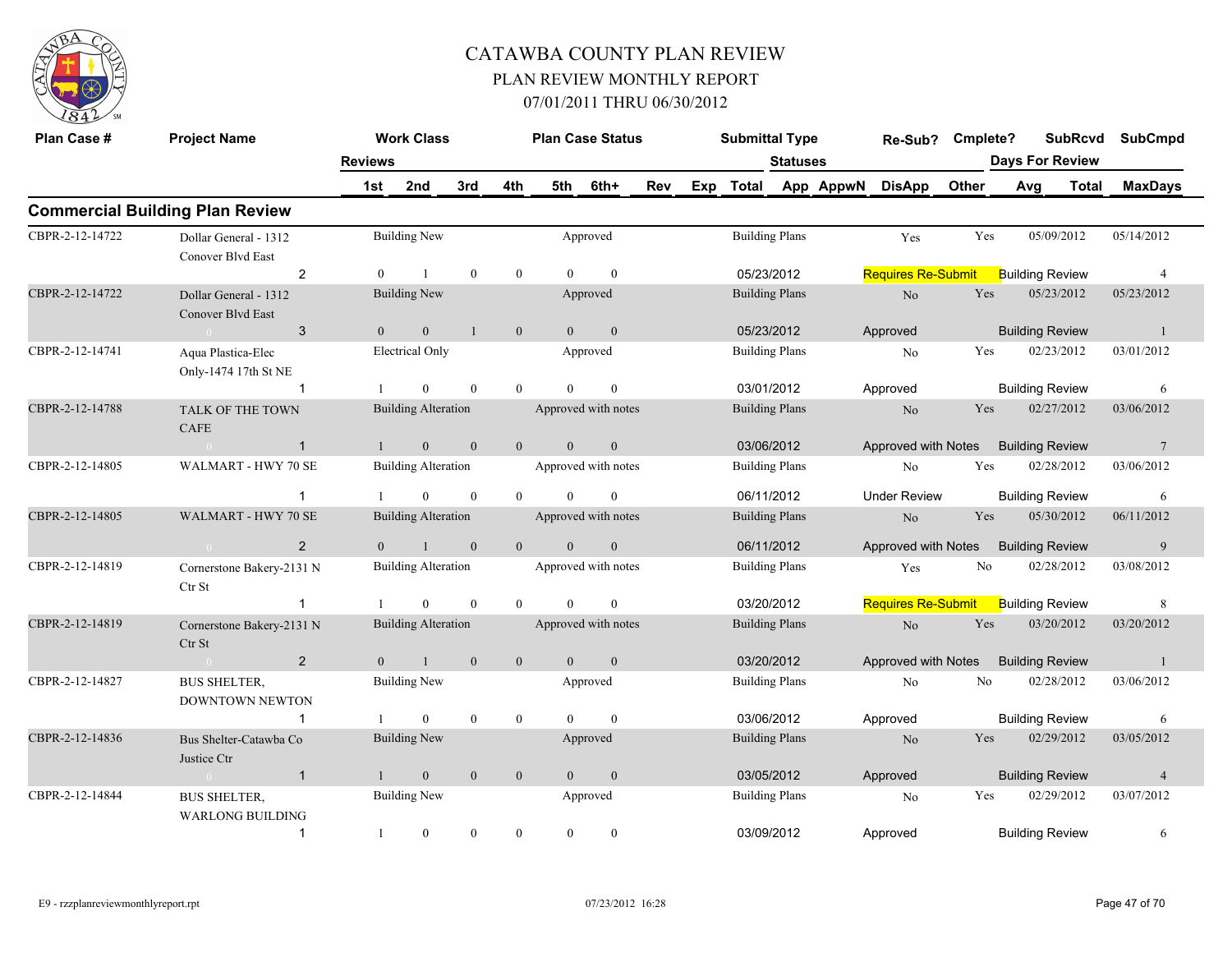

| Plan Case #     | <b>Project Name</b>                                                      |                | <b>Work Class</b>          |                  |                |                | <b>Plan Case Status</b> |     |     | <b>Submittal Type</b> |                 |           | Re-Sub?                   | Cmplete?       |     | <b>SubRcvd</b>         | <b>SubCmpd</b> |  |
|-----------------|--------------------------------------------------------------------------|----------------|----------------------------|------------------|----------------|----------------|-------------------------|-----|-----|-----------------------|-----------------|-----------|---------------------------|----------------|-----|------------------------|----------------|--|
|                 |                                                                          | <b>Reviews</b> |                            |                  |                |                |                         |     |     |                       | <b>Statuses</b> |           |                           |                |     | <b>Days For Review</b> |                |  |
|                 |                                                                          | 1st            | 2nd                        | 3rd              | 4th            | 5th            | 6th+                    | Rev | Exp | Total                 |                 | App AppwN | <b>DisApp</b>             | Other          | Avg | <b>Total</b>           | <b>MaxDays</b> |  |
|                 | <b>Commercial Building Plan Review</b>                                   |                |                            |                  |                |                |                         |     |     |                       |                 |           |                           |                |     |                        |                |  |
| CBPR-2-12-14849 | <b>CVCC BUSINESS &amp;</b><br><b>INDUSTRY TRAINING</b><br><b>COMPLEX</b> |                | <b>Building Alteration</b> |                  |                |                | Approved with notes     |     |     | <b>Building Plans</b> |                 |           | Yes                       | N <sub>0</sub> |     | 12/07/2011             | 12/27/2011     |  |
|                 | $\mathbf{1}$                                                             |                | $\Omega$                   | $\theta$         | $\Omega$       | $\Omega$       | $\theta$                |     |     | 03/05/2012            |                 |           | <b>Under Review</b>       |                |     | <b>Building Review</b> | 13             |  |
| CBPR-2-12-14849 | <b>CVCC BUSINESS &amp;</b><br><b>INDUSTRY TRAINING</b><br><b>COMPLEX</b> |                | <b>Building Alteration</b> |                  |                |                | Approved with notes     |     |     | <b>Building Plans</b> |                 |           | N <sub>o</sub>            | Yes            |     | 02/29/2012             | 03/05/2012     |  |
|                 | 2                                                                        | $\overline{0}$ | $\mathbf{1}$               | $\mathbf{0}$     | $\mathbf{0}$   | $\mathbf{0}$   | $\mathbf{0}$            |     |     | 03/05/2012            |                 |           | Approved with Notes       |                |     | <b>Building Review</b> | $\overline{4}$ |  |
| CBPR-2-12-14858 | <b>BUS SHELTER N MAIN &amp;</b><br>20TH                                  |                | <b>Building New</b>        |                  |                |                | Approved                |     |     | <b>Building Plans</b> |                 |           | N <sub>o</sub>            | Yes            |     | 02/29/2012             | 03/07/2012     |  |
|                 | $\mathbf{1}$                                                             |                | $\mathbf{0}$               | $\theta$         | $\overline{0}$ | $\theta$       | $\mathbf{0}$            |     |     | 03/09/2012            |                 |           | Approved                  |                |     | <b>Building Review</b> | 6              |  |
| CBPR-3-11-9996  | Hickory Career & Arts<br>Magnet @ College Park                           |                | <b>Building Alteration</b> |                  |                |                | Approved                |     |     | Revision to Permit    |                 |           | No                        | Yes            |     | 07/27/2011             | 07/29/2011     |  |
|                 | 3<br>$\sim 0$                                                            | $\overline{0}$ | $\mathbf{0}$               | $\mathbf{1}$     | $\mathbf{0}$   | $\mathbf{0}$   | $\mathbf{0}$            |     |     | 09/19/2011            |                 |           | Approved with Notes       |                |     | <b>Revision Review</b> | $\mathbf{3}$   |  |
| CBPR-3-11-9996  | Hickory Career & Arts<br>Magnet @ College Park                           |                | <b>Building Alteration</b> |                  |                |                | Approved                |     |     | 3rd Revision          |                 |           | No                        | Yes            |     | 08/23/2011             | 08/26/2011     |  |
|                 | $\overline{4}$                                                           | $\Omega$       | $\theta$                   | $\theta$         | $\mathbf{1}$   | $\Omega$       | $\mathbf{0}$            |     |     | 09/19/2011            |                 |           | Approved with Notes       |                |     | <b>Revision Review</b> | $\overline{4}$ |  |
| CBPR-3-11-9996  | Hickory Career & Arts<br>Magnet @ College Park                           |                | <b>Building Alteration</b> |                  |                |                | Approved                |     |     | 4th Revision          |                 |           | No                        | Yes            |     | 09/19/2011             | 09/19/2011     |  |
|                 | 5<br>$\sim 0$                                                            | $\theta$       | $\overline{0}$             | $\mathbf{0}$     | $\overline{0}$ |                | $\mathbf{0}$            |     |     | 09/19/2011            |                 |           | Approved with Notes       |                |     | <b>Revision Review</b> | $\overline{1}$ |  |
| CBPR-3-12-14869 | <b>APPLEBEE'S</b><br><b>RESTAURANT</b>                                   |                | <b>Building Alteration</b> |                  |                |                | Approved with notes     |     |     | <b>Building Plans</b> |                 |           | N <sub>o</sub>            | Yes            |     | 03/01/2012             | 03/07/2012     |  |
|                 | $\mathbf{1}$                                                             |                | $\theta$                   | $\mathbf{0}$     | $\overline{0}$ | $\theta$       | $\mathbf{0}$            |     |     | 03/07/2012            |                 |           | Approved with Notes       |                |     | <b>Building Review</b> | 5              |  |
| CBPR-3-12-14873 | <b>LUMBER LIQUIDATORS</b>                                                |                | <b>Building Alteration</b> |                  |                |                | Approved                |     |     | <b>Building Plans</b> |                 |           | Yes                       | N <sub>o</sub> |     | 03/01/2012             | 03/12/2012     |  |
|                 | $\mathbf{1}$<br>$\sim 0$                                                 | -1             | $\mathbf{0}$               | $\boldsymbol{0}$ | $\mathbf{0}$   | $\overline{0}$ | $\mathbf{0}$            |     |     | 03/28/2012            |                 |           | <b>Requires Re-Submit</b> |                |     | <b>Building Review</b> | $\,8\,$        |  |
| CBPR-3-12-14873 | <b>LUMBER LIQUIDATORS</b>                                                |                | <b>Building Alteration</b> |                  |                |                | Approved                |     |     | <b>Building Plans</b> |                 |           | Yes                       | No             |     | 03/15/2012             | 03/21/2012     |  |
|                 | $\overline{2}$                                                           | $\theta$       |                            | $\theta$         | $\theta$       | $\Omega$       | $\theta$                |     |     | 03/28/2012            |                 |           | <b>Requires Re-Submit</b> |                |     | <b>Building Review</b> | 5              |  |
| CBPR-3-12-14873 | <b>LUMBER LIQUIDATORS</b>                                                |                | <b>Building Alteration</b> |                  |                |                | Approved                |     |     | <b>Building Plans</b> |                 |           | $\rm No$                  | Yes            |     | 03/23/2012             | 03/28/2012     |  |
|                 | 3                                                                        | $\mathbf{0}$   | $\mathbf{0}$               | $\mathbf{1}$     | $\mathbf{0}$   | $\mathbf{0}$   | $\mathbf{0}$            |     |     | 03/28/2012            |                 |           | Approved                  |                |     | <b>Building Review</b> | $\overline{4}$ |  |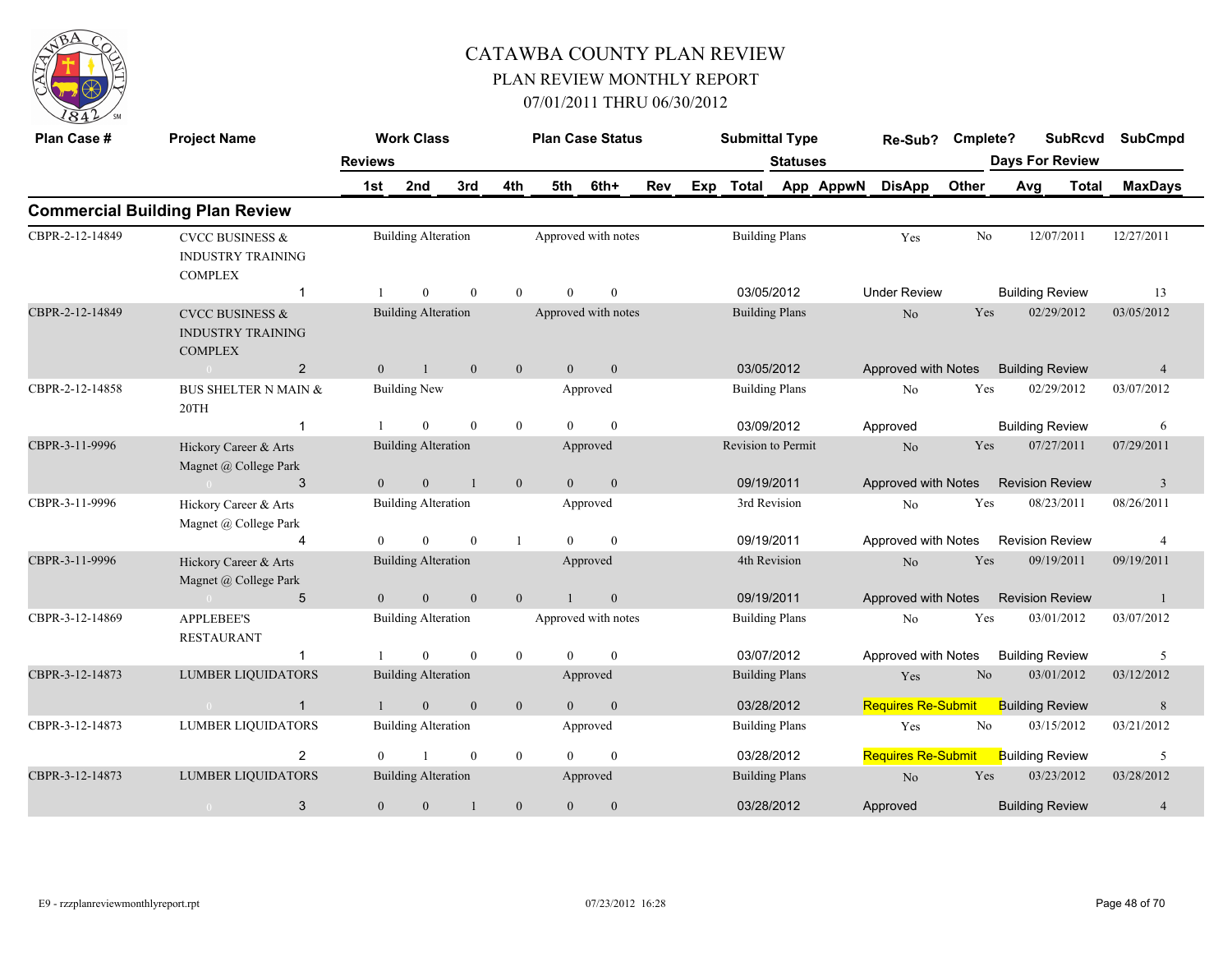

| Plan Case #     | <b>Project Name</b>                                           |                | <b>Work Class</b>          |                  |                |                | <b>Plan Case Status</b> |     |     | <b>Submittal Type</b>     |                       |           | Re-Sub?                   | Cmplete?       |                        | SubRcvd      | <b>SubCmpd</b>  |  |
|-----------------|---------------------------------------------------------------|----------------|----------------------------|------------------|----------------|----------------|-------------------------|-----|-----|---------------------------|-----------------------|-----------|---------------------------|----------------|------------------------|--------------|-----------------|--|
|                 |                                                               | <b>Reviews</b> |                            |                  |                |                |                         |     |     |                           | <b>Statuses</b>       |           |                           |                | <b>Days For Review</b> |              |                 |  |
|                 |                                                               | 1st            | 2nd                        | 3rd              | 4th            | 5th            | 6th+                    | Rev | Exp | Total                     |                       | App AppwN | <b>DisApp</b>             | Other          | Avg                    | <b>Total</b> | <b>MaxDays</b>  |  |
|                 | <b>Commercial Building Plan Review</b>                        |                |                            |                  |                |                |                         |     |     |                           |                       |           |                           |                |                        |              |                 |  |
| CBPR-3-12-14881 | Hooker Furn. - Dust<br>Partition 4040 10th Av Dr<br><b>SW</b> |                | <b>Building Alteration</b> |                  |                |                | Approved with notes     |     |     |                           | <b>Building Plans</b> |           | No                        | Yes            |                        | 03/01/2012   | 03/13/2012      |  |
|                 | $\mathbf{1}$<br>$\sim$ 0                                      | 1              | $\mathbf{0}$               | $\boldsymbol{0}$ | $\mathbf{0}$   | $\mathbf{0}$   | $\mathbf{0}$            |     |     |                           | 03/13/2012            |           | Approved with Notes       |                | <b>Building Review</b> |              | 9               |  |
| CBPR-3-12-14886 | Taco Bell Alterations 2005<br>hwy $70$                        |                | <b>Building Alteration</b> |                  |                |                | Approved with notes     |     |     |                           | <b>Building Plans</b> |           | N <sub>0</sub>            | Yes            |                        | 03/02/2012   | 03/13/2012      |  |
|                 | $\mathbf{1}$                                                  | -1             | $\theta$                   | $\theta$         | $\overline{0}$ | $\theta$       | $\mathbf{0}$            |     |     |                           | 03/13/2012            |           | Approved with Notes       |                | <b>Building Review</b> |              | 8               |  |
| CBPR-3-12-14893 | PLASTIC PACKAGING<br><b>INC</b>                               |                | Shell Building             |                  |                |                | Approved                |     |     |                           | <b>Building Plans</b> |           | N <sub>o</sub>            | Yes            |                        | 03/02/2012   | 03/12/2012      |  |
|                 | $\overline{1}$<br>$\sim 0$                                    | $\mathbf{1}$   | $\theta$                   | $\theta$         | $\theta$       | $\Omega$       | $\mathbf{0}$            |     |     |                           | 03/12/2012            |           | Approved                  |                | <b>Building Review</b> |              | $7\phantom{.0}$ |  |
| CBPR-3-12-14923 | Godoy, Ana - 105 N<br>College Ave                             |                | <b>Building Alteration</b> |                  |                |                | Approved with notes     |     |     |                           | <b>Building Plans</b> |           | Yes                       | N <sub>0</sub> |                        | 03/05/2012   | 03/14/2012      |  |
|                 | $\mathbf{1}$                                                  | -1             | $\overline{0}$             | $\mathbf{0}$     | $\theta$       | $\theta$       | $\mathbf{0}$            |     |     |                           | 03/21/2012            |           | <b>Requires Re-Submit</b> |                | <b>Building Review</b> |              | 8               |  |
| CBPR-3-12-14923 | Godoy, Ana - 105 N<br>College Ave                             |                | <b>Building Alteration</b> |                  |                |                | Approved with notes     |     |     |                           | <b>Building Plans</b> |           | N <sub>o</sub>            | Yes            |                        | 03/15/2012   | 03/21/2012      |  |
|                 | 2<br>$\sim 0$                                                 | $\overline{0}$ | -1                         | $\mathbf{0}$     | $\overline{0}$ | $\overline{0}$ | $\mathbf{0}$            |     |     |                           | 03/21/2012            |           | Approved with Notes       |                | <b>Building Review</b> |              | 5               |  |
| CBPR-3-12-14927 | <b>STEWART</b><br><b>SUPERABSOBBENTS</b>                      |                | <b>Building Alteration</b> |                  |                |                | Approved with notes     |     |     |                           | <b>Building Plans</b> |           | No                        | Yes            |                        | 03/06/2012   | 03/14/2012      |  |
|                 | -1                                                            |                | $\overline{0}$             | $\mathbf{0}$     | $\overline{0}$ | $\theta$       | $\mathbf{0}$            |     |     |                           | 03/14/2012            |           | Approved with Notes       |                | <b>Building Review</b> |              | $7\phantom{.0}$ |  |
| CBPR-3-12-14942 | FRMC-3rd Flr Drug Rm<br>Alts                                  |                | <b>Building Alteration</b> |                  |                |                | Approved with notes     |     |     |                           | <b>Building Plans</b> |           | No                        | Yes            |                        | 03/07/2012   | 03/14/2012      |  |
|                 | $\overline{1}$<br>$\sim$ 0 $\sim$                             | $\mathbf{1}$   | $\overline{0}$             | $\mathbf{0}$     | $\theta$       | $\theta$       | $\mathbf{0}$            |     |     |                           | 03/14/2012            |           | Approved with Notes       |                | <b>Building Review</b> |              | 6               |  |
| CBPR-3-12-14943 | <b>MAIDEN TACTICAL</b><br>MDC-5977 STARTOWN<br>RD             |                | <b>Building New</b>        |                  |                |                | Approved with notes     |     |     |                           | <b>Building Plans</b> |           | No                        | Yes            |                        | 03/07/2012   | 03/19/2012      |  |
|                 | $\mathbf{1}$                                                  | -1             | $\theta$                   | $\theta$         | $\theta$       | $\theta$       | $\mathbf{0}$            |     |     |                           | 03/19/2012            |           | Approved with Notes       |                | <b>Building Review</b> |              | 9               |  |
| CBPR-3-12-14943 | <b>MAIDEN TACTICAL</b><br>MDC-5977 STARTOWN<br>RD             |                | <b>Building New</b>        |                  |                |                | Approved with notes     |     |     | <b>Revision to Permit</b> |                       |           | No                        | Yes            |                        | 03/30/2012   | 04/09/2012      |  |
|                 | $\overline{2}$<br>$\sim 0$                                    | $\overline{0}$ | $\mathbf{1}$               | $\mathbf{0}$     | $\overline{0}$ | $\overline{0}$ | $\mathbf{0}$            |     |     |                           | 03/19/2012            |           | Approved with Notes       |                | <b>Revision Review</b> |              | 6               |  |
| CBPR-3-12-14954 | Lee Industries (alterations)<br>210 4th St NW                 |                | <b>Building Alteration</b> |                  |                |                | Approved                |     |     |                           | <b>Building Plans</b> |           | Yes                       | No             |                        | 03/07/2012   | 03/20/2012      |  |
|                 | $\mathbf{1}$                                                  | 1              | $\overline{0}$             | $\mathbf{0}$     | $\mathbf{0}$   | $\mathbf{0}$   | $\boldsymbol{0}$        |     |     | 04/02/2012                |                       |           | <b>Requires Re-Submit</b> |                | <b>Building Review</b> |              | 10              |  |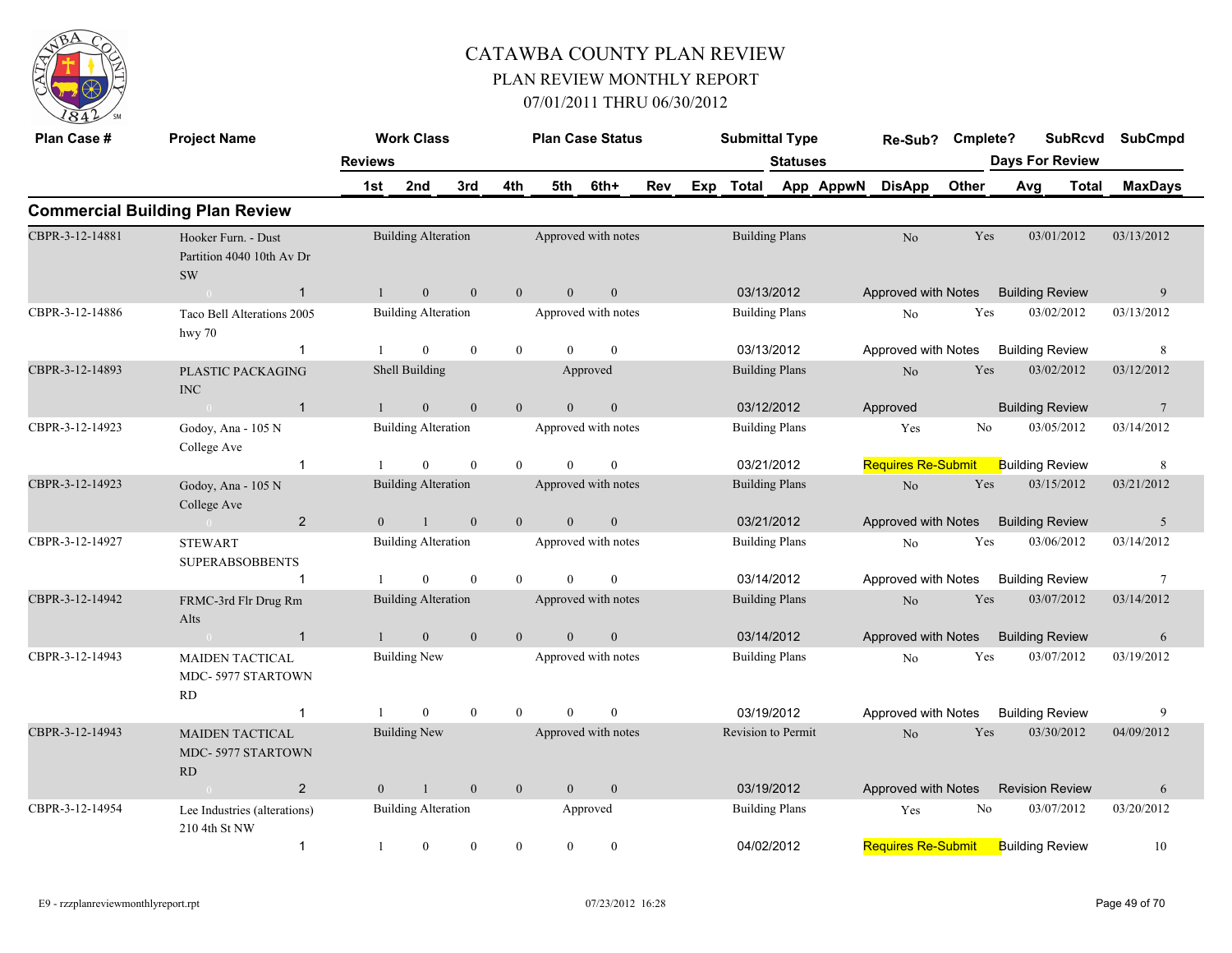

| Plan Case #     | <b>Project Name</b>                                  |                | <b>Work Class</b>                      |                |                |                | <b>Plan Case Status</b> |     |     | <b>Submittal Type</b> |                       |           | Re-Sub?                   | Cmplete?       | <b>SubRcvd</b>         | <b>SubCmpd</b>  |
|-----------------|------------------------------------------------------|----------------|----------------------------------------|----------------|----------------|----------------|-------------------------|-----|-----|-----------------------|-----------------------|-----------|---------------------------|----------------|------------------------|-----------------|
|                 |                                                      | <b>Reviews</b> |                                        |                |                |                |                         |     |     |                       | <b>Statuses</b>       |           |                           |                | <b>Days For Review</b> |                 |
|                 |                                                      | 1st            | 2nd                                    | 3rd            | 4th            | 5th            | 6th+                    | Rev | Exp | Total                 |                       | App AppwN | <b>DisApp</b>             | Other          | Avg<br><b>Total</b>    | <b>MaxDays</b>  |
|                 | <b>Commercial Building Plan Review</b>               |                |                                        |                |                |                |                         |     |     |                       |                       |           |                           |                |                        |                 |
| CBPR-3-12-14954 | Lee Industries (alterations)<br>210 4th St NW        |                | <b>Building Alteration</b>             |                |                |                | Approved                |     |     |                       | <b>Building Plans</b> |           | N <sub>o</sub>            | Yes            | 03/27/2012             | 04/02/2012      |
|                 | $\overline{2}$                                       | $\overline{0}$ |                                        | $\mathbf{0}$   | $\overline{0}$ | $\theta$       | $\mathbf{0}$            |     |     |                       | 04/02/2012            |           | Approved                  |                | <b>Building Review</b> | 5               |
| CBPR-3-12-14999 | Piney Grove Baptist<br>Church-Fellowship Hall        |                | <b>Building New</b>                    |                |                |                | Approved with notes     |     |     |                       | <b>Building Plans</b> |           | Yes                       | Yes            | 03/09/2012             | 03/22/2012      |
|                 | $\mathbf{1}$<br>$\sim 0$                             | $\overline{1}$ | $\overline{0}$                         | $\overline{0}$ | $\overline{0}$ | $\overline{0}$ | $\mathbf{0}$            |     |     |                       |                       |           | <b>Requires Re-Submit</b> |                | <b>Building Review</b> | 10              |
| CBPR-3-12-14999 | Piney Grove Baptist<br>Church-Fellowship Hall        |                | <b>Building New</b>                    |                |                |                | Approved with notes     |     |     |                       | <b>Building Plans</b> |           | $\rm No$                  | Yes            | 04/05/2012             | 04/11/2012      |
|                 | $\overline{2}$                                       | $\Omega$       | -1                                     | $\mathbf{0}$   | $\mathbf{0}$   | $\theta$       | $\mathbf{0}$            |     |     |                       |                       |           | Approved with Notes       |                | <b>Building Review</b> | $\overline{4}$  |
| CBPR-3-12-15004 | Security Central-Alts-1061<br>7th St Ct SE           |                | <b>Building Alteration</b>             |                |                |                | Approved                |     |     |                       | <b>Building Plans</b> |           | Yes                       | N <sub>o</sub> | 03/09/2012             | 03/22/2012      |
|                 | $\sim 0$ and $\sim 0$<br>$\overline{1}$              | $\mathbf{1}$   | $\overline{0}$                         | $\mathbf{0}$   | $\overline{0}$ | $\theta$       | $\mathbf{0}$            |     |     |                       | 03/30/2012            |           | <b>Requires Re-Submit</b> |                | <b>Building Review</b> | 10              |
| CBPR-3-12-15004 | Security Central-Alts-1061<br>7th St Ct SE           |                | <b>Building Alteration</b>             |                |                |                | Approved                |     |     |                       | <b>Building Plans</b> |           | No                        | Yes            | 03/27/2012             | 03/30/2012      |
|                 | $\overline{2}$                                       | $\theta$       | $\overline{1}$                         | $\theta$       | $\overline{0}$ | $\Omega$       | $\theta$                |     |     | 03/30/2012            |                       |           | Approved                  |                | <b>Building Review</b> | $\overline{4}$  |
| CBPR-3-12-15016 | FRMC-Med Spec<br>Bldg-Bariatric Area                 |                | <b>Building Alteration</b>             |                |                |                | Approved                |     |     |                       | <b>Building Plans</b> |           | N <sub>o</sub>            | Yes            | 03/09/2012             | 03/20/2012      |
|                 | $\sim 0$ and $\sim 0$<br>$\mathbf{1}$                | $\mathbf{1}$   | $\mathbf{0}$                           | $\mathbf{0}$   | $\mathbf{0}$   | $\mathbf{0}$   | $\mathbf{0}$            |     |     |                       |                       |           | Approved                  |                | <b>Building Review</b> | 8               |
| CBPR-3-12-15032 | Community Blood Ctr of<br>Carolinas-2217 Hwy 70 SE   |                | <b>Building Alteration</b>             |                |                |                | Approved                |     |     |                       | <b>Building Plans</b> |           | No                        | Yes            | 03/12/2012             | 03/22/2012      |
|                 | $\mathbf{1}$                                         |                | $\overline{0}$                         | $\theta$       | $\overline{0}$ | $\theta$       | $\mathbf{0}$            |     |     | 03/22/2012            |                       |           | Approved                  |                | <b>Building Review</b> | 9               |
| CBPR-3-12-15074 | <b>BUS SHELTER, DRUMS</b><br><b>REST REPLACEMENT</b> |                | <b>Building New</b>                    |                |                |                | Approved                |     |     |                       | <b>Building Plans</b> |           | No                        | Yes            | 03/14/2012             | 03/23/2012      |
|                 | $\overline{1}$<br>$\sim$ 0 $\sim$ 0 $\sim$           | $\mathbf{1}$   | $\overline{0}$                         | $\mathbf{0}$   | $\overline{0}$ | $\overline{0}$ | $\mathbf{0}$            |     |     |                       | 03/23/2012            |           | Approved                  |                | <b>Building Review</b> | 8               |
| CBPR-3-12-15079 | BUS SHELTER, CONOVER<br><b>CITY HALL</b>             |                | <b>Building New</b>                    |                |                |                | Approved                |     |     |                       | <b>Building Plans</b> |           | No                        | Yes            | 03/14/2012             | 03/23/2012      |
|                 | $\mathbf{1}$                                         |                | $\theta$                               | $\theta$       | $\theta$       | $\Omega$       | $\boldsymbol{0}$        |     |     | 03/23/2012            |                       |           | Approved                  |                | <b>Building Review</b> | 8               |
| CBPR-3-12-15086 | MCDONALD'S FRYER<br><b>HOOD</b>                      |                | <b>Building Alteration</b>             |                |                |                | Approved with notes     |     |     |                       | <b>Building Plans</b> |           | No                        | Yes            | 03/14/2012             | 03/22/2012      |
|                 | $\overline{1}$<br>$\sim 0$                           | $\mathbf{1}$   | $\mathbf{0}$                           | $\mathbf{0}$   | $\overline{0}$ | $\overline{0}$ | $\mathbf{0}$            |     |     |                       | 03/22/2012            |           | Approved with Notes       |                | <b>Building Review</b> | $7\phantom{.0}$ |
| CBPR-3-12-15098 | Buffalo Wild Wings-2410<br>Hwy 70 SE                 |                | Building Alterations $\&$<br>Additions |                |                |                | Approved with notes     |     |     |                       | <b>Building Plans</b> |           | Yes                       | No             | 03/15/2012             | 03/23/2012      |
|                 | $\mathbf{1}$                                         | -1             | $\overline{0}$                         | $\mathbf{0}$   | $\theta$       | $\mathbf{0}$   | $\overline{0}$          |     |     | 04/04/2012            |                       |           | <b>Requires Re-Submit</b> |                | <b>Building Review</b> | $7\phantom{.0}$ |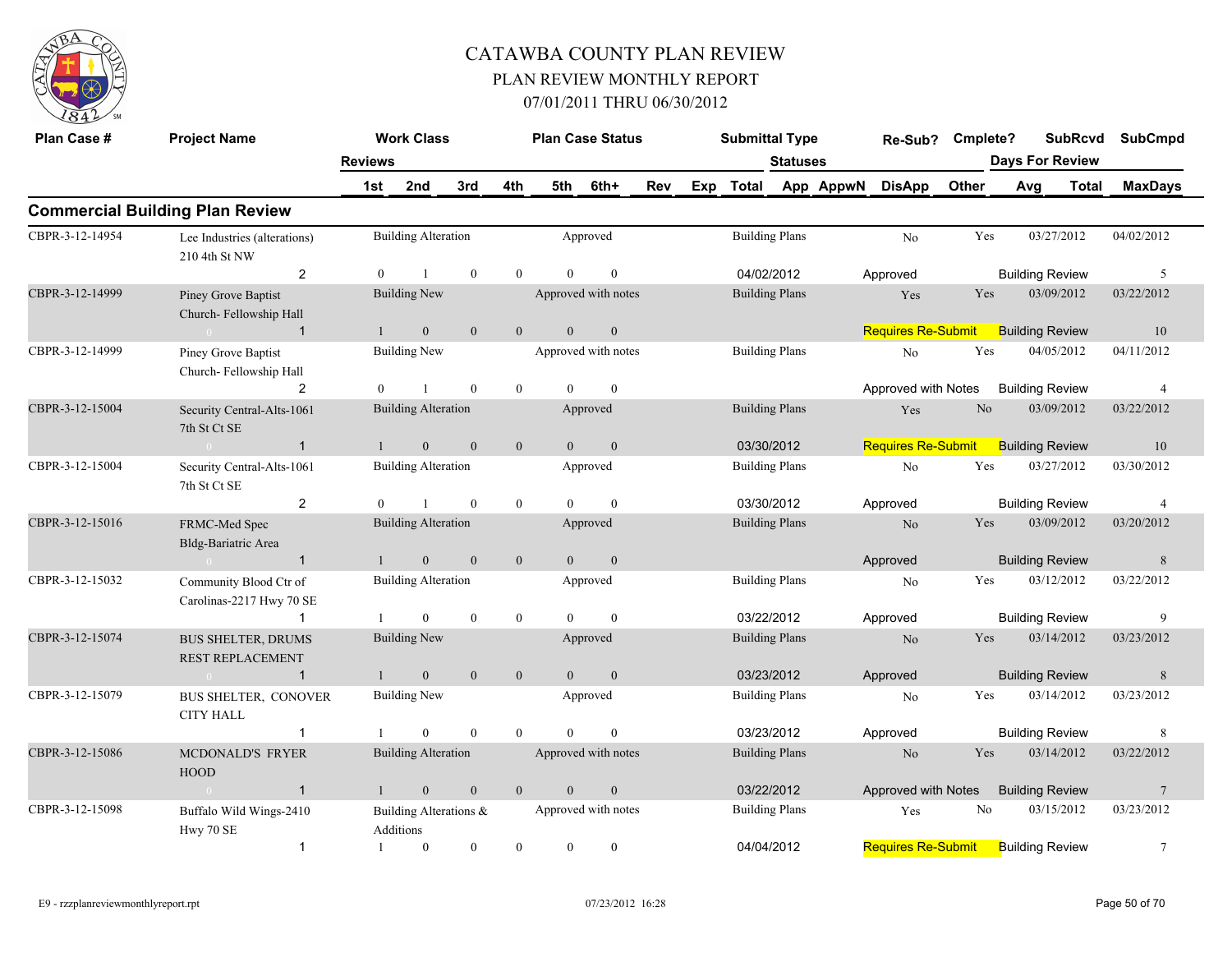

| Plan Case #     | <b>Project Name</b>                                                    | <b>Reviews</b> | <b>Work Class</b>                   |              |                |                | <b>Plan Case Status</b> |     | <b>Submittal Type</b> | <b>Statuses</b>       |           | Re-Sub? Cmplete?          |       | <b>SubRcvd</b><br><b>Days For Review</b> |       | <b>SubCmpd</b> |
|-----------------|------------------------------------------------------------------------|----------------|-------------------------------------|--------------|----------------|----------------|-------------------------|-----|-----------------------|-----------------------|-----------|---------------------------|-------|------------------------------------------|-------|----------------|
|                 |                                                                        | 1st            | 2nd                                 | 3rd          | 4th            | 5th            | 6th+                    | Rev | Exp Total             |                       | App AppwN | <b>DisApp</b>             | Other | Avg                                      | Total | <b>MaxDays</b> |
|                 | <b>Commercial Building Plan Review</b>                                 |                |                                     |              |                |                |                         |     |                       |                       |           |                           |       |                                          |       |                |
| CBPR-3-12-15098 | Buffalo Wild Wings-2410<br>Hwy 70 SE                                   |                | Building Alterations &<br>Additions |              |                |                | Approved with notes     |     |                       | <b>Building Plans</b> |           | No                        | Yes   | 03/30/2012                               |       | 04/04/2012     |
|                 | 2                                                                      | $\overline{0}$ | $\overline{1}$                      | $\mathbf{0}$ | $\overline{0}$ | $\theta$       | $\overline{0}$          |     | 04/04/2012            |                       |           | <b>Under Review</b>       |       | <b>Building Review</b>                   |       | $\overline{4}$ |
| CBPR-3-12-15103 | PLASTIC PACKAGING<br><b>INC UPFIT</b>                                  |                | <b>Upfit Building</b>               |              |                |                | Approved                |     | <b>Building Plans</b> |                       |           | $\rm No$                  | Yes   | 03/15/2012                               |       | 03/27/2012     |
|                 | $\sim 0$<br>$\overline{1}$                                             | $\mathbf{1}$   | $\mathbf{0}$                        | $\mathbf{0}$ | $\mathbf{0}$   | $\overline{0}$ | $\mathbf{0}$            |     | 03/27/2012            |                       |           | Approved                  |       | <b>Building Review</b>                   |       | 9              |
| CBPR-3-12-15107 | Valley Hills Mall Entrance<br>Doors-1960 Hwy 70                        |                | <b>Building Alteration</b>          |              |                |                | Approved                |     | <b>Building Plans</b> |                       |           | No                        | Yes   | 03/15/2012                               |       | 03/22/2012     |
|                 | $\mathbf{1}$                                                           | $\mathbf{1}$   | $\overline{0}$                      | $\theta$     | $\overline{0}$ | $\Omega$       | $\mathbf{0}$            |     | 03/22/2012            |                       |           | Approved                  |       | <b>Building Review</b>                   |       | 6              |
| CBPR-3-12-15118 | Profile Products-Conover<br>Lab-219 Simpson St SW                      |                | <b>Building Alteration</b>          |              |                |                | Approved                |     |                       | <b>Building Plans</b> |           | Yes                       | Yes   | 03/15/2012                               |       | 03/27/2012     |
|                 | $\begin{array}{ccc} 0 & \cdots & \cdots \end{array}$<br>$\overline{1}$ | $\overline{1}$ | $\mathbf{0}$                        | $\mathbf{0}$ | $\mathbf{0}$   | $\theta$       | $\mathbf{0}$            |     | 05/01/2012            |                       |           | <b>Requires Re-Submit</b> |       | <b>Building Review</b>                   |       | 9              |
| CBPR-3-12-15118 | Profile Products-Conover<br>Lab-219 Simpson St SW                      |                | <b>Building Alteration</b>          |              |                |                | Approved                |     | <b>Building Plans</b> |                       |           | No                        | Yes   | 04/26/2012                               |       | 05/01/2012     |
|                 | $\overline{2}$                                                         | $\theta$       | $\mathbf{1}$                        | $\mathbf{0}$ | $\overline{0}$ | $\Omega$       | $\mathbf{0}$            |     | 05/01/2012            |                       |           | Approved                  |       | <b>Building Review</b>                   |       | $\overline{4}$ |
| CBPR-3-12-15122 | CVCC Int ren. Security in<br><b>Business Offic</b>                     |                | <b>Building Alteration</b>          |              |                |                | Approved                |     |                       | <b>Building Plans</b> |           | N <sub>o</sub>            | Yes   | 03/15/2012                               |       | 03/27/2012     |
|                 | $\overline{1}$<br>$\sim 0$                                             | $\mathbf{1}$   | $\mathbf{0}$                        | $\mathbf{0}$ | $\mathbf{0}$   | $\overline{0}$ | $\mathbf{0}$            |     | 03/27/2012            |                       |           | Approved                  |       | <b>Building Review</b>                   |       | 9              |
| CBPR-3-12-15126 | Frogurt Shoppe Alts-3004<br>N Ctr St                                   |                | <b>Building Alteration</b>          |              |                |                | Approved                |     | <b>Building Plans</b> |                       |           | No                        | Yes   | 03/15/2012                               |       | 03/22/2012     |
|                 | $\mathbf{1}$                                                           |                | $\mathbf{0}$                        | $\mathbf{0}$ | $\overline{0}$ | $\theta$       | $\mathbf{0}$            |     | 03/22/2012            |                       |           | Approved                  |       | <b>Building Review</b>                   |       | 6              |
| CBPR-3-12-15126 | Frogurt Shoppe Alts-3004<br>N Ctr St                                   |                | <b>Building Alteration</b>          |              |                |                | Approved                |     | Revision to Permit    |                       |           | N <sub>o</sub>            | Yes   | 04/10/2012                               |       | 04/17/2012     |
|                 | $\overline{2}$                                                         | $\overline{0}$ | $\mathbf{1}$                        | $\mathbf{0}$ | $\mathbf{0}$   | $\overline{0}$ | $\mathbf{0}$            |     | 03/22/2012            |                       |           | Approved                  |       | <b>Revision Review</b>                   |       | 6              |
| CBPR-3-12-15132 | <b>S &amp; S AUTOMOTIVE</b><br>GARAGE                                  |                | <b>Building New</b>                 |              |                |                | Approved                |     |                       | <b>Building Plans</b> |           | Yes                       | Yes   | 03/15/2012                               |       | 03/23/2012     |
|                 | $\mathbf{1}$                                                           |                | $\overline{0}$                      | $\mathbf{0}$ | $\mathbf{0}$   | $\Omega$       | $\mathbf{0}$            |     | 04/11/2012            |                       |           | Requires Re-Submit        |       | <b>Building Review</b>                   |       | 7              |
| CBPR-3-12-15132 | <b>S &amp; S AUTOMOTIVE</b><br>GARAGE                                  |                | <b>Building New</b>                 |              |                |                | Approved                |     | <b>Building Plans</b> |                       |           | Yes                       | Yes   | 04/05/2012                               |       | 04/11/2012     |
|                 | $\overline{2}$<br>$\sim 0$                                             | $\theta$       | $\mathbf{1}$                        | $\mathbf{0}$ | $\mathbf{0}$   | $\overline{0}$ | $\mathbf{0}$            |     | 04/11/2012            |                       |           | Approved with Notes       |       | <b>Building Review</b>                   |       | $\overline{4}$ |
| CBPR-3-12-15132 | <b>S &amp; S AUTOMOTIVE</b><br><b>GARAGE</b>                           |                | <b>Building New</b>                 |              |                |                | Approved                |     |                       | <b>Building Plans</b> |           | N <sub>o</sub>            | Yes   | 06/15/2012                               |       | 06/25/2012     |
|                 | 4                                                                      | $\mathbf{0}$   | $\boldsymbol{0}$                    | $\mathbf{0}$ | $\mathbf{1}$   | $\overline{0}$ | $\bf{0}$                |     | 04/11/2012            |                       |           | Approved                  |       | <b>Building Review</b>                   |       | $\tau$         |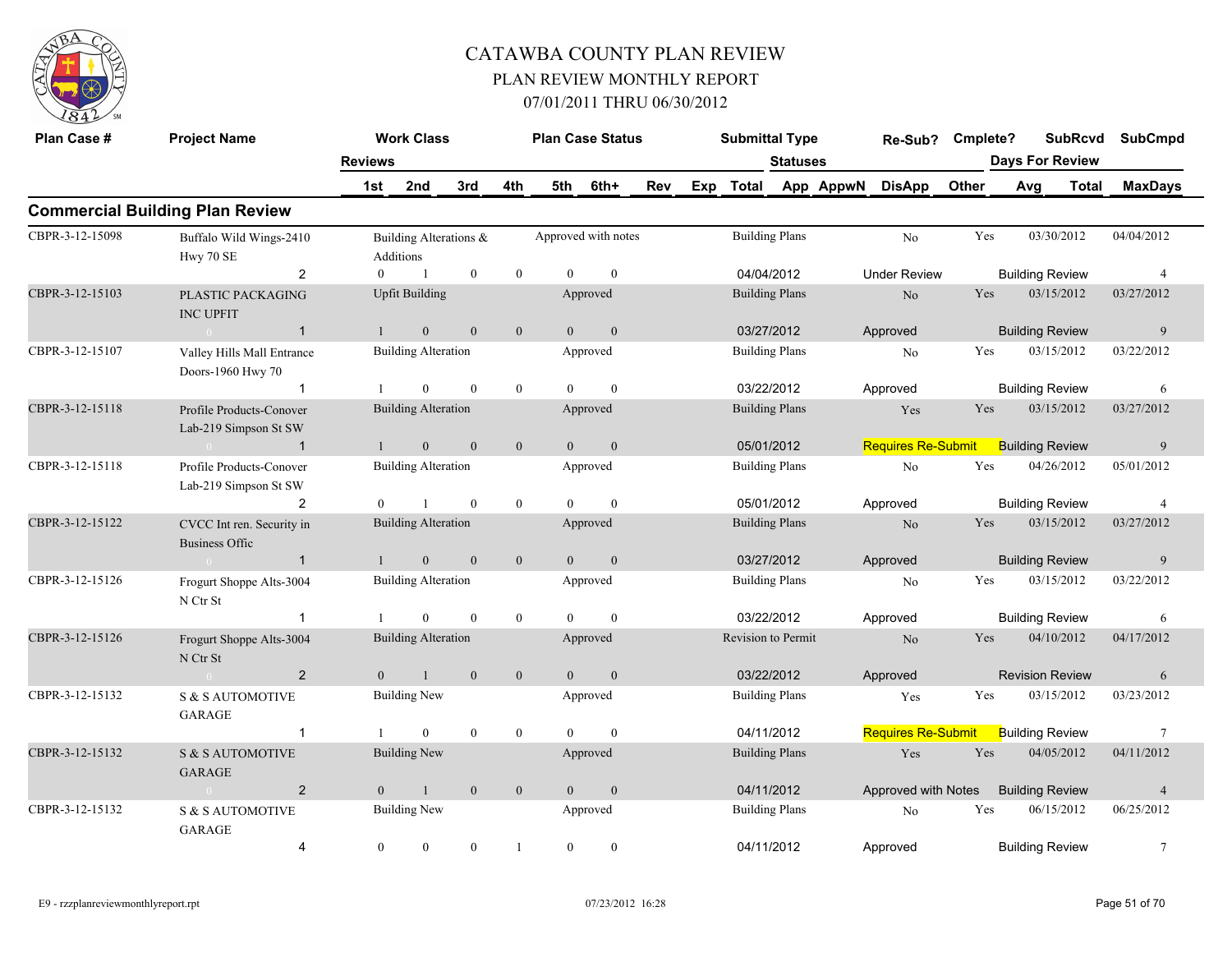

| Plan Case #     | <b>Project Name</b>                            |                        | <b>Work Class</b>                   |                |                |                | <b>Plan Case Status</b> |     | <b>Submittal Type</b> |                       |                     | Re-Sub? Cmplete?          |                | <b>SubRcvd</b>         | <b>SubCmpd</b>  |
|-----------------|------------------------------------------------|------------------------|-------------------------------------|----------------|----------------|----------------|-------------------------|-----|-----------------------|-----------------------|---------------------|---------------------------|----------------|------------------------|-----------------|
|                 |                                                | <b>Reviews</b>         |                                     |                |                |                |                         |     |                       | <b>Statuses</b>       |                     |                           |                | <b>Days For Review</b> |                 |
|                 |                                                | 1st                    | 2nd                                 | 3rd            | 4th            | 5th            | 6th+                    | Rev |                       |                       | Exp Total App AppwN | <b>DisApp</b>             | Other          | Avg<br>Total           | <b>MaxDays</b>  |
|                 | <b>Commercial Building Plan Review</b>         |                        |                                     |                |                |                |                         |     |                       |                       |                     |                           |                |                        |                 |
| CBPR-3-12-15141 | CVMC Warehouse-Ofc-824<br>22nd St Pl SE        |                        | <b>Building Alteration</b>          |                |                |                | Approved with notes     |     |                       | <b>Building Plans</b> |                     | No                        | Yes            | 03/16/2012             | 03/26/2012      |
|                 | $\mathbf{1}$                                   |                        | $\theta$                            | $\theta$       | $\theta$       | $\Omega$       | $\mathbf{0}$            |     |                       | 03/26/2012            |                     | Approved with Notes       |                | <b>Building Review</b> | 7               |
| CBPR-3-12-15164 | American Legion Ticket<br><b>Bldg</b>          |                        | <b>Building New</b>                 |                |                |                | Approved with notes     |     |                       | <b>Building Plans</b> |                     | $\rm No$                  | Yes            | 03/19/2012             | 03/19/2012      |
|                 | $\overline{1}$<br>$\sim 0$ and $\sim 10^{-10}$ | $\mathbf{1}$           | $\mathbf{0}$                        | $\mathbf{0}$   | $\overline{0}$ | $\overline{0}$ | $\mathbf{0}$            |     |                       |                       |                     | Approved with Notes       |                | <b>Building Review</b> | $\overline{1}$  |
| CBPR-3-12-15186 | China Garden 2-Mtn<br>View-Hwy 127 S           |                        | <b>Building Alteration</b>          |                |                |                | Approved                |     |                       | <b>Building Plans</b> |                     | Yes                       | Yes            | 03/19/2012             | 03/28/2012      |
|                 | $\mathbf{1}$                                   | $\mathbf{1}$           | $\theta$                            | $\theta$       | $\overline{0}$ | $\Omega$       | $\mathbf{0}$            |     |                       | 04/24/2012            |                     | Requires Re-Submit        |                | <b>Building Review</b> | 8               |
| CBPR-3-12-15186 | China Garden 2-Mtn<br>View-Hwy 127 S           |                        | <b>Building Alteration</b>          |                |                |                | Approved                |     |                       | <b>Building Plans</b> |                     | No.                       | Yes            | 04/17/2012             | 04/24/2012      |
|                 | $\overline{2}$<br>$\sim 0$ and $\sim$          | $\theta$               | -1                                  | $\mathbf{0}$   | $\overline{0}$ | $\overline{0}$ | $\mathbf{0}$            |     |                       | 04/24/2012            |                     | Approved                  |                | <b>Building Review</b> | 6               |
| CBPR-3-12-15203 | Aqua Plastics-Alts-1474<br>17th St NE          |                        | <b>Building Alteration</b>          |                |                |                | Approved with notes     |     |                       | <b>Building Plans</b> |                     | No                        | Yes            | 03/20/2012             | 03/30/2012      |
|                 | $\mathbf{1}$                                   |                        | $\theta$                            | $\mathbf{0}$   | $\overline{0}$ | $\Omega$       | $\mathbf{0}$            |     |                       | 03/30/2012            |                     | Approved with Notes       |                | <b>Building Review</b> | 9               |
| CBPR-3-12-15210 | Social Security - Retaining<br>Wall            |                        | Retaining Wall                      |                |                |                | Approved                |     |                       | <b>Building Plans</b> |                     | Yes                       | N <sub>o</sub> | 03/20/2012             | 03/28/2012      |
|                 | $\sim 0$<br>$\overline{1}$                     | $\left  \cdot \right $ | $\mathbf{0}$                        | $\overline{0}$ | $\mathbf{0}$   | $\overline{0}$ | $\mathbf{0}$            |     |                       |                       |                     | <b>Requires Re-Submit</b> |                | <b>Building Review</b> | $7\phantom{.0}$ |
| CBPR-3-12-15210 | Social Security - Retaining<br>Wall            |                        | Retaining Wall                      |                |                |                | Approved                |     |                       | <b>Building Plans</b> |                     | No                        | Yes            | 04/12/2012             | 04/12/2012      |
|                 | 2                                              | $\theta$               | $\mathbf{1}$                        | $\mathbf{0}$   | $\overline{0}$ | $\theta$       | $\mathbf{0}$            |     |                       |                       |                     | Approved                  |                | <b>Building Review</b> | -1              |
| CBPR-3-12-15218 | E-Mart - Add-Alts- 6339<br>Startown Rd         |                        | Building Alterations &<br>Additions |                |                |                | Approved with notes     |     |                       | <b>Building Plans</b> |                     | N <sub>o</sub>            | Yes            | 03/20/2012             | 03/30/2012      |
|                 | $\overline{1}$<br>$\sim 0$ and $\sim$          |                        | $\mathbf{0}$                        | $\mathbf{0}$   | $\overline{0}$ | $\overline{0}$ | $\mathbf{0}$            |     |                       | 03/30/2012            |                     | Approved with Notes       |                | <b>Building Review</b> | 9               |
| CBPR-3-12-15240 | Flagship Brands Int. Alt<br>425 N Melin        |                        | <b>Building Alteration</b>          |                |                |                | Approved with notes     |     |                       | <b>Building Plans</b> |                     | Yes                       | No             | 03/21/2012             | 04/02/2012      |
|                 | $\mathbf{1}$                                   |                        | $\theta$                            | $\theta$       | $\theta$       | $\Omega$       | $\mathbf{0}$            |     |                       |                       |                     | Requires Re-Submit        |                | <b>Building Review</b> | 9               |
| CBPR-3-12-15240 | Flagship Brands Int. Alt<br>425 N Melin        |                        | <b>Building Alteration</b>          |                |                |                | Approved with notes     |     |                       | <b>Building Plans</b> |                     | No                        | Yes            | 04/19/2012             | 04/19/2012      |
|                 | $\overline{2}$<br>$\sim 0$                     | $\overline{0}$         | $\overline{1}$                      | $\mathbf{0}$   | $\overline{0}$ | $\overline{0}$ | $\mathbf{0}$            |     |                       |                       |                     | Approved with Notes       |                | <b>Building Review</b> | -1              |
| CBPR-3-12-15314 | Christ Alive Church<br>Addition                |                        | <b>Building Addition</b>            |                |                |                | Approved with notes     |     |                       | <b>Building Plans</b> |                     | Yes                       | Yes            | 03/26/2012             | 04/03/2012      |
|                 | $\mathbf{1}$                                   | -1                     | $\overline{0}$                      | $\mathbf{0}$   | $\theta$       | $\overline{0}$ | $\mathbf{0}$            |     |                       | 04/24/2012            |                     | <b>Under Review</b>       |                | <b>Building Review</b> | 7               |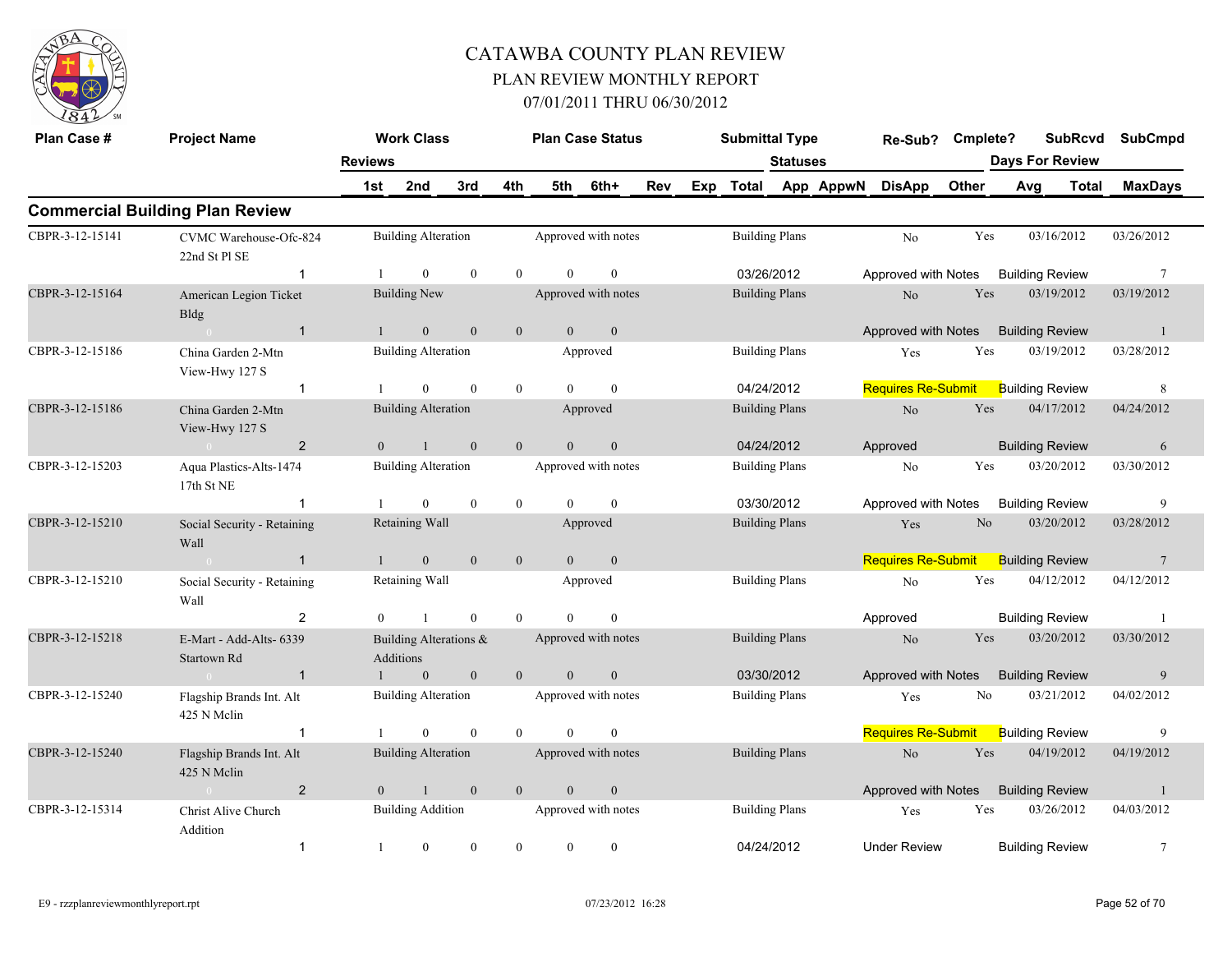

| Plan Case #     | <b>Project Name</b>                       |                | <b>Work Class</b>          |                |                |                | <b>Plan Case Status</b> |     |     | <b>Submittal Type</b> |                       |           | Re-Sub? Cmplete?                          |       |     | <b>SubRcvd</b>         |            | <b>SubCmpd</b> |
|-----------------|-------------------------------------------|----------------|----------------------------|----------------|----------------|----------------|-------------------------|-----|-----|-----------------------|-----------------------|-----------|-------------------------------------------|-------|-----|------------------------|------------|----------------|
|                 |                                           | <b>Reviews</b> |                            |                |                |                |                         |     |     |                       | <b>Statuses</b>       |           |                                           |       |     | <b>Days For Review</b> |            |                |
|                 |                                           | 1st            | 2nd                        | 3rd            | 4th            | 5th            | 6th+                    | Rev | Exp | Total                 |                       | App AppwN | <b>DisApp</b>                             | Other | Avg | Total                  |            | <b>MaxDays</b> |
|                 | <b>Commercial Building Plan Review</b>    |                |                            |                |                |                |                         |     |     |                       |                       |           |                                           |       |     |                        |            |                |
| CBPR-3-12-15314 | Christ Alive Church<br>Addition           |                | <b>Building Addition</b>   |                |                |                | Approved with notes     |     |     | <b>Building Plans</b> |                       |           | N <sub>o</sub>                            | Yes   |     | 04/24/2012             | 04/24/2012 |                |
|                 | $\overline{2}$                            | $\Omega$       |                            | $\mathbf{0}$   | $\overline{0}$ | $\Omega$       | $\mathbf{0}$            |     |     | 04/24/2012            |                       |           | Approved with Notes                       |       |     | <b>Building Review</b> |            | - 1            |
| CBPR-3-12-15334 | Dolphin Alter Energy<br>Retaining Wall B  |                | Retaining Wall             |                |                |                | Approved                |     |     | <b>Building Plans</b> |                       |           | Yes                                       | Yes   |     | 03/27/2012             | 04/03/2012 |                |
|                 | $\mathbf{1}$<br>$\sim 0$                  | $\mathbf{1}$   | $\mathbf{0}$               | $\overline{0}$ | $\mathbf{0}$   | $\overline{0}$ | $\mathbf{0}$            |     |     | 04/11/2012            |                       |           | <b>Requires Re-Submit</b>                 |       |     | <b>Building Review</b> |            | 6              |
| CBPR-3-12-15334 | Dolphin Alter Energy<br>Retaining Wall B  |                | Retaining Wall             |                |                |                | Approved                |     |     | <b>Building Plans</b> |                       |           | No                                        | Yes   |     | 04/11/2012             | 04/13/2012 |                |
|                 | 2                                         | $\Omega$       | -1                         | $\theta$       | $\overline{0}$ | $\Omega$       | $\mathbf{0}$            |     |     | 04/11/2012            |                       |           | Approved                                  |       |     | <b>Building Review</b> |            | 3              |
| CBPR-3-12-15338 | Dolphin Alter Energy<br>Retaining Wall A  |                | Retaining Wall             |                |                |                | Approved                |     |     | <b>Building Plans</b> |                       |           | Yes                                       | Yes   |     | 03/27/2012             | 04/11/2012 |                |
|                 | $\sim 0$ and $\sim 0$<br>$\mathbf{1}$     | $\overline{1}$ | $\mathbf{0}$               | $\mathbf{0}$   | $\mathbf{0}$   | $\overline{0}$ | $\mathbf{0}$            |     |     | 04/11/2012            |                       |           | <b>Requires Re-Submit</b>                 |       |     | <b>Building Review</b> |            | 11             |
| CBPR-3-12-15338 | Dolphin Alter Energy<br>Retaining Wall A  |                | Retaining Wall             |                |                |                | Approved                |     |     | <b>Building Plans</b> |                       |           | No                                        | Yes   |     | 04/11/2012             | 04/13/2012 |                |
|                 | 2                                         | $\Omega$       | $\mathbf{1}$               | $\theta$       | $\overline{0}$ | $\Omega$       | $\theta$                |     |     | 04/11/2012            |                       |           | Approved                                  |       |     | <b>Building Review</b> |            | 3              |
| CBPR-3-12-15341 | WH Investments-Alts-1126<br>L-R Blvd      |                | <b>Building Alteration</b> |                |                |                | Approved                |     |     | <b>Building Plans</b> |                       |           | N <sub>o</sub>                            | Yes   |     | 03/27/2012             | 04/03/2012 |                |
|                 | $\sim 0$<br>$\mathbf{1}$                  | $\mathbf{1}$   | $\mathbf{0}$               | $\mathbf{0}$   | $\overline{0}$ | $\overline{0}$ | $\overline{0}$          |     |     | 04/03/2012            |                       |           | Approved                                  |       |     | <b>Building Review</b> |            | 6              |
| CBPR-3-12-15348 | 569 Hickory Plaza, 569 Hwy<br>70 SE       |                | <b>Upfit Building</b>      |                |                |                | Approved                |     |     | <b>Building Plans</b> |                       |           | No                                        | Yes   |     | 03/28/2012             | 04/02/2012 |                |
|                 | $\mathbf{1}$                              |                | $\Omega$                   | $\theta$       | $\theta$       | $\Omega$       | $\theta$                |     |     | 04/02/2012            |                       |           | Approved                                  |       |     | <b>Building Review</b> |            | 4              |
| CBPR-3-12-15354 | Sam's Club-Hearing Ctr-<br>2435 Hwy 70 SE |                | <b>Building Alteration</b> |                |                |                | Approved with notes     |     |     | <b>Building Plans</b> |                       |           | N <sub>o</sub>                            | Yes   |     | 03/26/2012             | 04/02/2012 |                |
|                 | $\overline{1}$<br>$0<\infty$              | $\mathbf{1}$   | $\mathbf{0}$               | $\overline{0}$ | $\mathbf{0}$   | $\overline{0}$ | $\mathbf{0}$            |     |     | 04/02/2012            |                       |           | Approved with Notes                       |       |     | <b>Building Review</b> |            | 6              |
| CBPR-3-12-15360 | Food Lion #461 Pole<br>Lights             |                | <b>Electrical Only</b>     |                |                |                | Approved                |     |     | <b>Building Plans</b> |                       |           | Yes                                       | Yes   |     | 03/28/2012             | 04/09/2012 |                |
|                 | $\mathbf{1}$                              |                | $\mathbf{0}$               | $\mathbf{0}$   | $\overline{0}$ | $\theta$       | $\mathbf{0}$            |     |     | 04/26/2012            |                       |           | <b>Requires Re-Submit</b>                 |       |     | <b>Building Review</b> |            | 8              |
| CBPR-3-12-15360 | Food Lion #461 Pole<br>Lights             |                | Electrical Only            |                |                |                | Approved                |     |     | <b>Building Plans</b> |                       |           | No                                        | Yes   |     | 04/26/2012             | 04/26/2012 |                |
|                 | $\overline{2}$<br>$\sim 0$                | $\overline{0}$ | $\mathbf{1}$               | $\mathbf{0}$   | $\mathbf{0}$   | $\overline{0}$ | $\mathbf{0}$            |     |     | 04/26/2012            |                       |           | Approved                                  |       |     | <b>Building Review</b> |            | $\overline{1}$ |
| CBPR-3-12-15361 | Food Lion # 504 Pole<br>Lights            |                | Electrical Only            |                |                |                | Approved                |     |     |                       | <b>Building Plans</b> |           | Yes                                       | Yes   |     | 03/28/2012             | 04/09/2012 |                |
|                 | $\mathbf{1}$                              |                | $\mathbf{0}$               | $\theta$       | $\theta$       | $\overline{0}$ | $\mathbf{0}$            |     |     | 04/26/2012            |                       |           | <b>Requires Re-Submit</b> Building Review |       |     |                        |            | 8              |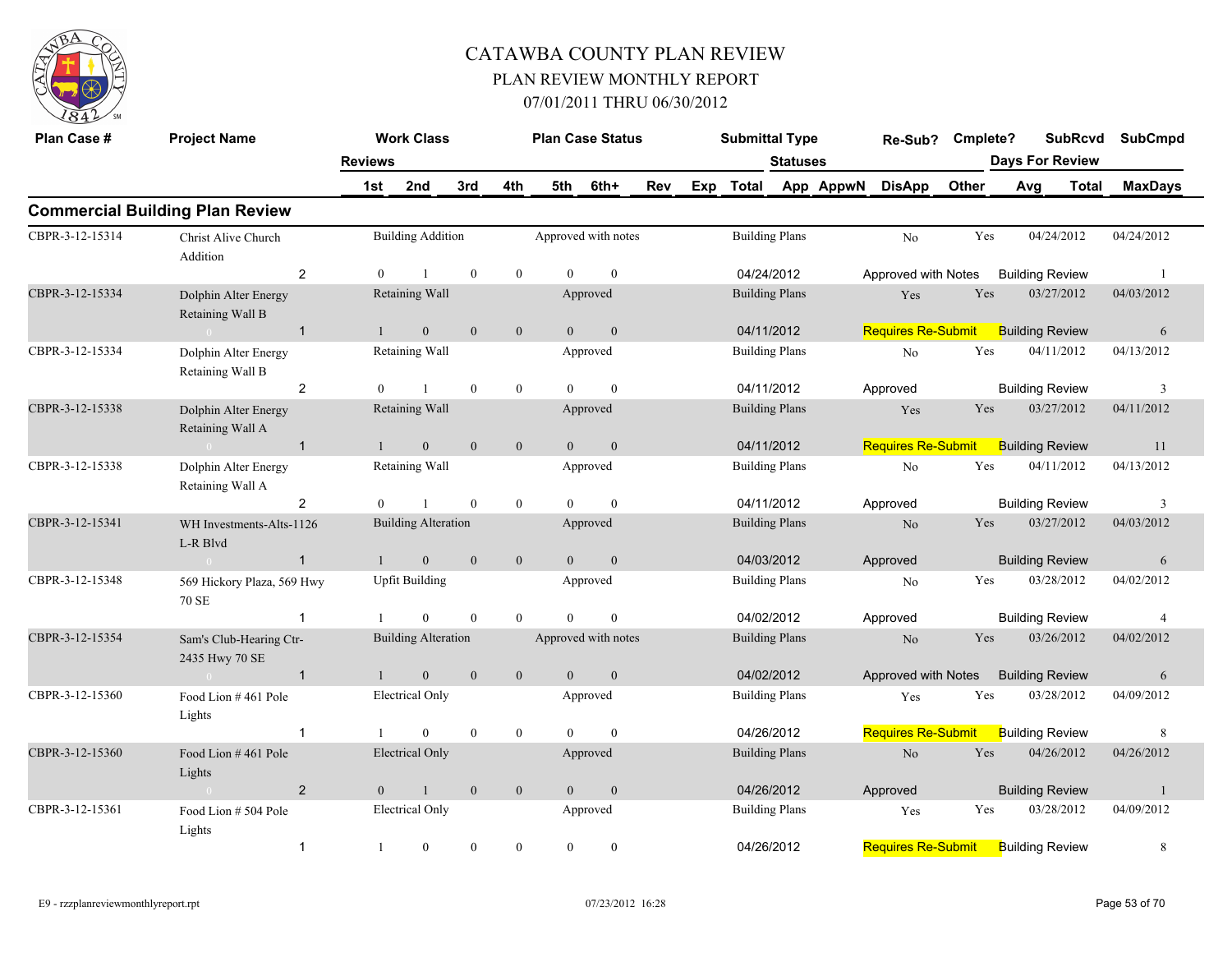

| Plan Case #     | <b>Project Name</b>                         |                | <b>Work Class</b>          |              |                |                | <b>Plan Case Status</b> |     |     | <b>Submittal Type</b> |                 |           | Re-Sub?                   | Cmplete?       |                        | <b>SubRcvd</b> | <b>SubCmpd</b> |
|-----------------|---------------------------------------------|----------------|----------------------------|--------------|----------------|----------------|-------------------------|-----|-----|-----------------------|-----------------|-----------|---------------------------|----------------|------------------------|----------------|----------------|
|                 |                                             | <b>Reviews</b> |                            |              |                |                |                         |     |     |                       | <b>Statuses</b> |           |                           |                | <b>Days For Review</b> |                |                |
|                 |                                             | 1st            | 2nd                        | 3rd          | 4th            | 5th            | 6th+                    | Rev | Exp | <b>Total</b>          |                 | App AppwN | <b>DisApp</b>             | Other          | Avg                    | Total          | <b>MaxDays</b> |
|                 | <b>Commercial Building Plan Review</b>      |                |                            |              |                |                |                         |     |     |                       |                 |           |                           |                |                        |                |                |
| CBPR-3-12-15361 | Food Lion # 504 Pole<br>Lights              |                | <b>Electrical Only</b>     |              |                |                | Approved                |     |     | <b>Building Plans</b> |                 |           | No                        | Yes            | 04/26/2012             |                | 04/26/2012     |
|                 | 2                                           | $\theta$       |                            | $\mathbf{0}$ | $\overline{0}$ | $\Omega$       | $\theta$                |     |     | 04/26/2012            |                 |           | Approved                  |                | <b>Building Review</b> |                | -1             |
| CBPR-3-12-15362 | Food Lion #803 Pole<br>Lights               |                | <b>Electrical Only</b>     |              |                |                | Approved                |     |     | <b>Building Plans</b> |                 |           | Yes                       | Yes            | 03/28/2012             |                | 04/09/2012     |
|                 | $\sim 0$<br>$\overline{1}$                  | $\overline{1}$ | $\mathbf{0}$               | $\mathbf{0}$ | $\mathbf{0}$   | $\overline{0}$ | $\mathbf{0}$            |     |     | 04/26/2012            |                 |           | <b>Requires Re-Submit</b> |                | <b>Building Review</b> |                | 8              |
| CBPR-3-12-15362 | Food Lion #803 Pole<br>Lights               |                | <b>Electrical Only</b>     |              |                |                | Approved                |     |     | <b>Building Plans</b> |                 |           | No                        | Yes            | 04/26/2012             |                | 04/26/2012     |
|                 | 2                                           | $\theta$       |                            | $\theta$     | $\overline{0}$ | $\Omega$       | $\theta$                |     |     | 04/26/2012            |                 |           | Approved                  |                | <b>Building Review</b> |                | -1             |
| CBPR-3-12-15363 | Food Lion #97 Pole Lights                   |                | <b>Electrical Only</b>     |              |                |                | Approved                |     |     | <b>Building Plans</b> |                 |           | Yes                       | Yes            | 03/28/2012             |                | 04/09/2012     |
|                 | $\sim 0$<br>$\overline{1}$                  | $\mathbf{1}$   | $\overline{0}$             | $\mathbf{0}$ | $\mathbf{0}$   | $\overline{0}$ | $\overline{0}$          |     |     | 04/26/2012            |                 |           | <b>Requires Re-Submit</b> |                | <b>Building Review</b> |                | 8              |
| CBPR-3-12-15363 | Food Lion #97 Pole Lights                   |                | <b>Electrical Only</b>     |              |                |                | Approved                |     |     | <b>Building Plans</b> |                 |           | No                        | Yes            | 04/26/2012             |                | 04/26/2012     |
|                 | 2                                           | $\theta$       |                            | $\theta$     | $\overline{0}$ | $\Omega$       | $\mathbf{0}$            |     |     | 04/26/2012            |                 |           | Approved                  |                | <b>Building Review</b> |                | -1             |
| CBPR-3-12-15364 | Vietnamese Baptist<br>Mission-2261 Highland |                | <b>Building Alteration</b> |              |                |                | Approved                |     |     | <b>Building Plans</b> |                 |           | N <sub>o</sub>            | Yes            | 03/27/2012             |                | 04/09/2012     |
|                 | $\overline{1}$<br>$\sim 0$ and $\sim 0.000$ | $\mathbf{1}$   | $\mathbf{0}$               | $\mathbf{0}$ | $\mathbf{0}$   | $\overline{0}$ | $\mathbf{0}$            |     |     | 04/09/2012            |                 |           | Approved                  |                | <b>Building Review</b> |                | 9              |
| CBPR-3-12-15364 | Vietnamese Baptist<br>Mission-2261 Highland |                | <b>Building Alteration</b> |              |                |                | Approved                |     |     | <b>Building Plans</b> |                 |           | $\rm No$                  | Yes            | 05/17/2012             |                | 05/22/2012     |
|                 | $\overline{2}$                              | $\theta$       | $\mathbf{1}$               | $\theta$     | $\theta$       | $\Omega$       | $\mathbf{0}$            |     |     | 04/09/2012            |                 |           | Approved                  |                | <b>Building Review</b> |                | 3              |
| CBPR-3-12-15418 | Auto Repair Shop - Jason<br>Cline           |                | <b>Building Alteration</b> |              |                |                | Approved with notes     |     |     | <b>Building Plans</b> |                 |           | $\rm No$                  | Yes            | 03/30/2012             |                | 04/13/2012     |
|                 | $\mathbf{1}$<br>$\sim 0$                    | $\overline{1}$ | $\mathbf{0}$               | $\mathbf{0}$ | $\mathbf{0}$   | $\overline{0}$ | $\mathbf{0}$            |     |     |                       |                 |           | Approved with Notes       |                | <b>Building Review</b> |                | 10             |
| CBPR-4-11-10383 | <b>CROSSROADS NISSAN</b><br>OF HICKORY      |                | <b>Building New</b>        |              |                |                | Approved                |     |     | Revision to Permit    |                 |           | No                        | Yes            | 09/15/2011             |                | 09/15/2011     |
|                 | 3                                           | $\Omega$       | $\theta$                   |              | $\theta$       | $\Omega$       | $\theta$                |     |     | 05/31/2011            |                 |           | Approved                  |                | <b>Revision Review</b> |                | -1             |
| CBPR-4-12-15430 | Conversations - New Patio                   |                | <b>Building Addition</b>   |              |                |                | Disapproved             |     |     | <b>Building Plans</b> |                 |           | Yes                       | N <sub>o</sub> | 04/02/2012             |                | 04/16/2012     |
|                 | $\mathbf{1}$<br>$\sim$ 0                    | $\mathbf{1}$   | $\mathbf{0}$               | $\mathbf{0}$ | $\overline{0}$ | $\theta$       | $\mathbf{0}$            |     |     |                       |                 |           | <b>Requires Re-Submit</b> |                | <b>Building Review</b> |                | 10             |
| CBPR-4-12-15478 | Food Lion #0489 -<br>Alts-1810 Hwy 70 SE    |                | <b>Building Alteration</b> |              |                |                | Approved with notes     |     |     | <b>Building Plans</b> |                 |           | No                        | Yes            | 04/03/2012             |                | 04/04/2012     |
|                 | $\mathbf 1$                                 | $\mathbf{1}$   | $\overline{0}$             | $\theta$     | $\Omega$       | $\theta$       | $\mathbf{0}$            |     |     |                       |                 |           | Approved with Notes       |                | <b>Building Review</b> |                | 2              |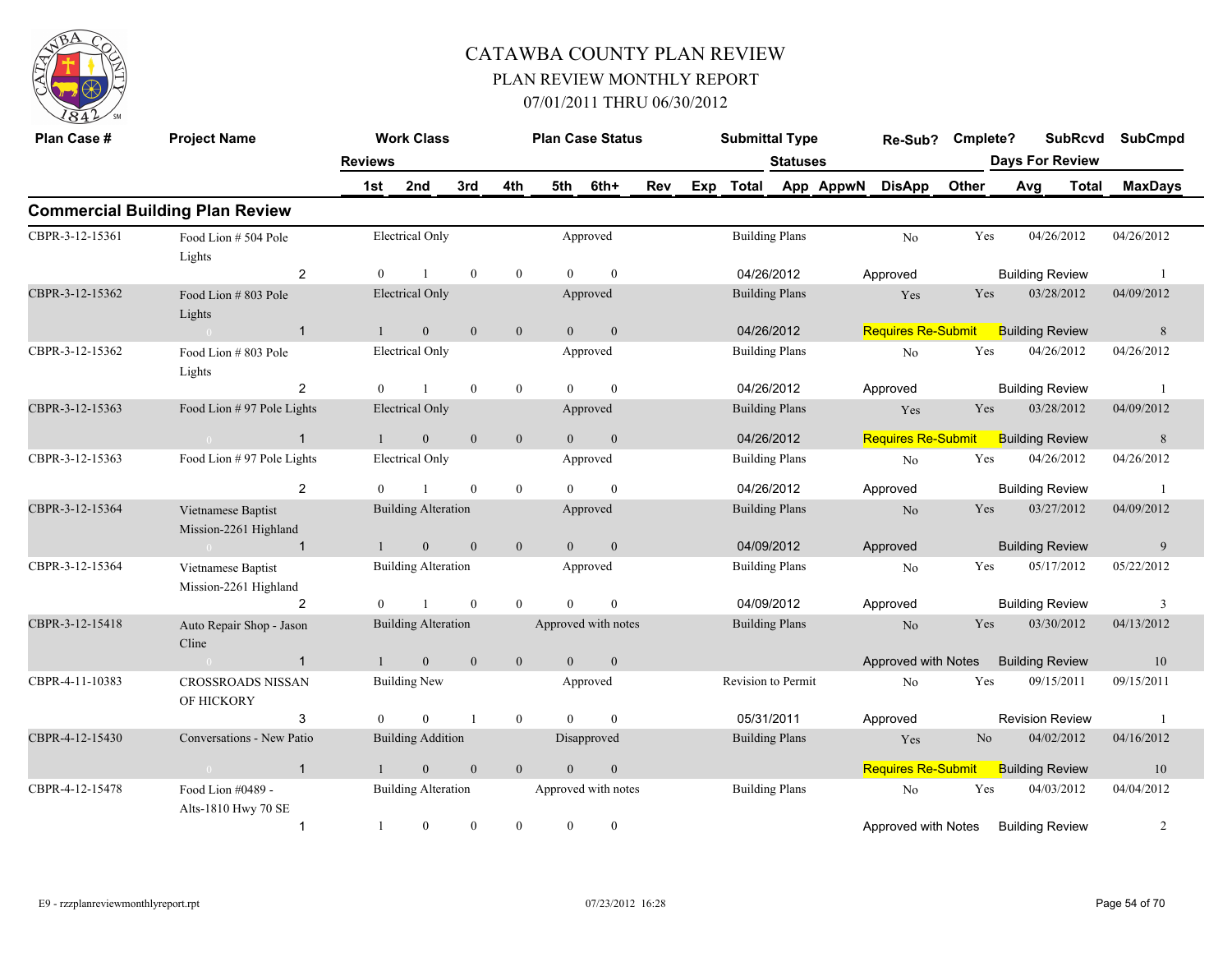

| Plan Case #     | <b>Project Name</b>                               |                       | <b>Work Class</b>          |                        |                |                  | <b>Plan Case Status</b> |     | <b>Submittal Type</b> |                       |           | Re-Sub?                   | Cmplete?       | <b>SubRcvd</b><br><b>Days For Review</b> | <b>SubCmpd</b>  |
|-----------------|---------------------------------------------------|-----------------------|----------------------------|------------------------|----------------|------------------|-------------------------|-----|-----------------------|-----------------------|-----------|---------------------------|----------------|------------------------------------------|-----------------|
|                 |                                                   | <b>Reviews</b><br>1st | 2nd                        | 3rd                    | 4th            | 5th              | 6th+                    | Rev | Exp Total             | <b>Statuses</b>       | App AppwN | <b>DisApp</b>             | Other          | Avg<br><b>Total</b>                      | <b>MaxDays</b>  |
|                 | <b>Commercial Building Plan Review</b>            |                       |                            |                        |                |                  |                         |     |                       |                       |           |                           |                |                                          |                 |
| CBPR-4-12-15483 | Planet<br>Fitness-Alts-Ph2-2418 N<br>Ctr St       |                       | <b>Building Alteration</b> |                        |                |                  | Approved                |     |                       | <b>Building Plans</b> |           | N <sub>o</sub>            | Yes            | 04/04/2012                               | 04/18/2012      |
|                 | $\mathbf{1}$                                      |                       | $\overline{0}$             | $\theta$               | $\overline{0}$ | $\Omega$         | $\theta$                |     | 04/18/2012            |                       |           | Approved                  |                | <b>Building Review</b>                   | 10              |
| CBPR-5-11-10809 | <b>OXFORD VOLUNTEER</b><br><b>FIRE DEPARTMENT</b> |                       | Additions                  | Building Alterations & |                |                  | Approved                |     |                       | <b>Building Plans</b> |           | $\rm No$                  | Yes            | 07/29/2011                               | 08/03/2011      |
|                 | $\overline{2}$<br>$\sim 0$ and $\sim$             | $\theta$              | -1                         | $\mathbf{0}$           | $\overline{0}$ | $\theta$         | $\mathbf{0}$            |     | 08/03/2011            |                       |           | Approved                  |                | <b>Building Review</b>                   | $\overline{3}$  |
| CBPR-5-11-10815 | U.S. 321 M.O.B. SHELL                             |                       | Shell Building             |                        |                |                  | Approved with notes     |     |                       | <b>Building Plans</b> |           | Yes                       | No             | 11/14/2011                               | 11/23/2011      |
|                 | 3                                                 | $\theta$              | $\Omega$                   | $\mathbf{1}$           | $\theta$       | $\Omega$         | $\theta$                |     | 12/20/2011            |                       |           | <b>Under Review</b>       |                | <b>Building Review</b>                   | 8               |
| CBPR-5-11-10815 | U.S. 321 M.O.B. SHELL                             |                       | Shell Building             |                        |                |                  | Approved with notes     |     |                       | <b>Building Plans</b> |           | $\rm No$                  | Yes            | 12/06/2011                               | 12/20/2011      |
|                 | $\overline{4}$<br>$\sim 0$                        | $\theta$              | $\overline{0}$             | $\mathbf{0}$           | $\mathbf{1}$   | $\theta$         | $\mathbf{0}$            |     | 12/20/2011            |                       |           | Approved with Notes       |                | <b>Building Review</b>                   | 11              |
| CBPR-5-11-10865 | Oxford Vol. Fire Dept,<br>Storage Add.            |                       | <b>Building Addition</b>   |                        |                |                  | Approved                |     |                       | <b>Building Plans</b> |           | No                        | Yes            | 07/29/2011                               | 08/03/2011      |
|                 | 2                                                 | $\Omega$              | $\mathbf{1}$               | $\theta$               | $\theta$       | $\Omega$         | $\theta$                |     | 08/03/2011            |                       |           | Approved                  |                | <b>Building Review</b>                   | $\overline{3}$  |
| CBPR-5-11-10900 | <b>DALCO NONWOVENS</b>                            |                       | <b>Building Addition</b>   |                        |                |                  | Approved                |     | Revision to Permit    |                       |           | $\rm No$                  | Yes            | 01/05/2012                               | 01/13/2012      |
|                 | 3<br>$\sim 0$                                     | $\overline{0}$        | $\mathbf{0}$               | $\overline{1}$         | $\mathbf{0}$   | $\Omega$         | $\mathbf{0}$            |     | 06/10/2011            |                       |           | Approved                  |                | <b>Revision Review</b>                   | $7\phantom{.0}$ |
| CBPR-5-11-10937 | NY Hibachi Buffet 2128<br>Hwy 70 Alterations      |                       | <b>Building Alteration</b> |                        |                |                  | Approved                |     |                       | <b>Building Plans</b> |           | No                        | Yes            | 07/12/2011                               | 07/13/2011      |
|                 | 3                                                 | $\theta$              | $\theta$                   | $\overline{1}$         | $\overline{0}$ | $\theta$         | $\mathbf{0}$            |     | 07/13/2011            |                       |           | Approved with Notes       |                | <b>Building Review</b>                   | 2               |
| CBPR-5-11-10937 | NY Hibachi Buffet 2128<br>Hwy 70 Alterations      |                       | <b>Building Alteration</b> |                        |                |                  | Approved                |     | Revision to Permit    |                       |           | Yes                       | No             | 11/08/2011                               | 11/08/2011      |
|                 | 4<br>$\sim 0$                                     | $\overline{0}$        | $\mathbf{0}$               | $\mathbf{0}$           | $\mathbf{1}$   | $\overline{0}$   | $\mathbf{0}$            |     | 07/13/2011            |                       |           | Approved                  |                | <b>Revision Review</b>                   | $\mathbf{1}$    |
| CBPR-5-11-10937 | NY Hibachi Buffet 2128<br>Hwy 70 Alterations      |                       | <b>Building Alteration</b> |                        |                |                  | Approved                |     | Revision to Permit    |                       |           | N <sub>o</sub>            | Yes            | 11/16/2011                               | 11/16/2011      |
|                 | 5                                                 | $\theta$              | $\Omega$                   | $\theta$               | $\overline{0}$ |                  | $\mathbf{0}$            |     | 07/13/2011            |                       |           | Approved                  |                | <b>Revision Review</b>                   | -1              |
| CBPR-5-11-10978 | Everything Attachements-<br>12 S Ashe Ave         |                       | <b>Building Alteration</b> |                        |                |                  | Disapproved             |     |                       | <b>Building Plans</b> |           | Yes                       | N <sub>o</sub> | 10/25/2011                               | 10/25/2011      |
|                 | $\overline{2}$                                    | $\theta$              | $\mathbf{1}$               | $\mathbf{0}$           | $\mathbf{0}$   | $\mathbf{0}$     | $\boldsymbol{0}$        |     |                       |                       |           | <b>Requires Re-Submit</b> |                | <b>Building Review</b>                   | $\mathbf{1}$    |
| CBPR-5-11-11020 | Verizon Co-Location<br>Viewmont                   |                       | Wireless Collocation       |                        |                |                  | Approved with notes     |     | <b>Building Plans</b> |                       |           | No                        | Yes            | 07/29/2011                               | 07/29/2011      |
|                 | $\overline{c}$                                    | $\boldsymbol{0}$      |                            | $\boldsymbol{0}$       | $\bf{0}$       | $\boldsymbol{0}$ | $\boldsymbol{0}$        |     | 07/29/2011            |                       |           | Approved with Notes       |                | <b>Building Review</b>                   | -1              |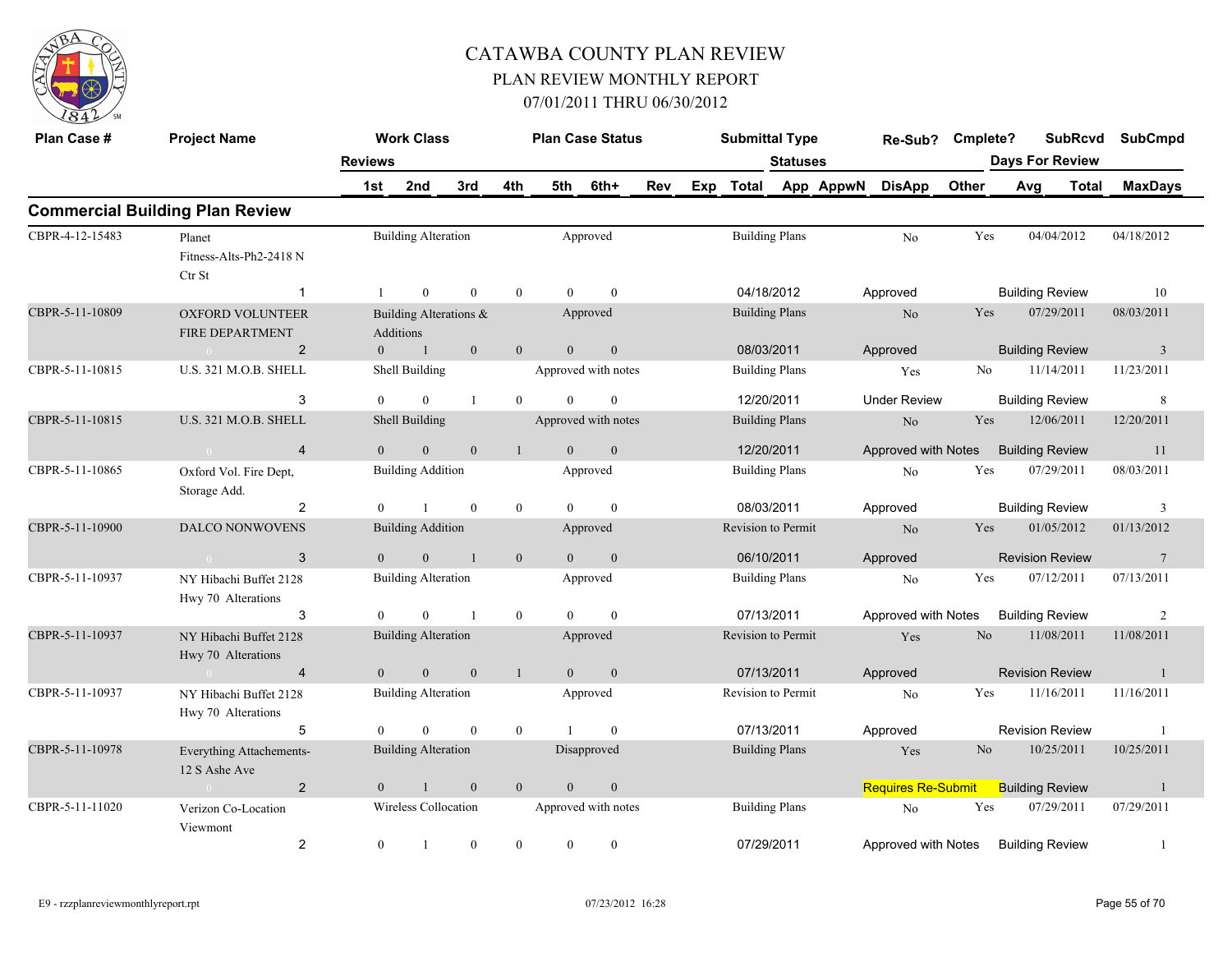

| Plan Case #     | <b>Project Name</b>                                |                | <b>Work Class</b>          |              |                |                | <b>Plan Case Status</b> |     |     | <b>Submittal Type</b> |                       |           | Re-Sub?                   | Cmplete? |     | <b>SubRcvd</b>         | <b>SubCmpd</b>  |
|-----------------|----------------------------------------------------|----------------|----------------------------|--------------|----------------|----------------|-------------------------|-----|-----|-----------------------|-----------------------|-----------|---------------------------|----------|-----|------------------------|-----------------|
|                 |                                                    | <b>Reviews</b> |                            |              |                |                |                         |     |     |                       | <b>Statuses</b>       |           |                           |          |     | <b>Days For Review</b> |                 |
|                 |                                                    | 1st            | 2nd                        | 3rd          | 4th            | 5th            | 6th+                    | Rev | Exp | <b>Total</b>          |                       | App AppwN | <b>DisApp</b>             | Other    | Avg | <b>Total</b>           | <b>MaxDays</b>  |
|                 | <b>Commercial Building Plan Review</b>             |                |                            |              |                |                |                         |     |     |                       |                       |           |                           |          |     |                        |                 |
| CBPR-5-11-11078 | Sunbelt Furniture Xpress<br>Addition, 3255 20th Av |                | <b>Building Addition</b>   |              |                |                | Approved                |     |     |                       | <b>Building Plans</b> |           | No                        | Yes      |     | 07/28/2011             | 08/02/2011      |
|                 | 3                                                  | $\theta$       | $\mathbf{0}$               |              | $\overline{0}$ | $\Omega$       | $\mathbf{0}$            |     |     | 08/02/2011            |                       |           | Approved                  |          |     | <b>Building Review</b> | 3               |
| CBPR-6-11-11160 | Cubbard Express #10, 3161<br>Hwy 10 E              |                | <b>Building Alteration</b> |              |                |                | Withdrawn               |     |     |                       | <b>Building Plans</b> |           | N <sub>o</sub>            | Yes      |     | 07/06/2011             | 07/06/2011      |
|                 | $\overline{2}$                                     | $\overline{0}$ | $\mathbf{1}$               | $\mathbf{0}$ | $\mathbf{0}$   | $\mathbf{0}$   | $\boldsymbol{0}$        |     |     | 07/06/2011            |                       |           | Approved with Notes       |          |     | <b>Building Review</b> | $\mathbf{1}$    |
| CBPR-6-11-11245 | Dollar General 536 Hwy 70<br><b>SW</b>             |                | <b>Building New</b>        |              |                |                | Approved with notes     |     |     |                       | <b>Building Plans</b> |           | N <sub>o</sub>            | Yes      |     | 07/13/2011             | 07/20/2011      |
|                 | $\overline{2}$                                     | $\theta$       |                            | $\mathbf{0}$ | $\overline{0}$ | $\Omega$       | $\theta$                |     |     |                       | 07/20/2011            |           | Approved with Notes       |          |     | <b>Building Review</b> | 6               |
| CBPR-6-11-11313 | Bandys High School<br>Booster storage building     |                | <b>Building New</b>        |              |                |                | Approved                |     |     |                       | <b>Building Plans</b> |           | N <sub>o</sub>            | Yes      |     | 07/13/2011             | 07/15/2011      |
|                 | 2                                                  | $\overline{0}$ | 1                          | $\mathbf{0}$ | $\mathbf{0}$   | $\overline{0}$ | $\mathbf{0}$            |     |     | 07/15/2011            |                       |           | Approved                  |          |     | <b>Building Review</b> | $\mathbf{3}$    |
| CBPR-6-11-11356 | Fresh Air Galaxy Add., 231<br>4th St SW            |                | <b>Building Addition</b>   |              |                |                | Approved                |     |     |                       | <b>Building Plans</b> |           | No                        | Yes      |     | 07/08/2011             | 07/11/2011      |
|                 | 2                                                  | $\Omega$       |                            | $\mathbf{0}$ | $\overline{0}$ | $\Omega$       | $\mathbf{0}$            |     |     | 07/11/2011            |                       |           | Approved                  |          |     | <b>Building Review</b> | 2               |
| CBPR-6-11-11359 | <b>VERIZON WIRELESS - 509</b><br>10th St NW        |                | <b>Building New</b>        |              |                |                | Approved with notes     |     |     |                       | <b>Building Plans</b> |           | Yes                       | No.      |     | 06/21/2011             | 07/01/2011      |
|                 | $\mathbf{1}$                                       |                | $\mathbf{0}$               | $\mathbf{0}$ | $\mathbf{0}$   | $\theta$       | $\mathbf{0}$            |     |     | 07/20/2011            |                       |           | <b>Requires Re-Submit</b> |          |     | <b>Building Review</b> | $\,$ 8 $\,$     |
| CBPR-6-11-11359 | <b>VERIZON WIRELESS - 509</b><br>10th St NW        |                | <b>Building New</b>        |              |                |                | Approved with notes     |     |     |                       | <b>Building Plans</b> |           | No                        | Yes      |     | 07/14/2011             | 07/20/2011      |
|                 | $\overline{2}$                                     | $\theta$       | $\mathbf{1}$               | $\mathbf{0}$ | $\overline{0}$ | $\theta$       | $\mathbf{0}$            |     |     | 07/20/2011            |                       |           | Approved with Notes       |          |     | <b>Building Review</b> | 5               |
| CBPR-6-11-11384 | Corinth<br>Evangelical-Modular<br>Classroom        |                | Modular                    |              |                |                | Approved                |     |     |                       | <b>Building Plans</b> |           | Yes                       | $\rm No$ |     | 06/22/2011             | 07/01/2011      |
|                 | $\mathbf{1}$                                       | $\mathbf{1}$   | $\mathbf{0}$               | $\mathbf{0}$ | $\mathbf{0}$   | $\theta$       | $\overline{0}$          |     |     | 07/18/2011            |                       |           | <b>Requires Re-Submit</b> |          |     | <b>Building Review</b> | $7\phantom{.0}$ |
| CBPR-6-11-11384 | Corinth<br>Evangelical-Modular<br>Classroom        |                | Modular                    |              |                |                | Approved                |     |     |                       | <b>Building Plans</b> |           | $\rm No$                  | Yes      |     | 07/14/2011             | 07/18/2011      |
|                 | 2                                                  | $\theta$       |                            | $\mathbf{0}$ | $\overline{0}$ | $\theta$       | $\mathbf{0}$            |     |     | 07/18/2011            |                       |           | Approved                  |          |     | <b>Building Review</b> | 3               |
| CBPR-6-11-11448 | <b>ITS MY PARTY RENTALS</b><br>INC                 |                | <b>Building Alteration</b> |              |                |                | Approved with notes     |     |     |                       | <b>Building Plans</b> |           | N <sub>o</sub>            | Yes      |     | 07/18/2011             | 07/20/2011      |
|                 | $\overline{2}$                                     | $\mathbf{0}$   | 1                          | $\mathbf{0}$ | $\mathbf{0}$   | $\overline{0}$ | $\boldsymbol{0}$        |     |     | 07/20/2011            |                       |           | Approved with Notes       |          |     | <b>Building Review</b> | 3               |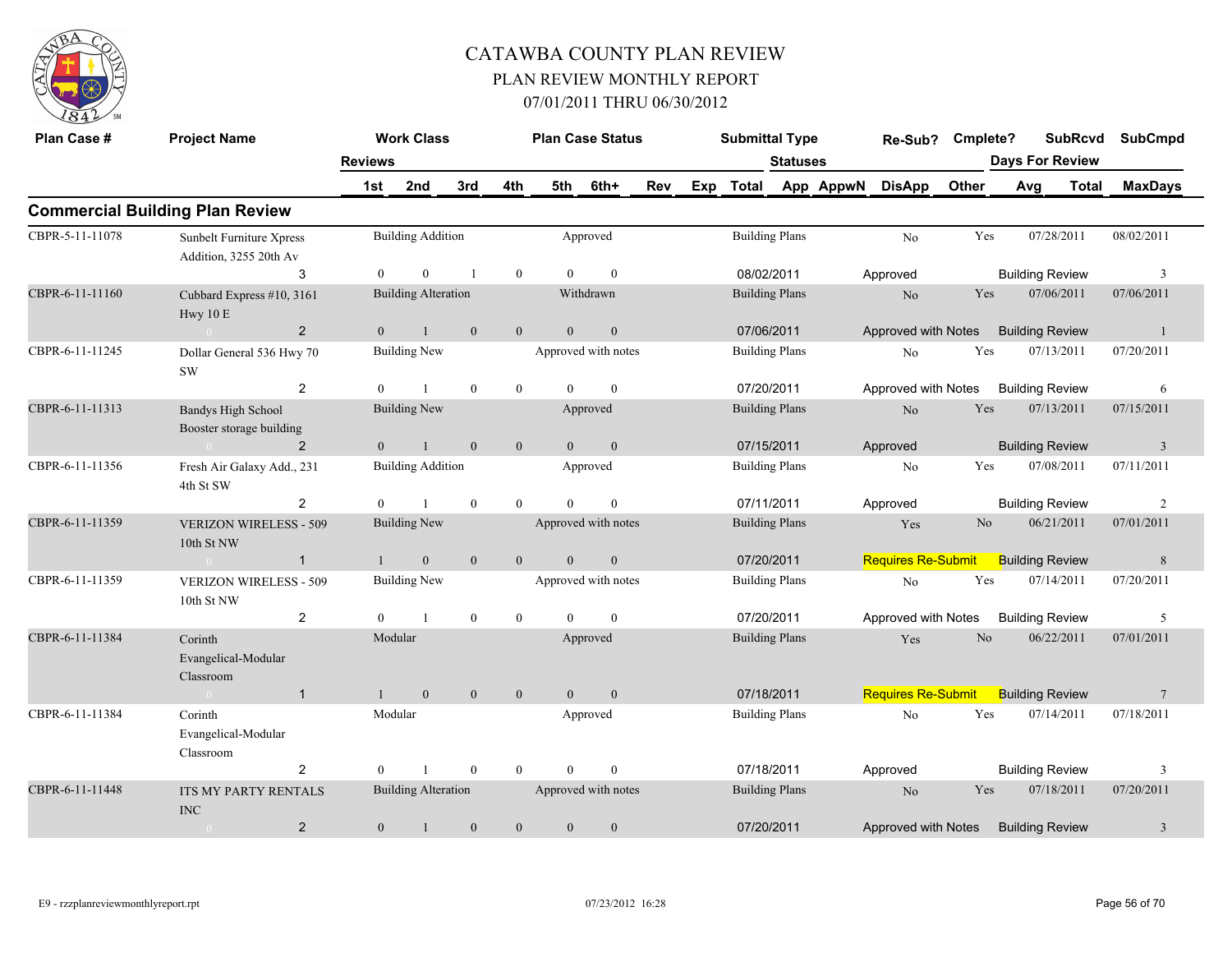

| Plan Case #     | <b>Project Name</b>                                                                    |                | <b>Work Class</b>          |                  |                |                | <b>Plan Case Status</b> |     |     | <b>Submittal Type</b> |                       |           | Re-Sub?                   | Cmplete? |                        | <b>SubRcvd</b>         | <b>SubCmpd</b>  |
|-----------------|----------------------------------------------------------------------------------------|----------------|----------------------------|------------------|----------------|----------------|-------------------------|-----|-----|-----------------------|-----------------------|-----------|---------------------------|----------|------------------------|------------------------|-----------------|
|                 |                                                                                        | <b>Reviews</b> |                            |                  |                |                |                         |     |     |                       | <b>Statuses</b>       |           |                           |          |                        | <b>Days For Review</b> |                 |
|                 |                                                                                        | 1st            | 2nd                        | 3rd              | 4th            | 5th            | 6th+                    | Rev | Exp | Total                 |                       | App AppwN | <b>DisApp</b>             | Other    | Avg                    | <b>Total</b>           | <b>MaxDays</b>  |
|                 | <b>Commercial Building Plan Review</b>                                                 |                |                            |                  |                |                |                         |     |     |                       |                       |           |                           |          |                        |                        |                 |
| CBPR-6-11-11466 | Thomas PRayer House<br>5264 Hope                                                       |                | Modular                    |                  |                |                | Approved with notes     |     |     |                       | <b>Building Plans</b> |           | No                        | Yes      |                        | 06/27/2011             | 07/06/2011      |
|                 | $\overline{1}$                                                                         |                | $\boldsymbol{0}$           | $\mathbf{0}$     | $\overline{0}$ | $\theta$       | $\boldsymbol{0}$        |     |     | 07/06/2011            |                       |           | Approved with Notes       |          | <b>Building Review</b> |                        | $7\phantom{.0}$ |
| CBPR-6-11-11486 | Catawba Cty Schools<br>Annex-Alterations                                               |                | <b>Building Alteration</b> |                  |                |                | Approved with notes     |     |     |                       | <b>Building Plans</b> |           | Yes                       | No       |                        | 06/29/2011             | 07/13/2011      |
|                 | $\mathbf{1}$                                                                           |                | $\mathbf{0}$               | $\mathbf{0}$     | $\mathbf{0}$   | $\theta$       | $\mathbf{0}$            |     |     | 07/21/2011            |                       |           | <b>Under Review</b>       |          | <b>Building Review</b> |                        | 10              |
| CBPR-6-11-11486 | Catawba Cty Schools<br>Annex-Alterations                                               |                | <b>Building Alteration</b> |                  |                |                | Approved with notes     |     |     |                       | <b>Building Plans</b> |           | N <sub>o</sub>            | Yes      |                        | 07/18/2011             | 07/21/2011      |
|                 | $\overline{2}$                                                                         | $\overline{0}$ | $\overline{1}$             | $\mathbf{0}$     | $\mathbf{0}$   | $\overline{0}$ | $\mathbf{0}$            |     |     | 07/21/2011            |                       |           | Approved with Notes       |          | <b>Building Review</b> |                        | $\overline{4}$  |
| CBPR-6-11-11515 | Mt. Olive Lutheran Church                                                              |                | <b>Electrical Only</b>     |                  |                |                | Approved                |     |     |                       | <b>Building Plans</b> |           | N <sub>o</sub>            | Yes      |                        | 06/30/2011             | 07/06/2011      |
|                 | $\overline{1}$                                                                         |                | $\theta$                   | $\theta$         | $\overline{0}$ | $\Omega$       | $\theta$                |     |     |                       | 07/06/2011            |           | Approved                  |          | <b>Building Review</b> |                        | $\overline{4}$  |
| CBPR-6-11-11517 | Black's Body Shop, Fire<br>Damage Repair                                               |                | <b>Building Alteration</b> |                  |                |                | Approved with notes     |     |     |                       | <b>Building Plans</b> |           | N <sub>o</sub>            | Yes      |                        | 06/30/2011             | 07/12/2011      |
|                 | $\overline{1}$                                                                         |                | $\overline{0}$             | $\mathbf{0}$     | $\overline{0}$ | $\theta$       | $\mathbf{0}$            |     |     | 07/12/2011            |                       |           | Approved with Notes       |          | <b>Building Review</b> |                        | 8               |
| CBPR-7-10-6623  | <b>NORTHEAST</b><br><b>WASTEWATER</b><br><b>TREATMENT PLANT</b><br><b>IMPROVEMENTS</b> |                | <b>Building New</b>        |                  |                |                | Approved with notes     |     |     | Revision to Permit    |                       |           | No                        | Yes      |                        | 01/20/2012             | 01/30/2012      |
|                 | 3                                                                                      | $\theta$       | $\theta$                   | $\mathbf{1}$     | $\overline{0}$ | $\theta$       | $\Omega$                |     |     |                       | 01/30/2012            |           | Approved with Notes       |          |                        | <b>Revision Review</b> | $\overline{7}$  |
| CBPR-7-11-11552 | Mattress Firm, 1716 Hwy<br>70, Alterations                                             |                | <b>Building Alteration</b> |                  |                |                | Approved with notes     |     |     |                       | <b>Building Plans</b> |           | Yes                       | $\rm No$ |                        | 07/01/2011             | 07/08/2011      |
|                 | $\mathbf{1}$                                                                           | $\mathbf{1}$   | $\boldsymbol{0}$           | $\mathbf{0}$     | $\overline{0}$ | $\overline{0}$ | $\boldsymbol{0}$        |     |     | 07/27/2011            |                       |           | <b>Requires Re-Submit</b> |          | <b>Building Review</b> |                        | 5               |
| CBPR-7-11-11552 | Mattress Firm, 1716 Hwy<br>70, Alterations                                             |                | <b>Building Alteration</b> |                  |                |                | Approved with notes     |     |     |                       | <b>Building Plans</b> |           | N <sub>o</sub>            | Yes      |                        | 07/20/2011             | 07/27/2011      |
|                 | 2                                                                                      | $\theta$       |                            | $\mathbf{0}$     | $\mathbf{0}$   | $\Omega$       | $\theta$                |     |     |                       | 07/27/2011            |           | Approved with Notes       |          | <b>Building Review</b> |                        | 6               |
| CBPR-7-11-11558 | <b>ACD Properties Alteration</b><br>Space B                                            |                | <b>Building Alteration</b> |                  |                |                | Approved with notes     |     |     |                       | <b>Building Plans</b> |           | N <sub>o</sub>            | Yes      |                        | 07/01/2011             | 07/14/2011      |
|                 | $\overline{1}$                                                                         |                | $\boldsymbol{0}$           | $\boldsymbol{0}$ | $\mathbf{0}$   | $\mathbf{0}$   | $\boldsymbol{0}$        |     |     | 07/14/2011            |                       |           | Approved with Notes       |          | <b>Building Review</b> |                        | 9               |
| CBPR-7-11-11564 | Hooker Furn 1200 Sq Ft<br>Storage Add                                                  |                | <b>Building Addition</b>   |                  |                |                | Approved with notes     |     |     |                       | <b>Building Plans</b> |           | Yes                       | No       |                        | 07/01/2011             | 07/08/2011      |
|                 | $\mathbf{1}$                                                                           | 1              | $\mathbf{0}$               | $\mathbf{0}$     | $\mathbf{0}$   | $\mathbf{0}$   | $\mathbf{0}$            |     |     | 08/09/2011            |                       |           | <b>Requires Re-Submit</b> |          | <b>Building Review</b> |                        | 5               |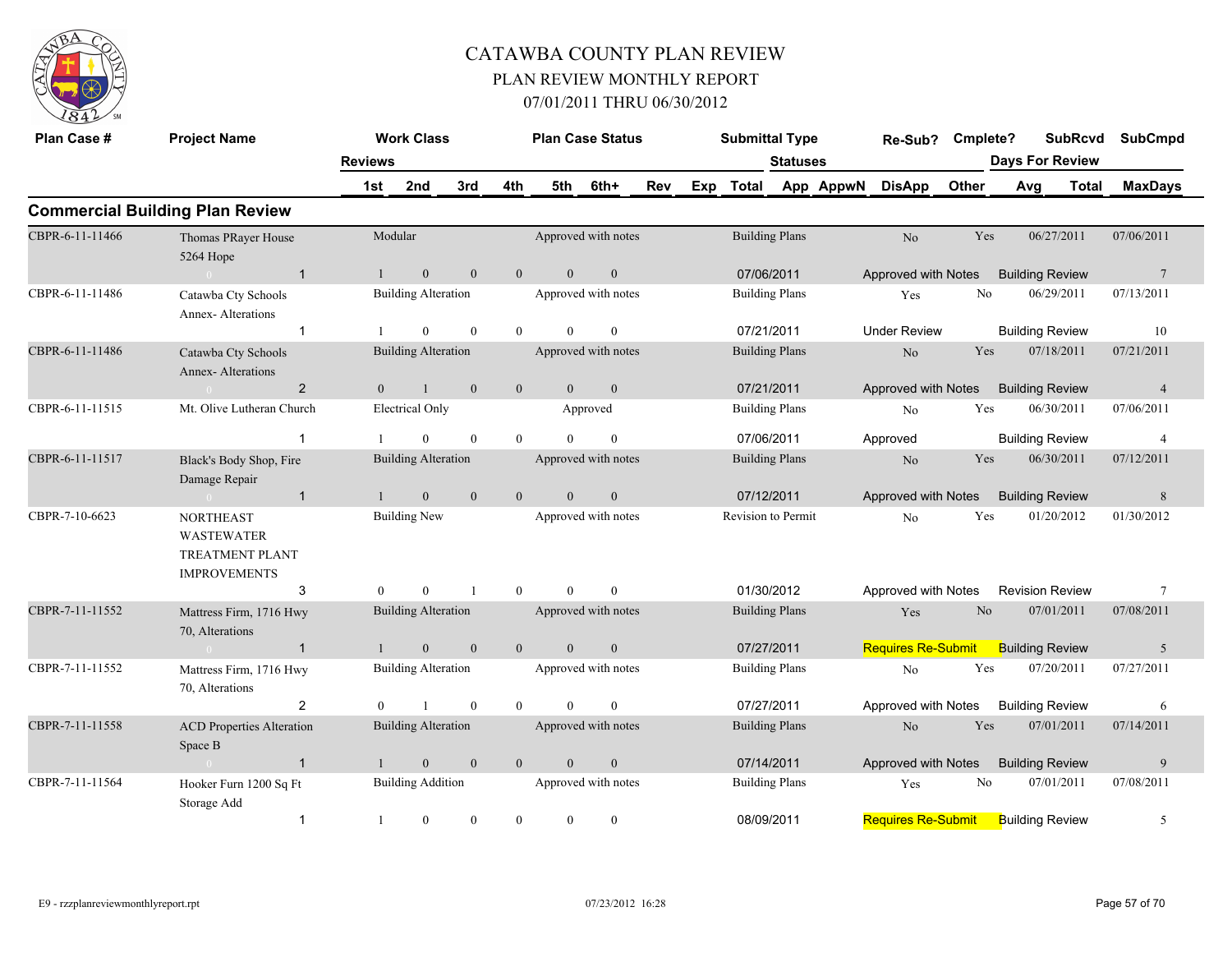

| Plan Case #     | <b>Project Name</b>                                       |                | <b>Work Class</b>                   |                  |                |                | <b>Plan Case Status</b> |     |     | <b>Submittal Type</b> |                       |           | Re-Sub? Cmplete?                    |                |                        | <b>SubRcvd</b> | <b>SubCmpd</b> |
|-----------------|-----------------------------------------------------------|----------------|-------------------------------------|------------------|----------------|----------------|-------------------------|-----|-----|-----------------------|-----------------------|-----------|-------------------------------------|----------------|------------------------|----------------|----------------|
|                 |                                                           | <b>Reviews</b> |                                     |                  |                |                |                         |     |     |                       | <b>Statuses</b>       |           |                                     |                | <b>Days For Review</b> |                |                |
|                 |                                                           | 1st            | 2nd                                 | 3rd              | 4th            | 5th            | 6th+                    | Rev | Exp | <b>Total</b>          |                       | App AppwN | <b>DisApp</b>                       | Other          | Avg                    | <b>Total</b>   | <b>MaxDays</b> |
|                 | <b>Commercial Building Plan Review</b>                    |                |                                     |                  |                |                |                         |     |     |                       |                       |           |                                     |                |                        |                |                |
| CBPR-7-11-11564 | Hooker Furn 1200 Sq Ft<br>Storage Add                     |                | <b>Building Addition</b>            |                  |                |                | Approved with notes     |     |     | <b>Building Plans</b> |                       |           | No                                  | Yes            | 08/02/2011             |                | 08/09/2011     |
|                 | $\overline{2}$                                            | $\overline{0}$ |                                     | $\mathbf{0}$     | $\mathbf{0}$   | $\theta$       | $\mathbf{0}$            |     |     |                       | 08/09/2011            |           | Approved with Notes                 |                | <b>Building Review</b> |                | 6              |
| CBPR-7-11-11569 | CVMC-Wound Therapy<br>Upfit, Tate Blvd                    |                | <b>Upfit Building</b>               |                  |                |                | Approved with notes     |     |     | <b>Building Plans</b> |                       |           | No                                  | Yes            | 07/01/2011             |                | 07/13/2011     |
|                 | $\mathbf{1}$                                              | $\mathbf{1}$   | $\overline{0}$                      | $\mathbf{0}$     | $\overline{0}$ | $\overline{0}$ | $\mathbf{0}$            |     |     | 09/06/2011            |                       |           | Approved with Notes                 |                | <b>Building Review</b> |                | 8              |
| CBPR-7-11-11569 | CVMC-Wound Therapy<br>Upfit, Tate Blvd                    |                | <b>Upfit Building</b>               |                  |                |                | Approved with notes     |     |     | Revision to Permit    |                       |           | No                                  | Yes            | 08/22/2011             |                | 09/06/2011     |
|                 | 2                                                         | $\theta$       |                                     | $\theta$         | $\theta$       | $\theta$       | $\mathbf{0}$            |     |     | 09/06/2011            |                       |           | <b>Under Review</b>                 |                | <b>Revision Review</b> |                | 11             |
| CBPR-7-11-11583 | Youssef 242, Alts, 242 11th<br>Av NE                      |                | <b>Building Alteration</b>          |                  |                |                | Approved with notes     |     |     | <b>Building Plans</b> |                       |           | $\rm No$                            | Yes            | 07/06/2011             |                | 07/07/2011     |
|                 | $\mathbf{1}$<br>$\sim 0$                                  | $\mathbf{1}$   | $\overline{0}$                      | $\mathbf{0}$     | $\overline{0}$ | $\overline{0}$ | $\mathbf{0}$            |     |     | 07/07/2011            |                       |           | Approved with Notes                 |                | <b>Building Review</b> |                | 2              |
| CBPR-7-11-11601 | Christ Alive Church, Alts,<br>1549 SW Blvd                |                | <b>Building Alteration</b>          |                  |                |                | Approved with notes     |     |     | <b>Building Plans</b> |                       |           | No                                  | Yes            | 07/07/2011             |                | 07/18/2011     |
|                 | $\mathbf{1}$                                              |                | $\theta$                            | $\mathbf{0}$     | $\mathbf{0}$   | $\theta$       | $\mathbf{0}$            |     |     |                       | 07/18/2011            |           | Approved with Notes                 |                | <b>Building Review</b> |                | 8              |
| CBPR-7-11-11605 | Windak / AxJo Alterations                                 |                | <b>Building Renovation</b>          |                  |                |                | Approved                |     |     |                       | <b>Building Plans</b> |           | No                                  | Yes            | 07/08/2011             |                | 07/15/2011     |
|                 | $\mathbf{1}$<br>$\sim 0$                                  |                | $\mathbf{0}$                        | $\mathbf{0}$     | $\mathbf{0}$   | $\overline{0}$ | $\mathbf{0}$            |     |     | 07/15/2011            |                       |           | Approved                            |                | <b>Building Review</b> |                | 6              |
| CBPR-7-11-11608 | Dalco Nonwovens Phase 2<br>Add/Alt                        |                | Building Alterations &<br>Additions |                  |                |                | Approved                |     |     | <b>Building Plans</b> |                       |           | Yes                                 | No             | 07/08/2011             |                | 07/19/2011     |
|                 | $\mathbf{1}$                                              |                | $\mathbf{0}$                        | $\mathbf{0}$     | $\mathbf{0}$   | $\theta$       | $\theta$                |     |     | 08/17/2011            |                       |           | Requires Re-Submit                  |                | <b>Building Review</b> |                | 8              |
| CBPR-7-11-11608 | Dalco Nonwovens Phase 2<br>Add/Alt                        |                | Building Alterations &<br>Additions |                  |                |                | Approved                |     |     | <b>Building Plans</b> |                       |           | Yes                                 | N <sub>o</sub> | 08/12/2011             |                | 08/12/2011     |
|                 | $\overline{2}$<br>$\sim 0$                                | $\overline{0}$ | $\sim$ 1                            | $\mathbf{0}$     | $\mathbf{0}$   | $\overline{0}$ | $\mathbf{0}$            |     |     | 08/17/2011            |                       |           | <b>Requires Re-Submit</b>           |                | <b>Building Review</b> |                | $\overline{1}$ |
| CBPR-7-11-11608 | Dalco Nonwovens Phase 2<br>Add/Alt                        |                | Building Alterations &<br>Additions |                  |                |                | Approved                |     |     | <b>Building Plans</b> |                       |           | No                                  | Yes            | 08/15/2011             |                | 08/17/2011     |
|                 | 3                                                         | $\theta$       | $\mathbf{0}$                        | $\mathbf{1}$     | $\mathbf{0}$   | $\Omega$       | $\theta$                |     |     |                       | 08/17/2011            |           | Approved                            |                | <b>Building Review</b> |                | 3              |
| CBPR-7-11-11620 | <b>Classic Touch Truck Wash</b><br>- 1329 Rock Barn Rd NE |                | <b>Building New</b>                 |                  |                |                | Approved with notes     |     |     |                       | <b>Building Plans</b> |           | Yes                                 | N <sub>0</sub> | 07/08/2011             |                | 07/26/2011     |
|                 | $\mathbf{1}$                                              |                | $\mathbf{0}$                        | $\mathbf{0}$     | $\mathbf{0}$   | $\overline{0}$ | $\mathbf{0}$            |     |     |                       | 12/13/2011            |           | <b>Requires Re-Submit</b>           |                | <b>Building Review</b> |                | 13             |
| CBPR-7-11-11620 | Classic Touch Truck Wash<br>- 1329 Rock Barn Rd NE        |                | <b>Building New</b>                 |                  |                |                | Approved with notes     |     |     | <b>Building Plans</b> |                       |           | No                                  | Yes            | 12/07/2011             |                | 12/13/2011     |
|                 | 2                                                         | $\mathbf{0}$   | -1                                  | $\boldsymbol{0}$ | $\overline{0}$ | $\overline{0}$ | $\bf{0}$                |     |     | 12/13/2011            |                       |           | Approved with Notes Building Review |                |                        |                | 5              |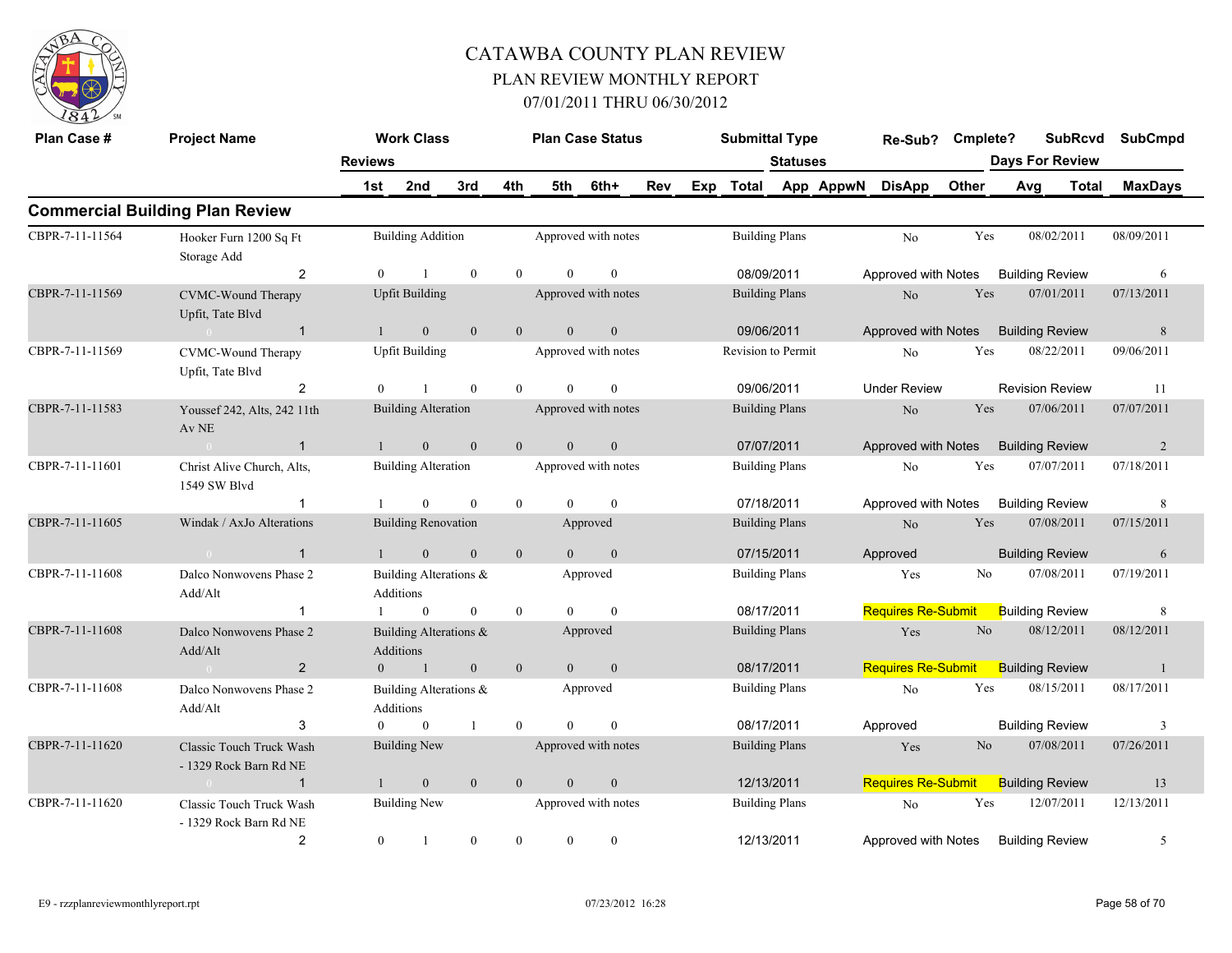

| Plan Case #     | <b>Project Name</b>                                        |                | <b>Work Class</b>          |                  |                  |                | <b>Plan Case Status</b> |     | <b>Submittal Type</b> |                       |                     | Re-Sub?                   | Cmplete?       |                        | <b>SubRcvd</b> | <b>SubCmpd</b> |  |
|-----------------|------------------------------------------------------------|----------------|----------------------------|------------------|------------------|----------------|-------------------------|-----|-----------------------|-----------------------|---------------------|---------------------------|----------------|------------------------|----------------|----------------|--|
|                 |                                                            | <b>Reviews</b> |                            |                  |                  |                |                         |     |                       | <b>Statuses</b>       |                     |                           |                | <b>Days For Review</b> |                |                |  |
|                 |                                                            | 1st            | 2nd                        | 3rd              | 4th              | 5th            | 6th+                    | Rev |                       |                       | Exp Total App AppwN | <b>DisApp</b>             | Other          | Avg                    | Total          | <b>MaxDays</b> |  |
|                 | <b>Commercial Building Plan Review</b>                     |                |                            |                  |                  |                |                         |     |                       |                       |                     |                           |                |                        |                |                |  |
| CBPR-7-11-11632 | Seventh Day Adventist,<br>Add, 172 23rd St NW              |                | <b>Building Addition</b>   |                  |                  |                | Approved with notes     |     | <b>Building Plans</b> |                       |                     | Yes                       | N <sub>0</sub> | 07/08/2011             |                | 07/20/2011     |  |
|                 | $\mathbf{1}$                                               |                | $\theta$                   | $\theta$         | $\theta$         | $\Omega$       | $\overline{0}$          |     | 09/19/2011            |                       |                     | <b>Requires Re-Submit</b> |                | <b>Building Review</b> |                | 9              |  |
| CBPR-7-11-11632 | Seventh Day Adventist,<br>Add, 172 23rd St NW              |                | <b>Building Addition</b>   |                  |                  |                | Approved with notes     |     |                       | <b>Building Plans</b> |                     | Yes                       | No             | 09/02/2011             |                | 09/07/2011     |  |
|                 | $\overline{2}$<br>$\sim$ 0                                 | $\overline{0}$ | $\mathbf{1}$               | $\mathbf{0}$     | $\mathbf{0}$     | $\overline{0}$ | $\mathbf{0}$            |     | 09/19/2011            |                       |                     | <b>Requires Re-Submit</b> |                | <b>Building Review</b> |                | $\overline{3}$ |  |
| CBPR-7-11-11632 | Seventh Day Adventist,<br>Add, 172 23rd St NW              |                | <b>Building Addition</b>   |                  |                  |                | Approved with notes     |     |                       | <b>Building Plans</b> |                     | No                        | Yes            | 09/14/2011             |                | 09/19/2011     |  |
|                 | 3                                                          |                | $\theta$                   | $\overline{1}$   | $\overline{0}$   | $\Omega$       | $\theta$                |     | 09/19/2011            |                       |                     | Approved with Notes       |                | <b>Building Review</b> |                | $\overline{4}$ |  |
| CBPR-7-11-11637 | Tuttle Elem - Pole Shed -<br>2872 Water Plant Rd           |                | <b>Building New</b>        |                  |                  |                | Disapproved             |     | <b>Building Plans</b> |                       |                     | Yes                       | No             | 07/11/2011             |                | 07/22/2011     |  |
|                 | $\overline{1}$<br>$\sim 0$ and $\sim 0.000$                |                | $\mathbf{0}$               | $\mathbf{0}$     | $\mathbf{0}$     | $\theta$       | $\mathbf{0}$            |     |                       |                       |                     | <b>Requires Re-Submit</b> |                | <b>Building Review</b> |                | 10             |  |
| CBPR-7-11-11642 | Hickory Springs Alts, 1545<br>Deborah Herman Rd            |                | <b>Building Alteration</b> |                  |                  |                | Approved                |     | <b>Building Plans</b> |                       |                     | Yes                       | No             | 07/11/2011             |                | 07/21/2011     |  |
|                 | $\mathbf{1}$                                               |                | $\overline{0}$             | $\theta$         | $\overline{0}$   | $\Omega$       | $\theta$                |     | 07/27/2011            |                       |                     | <b>Requires Re-Submit</b> |                | <b>Building Review</b> |                | 9              |  |
| CBPR-7-11-11642 | Hickory Springs Alts, 1545<br>Deborah Herman Rd            |                | <b>Building Alteration</b> |                  |                  |                | Approved                |     |                       | <b>Building Plans</b> |                     | $\rm No$                  | Yes            | 07/25/2011             |                | 07/27/2011     |  |
|                 | 2<br>$0 -$                                                 | $\theta$       | $\mathbf{1}$               | $\mathbf{0}$     | $\overline{0}$   | $\overline{0}$ | $\overline{0}$          |     | 07/27/2011            |                       |                     | Approved                  |                | <b>Building Review</b> |                | $\overline{3}$ |  |
| CBPR-7-11-11671 | CVMC Lab Alts, 810<br>Fairgrove Ch Rd                      |                | <b>Building Alteration</b> |                  |                  |                | Approved with notes     |     |                       | <b>Building Plans</b> |                     | N <sub>o</sub>            | Yes            | 07/12/2011             |                | 07/22/2011     |  |
|                 | $\mathbf{1}$                                               |                | $\theta$                   | $\mathbf{0}$     | $\theta$         | $\theta$       | $\theta$                |     | 07/22/2011            |                       |                     | Approved with Notes       |                | <b>Building Review</b> |                | 9              |  |
| CBPR-7-11-11682 | The Children's Place<br>Alterations Vally Hills Mall       |                | <b>Building Alteration</b> |                  |                  |                | Approved with notes     |     |                       | <b>Building Plans</b> |                     | Yes                       | N <sub>o</sub> | 07/12/2011             |                | 07/22/2011     |  |
|                 | $\mathbf{1}$<br><b>Contract Contract Contract Contract</b> | $\mathbf{1}$   | $\mathbf{0}$               | $\mathbf{0}$     | $\overline{0}$   | $\overline{0}$ | $\mathbf{0}$            |     | 07/25/2011            |                       |                     | <b>Requires Re-Submit</b> |                | <b>Building Review</b> |                | 9              |  |
| CBPR-7-11-11682 | The Children's Place<br>Alterations Vally Hills Mall       |                | <b>Building Alteration</b> |                  |                  |                | Approved with notes     |     |                       | <b>Building Plans</b> |                     | No                        | Yes            | 07/25/2011             |                | 07/25/2011     |  |
|                 | 2                                                          | $\theta$       | $\overline{1}$             | $\mathbf{0}$     | $\overline{0}$   | $\theta$       | $\overline{0}$          |     | 07/25/2011            |                       |                     | Approved with Notes       |                | <b>Building Review</b> |                | -1             |  |
| CBPR-7-11-11686 | ALE Office - 301 10th St Pl<br><b>NW</b>                   |                | <b>Building Alteration</b> |                  |                  |                | Approved with notes     |     |                       | <b>Building Plans</b> |                     | No                        | Yes            | 07/12/2011             |                | 07/25/2011     |  |
|                 | $\mathbf{1}$<br>$\sim 0$                                   |                | $\overline{0}$             | $\mathbf{0}$     | $\overline{0}$   | $\overline{0}$ | $\mathbf{0}$            |     | 07/25/2011            |                       |                     | Approved with Notes       |                | <b>Building Review</b> |                | 10             |  |
| CBPR-7-11-11697 | Turbocoating Gas<br>Modifications, 1928 Main<br>Av SE      |                | Mechanical Only            |                  |                  |                | Approved with notes     |     |                       | <b>Building Plans</b> |                     | N <sub>o</sub>            | Yes            | 07/13/2011             |                | 07/26/2011     |  |
|                 | $\mathbf{1}$                                               | 1              | $\mathbf{0}$               | $\boldsymbol{0}$ | $\boldsymbol{0}$ | $\mathbf{0}$   | $\mathbf{0}$            |     | 07/26/2011            |                       |                     | Approved with Notes       |                | <b>Building Review</b> |                | 10             |  |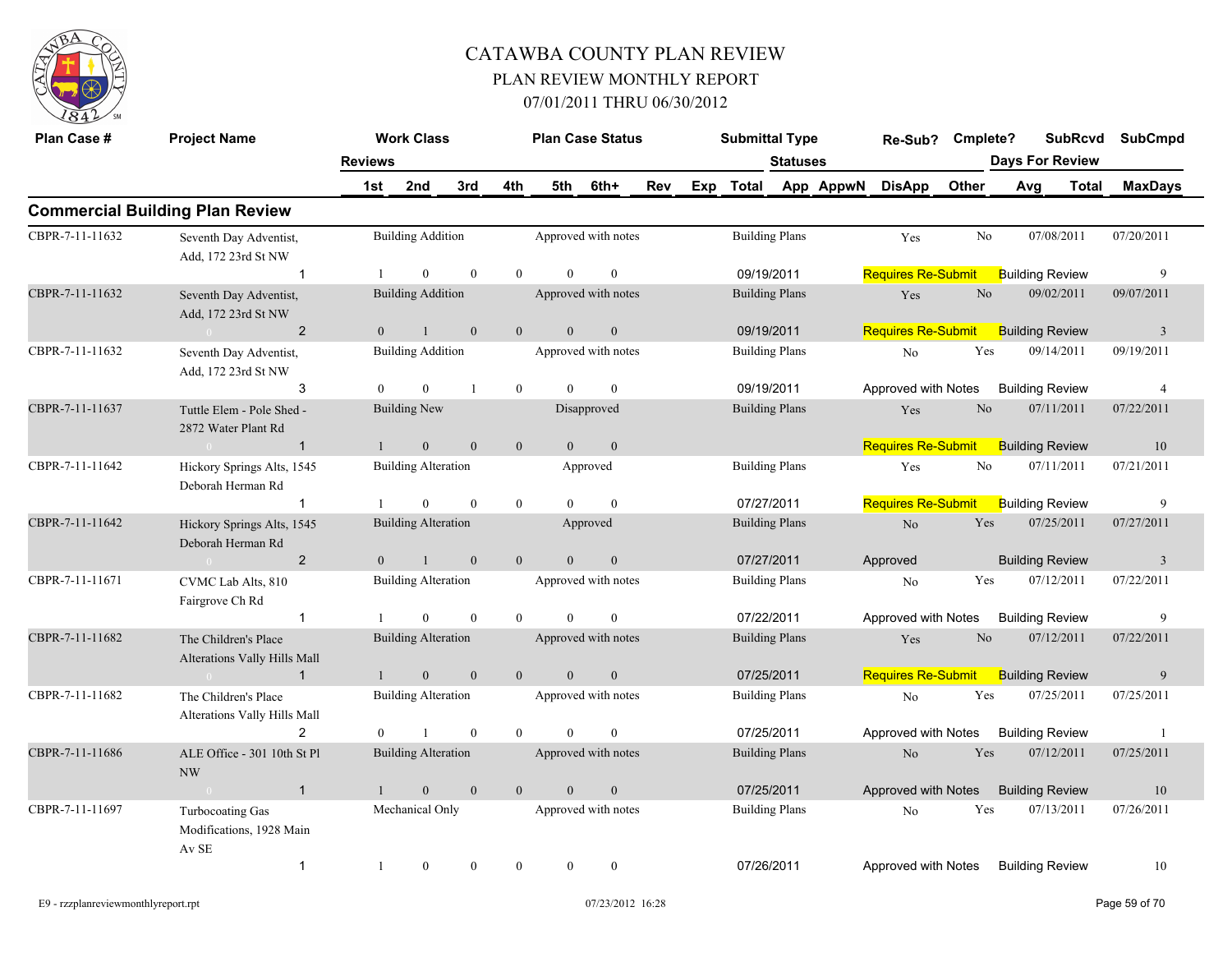

| Plan Case #     | <b>Project Name</b>                                     |                | <b>Work Class</b>                   |                |                  | <b>Plan Case Status</b> |                     |     | <b>Submittal Type</b> |                       |           | Re-Sub? Cmplete?          |       |                        | <b>SubRcvd</b> | <b>SubCmpd</b>  |
|-----------------|---------------------------------------------------------|----------------|-------------------------------------|----------------|------------------|-------------------------|---------------------|-----|-----------------------|-----------------------|-----------|---------------------------|-------|------------------------|----------------|-----------------|
|                 |                                                         | <b>Reviews</b> |                                     |                |                  |                         |                     |     |                       | <b>Statuses</b>       |           |                           |       | <b>Days For Review</b> |                |                 |
|                 |                                                         | 1st            | 2nd                                 | 3rd            | 4th              | 5th                     | 6th+                | Rev | Exp Total             |                       | App AppwN | <b>DisApp</b>             | Other | Avg                    | Total          | <b>MaxDays</b>  |
|                 | <b>Commercial Building Plan Review</b>                  |                |                                     |                |                  |                         |                     |     |                       |                       |           |                           |       |                        |                |                 |
| CBPR-7-11-11698 | <b>CATAWBA COUNTY</b><br><b>BIODIESEL FACILITY</b>      |                | <b>Electrical Only</b>              |                |                  |                         | Approved            |     |                       | <b>Building Plans</b> |           | N <sub>o</sub>            | Yes   | 07/08/2011             |                | 07/19/2011      |
|                 | $\mathbf{1}$                                            |                | $\boldsymbol{0}$                    | $\theta$       | $\boldsymbol{0}$ | $\Omega$                | $\mathbf{0}$        |     | 07/19/2011            |                       |           | Approved                  |       | <b>Building Review</b> |                | 8               |
| CBPR-7-11-11708 | <b>Chinese Restaurant New</b><br><b>HVAC</b>            |                | <b>Building Alteration</b>          |                |                  |                         | Approved            |     |                       | <b>Building Plans</b> |           | N <sub>o</sub>            | Yes   | 07/13/2011             |                | 07/20/2011      |
|                 | $\sim 0$<br>$\overline{1}$                              | $\mathbf{1}$   | $\mathbf{0}$                        | $\mathbf{0}$   | $\mathbf{0}$     | $\overline{0}$          | $\mathbf{0}$        |     | 07/20/2011            |                       |           | Approved                  |       | <b>Building Review</b> |                | 6               |
| CBPR-7-11-11723 | Webb Murray -HVAC alter.<br>- 3901 Section House Rd     |                | Mechanical Only                     |                |                  |                         | Approved            |     |                       | <b>Building Plans</b> |           | Yes                       | No    | 07/15/2011             |                | 07/28/2011      |
|                 | $\mathbf{1}$                                            |                | $\boldsymbol{0}$                    | $\theta$       | $\bf{0}$         | $\Omega$                | $\bf{0}$            |     | 09/08/2011            |                       |           | <b>Requires Re-Submit</b> |       | <b>Building Review</b> |                | 10              |
| CBPR-7-11-11723 | Webb Murray -HVAC alter.<br>- 3901 Section House Rd     |                | Mechanical Only                     |                |                  |                         | Approved            |     | <b>Building Plans</b> |                       |           | N <sub>o</sub>            | Yes   | 09/06/2011             |                | 09/08/2011      |
|                 | $\overline{2}$<br>$\sim 0$                              | $\overline{0}$ | $\mathbf{1}$                        | $\overline{0}$ | $\mathbf{0}$     | $\overline{0}$          | $\mathbf{0}$        |     | 09/08/2011            |                       |           | Approved                  |       | <b>Building Review</b> |                | $\overline{3}$  |
| CBPR-7-11-11734 | Serenity Family Care Home<br>#2                         |                | <b>Building New</b>                 |                |                  |                         | Approved            |     |                       | <b>Building Plans</b> |           | No                        | Yes   | 07/15/2011             |                | 07/26/2011      |
|                 | $\overline{1}$                                          |                | $\mathbf{0}$                        | $\theta$       | $\theta$         | $\Omega$                | $\theta$            |     | 07/26/2011            |                       |           | Approved                  |       | <b>Building Review</b> |                | 8               |
| CBPR-7-11-11777 | Catawba Cty Public Health<br>- Alter                    |                | <b>Building Alteration</b>          |                |                  |                         | Approved with notes |     | <b>Building Plans</b> |                       |           | N <sub>o</sub>            | Yes   | 07/20/2011             |                | 07/26/2011      |
|                 | $\mathbf{1}$                                            | $\mathbf{1}$   | $\mathbf{0}$                        | $\mathbf{0}$   | $\mathbf{0}$     | $\overline{0}$          | $\mathbf{0}$        |     | 07/26/2011            |                       |           | Approved with Notes       |       | <b>Building Review</b> |                | 5               |
| CBPR-7-11-11803 | NEWTON-CONOVER<br>MIDDLE SCHOOL                         |                | <b>Building New</b>                 |                |                  |                         | Approved with notes |     | <b>Building Plans</b> |                       |           | Yes                       | No    | 07/22/2011             |                | 07/28/2011      |
|                 | $\mathbf{1}$                                            |                | $\overline{0}$                      | $\mathbf{0}$   | $\theta$         | $\theta$                | $\theta$            |     | 09/20/2011            |                       |           | <b>Requires Re-Submit</b> |       | <b>Building Review</b> |                | 5               |
| CBPR-7-11-11803 | NEWTON-CONOVER<br>MIDDLE SCHOOL                         |                | <b>Building New</b>                 |                |                  |                         | Approved with notes |     | <b>Building Plans</b> |                       |           | $\rm No$                  | Yes   | 09/15/2011             |                | 09/20/2011      |
|                 | $\overline{2}$<br>$\sim 0$                              | $\Omega$       | $\mathbf{1}$                        | $\theta$       | $\overline{0}$   | $\overline{0}$          | $\mathbf{0}$        |     | 09/20/2011            |                       |           | Requires Re-Submit        |       | <b>Building Review</b> |                | $\overline{4}$  |
| CBPR-7-11-11821 | AT&T Antennea/Equip.<br>Bldg 2611 20th St Ln NE,<br>Hky |                | Wireless Collocation                |                |                  |                         | Approved            |     | <b>Building Plans</b> |                       |           | No                        | Yes   | 07/20/2011             |                | 07/28/2011      |
|                 | $\mathbf{1}$                                            | $\mathbf{1}$   | $\mathbf{0}$                        | $\mathbf{0}$   | $\overline{0}$   | $\theta$                | $\overline{0}$      |     | 07/28/2011            |                       |           | Approved                  |       | <b>Building Review</b> |                | $7\phantom{.0}$ |
| CBPR-7-11-11829 | Everett Chev Add/Alts, 161<br>Hwy 70 SE                 |                | Building Alterations &<br>Additions |                |                  |                         | Approved            |     |                       | <b>Building Plans</b> |           | No                        | Yes   | 07/25/2011             |                | 08/01/2011      |
|                 | $\mathbf{1}$                                            |                | $\mathbf{0}$                        | $\mathbf{0}$   | $\mathbf{0}$     | $\mathbf{0}$            | $\mathbf{0}$        |     | 08/01/2011            |                       |           | Approved with Notes       |       | <b>Building Review</b> |                | 5               |
| CBPR-7-11-11829 | Everett Chev Add/Alts, 161<br>Hwy 70 SE                 |                | Building Alterations &<br>Additions |                |                  |                         | Approved            |     | Revision to Permit    |                       |           | N <sub>0</sub>            | Yes   | 11/01/2011             |                | 11/11/2011      |
|                 | $\overline{2}$                                          | $\overline{0}$ | -1                                  | $\mathbf{0}$   | $\overline{0}$   | $\overline{0}$          | $\mathbf{0}$        |     | 08/01/2011            |                       |           | Approved                  |       | <b>Revision Review</b> |                | 8               |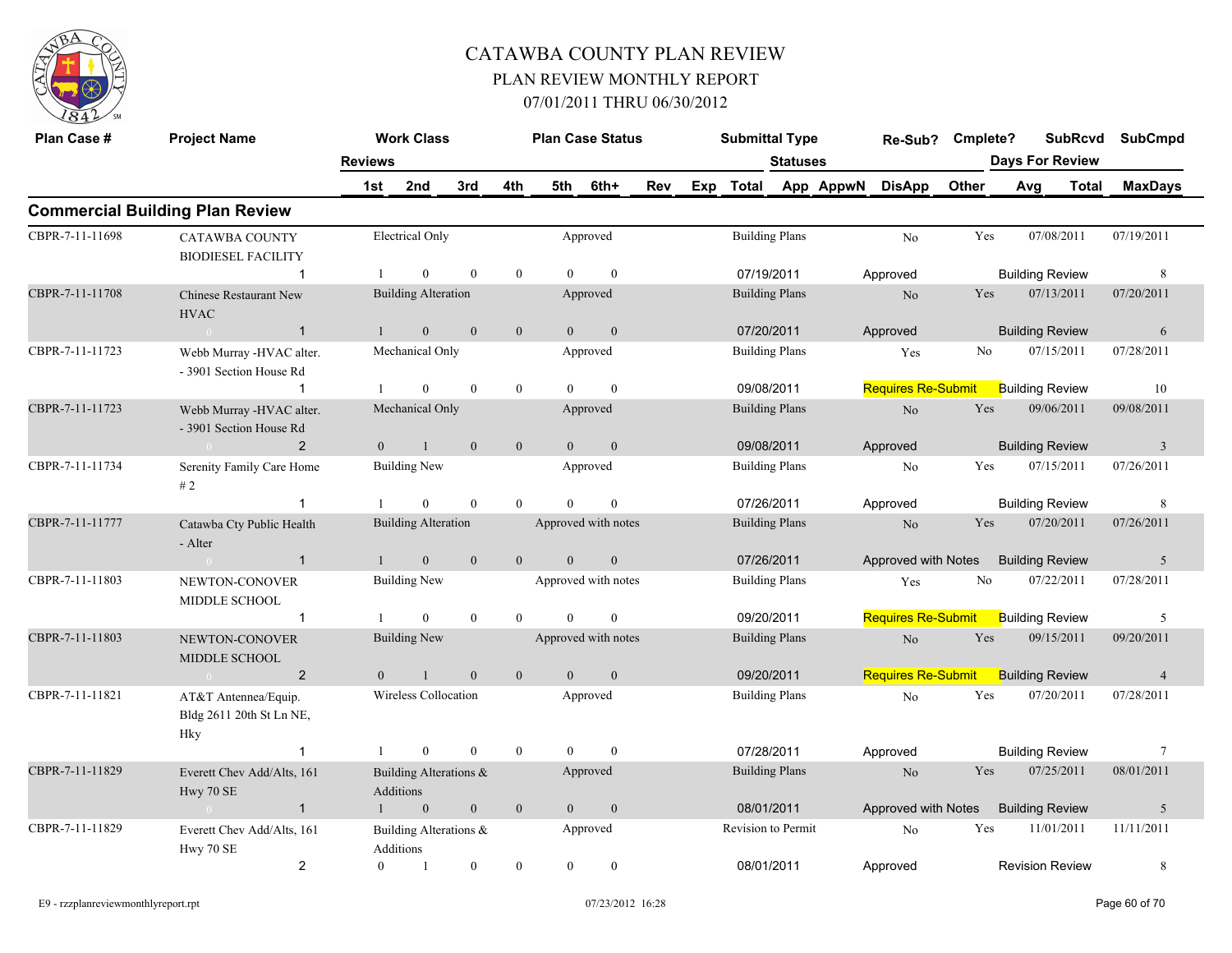

| Plan Case #     | <b>Project Name</b>                                       |                | <b>Work Class</b>          |              |                |                | <b>Plan Case Status</b> |     |     | <b>Submittal Type</b> |                 |           | Re-Sub?                   | Cmplete? |                        | <b>SubRcvd</b> | <b>SubCmpd</b> |  |
|-----------------|-----------------------------------------------------------|----------------|----------------------------|--------------|----------------|----------------|-------------------------|-----|-----|-----------------------|-----------------|-----------|---------------------------|----------|------------------------|----------------|----------------|--|
|                 |                                                           | <b>Reviews</b> |                            |              |                |                |                         |     |     |                       | <b>Statuses</b> |           |                           |          | <b>Days For Review</b> |                |                |  |
|                 |                                                           | 1st            | 2nd                        | 3rd          | 4th            | 5th            | 6th+                    | Rev | Exp | Total                 |                 | App AppwN | <b>DisApp</b>             | Other    | Avg                    | <b>Total</b>   | <b>MaxDays</b> |  |
|                 | <b>Commercial Building Plan Review</b>                    |                |                            |              |                |                |                         |     |     |                       |                 |           |                           |          |                        |                |                |  |
| CBPR-7-11-11840 | FRMC Elec Rm Alts, 420 N<br>Center ST                     |                | <b>Electrical Only</b>     |              |                |                | Approved with notes     |     |     | <b>Building Plans</b> |                 |           | N <sub>o</sub>            | Yes      | 07/25/2011             |                | 08/01/2011     |  |
|                 | 1                                                         |                | $\theta$                   | $\theta$     | $\theta$       | $\Omega$       | $\mathbf{0}$            |     |     | 08/01/2011            |                 |           | Approved with Notes       |          | <b>Building Review</b> |                | 5              |  |
| CBPR-7-11-11864 | Hickory Springs 1200 Amp<br>Svc, 2200 Main Av SE          |                | Electrical Only            |              |                |                | Approved with notes     |     |     | <b>Building Plans</b> |                 |           | No                        | Yes      | 07/26/2011             |                | 08/02/2011     |  |
|                 | $\sim 0$<br>$\mathbf{1}$                                  | $\mathbf{1}$   | $\mathbf{0}$               | $\mathbf{0}$ | $\mathbf{0}$   | $\overline{0}$ | $\mathbf{0}$            |     |     | 08/02/2011            |                 |           | Approved with Notes       |          | <b>Building Review</b> |                | 5              |  |
| CBPR-7-11-11868 | Lenoir Rhyne New Res<br>Hall, 619 8th Av NE               |                | <b>Building New</b>        |              |                |                | Disapproved             |     |     | <b>Building Plans</b> |                 |           | Yes                       | No       | 07/27/2011             |                | 08/09/2011     |  |
|                 | $\mathbf{1}$                                              |                | $\Omega$                   | $\theta$     | $\theta$       | $\Omega$       | $\overline{0}$          |     |     |                       |                 |           | <b>Requires Re-Submit</b> |          | <b>Building Review</b> |                | 9              |  |
| CBPR-7-11-11882 | Papa Murphys Take N<br>Bake                               |                | <b>Building Alteration</b> |              |                |                | Approved with notes     |     |     | <b>Building Plans</b> |                 |           | Yes                       | No       | 07/27/2011             |                | 08/11/2011     |  |
|                 | $\mathbf{1}$                                              | $\mathbf{1}$   | $\overline{0}$             | $\mathbf{0}$ | $\overline{0}$ | $\Omega$       | $\mathbf{0}$            |     |     | 08/24/2011            |                 |           | <b>Requires Re-Submit</b> |          | <b>Building Review</b> |                | 11             |  |
| CBPR-7-11-11882 | Papa Murphys Take N<br>Bake                               |                | <b>Building Alteration</b> |              |                |                | Approved with notes     |     |     | <b>Building Plans</b> |                 |           | No                        | Yes      | 08/24/2011             |                | 08/24/2011     |  |
|                 | 2                                                         | $\theta$       |                            | $\mathbf{0}$ | $\overline{0}$ | $\Omega$       | $\theta$                |     |     | 08/24/2011            |                 |           | Approved with Notes       |          | <b>Building Review</b> |                | $\overline{1}$ |  |
| CBPR-7-11-11891 | CVMC Equip Replacement,<br>810 Fairgrove Ch Rd            |                | <b>Building Alteration</b> |              |                |                | Approved                |     |     | <b>Building Plans</b> |                 |           | $\rm No$                  | Yes      | 07/28/2011             |                | 08/10/2011     |  |
|                 | $\overline{1}$                                            |                | $\mathbf{0}$               | $\mathbf{0}$ | $\mathbf{0}$   | $\overline{0}$ | $\mathbf{0}$            |     |     | 08/10/2011            |                 |           | Approved                  |          | <b>Building Review</b> |                | 9              |  |
| CBPR-7-11-11897 | Carrier Enterprises<br>Showroom Upfit                     |                | <b>Building Alteration</b> |              |                |                | Approved                |     |     | <b>Building Plans</b> |                 |           | Yes                       | No       | 07/28/2011             |                | 08/10/2011     |  |
|                 | $\mathbf{1}$                                              | -1             | $\theta$                   | $\theta$     | $\overline{0}$ | $\Omega$       | $\theta$                |     |     | 08/19/2011            |                 |           | <b>Requires Re-Submit</b> |          | <b>Building Review</b> |                | 9              |  |
| CBPR-7-11-11897 | Carrier Enterprises<br>Showroom Upfit                     |                | <b>Building Alteration</b> |              |                |                | Approved                |     |     | <b>Building Plans</b> |                 |           | $\rm No$                  | Yes      | 08/15/2011             |                | 08/19/2011     |  |
|                 | $\overline{2}$<br>$\sim 0$                                | $\theta$       | $\overline{1}$             | $\mathbf{0}$ | $\overline{0}$ | $\overline{0}$ | $\mathbf{0}$            |     |     | 08/19/2011            |                 |           | Approved                  |          | <b>Building Review</b> |                | 5              |  |
| CBPR-7-11-11911 | Webb Murray - Modular<br>Classroom                        |                | Modular                    |              |                |                | Approved with notes     |     |     | <b>Building Plans</b> |                 |           | N <sub>o</sub>            | Yes      | 07/29/2011             |                | 08/10/2011     |  |
|                 | $\overline{1}$                                            |                | $\overline{0}$             | $\mathbf{0}$ | $\overline{0}$ | $\overline{0}$ | $\boldsymbol{0}$        |     |     | 08/10/2011            |                 |           | Approved with Notes       |          | <b>Building Review</b> |                | 8              |  |
| CBPR-8-11-11923 | Turbocoating, Bld<br>Alteration, 1928 Main Av<br>$\rm SE$ |                | <b>Building Alteration</b> |              |                |                | Approved with notes     |     |     | <b>Building Plans</b> |                 |           | No                        | Yes      | 08/01/2011             |                | 08/09/2011     |  |
|                 | $\overline{1}$                                            | $\mathbf{1}$   | $\mathbf{0}$               | $\mathbf{0}$ | $\overline{0}$ | $\mathbf{0}$   | $\mathbf{0}$            |     |     | 08/09/2011            |                 |           | Approved with Notes       |          | <b>Building Review</b> |                | 6              |  |
| CBPR-8-11-11946 | priscilla McCall's 1345,<br>Entryway ALT                  |                | <b>Building Alteration</b> |              |                |                | Approved with notes     |     |     | <b>Building Plans</b> |                 |           | No                        | Yes      | 08/03/2011             |                | 08/10/2011     |  |
|                 | $\mathbf{1}$                                              | -1             | $\boldsymbol{0}$           | $\mathbf{0}$ | $\mathbf{0}$   | $\mathbf{0}$   | $\boldsymbol{0}$        |     |     | 08/10/2011            |                 |           | Approved with Notes       |          | <b>Building Review</b> |                | 6              |  |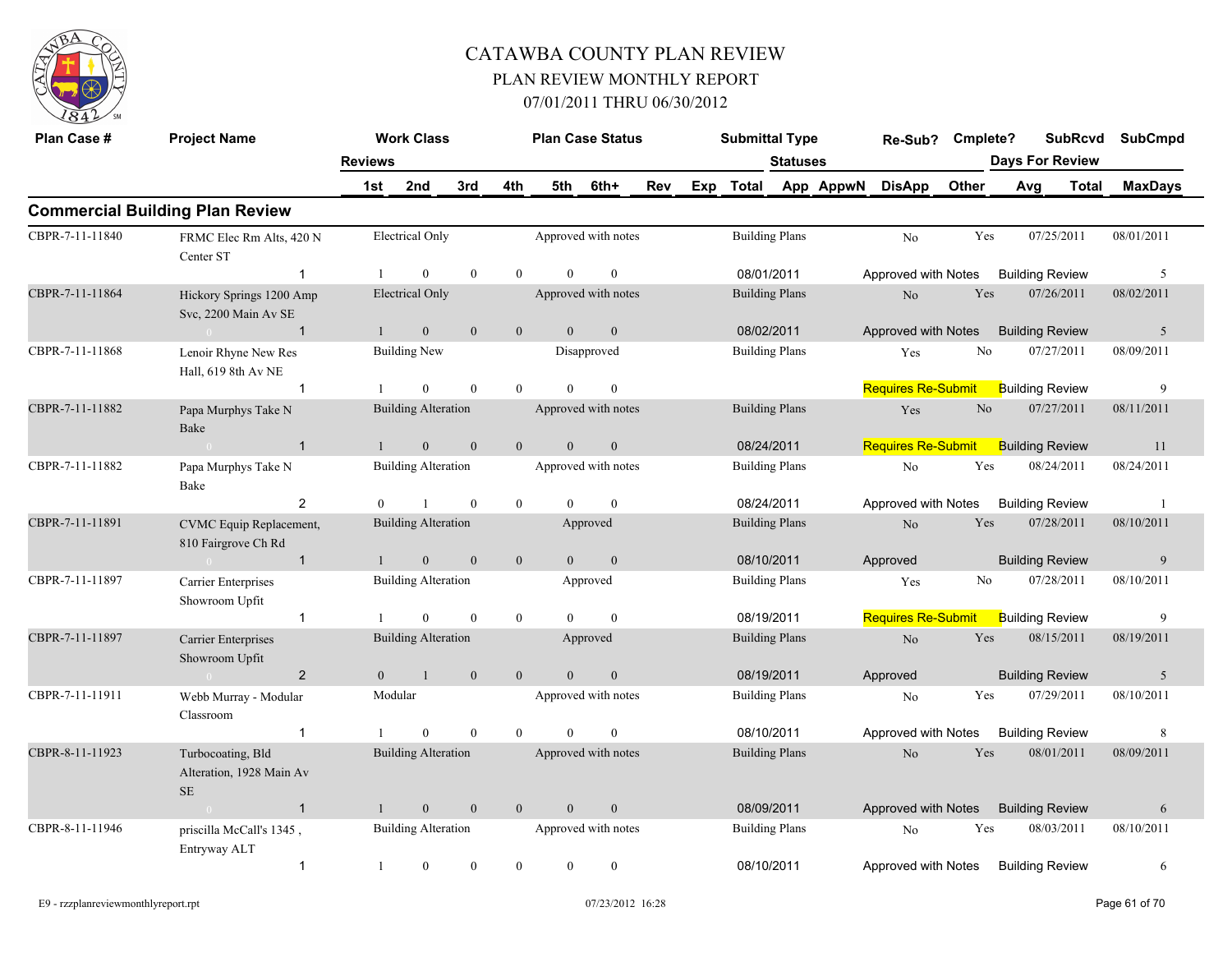

| Plan Case #     | <b>Project Name</b>                                       |                | <b>Work Class</b>          |                |              |                | <b>Plan Case Status</b> |     | <b>Submittal Type</b> |                       |           | Re-Sub?                   | Cmplete?       |                        | <b>SubRcvd</b> | <b>SubCmpd</b>  |  |
|-----------------|-----------------------------------------------------------|----------------|----------------------------|----------------|--------------|----------------|-------------------------|-----|-----------------------|-----------------------|-----------|---------------------------|----------------|------------------------|----------------|-----------------|--|
|                 |                                                           | <b>Reviews</b> |                            |                |              |                |                         |     |                       | <b>Statuses</b>       |           |                           |                | <b>Days For Review</b> |                |                 |  |
|                 |                                                           | 1st            | 2nd                        | 3rd            | 4th          | 5th            | 6th+                    | Rev | Exp Total             |                       | App AppwN | <b>DisApp</b>             | Other          | Avg                    | Total          | <b>MaxDays</b>  |  |
|                 | <b>Commercial Building Plan Review</b>                    |                |                            |                |              |                |                         |     |                       |                       |           |                           |                |                        |                |                 |  |
| CBPR-8-11-12020 | Lisa's Hallmark Shop<br>Alterations 3022 n Center         |                | <b>Building Alteration</b> |                |              |                | Approved with notes     |     | <b>Building Plans</b> |                       |           | No                        | Yes            | 08/10/2011             |                | 08/11/2011      |  |
|                 | $\overline{1}$                                            |                | $\Omega$                   | $\theta$       | $\theta$     | $\Omega$       | $\theta$                |     | 09/09/2011            |                       |           | Approved with Notes       |                | <b>Building Review</b> |                | 2               |  |
| CBPR-8-11-12020 | Lisa's Hallmark Shop<br>Alterations 3022 n Center         |                | <b>Building Alteration</b> |                |              |                | Approved with notes     |     | Revision to Permit    |                       |           | No                        | Yes            | 08/31/2011             |                | 09/09/2011      |  |
|                 | $\overline{2}$<br>$\sim 0$ and $\sim 0$                   | $\overline{0}$ | 1                          | $\overline{0}$ | $\mathbf{0}$ | $\overline{0}$ | $\mathbf{0}$            |     | 09/09/2011            |                       |           | Approved with Notes       |                | <b>Revision Review</b> |                | $7\phantom{.0}$ |  |
| CBPR-8-11-12024 | Mike Johnson Toyota<br>Vehicle Display Tower              |                | <b>Building New</b>        |                |              |                | Approved                |     |                       | <b>Building Plans</b> |           | No                        | Yes            | 08/10/2011             |                | 08/15/2011      |  |
|                 | $\mathbf{1}$                                              |                | $\overline{0}$             | $\theta$       | $\mathbf{0}$ | $\Omega$       | $\mathbf{0}$            |     | 08/15/2011            |                       |           | Approved                  |                | <b>Building Review</b> |                | $\overline{4}$  |  |
| CBPR-8-11-12035 | Shurtape Corp Alts, 1712<br>8th St Dr                     |                | <b>Building Alteration</b> |                |              |                | Approved                |     | <b>Building Plans</b> |                       |           | Yes                       | N <sub>o</sub> | 08/10/2011             |                | 08/26/2011      |  |
|                 | $\overline{1}$<br>$\sim 0$                                | $\mathbf{1}$   | $\mathbf{0}$               | $\mathbf{0}$   | $\mathbf{0}$ | $\overline{0}$ | $\mathbf{0}$            |     | 11/22/2011            |                       |           | <b>Requires Re-Submit</b> |                | <b>Building Review</b> |                | 13              |  |
| CBPR-8-11-12035 | Shurtape Corp Alts, 1712<br>8th St Dr                     |                | <b>Building Alteration</b> |                |              |                | Approved                |     |                       | <b>Building Plans</b> |           | Yes                       | No             | 09/15/2011             |                | 09/22/2011      |  |
|                 | 2                                                         | $\mathbf{0}$   | $\overline{1}$             | $\mathbf{0}$   | $\mathbf{0}$ | $\theta$       | $\mathbf{0}$            |     | 11/22/2011            |                       |           | Approved                  |                | <b>Building Review</b> |                | 6               |  |
| CBPR-8-11-12051 | City of Hickory Monopole                                  |                | New Wireless Tower         |                |              |                | Approved with notes     |     | <b>Building Plans</b> |                       |           | Yes                       | N <sub>o</sub> | 08/11/2011             |                | 08/12/2011      |  |
|                 | $\mathbf{1}$                                              |                | $\mathbf{0}$               | $\mathbf{0}$   | $\mathbf{0}$ | $\overline{0}$ | $\mathbf{0}$            |     | 08/26/2011            |                       |           | <b>Requires Re-Submit</b> |                | <b>Building Review</b> |                | 2               |  |
| CBPR-8-11-12051 | City of Hickory Monopole                                  |                | New Wireless Tower         |                |              |                | Approved with notes     |     | <b>Building Plans</b> |                       |           | $\rm No$                  | Yes            | 08/11/2011             |                | 08/26/2011      |  |
|                 | 2                                                         | $\theta$       | $\mathbf{1}$               | $\theta$       | $\theta$     | $\theta$       | $\mathbf{0}$            |     | 08/26/2011            |                       |           | Approved with Notes       |                | <b>Building Review</b> |                | 12              |  |
| CBPR-8-11-12081 | Turbocoating, Bld<br>Alteration, 1928 Main Av<br>$\rm SE$ |                | <b>Building Alteration</b> |                |              |                | Approved with notes     |     |                       | <b>Building Plans</b> |           | No                        | Yes            | 08/15/2011             |                | 08/23/2011      |  |
|                 | $\overline{1}$<br>$\sim 0$                                | $\mathbf{1}$   | $\overline{0}$             | $\mathbf{0}$   | $\mathbf{0}$ | $\overline{0}$ | $\mathbf{0}$            |     | 08/23/2011            |                       |           | Approved with Notes       |                | <b>Building Review</b> |                | $7\phantom{.0}$ |  |
| CBPR-8-11-12111 | Hickory Springs 1200 Amp<br>Svc, 2200 Main Av SE          |                | <b>Electrical Only</b>     |                |              |                | Approved                |     | <b>Building Plans</b> |                       |           | N <sub>o</sub>            | Yes            | 08/16/2011             |                | 08/19/2011      |  |
|                 | $\overline{1}$                                            |                | $\theta$                   | $\theta$       | $\mathbf{0}$ | $\Omega$       | $\theta$                |     | 08/19/2011            |                       |           | Approved                  |                | <b>Building Review</b> |                | $\overline{4}$  |  |
| CBPR-8-11-12112 | Carmax Auction Expan.<br>1941 15th Av Pl                  |                | <b>Building New</b>        |                |              |                | Approved                |     | <b>Building Plans</b> |                       |           | Yes                       | N <sub>o</sub> | 08/16/2011             |                | 08/30/2011      |  |
|                 | $\overline{1}$<br>$\sim 0$ and $\sim 0.000$               |                | $\mathbf{0}$               | $\mathbf{0}$   | $\mathbf{0}$ | $\overline{0}$ | $\mathbf{0}$            |     | 09/12/2011            |                       |           | <b>Requires Re-Submit</b> |                | <b>Building Review</b> |                | 11              |  |
| CBPR-8-11-12112 | Carmax Auction Expan.<br>1941 15th Av Pl                  |                | <b>Building New</b>        |                |              |                | Approved                |     |                       | <b>Building Plans</b> |           | No                        | Yes            | 09/07/2011             |                | 09/12/2011      |  |
|                 | $\overline{2}$                                            | $\bf{0}$       | -1                         | $\mathbf{0}$   | $\mathbf{0}$ | $\overline{0}$ | $\boldsymbol{0}$        |     | 09/12/2011            |                       |           | Approved                  |                | <b>Building Review</b> |                | $\overline{4}$  |  |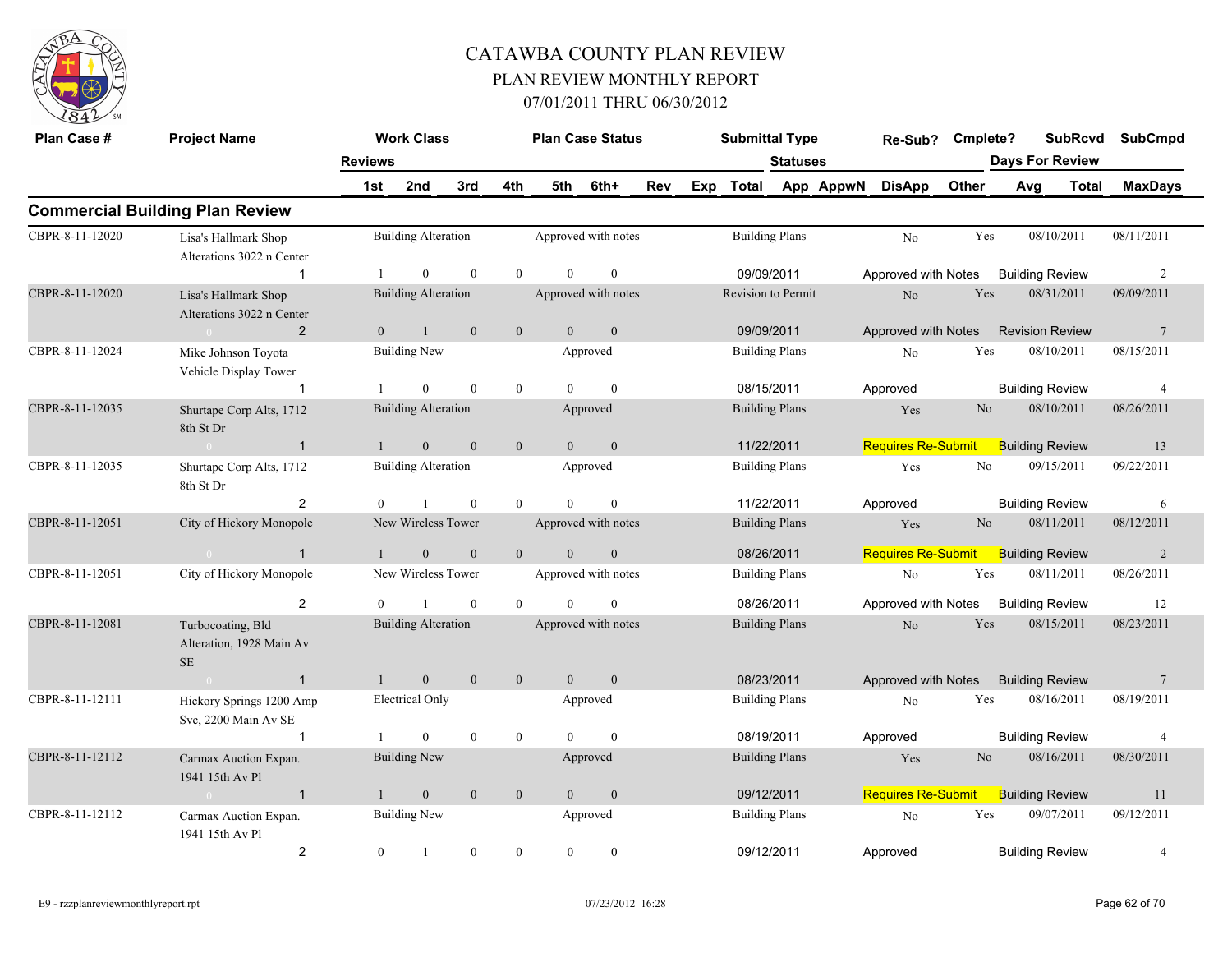

| Plan Case #     | <b>Project Name</b>                                         |                       | <b>Work Class</b>          |                |                |                | <b>Plan Case Status</b> |     | <b>Submittal Type</b> |                 |           | Re-Sub? Cmplete?          |                |                               | <b>SubRcvd</b> | <b>SubCmpd</b> |
|-----------------|-------------------------------------------------------------|-----------------------|----------------------------|----------------|----------------|----------------|-------------------------|-----|-----------------------|-----------------|-----------|---------------------------|----------------|-------------------------------|----------------|----------------|
|                 |                                                             | <b>Reviews</b><br>1st | 2nd                        | 3rd            | 4th            | 5th            | 6th+                    | Rev | Exp Total             | <b>Statuses</b> | App AppwN | <b>DisApp</b>             | Other          | <b>Days For Review</b><br>Avg | Total          | <b>MaxDays</b> |
|                 | <b>Commercial Building Plan Review</b>                      |                       |                            |                |                |                |                         |     |                       |                 |           |                           |                |                               |                |                |
|                 |                                                             |                       |                            |                |                |                |                         |     |                       |                 |           |                           |                |                               |                |                |
| CBPR-8-11-12117 | <b>VALLEY CORNERS SHOP</b><br><b>CTR STE 2117</b>           |                       | <b>Building Alteration</b> |                |                |                | Approved with notes     |     | <b>Building Plans</b> |                 |           | No                        | Yes            | 08/17/2011                    |                | 08/29/2011     |
|                 | $\mathbf{1}$                                                | -1                    | $\theta$                   | $\mathbf{0}$   | $\theta$       | $\Omega$       | $\mathbf{0}$            |     | 08/29/2011            |                 |           | Approved with Notes       |                | <b>Building Review</b>        |                | 9              |
| CBPR-8-11-12143 | <b>First United Methodist</b><br>Church Storage Facility    |                       | <b>Accessory Structure</b> |                |                |                | Approved with notes     |     | <b>Building Plans</b> |                 |           | Yes                       | No             | 08/18/2011                    |                | 09/01/2011     |
|                 | $\sim 0$<br>$\mathbf{1}$                                    | $\mathbf{1}$          | $\mathbf{0}$               | $\mathbf{0}$   | $\mathbf{0}$   | $\overline{0}$ | $\mathbf{0}$            |     | 09/09/2011            |                 |           | <b>Requires Re-Submit</b> |                | <b>Building Review</b>        |                | 11             |
| CBPR-8-11-12143 | <b>First United Methodist</b><br>Church Storage Facility    |                       | Accessory Structure        |                |                |                | Approved with notes     |     | <b>Building Plans</b> |                 |           | No                        | Yes            | 09/07/2011                    |                | 09/08/2011     |
|                 | 2                                                           | $\overline{0}$        |                            | $\mathbf{0}$   | $\overline{0}$ | $\theta$       | $\mathbf{0}$            |     | 09/09/2011            |                 |           | Approved with Notes       |                | <b>Building Review</b>        |                | 2              |
| CBPR-8-11-12153 | William-Sonoma - spray<br>booth - 2973 Kelly Blvd           |                       | <b>Building Alteration</b> |                |                |                | Approved with notes     |     | <b>Building Plans</b> |                 |           | No                        | Yes            | 08/19/2011                    |                | 08/30/2011     |
|                 | $\overline{1}$<br>$\sim 0$                                  | $\mathbf{1}$          | $\overline{0}$             | $\mathbf{0}$   | $\mathbf{0}$   | $\theta$       | $\mathbf{0}$            |     | 08/30/2011            |                 |           | Approved with Notes       |                | <b>Building Review</b>        |                | 8              |
| CBPR-8-11-12167 | Atriax 1 upper level<br>Renovation                          |                       | <b>Building Alteration</b> |                |                |                | Approved with notes     |     | <b>Building Plans</b> |                 |           | Yes                       | No             | 08/22/2011                    |                | 09/01/2011     |
|                 | $\mathbf{1}$                                                |                       | $\theta$                   | $\mathbf{0}$   | $\theta$       |                | $\theta$                |     | 09/14/2011            |                 |           | <b>Requires Re-Submit</b> |                | <b>Building Review</b>        |                | 9              |
| CBPR-8-11-12167 | Atriax 1 upper level<br>Renovation                          |                       | <b>Building Alteration</b> |                |                |                | Approved with notes     |     | <b>Building Plans</b> |                 |           | N <sub>o</sub>            | Yes            | 09/08/2011                    |                | 09/14/2011     |
|                 | $\overline{2}$<br>$\sim$ 0                                  | $\overline{0}$        | 1                          | $\mathbf{0}$   | $\mathbf{0}$   | $\overline{0}$ | $\mathbf{0}$            |     | 09/14/2011            |                 |           | Approved with Notes       |                | <b>Building Review</b>        |                | 5              |
| CBPR-8-11-12177 | CITY OF NEWTON-<br><b>OFFICE ALTER - 201</b><br>WEST 4TH ST |                       | <b>Building Alteration</b> |                |                |                | Approved with notes     |     | <b>Building Plans</b> |                 |           | No                        | Yes            | 08/22/2011                    |                | 09/02/2011     |
|                 | $\mathbf{1}$                                                |                       | $\theta$                   | $\theta$       | $\theta$       | $\Omega$       | $\theta$                |     | 09/02/2011            |                 |           | Approved with Notes       |                | <b>Building Review</b>        |                | 10             |
| CBPR-8-11-12182 | ST STEPHENS LU CH<br><b>CHAIRLIFT 2259</b>                  |                       | <b>Building Alteration</b> |                |                |                | Approved with notes     |     | <b>Building Plans</b> |                 |           | Yes                       | N <sub>o</sub> | 08/23/2011                    |                | 09/02/2011     |
|                 | $\mathbf{1}$<br>$\sim 0$                                    | $\mathbf{1}$          | $\overline{0}$             | $\theta$       | $\theta$       | $\theta$       | $\mathbf{0}$            |     | 09/22/2011            |                 |           | <b>Requires Re-Submit</b> |                | <b>Building Review</b>        |                | 9              |
| CBPR-8-11-12182 | ST STEPHENS LU CH<br><b>CHAIRLIFT 2259</b>                  |                       | <b>Building Alteration</b> |                |                |                | Approved with notes     |     | <b>Building Plans</b> |                 |           | Yes                       | No             | 09/22/2011                    |                | 09/22/2011     |
|                 | $\overline{2}$                                              | $\theta$              | $\overline{1}$             | $\mathbf{0}$   | $\mathbf{0}$   | $\overline{0}$ | $\mathbf{0}$            |     | 09/22/2011            |                 |           | Approved with Notes       |                | <b>Building Review</b>        |                | -1             |
| CBPR-8-11-12182 | <b>ST STEPHENS LU CH</b><br><b>CHAIRLIFT 2259</b>           |                       | <b>Building Alteration</b> |                |                |                | Approved with notes     |     | <b>Building Plans</b> |                 |           | N <sub>o</sub>            | Yes            | 11/22/2011                    |                | 12/05/2011     |
|                 | 3<br>$\overline{0}$                                         | $\overline{0}$        | $\overline{0}$             | $\overline{1}$ | $\mathbf{0}$   | $\overline{0}$ | $\mathbf{0}$            |     | 09/22/2011            |                 |           | Approved                  |                | <b>Building Review</b>        |                | 10             |
| CBPR-8-11-12186 | <b>BOWMAN DRUG CO-126</b><br>1ST AVE                        |                       | <b>Building Alteration</b> |                |                |                | Approved with notes     |     | <b>Building Plans</b> |                 |           | N <sub>o</sub>            | Yes            | 08/24/2011                    |                | 09/07/2011     |
|                 | $\mathbf{1}$                                                | -1                    | $\overline{0}$             | $\theta$       | $\theta$       | $\theta$       | $\mathbf{0}$            |     | 09/07/2011            |                 |           | Approved with Notes       |                | <b>Building Review</b>        |                | 10             |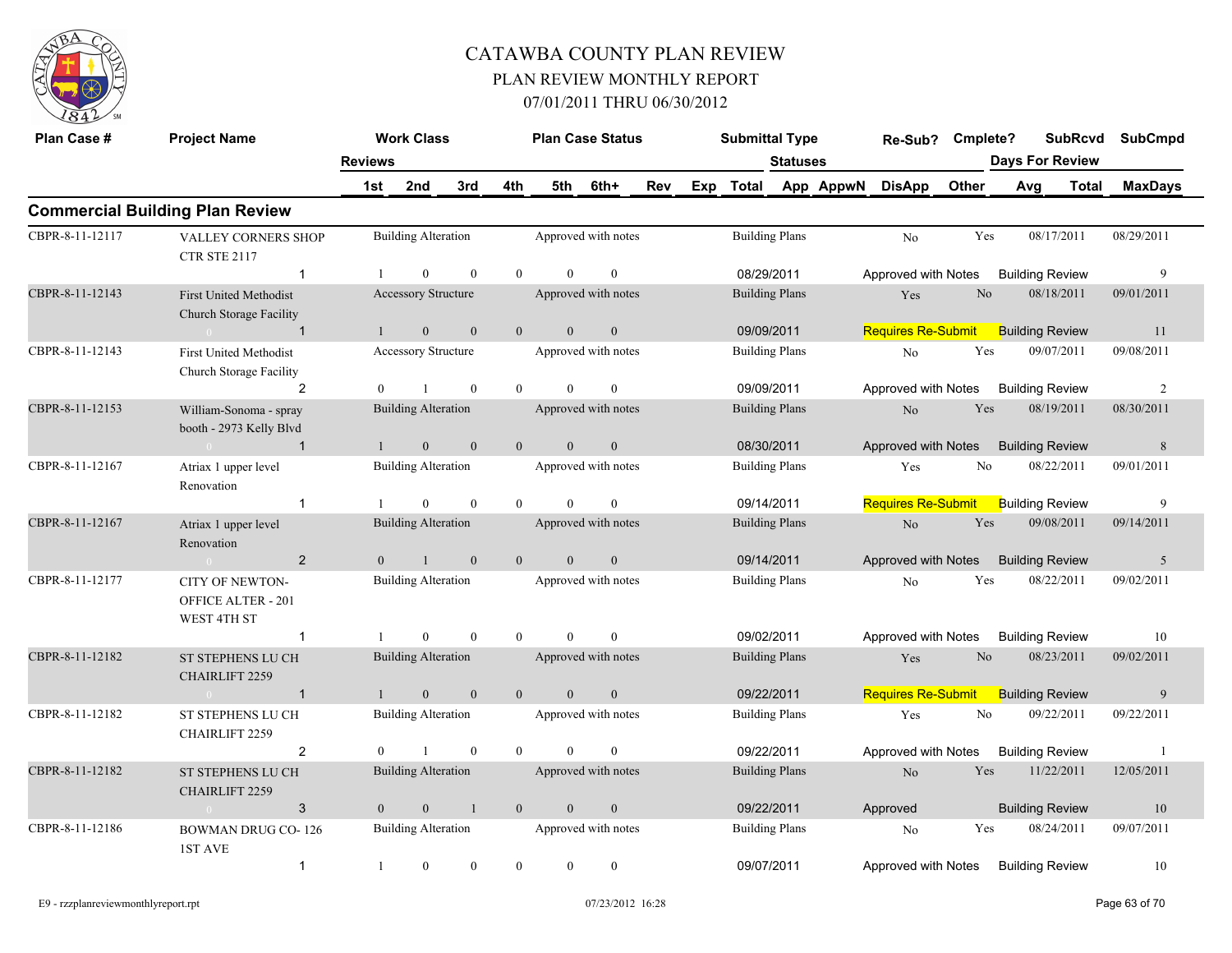

| Plan Case #     | <b>Project Name</b>                                        |                | <b>Work Class</b>          |                  |                  |                | <b>Plan Case Status</b> |            | <b>Submittal Type</b> |                 |           | Re-Sub?                   | Cmplete?       | <b>SubRcvd</b>         |       | <b>SubCmpd</b>          |
|-----------------|------------------------------------------------------------|----------------|----------------------------|------------------|------------------|----------------|-------------------------|------------|-----------------------|-----------------|-----------|---------------------------|----------------|------------------------|-------|-------------------------|
|                 |                                                            | <b>Reviews</b> |                            |                  |                  |                |                         |            |                       | <b>Statuses</b> |           |                           |                | <b>Days For Review</b> |       |                         |
|                 |                                                            | 1st            | 2nd                        | 3rd              | 4th              | 5th            | 6th+                    | <b>Rev</b> | Exp Total             |                 | App AppwN | <b>DisApp</b>             | Other          | Avg                    | Total | <b>MaxDays</b>          |
|                 | <b>Commercial Building Plan Review</b>                     |                |                            |                  |                  |                |                         |            |                       |                 |           |                           |                |                        |       |                         |
| CBPR-8-11-12196 | Catawba Ctry Club-pool<br>1154 Country Club Rd             | Other          |                            |                  |                  |                | Approved                |            | <b>Building Plans</b> |                 |           | Yes                       | No             | 08/23/2011             |       | 09/07/2011              |
|                 | $\mathbf{1}$                                               |                | $\mathbf{0}$               | $\mathbf{0}$     | $\overline{0}$   | $\Omega$       | $\mathbf{0}$            |            | 09/26/2011            |                 |           | <b>Requires Re-Submit</b> |                | <b>Building Review</b> |       | 11                      |
| CBPR-8-11-12196 | Catawba Ctry Club-pool<br>1154 Country Club Rd             | Other          |                            |                  |                  |                | Approved                |            | <b>Building Plans</b> |                 |           | $\rm No$                  | Yes            | 09/26/2011             |       | 09/26/2011              |
|                 | $\overline{2}$<br>$\sim 0$                                 | $\mathbf{0}$   | $\mathbf{1}$               | $\mathbf{0}$     | $\mathbf{0}$     | $\mathbf{0}$   | $\mathbf{0}$            |            | 09/26/2011            |                 |           | Approved                  |                | <b>Building Review</b> |       | $\mathbf{1}$            |
| CBPR-8-11-12216 | VA HOSPITAL BUS<br>SHELTER 2440 CENTURY<br><b>PLACE SE</b> |                | <b>Building New</b>        |                  |                  |                | Approved                |            | <b>Building Plans</b> |                 |           | No                        | Yes            | 08/24/2011             |       | 09/02/2011              |
|                 | $\mathbf{1}$                                               |                | $\mathbf{0}$               | $\theta$         | $\overline{0}$   | $\Omega$       | $\theta$                |            | 09/02/2011            |                 |           | Approved                  |                | <b>Building Review</b> |       | 8                       |
| CBPR-8-11-12253 | Hickory Daily Record Alts,<br>1100 11th Av Blvd SE         |                | <b>Building Alteration</b> |                  |                  |                | Approved                |            | <b>Building Plans</b> |                 |           | No                        | Yes            | 08/30/2011             |       | 09/08/2011              |
|                 | $\mathbf{1}$<br>$\sim 0$                                   | $\mathbf{1}$   | $\overline{0}$             | $\mathbf{0}$     | $\mathbf{0}$     | $\theta$       | $\mathbf{0}$            |            | 09/08/2011            |                 |           | Approved                  |                | <b>Building Review</b> |       | $7\phantom{.0}$         |
| CBPR-8-11-12257 | <b>830 SWEETWATER</b><br><b>ROAD</b>                       |                | <b>Building Alteration</b> |                  |                  |                | Approved with notes     |            | <b>Building Plans</b> |                 |           | Yes                       | No             | 08/30/2011             |       | 09/08/2011              |
|                 | $\mathbf{1}$                                               |                | $\overline{0}$             | $\mathbf{0}$     | $\overline{0}$   | $\Omega$       | $\mathbf{0}$            |            | 09/22/2011            |                 |           | <b>Requires Re-Submit</b> |                | <b>Building Review</b> |       | $7\phantom{.0}$         |
| CBPR-8-11-12257 | <b>830 SWEETWATER</b><br><b>ROAD</b>                       |                | <b>Building Alteration</b> |                  |                  |                | Approved with notes     |            | <b>Building Plans</b> |                 |           | Yes                       | N <sub>o</sub> | 09/14/2011             |       | 09/19/2011              |
|                 | $\overline{2}$<br>$\sim 0$                                 | $\overline{0}$ | $\mathbf{1}$               | $\mathbf{0}$     | $\mathbf{0}$     | $\mathbf{0}$   | $\boldsymbol{0}$        |            | 09/22/2011            |                 |           | <b>Requires Re-Submit</b> |                | <b>Building Review</b> |       | $\overline{4}$          |
| CBPR-8-11-12257 | <b>830 SWEETWATER</b><br><b>ROAD</b>                       |                | <b>Building Alteration</b> |                  |                  |                | Approved with notes     |            | <b>Building Plans</b> |                 |           | No                        | Yes            | 09/22/2011             |       | 09/22/2011              |
|                 | 3                                                          | $\Omega$       | $\Omega$                   | $\mathbf{1}$     | $\theta$         | $\theta$       | $\theta$                |            | 09/22/2011            |                 |           | Approved with Notes       |                | <b>Building Review</b> |       | $\overline{1}$          |
| CBPR-8-11-12286 | Newton Conover Meeting<br>House                            |                | <b>Accessory Structure</b> |                  |                  |                | Approved with notes     |            | <b>Building Plans</b> |                 |           | N <sub>o</sub>            | Yes            | 08/31/2011             |       | 09/16/2011              |
|                 | $\mathbf{1}$                                               | $\mathbf{1}$   | $\overline{0}$             | $\mathbf{0}$     | $\mathbf{0}$     | $\overline{0}$ | $\mathbf{0}$            |            | 09/16/2011            |                 |           | Approved with Notes       |                | <b>Building Review</b> |       | 12                      |
| CBPR-8-11-12290 | Catawba Women's Center<br>Alts                             |                | <b>Building Alteration</b> |                  |                  |                | Approved                |            | <b>Building Plans</b> |                 |           | Yes                       | No             | 08/31/2011             |       | 09/13/2011              |
|                 | $\mathbf{1}$                                               |                | $\Omega$                   | $\mathbf{0}$     | $\overline{0}$   | $\theta$       | $\mathbf{0}$            |            | 09/26/2011            |                 |           | <b>Requires Re-Submit</b> |                | <b>Building Review</b> |       | 9                       |
| CBPR-8-11-12290 | Catawba Women's Center<br>Alts                             |                | <b>Building Alteration</b> |                  |                  |                | Approved                |            | <b>Building Plans</b> |                 |           | No                        | Yes            | 09/22/2011             |       | 09/26/2011              |
|                 | $\overline{2}$                                             | $\overline{0}$ | $\mathbf{1}$               | $\mathbf{0}$     | $\mathbf{0}$     | $\mathbf{0}$   | $\mathbf{0}$            |            | 09/26/2011            |                 |           | Approved                  |                | <b>Building Review</b> |       | $\overline{\mathbf{3}}$ |
| CBPR-9-10-7312  | Claremont Elem. Freezer                                    |                | <b>Building Alteration</b> |                  |                  |                | Approved                |            | <b>Building Plans</b> |                 |           | Yes                       | No             | 09/16/2011             |       | 09/23/2011              |
|                 | 2                                                          | $\overline{0}$ | 1                          | $\boldsymbol{0}$ | $\boldsymbol{0}$ | $\overline{0}$ | $\boldsymbol{0}$        |            | 10/11/2011            |                 |           | Requires Re-Submit        |                | <b>Building Review</b> |       | 6                       |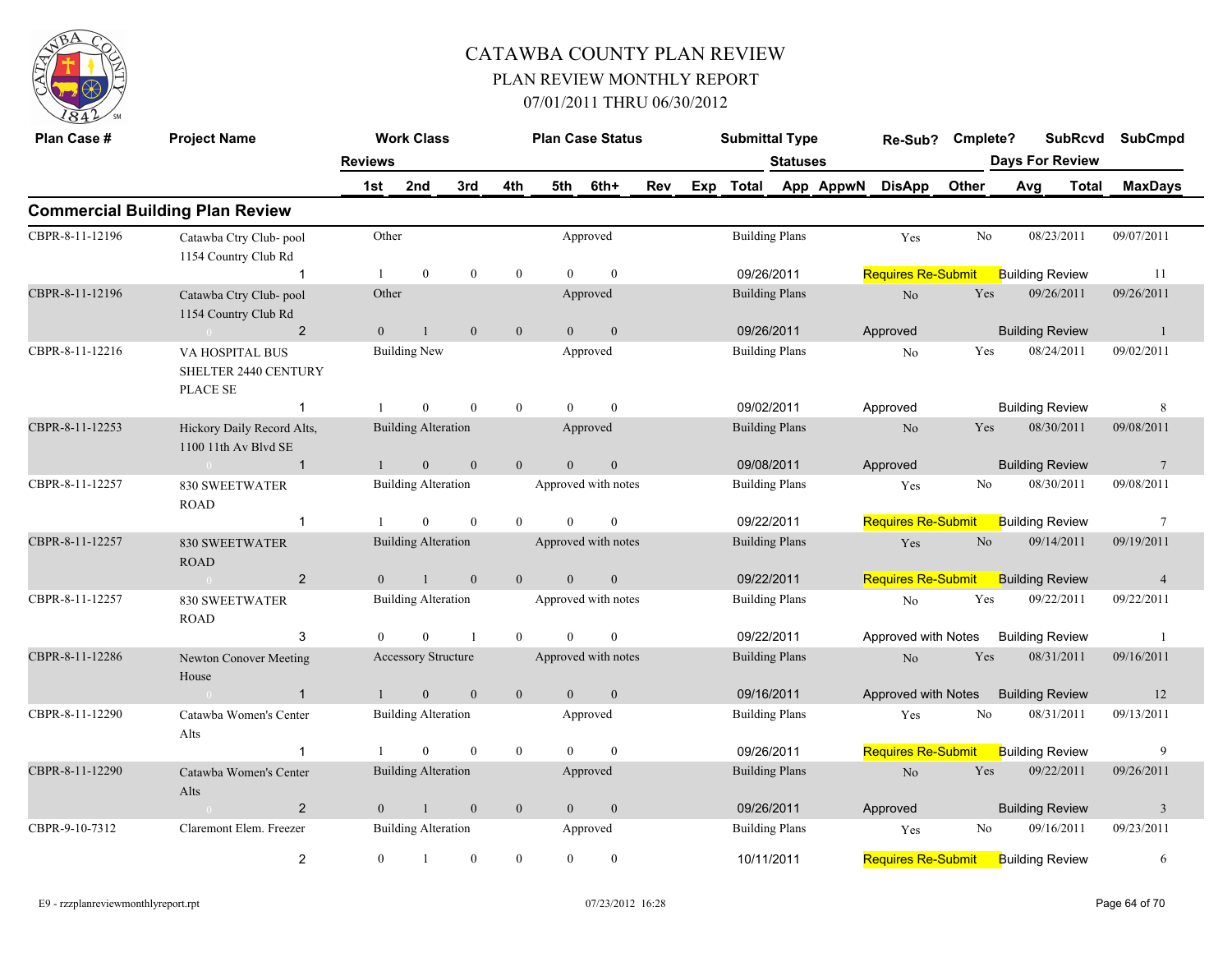

| Plan Case #     | <b>Project Name</b>                               |                | <b>Work Class</b>          |              |                | <b>Plan Case Status</b> |                     |     |     | <b>Submittal Type</b> |                       |           | Re-Sub?                   | Cmplete?       | <b>SubRcvd</b>         |              | <b>SubCmpd</b> |
|-----------------|---------------------------------------------------|----------------|----------------------------|--------------|----------------|-------------------------|---------------------|-----|-----|-----------------------|-----------------------|-----------|---------------------------|----------------|------------------------|--------------|----------------|
|                 |                                                   | <b>Reviews</b> |                            |              |                |                         |                     |     |     |                       | <b>Statuses</b>       |           |                           |                | <b>Days For Review</b> |              |                |
|                 |                                                   | 1st            | 2nd                        | 3rd          | 4th            | 5th                     | 6th+                | Rev | Exp | Total                 |                       | App AppwN | <b>DisApp</b>             | Other          | Avg                    | <b>Total</b> | <b>MaxDays</b> |
|                 | <b>Commercial Building Plan Review</b>            |                |                            |              |                |                         |                     |     |     |                       |                       |           |                           |                |                        |              |                |
| CBPR-9-10-7312  | Claremont Elem. Freezer                           |                | <b>Building Alteration</b> |              |                |                         | Approved            |     |     |                       | <b>Building Plans</b> |           | N <sub>o</sub>            | Yes            | 10/04/2011             |              | 10/10/2011     |
|                 | 3                                                 | $\theta$       | $\theta$                   | $\mathbf{1}$ | $\theta$       | $\Omega$                | $\mathbf{0}$        |     |     |                       | 10/11/2011            |           | Approved                  |                | <b>Building Review</b> |              | $\overline{4}$ |
| CBPR-9-10-7542  | <b>LUTHERAN HOME</b><br><b>HICKORY WEST</b>       |                | <b>Building New</b>        |              |                |                         | Approved with notes |     |     |                       | <b>Building Plans</b> |           | Yes                       | N <sub>o</sub> | 10/14/2011             |              | 10/31/2011     |
|                 | $\sqrt{3}$<br>$\sim 0$                            | $\overline{0}$ | $\mathbf{0}$               | $\mathbf{1}$ | $\overline{0}$ | $\mathbf{0}$            | $\boldsymbol{0}$    |     |     |                       | 11/15/2011            |           | <b>Requires Re-Submit</b> |                | <b>Building Review</b> |              | 12             |
| CBPR-9-10-7542  | <b>LUTHERAN HOME</b><br><b>HICKORY WEST</b>       |                | Building New               |              |                |                         | Approved with notes |     |     |                       | <b>Building Plans</b> |           | $\rm No$                  | Yes            | 10/25/2011             |              | 11/04/2011     |
|                 | $\overline{4}$                                    | $\Omega$       | $\mathbf{0}$               | $\theta$     |                | $\Omega$                | $\mathbf{0}$        |     |     |                       | 11/15/2011            |           | Approved with Notes       |                | <b>Building Review</b> |              | 9              |
| CBPR-9-11-12295 | Corinth Reformed -<br>Retaining wall              |                | Retaining Wall             |              |                |                         | Void                |     |     |                       | <b>Building Plans</b> |           | Yes                       | No.            | 09/01/2011             |              | 09/14/2011     |
|                 | $\overline{1}$<br>$\sim 0$ and $\sim 0$           |                | $\mathbf{0}$               | $\mathbf{0}$ | $\mathbf{0}$   | $\overline{0}$          | $\mathbf{0}$        |     |     |                       | 01/10/2012            |           | <b>Under Review</b>       |                | <b>Building Review</b> |              | 9              |
| CBPR-9-11-12300 | Mt Zion Lutheran Church -<br>Drive-Thru           |                | <b>Building Addition</b>   |              |                |                         | Approved with notes |     |     |                       | <b>Building Plans</b> |           | N <sub>o</sub>            | Yes            | 09/01/2011             |              | 09/16/2011     |
|                 | $\mathbf{1}$                                      |                | $\mathbf{0}$               | $\mathbf{0}$ | $\overline{0}$ | $\theta$                | $\overline{0}$      |     |     |                       | 09/16/2011            |           | Approved with Notes       |                | <b>Building Review</b> |              | 11             |
| CBPR-9-11-12337 | Sweetwater Elem./Early<br>Child Dev Cntr          |                | <b>Building Alteration</b> |              |                |                         | Approved            |     |     |                       | <b>Building Plans</b> |           | N <sub>o</sub>            | Yes            | 09/06/2011             |              | 09/16/2011     |
|                 | $\overline{1}$                                    |                | $\mathbf{0}$               | $\mathbf{0}$ | $\mathbf{0}$   | $\overline{0}$          | $\mathbf{0}$        |     |     | 09/16/2011            |                       |           | Approved                  |                | <b>Building Review</b> |              | 9              |
| CBPR-9-11-12337 | Sweetwater Elem./Early<br>Child Dev Cntr          |                | <b>Building Alteration</b> |              |                |                         | Approved            |     |     | Revision to Permit    |                       |           | No                        | Yes            | 10/10/2011             |              | 10/20/2011     |
|                 | $\overline{2}$                                    | $\Omega$       | $\mathbf{1}$               | $\theta$     | $\overline{0}$ | $\Omega$                | $\mathbf{0}$        |     |     | 09/16/2011            |                       |           | Approved                  |                | <b>Revision Review</b> |              | 8              |
| CBPR-9-11-12351 | Newton Conover HS Media<br>Ctr                    |                | <b>Building Alteration</b> |              |                |                         | Approved            |     |     |                       | <b>Building Plans</b> |           | N <sub>o</sub>            | Yes            | 09/07/2011             |              | 09/16/2011     |
|                 | $\overline{1}$<br>$\sim 0$                        | $\mathbf{1}$   | $\mathbf{0}$               | $\mathbf{0}$ | $\mathbf{0}$   | $\overline{0}$          | $\mathbf{0}$        |     |     | 09/16/2011            |                       |           | Approved                  |                | <b>Building Review</b> |              | $8\phantom{.}$ |
| CBPR-9-11-12358 | Bethel Lutheran Ch<br>Columbarium                 |                | Accessory Structure        |              |                |                         | Approved            |     |     |                       | <b>Building Plans</b> |           | No                        | Yes            | 09/07/2011             |              | 09/08/2011     |
|                 | $\mathbf{1}$                                      |                | $\theta$                   | $\theta$     | $\theta$       | $\Omega$                | $\theta$            |     |     | 09/08/2011            |                       |           | Approved                  |                | <b>Building Review</b> |              | 2              |
| CBPR-9-11-12363 | <b>BADCOCK FURNITURE</b><br><b>STORE 2445</b>     |                | <b>Building Alteration</b> |              |                |                         | Approved with notes |     |     |                       | <b>Building Plans</b> |           | Yes                       | No             | 09/07/2011             |              | 09/20/2011     |
|                 | $\mathbf{1}$<br>$\sim$ 0 $\sim$ 0 $\sim$ 0 $\sim$ |                | $\mathbf{0}$               | $\mathbf{0}$ | $\mathbf{0}$   | $\overline{0}$          | $\mathbf{0}$        |     |     |                       | 09/27/2011            |           | Requires Re-Submit        |                | <b>Building Review</b> |              | 10             |
| CBPR-9-11-12363 | <b>BADCOCK FURNITURE</b><br><b>STORE 2445</b>     |                | <b>Building Alteration</b> |              |                |                         | Approved with notes |     |     |                       | <b>Building Plans</b> |           | No                        | Yes            | 09/26/2011             |              | 09/27/2011     |
|                 | $\overline{2}$                                    | $\overline{0}$ | $\mathbf{1}$               | $\mathbf{0}$ | $\overline{0}$ | $\overline{0}$          | $\mathbf{0}$        |     |     | 09/27/2011            |                       |           | Approved with Notes       |                | <b>Building Review</b> |              | 2              |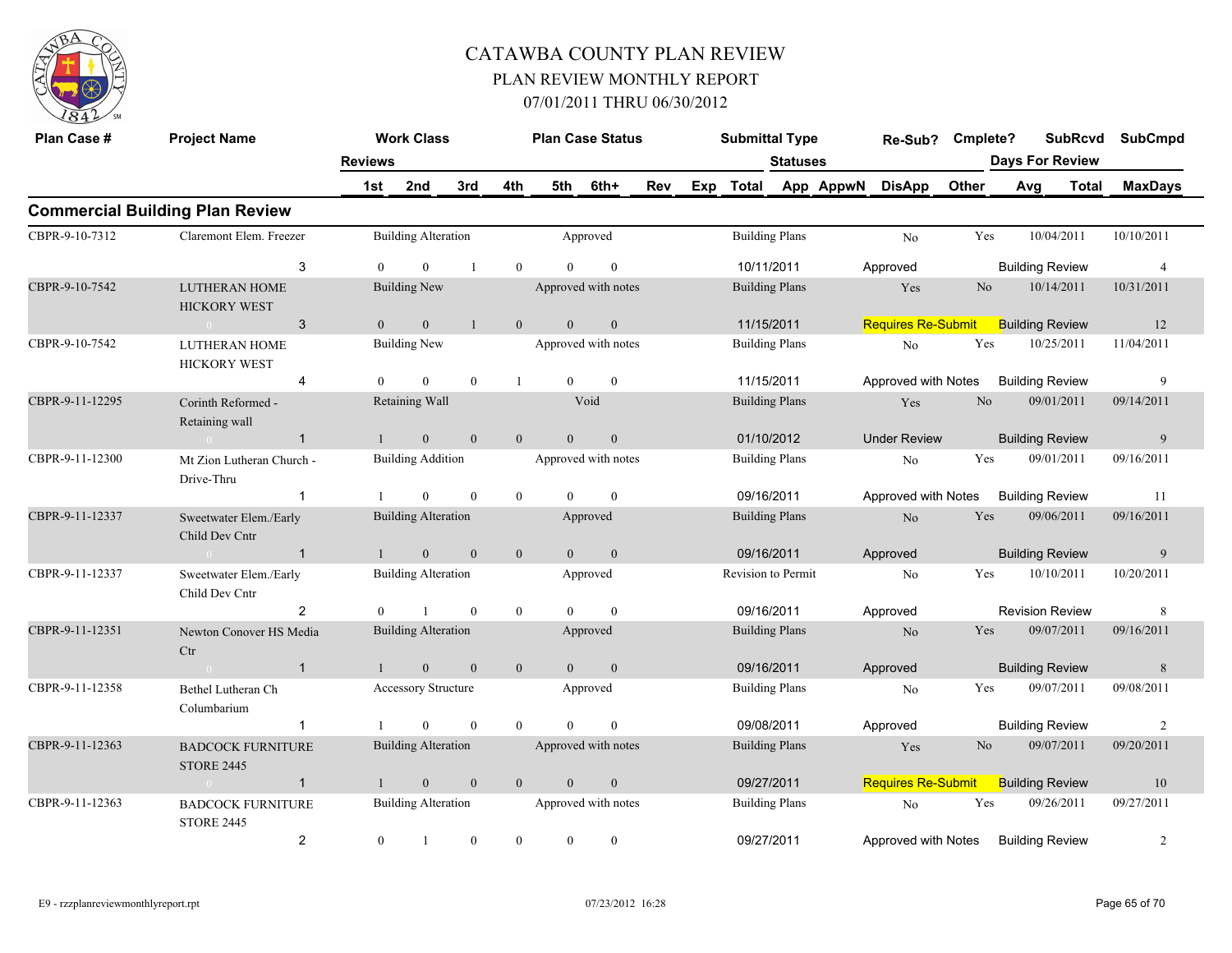

| Plan Case #     | <b>Project Name</b>                                                   |                | <b>Work Class</b>                                          |                  |                |                | <b>Plan Case Status</b>               |     |     | <b>Submittal Type</b> |                 |           | Re-Sub? Cmplete?          |       | <b>SubRcvd</b>         |       | SubCmpd                      |
|-----------------|-----------------------------------------------------------------------|----------------|------------------------------------------------------------|------------------|----------------|----------------|---------------------------------------|-----|-----|-----------------------|-----------------|-----------|---------------------------|-------|------------------------|-------|------------------------------|
|                 |                                                                       | <b>Reviews</b> |                                                            |                  |                |                |                                       |     |     |                       | <b>Statuses</b> |           |                           |       | <b>Days For Review</b> |       |                              |
|                 |                                                                       | 1st            | 2nd                                                        | 3rd              | 4th            | 5th            | 6th+                                  | Rev | Exp | Total                 |                 | App AppwN | <b>DisApp</b>             | Other | Avg                    | Total | <b>MaxDays</b>               |
|                 | <b>Commercial Building Plan Review</b>                                |                |                                                            |                  |                |                |                                       |     |     |                       |                 |           |                           |       |                        |       |                              |
| CBPR-9-11-12368 | Mayor's House, 706 1st Av<br>S. Conover                               |                | Building Alterations &<br>Additions                        |                  |                |                | Approved with notes                   |     |     | <b>Building Plans</b> |                 |           | Yes                       | No    | 09/08/2011             |       | 09/20/2011                   |
|                 | $\mathbf{1}$                                                          | -1             | $\overline{0}$                                             | $\boldsymbol{0}$ | $\overline{0}$ | $\Omega$       | $\mathbf{0}$                          |     |     | 10/24/2011            |                 |           | <b>Requires Re-Submit</b> |       | <b>Building Review</b> |       | 9                            |
| CBPR-9-11-12368 | Mayor's House, 706 1st Av<br>S, Conover<br>$\overline{2}$<br>$\sim 0$ |                | Building Alterations &<br>Additions<br>$0 \qquad \qquad 1$ | $\mathbf{0}$     | $\mathbf{0}$   | $\mathbf{0}$   | Approved with notes<br>$\overline{0}$ |     |     | <b>Building Plans</b> |                 |           | $\rm No$                  | Yes   | 10/24/2011             |       | 10/24/2011<br>$\overline{1}$ |
|                 |                                                                       |                |                                                            |                  |                |                |                                       |     |     | 10/24/2011            |                 |           | Approved with Notes       |       | <b>Building Review</b> |       |                              |
| CBPR-9-11-12376 | PitStop Awning 6119 S NC<br>16 Hwy                                    |                | <b>Building Addition</b>                                   |                  |                |                | Disapproved                           |     |     | <b>Building Plans</b> |                 |           | Yes                       | No    | 09/08/2011             |       | 09/21/2011                   |
|                 | $\mathbf{1}$                                                          |                | $\theta$                                                   | $\theta$         | $\theta$       | $\theta$       | $\mathbf{0}$                          |     |     |                       |                 |           | <b>Requires Re-Submit</b> |       | <b>Building Review</b> |       | 10                           |
| CBPR-9-11-12392 | Arndt Middle School- gas<br>main-3350 34th St Dr NE                   |                | Mechanical Only                                            |                  |                |                | Approved with notes                   |     |     | <b>Building Plans</b> |                 |           | No                        | Yes   | 09/09/2011             |       | 09/23/2011                   |
|                 | $\mathbf{1}$<br><b>Contract Contract Contract Contract Contract</b>   | $\mathbf{1}$   | $\mathbf{0}$                                               | $\mathbf{0}$     | $\overline{0}$ | $\overline{0}$ | $\mathbf{0}$                          |     |     | 09/23/2011            |                 |           | Approved with Notes       |       | <b>Building Review</b> |       | 11                           |
| CBPR-9-11-12419 | <b>LENOIR RHYNE</b><br><b>UNIVERSITY</b>                              |                | <b>Building Alteration</b>                                 |                  |                |                | Approved with notes                   |     |     | <b>Building Plans</b> |                 |           | No                        | Yes   | 09/13/2011             |       | 09/22/2011                   |
|                 | $\mathbf 1$                                                           |                | $\overline{0}$                                             | $\mathbf{0}$     | $\overline{0}$ | $\theta$       | $\mathbf{0}$                          |     |     | 09/22/2011            |                 |           | Approved with Notes       |       | <b>Building Review</b> |       | 8                            |
| CBPR-9-11-12433 | United Carolina Group,<br>1730 N Center St                            |                | <b>Building Alteration</b>                                 |                  |                |                | Approved with notes                   |     |     | <b>Building Plans</b> |                 |           | No                        | Yes   | 09/14/2011             |       | 09/23/2011                   |
|                 | $\sim 0$<br>$\mathbf{1}$                                              | $\mathbf{1}$   | $\mathbf{0}$                                               | $\mathbf{0}$     | $\mathbf{0}$   | $\overline{0}$ | $\mathbf{0}$                          |     |     | 09/23/2011            |                 |           | Approved with Notes       |       | <b>Building Review</b> |       | 8                            |
| CBPR-9-11-12438 | Conover Multimodal<br>Center                                          |                | <b>Building Alteration</b>                                 |                  |                |                | Approved with notes                   |     |     | <b>Building Plans</b> |                 |           | N <sub>o</sub>            | Yes   | 09/15/2011             |       | 09/16/2011                   |
|                 | $\mathbf{1}$                                                          |                | $\theta$                                                   | $\theta$         | $\theta$       | $\Omega$       | $\bf{0}$                              |     |     | 09/16/2011            |                 |           | Approved with Notes       |       | <b>Building Review</b> |       | 2                            |
| CBPR-9-11-12455 | <b>BUS SHELTER -</b><br><b>RIDGEVIEW LIBRARY</b>                      |                | Accessory Structure                                        |                  |                |                | Approved                              |     |     | <b>Building Plans</b> |                 |           | No                        | Yes   | 09/15/2011             |       | 09/20/2011                   |
|                 | $\mathbf{1}$<br>$\sim$ 0                                              | 1              | $\mathbf{0}$                                               | $\mathbf{0}$     | $\mathbf{0}$   | $\overline{0}$ | $\mathbf{0}$                          |     |     | 09/20/2011            |                 |           | Approved with Notes       |       | <b>Building Review</b> |       | $\overline{4}$               |
| CBPR-9-11-12468 | Bus Shelter - L-R<br>University Corner                                |                | Accessory Structure                                        |                  |                |                | Approved                              |     |     | <b>Building Plans</b> |                 |           | N <sub>o</sub>            | Yes   | 09/15/2011             |       | 09/20/2011                   |
|                 | $\mathbf{1}$                                                          |                | $\overline{0}$                                             | $\mathbf{0}$     | $\overline{0}$ | $\theta$       | $\mathbf{0}$                          |     |     | 09/20/2011            |                 |           | Approved with Notes       |       | <b>Building Review</b> |       | $\overline{4}$               |
| CBPR-9-11-12482 | <b>BUS SHELTER</b><br>-GRAYSTONE EYE                                  |                | <b>Accessory Structure</b>                                 |                  |                |                | Approved                              |     |     | <b>Building Plans</b> |                 |           | No                        | Yes   | 09/16/2011             |       | 09/20/2011                   |
|                 | $\sim 0$<br>$\mathbf{1}$                                              | $\overline{1}$ | $\mathbf{0}$                                               | $\mathbf{0}$     | $\overline{0}$ | $\overline{0}$ | $\mathbf{0}$                          |     |     | 09/20/2011            |                 |           | Approved with Notes       |       | <b>Building Review</b> |       | $\overline{3}$               |
| CBPR-9-11-12491 | Jenkins Funeral Home<br>Pavillion                                     |                | <b>Building New</b>                                        |                  |                |                | Approved with notes                   |     |     | <b>Building Plans</b> |                 |           | Yes                       | No    | 09/16/2011             |       | 09/26/2011                   |
|                 | $\mathbf{1}$                                                          | -1             | $\overline{0}$                                             | $\theta$         | $\theta$       | $\theta$       | $\mathbf{0}$                          |     |     | 10/11/2011            |                 |           | <b>Under Review</b>       |       | <b>Building Review</b> |       | $\tau$                       |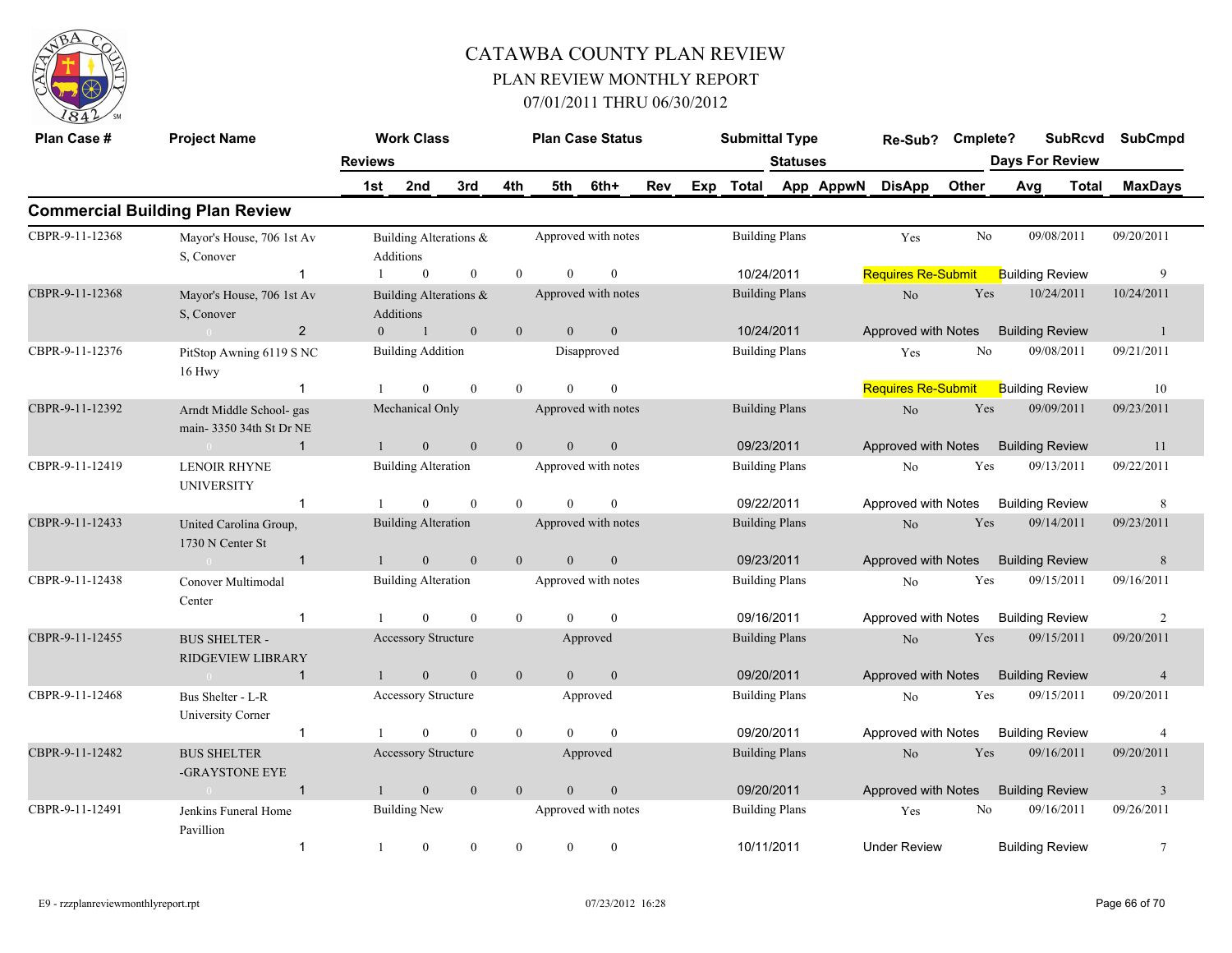

| Plan Case #     | <b>Project Name</b>                                | <b>Reviews</b> | <b>Work Class</b>          |              |                |                | <b>Plan Case Status</b> |     |     | <b>Submittal Type</b>     | <b>Statuses</b>       |           | Re-Sub?                   | Cmplete?       | <b>SubRcvd</b><br><b>Days For Review</b> |       | <b>SubCmpd</b>          |
|-----------------|----------------------------------------------------|----------------|----------------------------|--------------|----------------|----------------|-------------------------|-----|-----|---------------------------|-----------------------|-----------|---------------------------|----------------|------------------------------------------|-------|-------------------------|
|                 |                                                    | 1st            | 2nd                        | 3rd          | 4th            | 5th            | 6th+                    | Rev | Exp | <b>Total</b>              |                       | App AppwN | <b>DisApp</b>             | Other          | Avg                                      | Total | <b>MaxDays</b>          |
|                 | <b>Commercial Building Plan Review</b>             |                |                            |              |                |                |                         |     |     |                           |                       |           |                           |                |                                          |       |                         |
| CBPR-9-11-12491 | Jenkins Funeral Home<br>Pavillion                  |                | <b>Building New</b>        |              |                |                | Approved with notes     |     |     |                           | <b>Building Plans</b> |           | No                        | Yes            | 10/06/2011                               |       | 10/11/2011              |
|                 | $\overline{2}$                                     | $\theta$       |                            | $\theta$     | $\theta$       | $\Omega$       | $\theta$                |     |     | 10/11/2011                |                       |           | Approved with Notes       |                | <b>Building Review</b>                   |       | $\overline{3}$          |
| CBPR-9-11-12508 | <b>BUS SHELTER-</b><br><b>WALMART NORTH</b>        |                | Accessory Structure        |              |                |                | Approved                |     |     |                           | <b>Building Plans</b> |           | No                        | Yes            | 09/19/2011                               |       | 09/27/2011              |
|                 | $\overline{1}$<br>$\sim 0$                         | $\mathbf{1}$   | $\overline{0}$             | $\mathbf{0}$ | $\overline{0}$ | $\overline{0}$ | $\mathbf{0}$            |     |     |                           | 09/27/2011            |           | Approved                  |                | <b>Building Review</b>                   |       | $7\phantom{.0}$         |
| CBPR-9-11-12512 | <b>MSC</b> Manufacturing<br><b>Solution Center</b> |                | <b>Building New</b>        |              |                |                | Approved with notes     |     |     |                           | <b>Building Plans</b> |           | Yes                       | N <sub>0</sub> | 09/19/2011                               |       | 10/04/2011              |
|                 | $\mathbf{1}$                                       |                | $\theta$                   | $\theta$     | $\Omega$       | $\Omega$       | $\theta$                |     |     | 10/26/2011                |                       |           | <b>Requires Re-Submit</b> |                | <b>Building Review</b>                   |       | 12                      |
| CBPR-9-11-12512 | <b>MSC</b> Manufacturing<br><b>Solution Center</b> |                | <b>Building New</b>        |              |                |                | Approved with notes     |     |     |                           | <b>Building Plans</b> |           | No                        | Yes            | 10/19/2011                               |       | 10/26/2011              |
|                 | $\overline{2}$<br>$\sim 0$                         | $\theta$       | $\mathbf{1}$               | $\mathbf{0}$ | $\overline{0}$ | $\overline{0}$ | $\mathbf{0}$            |     |     | 10/26/2011                |                       |           | Approved with Notes       |                | <b>Building Review</b>                   |       | 6                       |
| CBPR-9-11-12512 | MSC Manufacturing<br><b>Solution Center</b>        |                | <b>Building New</b>        |              |                |                | Approved with notes     |     |     | <b>Revision to Permit</b> |                       |           | N <sub>0</sub>            | Yes            | 05/10/2012                               |       | 05/10/2012              |
|                 | 3                                                  | $\Omega$       | $\Omega$                   |              | $\theta$       | $\theta$       | $\mathbf{0}$            |     |     | 10/26/2011                |                       |           | Approved                  |                | <b>Revision Review</b>                   |       | $\overline{1}$          |
| CBPR-9-11-12519 | Turbocoating Compressor<br>Rm Add                  |                | <b>Building Addition</b>   |              |                |                | Approved with notes     |     |     |                           | <b>Building Plans</b> |           | $\rm No$                  | Yes            | 09/19/2011                               |       | 09/28/2011              |
|                 | $\sim 0$<br>$\overline{1}$                         | 1              | $\mathbf{0}$               | $\mathbf{0}$ | $\mathbf{0}$   | $\overline{0}$ | $\mathbf{0}$            |     |     |                           | 09/28/2011            |           | Approved with Notes       |                | <b>Building Review</b>                   |       | 8                       |
| CBPR-9-11-12542 | <b>BUS SHELTER</b><br>-WALMART SOUTH               |                | Accessory Structure        |              |                |                | Approved                |     |     |                           | <b>Building Plans</b> |           | No                        | Yes            | 09/20/2011                               |       | 09/27/2011              |
|                 | $\overline{1}$                                     |                | $\overline{0}$             | $\theta$     | $\overline{0}$ | $\Omega$       | $\mathbf{0}$            |     |     | 09/27/2011                |                       |           | Approved                  |                | <b>Building Review</b>                   |       | 6                       |
| CBPR-9-11-12552 | Dollar General Lenoir<br>Rhyne Blyd                |                | <b>Building New</b>        |              |                |                | Approved                |     |     |                           | <b>Building Plans</b> |           | Yes                       | N <sub>0</sub> | 09/19/2011                               |       | 09/21/2011              |
|                 | $\overline{1}$<br>$\sim 0$                         |                | $\boldsymbol{0}$           | $\mathbf{0}$ | $\mathbf{0}$   | $\overline{0}$ | $\mathbf{0}$            |     |     | 11/17/2011                |                       |           | <b>Requires Re-Submit</b> |                | <b>Building Review</b>                   |       | $\overline{\mathbf{3}}$ |
| CBPR-9-11-12552 | Dollar General Lenoir<br>Rhyne Blvd                |                | <b>Building New</b>        |              |                |                | Approved                |     |     |                           | <b>Building Plans</b> |           | Yes                       | No             | 09/20/2011                               |       | 09/28/2011              |
|                 | $\overline{2}$                                     | $\Omega$       | $\mathbf{1}$               | $\theta$     | $\overline{0}$ | $\Omega$       | $\mathbf{0}$            |     |     | 11/17/2011                |                       |           | <b>Requires Re-Submit</b> |                | <b>Building Review</b>                   |       | $7\phantom{.0}$         |
| CBPR-9-11-12552 | Dollar General Lenoir<br>Rhyne Blvd                |                | <b>Building New</b>        |              |                |                | Approved                |     |     |                           | <b>Building Plans</b> |           | N <sub>o</sub>            | Yes            | 11/14/2011                               |       | 11/17/2011              |
|                 | 3<br>$\sim 0$                                      | $\overline{0}$ | $\mathbf{0}$               | $\mathbf{1}$ | $\mathbf{0}$   | $\overline{0}$ | $\mathbf{0}$            |     |     | 11/17/2011                |                       |           | Approved                  |                | <b>Building Review</b>                   |       | $\overline{4}$          |
| CBPR-9-11-12558 | <b>CORNING CABLE</b><br><b>SYSTEMS</b>             |                | <b>Building Alteration</b> |              |                |                | Approved                |     |     |                           | <b>Building Plans</b> |           | Yes                       | No             | 09/21/2011                               |       | 09/30/2011              |
|                 | $\mathbf{1}$                                       | -1             | $\mathbf{0}$               | $\mathbf{0}$ | $\overline{0}$ | $\mathbf{0}$   | $\boldsymbol{0}$        |     |     |                           | 09/30/2011            |           | Approved                  |                | <b>Building Review</b>                   |       | 8                       |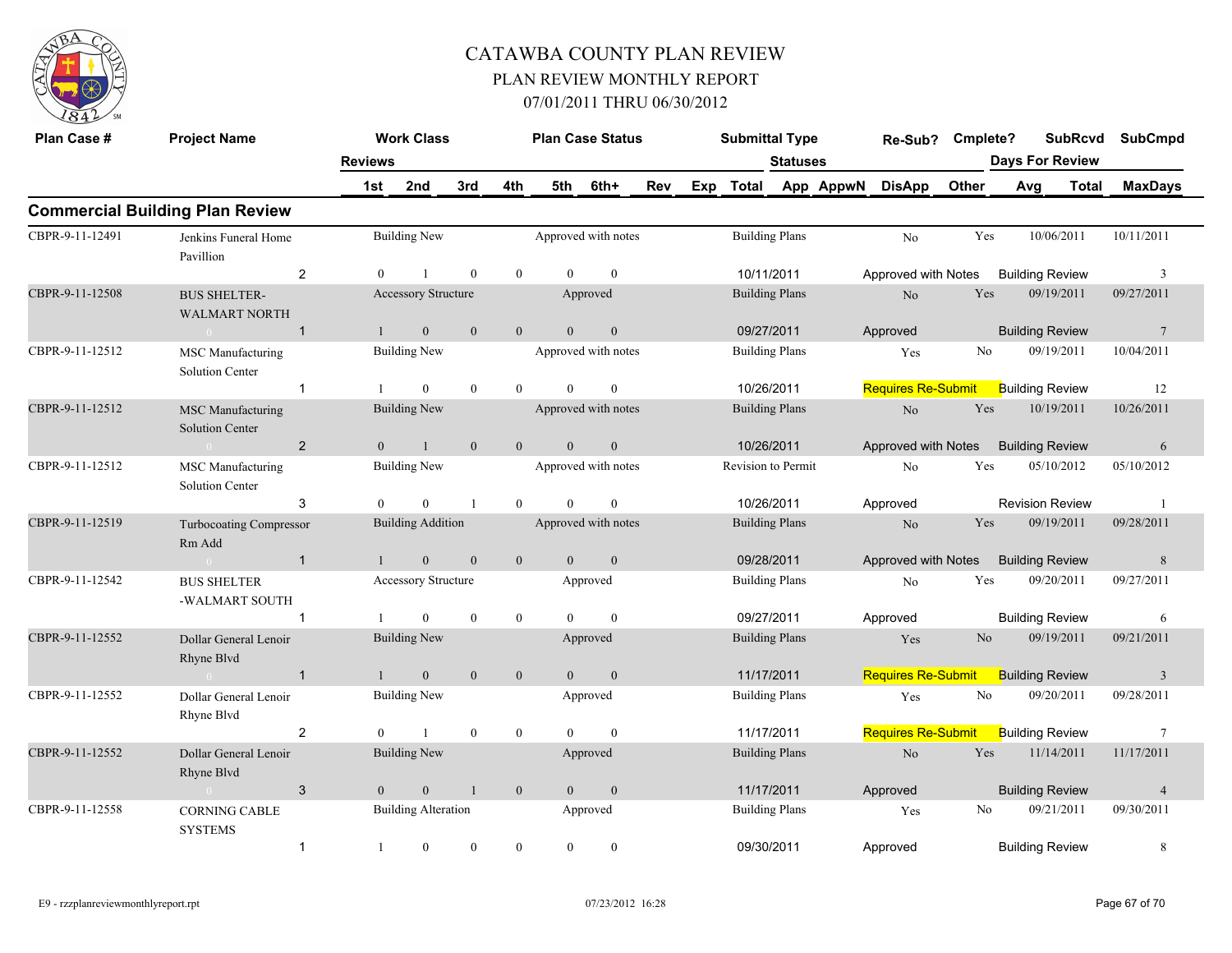

| Plan Case #     | <b>Project Name</b>                                    |                | <b>Work Class</b>                   |                  |                  | <b>Plan Case Status</b> |                  |     |     | <b>Submittal Type</b> |                       |           | Re-Sub?                   | Cmplete?       |     | <b>SubRcvd</b>         | <b>SubCmpd</b>  |
|-----------------|--------------------------------------------------------|----------------|-------------------------------------|------------------|------------------|-------------------------|------------------|-----|-----|-----------------------|-----------------------|-----------|---------------------------|----------------|-----|------------------------|-----------------|
|                 |                                                        | <b>Reviews</b> |                                     |                  |                  |                         |                  |     |     |                       | <b>Statuses</b>       |           |                           |                |     | <b>Days For Review</b> |                 |
|                 |                                                        | 1st            | 2nd                                 | 3rd              | 4th              | 5th                     | 6th+             | Rev | Exp | <b>Total</b>          |                       | App AppwN | <b>DisApp</b>             | Other          | Avg | <b>Total</b>           | <b>MaxDays</b>  |
|                 | <b>Commercial Building Plan Review</b>                 |                |                                     |                  |                  |                         |                  |     |     |                       |                       |           |                           |                |     |                        |                 |
| CBPR-9-11-12558 | <b>CORNING CABLE</b><br><b>SYSTEMS</b>                 |                | <b>Building Alteration</b>          |                  |                  |                         | Approved         |     |     |                       | <b>Building Plans</b> |           | N <sub>0</sub>            | Yes            |     | 10/28/2011             | 11/07/2011      |
|                 | $\overline{2}$                                         | $\theta$       |                                     | $\mathbf{0}$     | $\bf{0}$         | $\Omega$                | $\mathbf{0}$     |     |     |                       | 09/30/2011            |           | Approved                  |                |     | <b>Building Review</b> | $7\phantom{.0}$ |
| CBPR-9-11-12561 | Marshall Steam<br>Station-Shower/Bathrm<br>Shell       |                | Shell Building                      |                  |                  |                         | Approved         |     |     |                       | <b>Building Plans</b> |           | N <sub>o</sub>            | Yes            |     | 09/21/2011             | 10/04/2011      |
|                 | $\mathbf{1}$                                           | $\mathbf{1}$   | $\mathbf{0}$                        | $\mathbf{0}$     | $\mathbf{0}$     | $\mathbf{0}$            | $\mathbf{0}$     |     |     |                       | 10/04/2011            |           | Approved                  |                |     | <b>Building Review</b> | 10              |
| CBPR-9-11-12579 | Salvation Army HVAC<br>Renov.                          |                | Mechanical Only                     |                  |                  |                         | Approved         |     |     |                       | <b>Building Plans</b> |           | Yes                       | No             |     | 09/22/2011             | 10/05/2011      |
|                 | $\mathbf{1}$                                           |                | $\overline{0}$                      | $\mathbf{0}$     | $\overline{0}$   | $\theta$                | $\mathbf{0}$     |     |     |                       |                       |           | <b>Requires Re-Submit</b> |                |     | <b>Building Review</b> | 10              |
| CBPR-9-11-12590 | Office Additon School Bus<br>Maintenance Garage        |                | Building Alterations &<br>Additions |                  |                  |                         | Approved         |     |     |                       | <b>Building Plans</b> |           | No                        | Yes            |     | 09/22/2011             | 10/06/2011      |
|                 | $\mathbf{1}$<br>$\sim 0$                               |                | $\mathbf{0}$                        | $\boldsymbol{0}$ | $\mathbf{0}$     | $\mathbf{0}$            | $\mathbf{0}$     |     |     |                       | 03/22/2012            |           | Approved with Notes       |                |     | <b>Building Review</b> | 11              |
| CBPR-9-11-12590 | Office Additon School Bus<br>Maintenance Garage        |                | Building Alterations &<br>Additions |                  |                  |                         | Approved         |     |     |                       | 2nd Revision          |           | Yes                       | No             |     | 10/26/2011             | 10/26/2011      |
|                 | $\overline{2}$                                         | $\overline{0}$ | -1                                  | $\bf{0}$         | $\bf{0}$         | $\theta$                | $\mathbf{0}$     |     |     |                       | 03/22/2012            |           | <b>Under Review</b>       |                |     | <b>Revision Review</b> | $\overline{1}$  |
| CBPR-9-11-12590 | Office Additon School Bus<br>Maintenance Garage        |                | Building Alterations &<br>Additions |                  |                  |                         | Approved         |     |     |                       | 2nd Revision          |           | N <sub>o</sub>            | Yes            |     | 03/21/2012             | 03/22/2012      |
|                 | 3<br>$\bigcap$                                         | $\mathbf{0}$   | $\mathbf{0}$                        | $\mathbf{1}$     | $\boldsymbol{0}$ | $\mathbf{0}$            | $\boldsymbol{0}$ |     |     |                       | 03/22/2012            |           | Approved                  |                |     | <b>Revision Review</b> | $\overline{2}$  |
| CBPR-9-11-12658 | <b>U.S. 321 UPFIT</b>                                  |                | Building New                        |                  |                  | Approved with notes     |                  |     |     |                       | <b>Building Plans</b> |           | N <sub>o</sub>            | Yes            |     | 09/28/2011             | 10/10/2011      |
|                 | $\mathbf{1}$                                           |                | $\Omega$                            | $\theta$         | $\theta$         | $\Omega$                | $\theta$         |     |     |                       | 10/10/2011            |           | Approved with Notes       |                |     | <b>Building Review</b> | 8               |
| CBPR-9-11-12697 | <b>CVMC-Women's</b><br>Oncology Expansion &<br>Surgery |                | <b>Building Alteration</b>          |                  |                  | Approved with notes     |                  |     |     |                       | <b>Building Plans</b> |           | $\rm No$                  | Yes            |     | 09/30/2011             | 10/12/2011      |
|                 | $\overline{1}$<br>$\sim 0$                             | $\mathbf{1}$   | $\mathbf{0}$                        | $\mathbf{0}$     | $\mathbf{0}$     | $\mathbf{0}$            | $\mathbf{0}$     |     |     |                       | 10/12/2011            |           | Approved with Notes       |                |     | <b>Building Review</b> | $\,$ 8 $\,$     |
| CBPR-9-11-12704 | Salvation Army-Int Alts,<br>248 L-R Blvd               |                | <b>Building Alteration</b>          |                  |                  |                         | Approved         |     |     |                       | <b>Building Plans</b> |           | Yes                       | N <sub>0</sub> |     | 09/30/2011             | 10/12/2011      |
|                 | $\overline{1}$                                         |                | $\Omega$                            | $\boldsymbol{0}$ | $\bf{0}$         | $\Omega$                | $\theta$         |     |     |                       | 11/09/2011            |           | <b>Requires Re-Submit</b> |                |     | <b>Building Review</b> | $\,8\,$         |
| CBPR-9-11-12704 | Salvation Army-Int Alts,<br>248 L-R Blvd               |                | <b>Building Alteration</b>          |                  |                  |                         | Approved         |     |     |                       | <b>Building Plans</b> |           | Yes                       | N <sub>o</sub> |     | 10/20/2011             | 10/21/2011      |
|                 | $\overline{2}$                                         | $\mathbf{0}$   | $\mathbf{1}$                        | $\mathbf{0}$     | $\mathbf{0}$     | $\mathbf{0}$            | $\boldsymbol{0}$ |     |     | 11/09/2011            |                       |           | <b>Requires Re-Submit</b> |                |     | <b>Building Review</b> | $\overline{2}$  |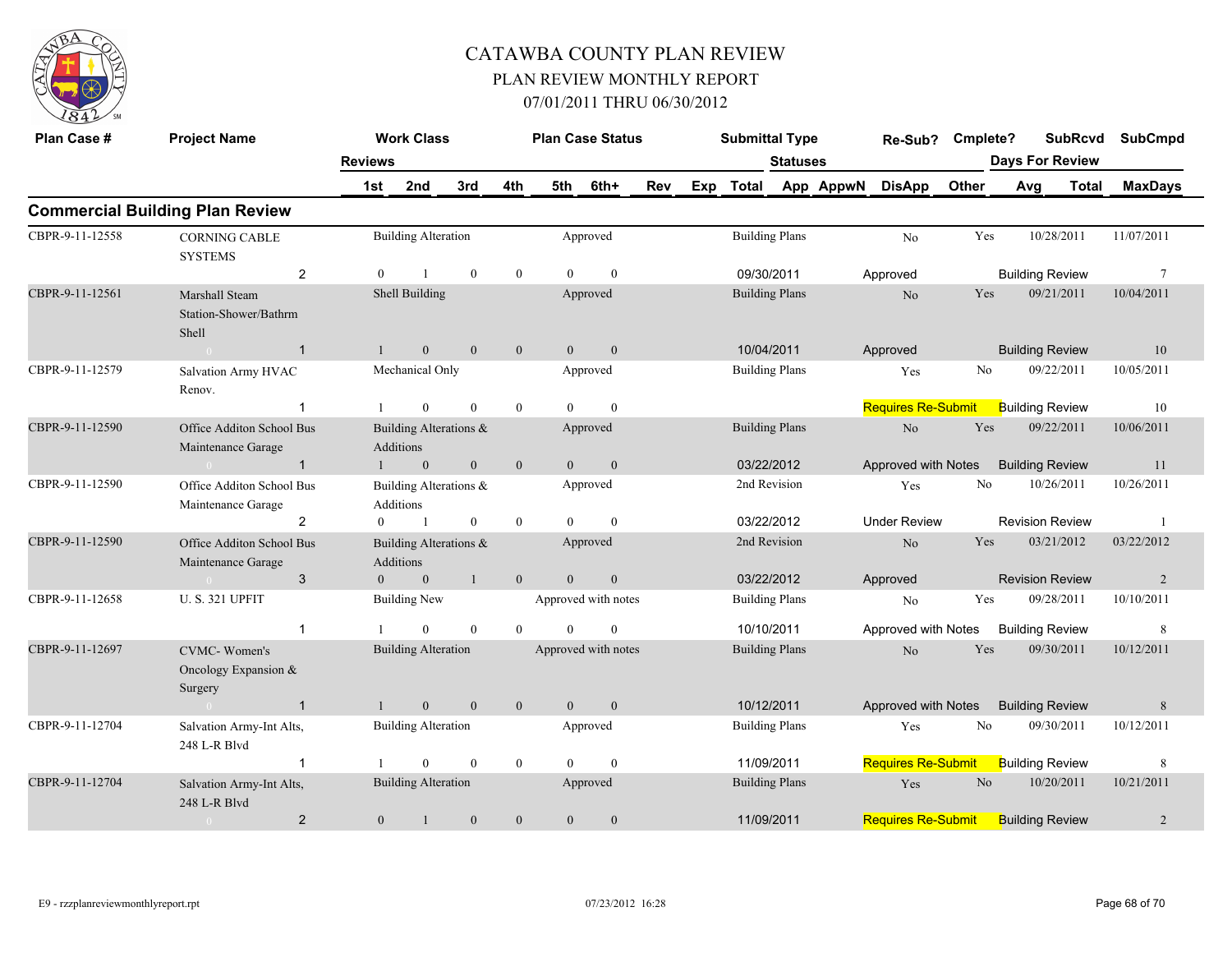

| Plan Case #     | <b>Project Name</b>                                      |                | <b>Work Class</b>          |                |                |                | <b>Plan Case Status</b> |     |     | <b>Submittal Type</b> |                       |           | Re-Sub?             | Cmplete? |                        | <b>SubRcvd</b> | <b>SubCmpd</b> |
|-----------------|----------------------------------------------------------|----------------|----------------------------|----------------|----------------|----------------|-------------------------|-----|-----|-----------------------|-----------------------|-----------|---------------------|----------|------------------------|----------------|----------------|
|                 |                                                          | <b>Reviews</b> |                            |                |                |                |                         |     |     |                       | <b>Statuses</b>       |           |                     |          | <b>Days For Review</b> |                |                |
|                 |                                                          | 1st            | 2nd                        | 3rd            | 4th            | 5th            | 6th+                    | Rev | Exp | Total                 |                       | App AppwN | <b>DisApp</b>       | Other    | Avg                    | Total          | <b>MaxDays</b> |
|                 | <b>Commercial Building Plan Review</b>                   |                |                            |                |                |                |                         |     |     |                       |                       |           |                     |          |                        |                |                |
| CBPR-9-11-12704 | Salvation Army-Int Alts,<br>248 L-R Blvd                 |                | <b>Building Alteration</b> |                |                |                | Approved                |     |     |                       | <b>Building Plans</b> |           | N <sub>o</sub>      | Yes      |                        | 11/09/2011     | 11/09/2011     |
|                 | 3<br>$\overline{0}$                                      | $\overline{0}$ | $\overline{0}$             |                | $\mathbf{0}$   | $\overline{0}$ | $\mathbf{0}$            |     |     | 11/09/2011            |                       |           | Approved            |          | <b>Building Review</b> |                |                |
| CBPR-9-11-12708 | <b>CORNING CABLE</b><br><b>SYSTEMS</b>                   |                | <b>Building Alteration</b> |                |                |                | Approved with notes     |     |     |                       | <b>Building Plans</b> |           | N <sub>0</sub>      | Yes      |                        | 09/30/2011     | 10/12/2011     |
|                 |                                                          |                | $\theta$                   | $\mathbf{0}$   | $\mathbf{0}$   | $\theta$       | $\overline{0}$          |     |     | 10/12/2011            |                       |           | Approved with Notes |          | <b>Building Review</b> |                | 8              |
| PLN2009-00206   | CVMC-Women's<br>Oncology Expansion $&$<br>Surgery        |                | <b>Building Addition</b>   |                |                |                | Approved with notes     |     |     |                       | <b>Building Plans</b> |           | N <sub>o</sub>      | Yes      |                        | 10/07/2011     | 10/10/2011     |
|                 | 3<br>$\sim 0$                                            | $\mathbf{0}$   | $\overline{0}$             |                | $\overline{0}$ | $\overline{0}$ | $\overline{0}$          |     |     | 03/23/2012            |                       |           | Approved            |          | <b>Building Review</b> |                |                |
| PLN2009-00206   | <b>CVMC-Women's</b><br>Oncology Expansion &<br>Surgery   |                | <b>Building Addition</b>   |                |                |                | Approved with notes     |     |     |                       | 2nd Revision          |           | N <sub>0</sub>      | Yes      |                        | 10/07/2011     | 10/18/2011     |
|                 | 4                                                        | $\Omega$       | $\Omega$                   | $\mathbf{0}$   |                | $\theta$       | $\theta$                |     |     | 03/23/2012            |                       |           | Approved            |          | <b>Revision Review</b> |                | $\tau$         |
| PLN2009-00206   | <b>CVMC-Women's</b><br>Oncology Expansion $&$<br>Surgery |                | <b>Building Addition</b>   |                |                |                | Approved with notes     |     |     | 3rd Revision          |                       |           | No                  | Yes      |                        | 02/03/2012     | 02/08/2012     |
|                 | 5<br>$\sim 0$                                            | $\overline{0}$ | $\mathbf{0}$               | $\overline{0}$ | $\overline{0}$ |                | $\overline{0}$          |     |     | 03/23/2012            |                       |           | Approved            |          | <b>Revision Review</b> |                | $\overline{4}$ |
| PLN2009-00206   | <b>CVMC-Women's</b><br>Oncology Expansion $&$<br>Surgery |                | <b>Building Addition</b>   |                |                |                | Approved with notes     |     |     | 4th Revision          |                       |           | N <sub>0</sub>      | Yes      |                        | 03/16/2012     | 03/23/2012     |
|                 | 6                                                        | $\mathbf{0}$   | $\overline{0}$             | $\mathbf{0}$   | $\mathbf{0}$   | $\overline{0}$ |                         |     |     | 03/23/2012            |                       |           | Approved with Notes |          | <b>Revision Review</b> |                | 6              |